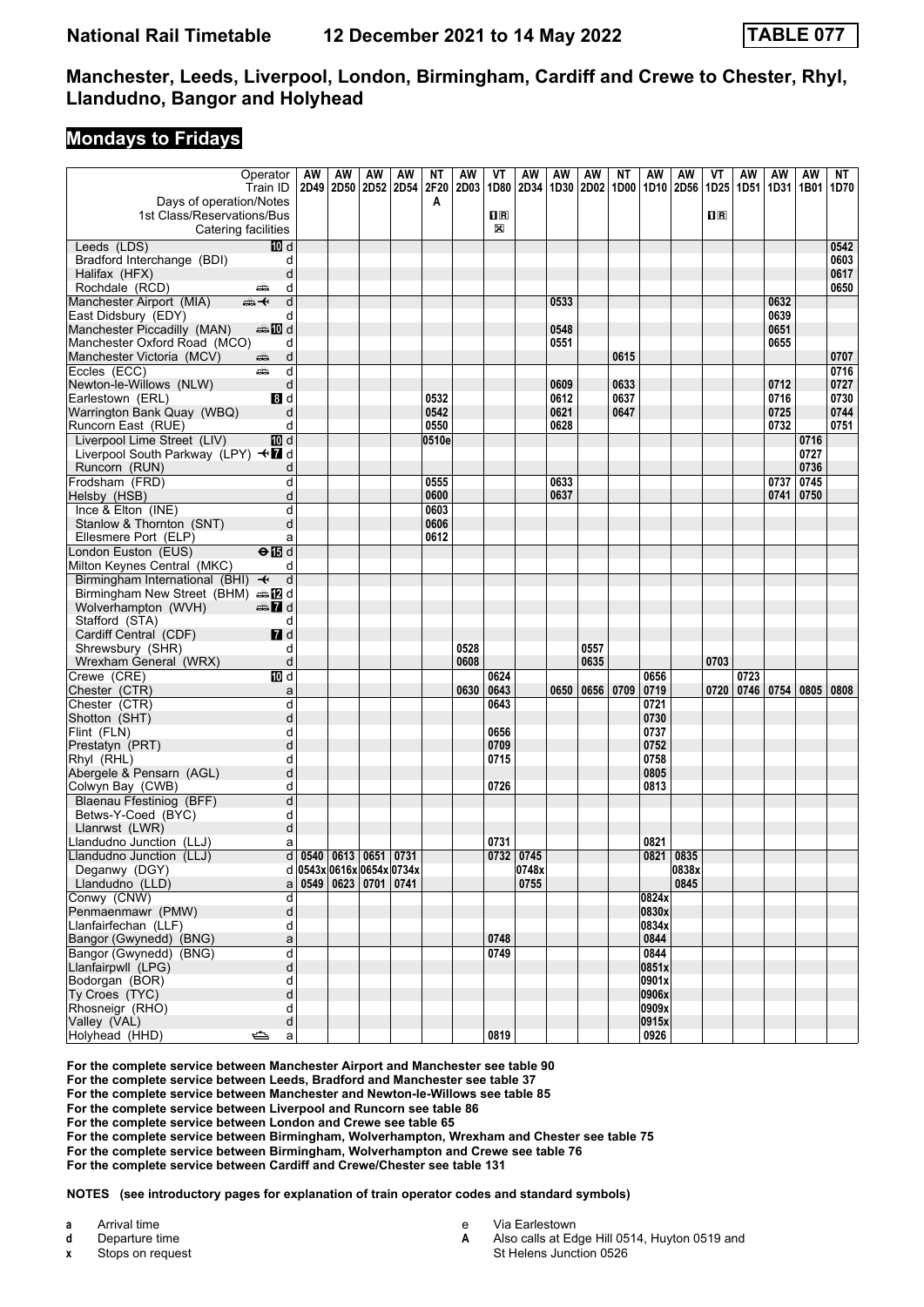# **Mondays to Fridays**

|                                      | Operator<br>Train ID               | <b>AW</b>            | AW<br>1W90 2D13 1D52 | AW           | AW<br>1D32 | NΤ<br>1D71 | <b>AW</b><br>1D11 | <b>AW</b><br>1W91 | <b>AW</b><br>1D <sub>53</sub> | <b>AW</b><br>1D33 | AW<br>2D38 | <b>AW</b><br>1B05 | VT<br>1D82     | <b>NT</b><br>1D72 | AW<br>1D93 | <b>AW</b><br>2D64 | <b>AW</b><br>1D54 | <b>AW</b><br>1D34 | NT<br>1D73 |
|--------------------------------------|------------------------------------|----------------------|----------------------|--------------|------------|------------|-------------------|-------------------|-------------------------------|-------------------|------------|-------------------|----------------|-------------------|------------|-------------------|-------------------|-------------------|------------|
| 1st Class/Reservations/Bus           |                                    |                      |                      |              | в          |            |                   | 0 B               |                               |                   |            |                   | $\mathbf{H}$ R |                   |            |                   |                   |                   |            |
| Catering facilities                  |                                    |                      |                      |              |            |            |                   |                   |                               |                   |            |                   | X              |                   |            |                   |                   |                   |            |
| Leeds (LDS)                          | IO d                               |                      |                      |              |            | 0642       |                   |                   |                               |                   |            |                   |                | 0743              |            |                   |                   |                   | 0842       |
| Bradford Interchange (BDI)           | d                                  |                      |                      |              |            | 0704       |                   |                   |                               |                   |            |                   |                | 0803              |            |                   |                   |                   | 0904       |
| Halifax (HFX)                        | d                                  |                      |                      |              |            | 0717       |                   |                   |                               |                   |            |                   |                | 0817              |            |                   |                   |                   | 0917       |
| Rochdale (RCD)                       | d<br>پیش                           |                      |                      |              |            | 0751       |                   |                   |                               |                   |            |                   |                | 0851              |            |                   |                   |                   | 0951       |
| Manchester Airport (MIA)             | d<br>安                             |                      |                      |              | 0734       |            |                   |                   |                               | 0830              |            |                   |                |                   |            |                   |                   | 0935              |            |
| East Didsbury (EDY)                  | d                                  |                      |                      |              | 0741       |            |                   |                   |                               | 0839              |            |                   |                |                   |            |                   |                   | 0942              |            |
| Manchester Piccadilly (MAN)          | <b>美国d</b>                         |                      |                      |              | 0751       |            |                   |                   |                               | 0852              |            |                   |                |                   |            |                   |                   | 0953              |            |
| Manchester Oxford Road (MCO)         | d                                  |                      |                      |              | 0754       |            |                   |                   |                               | 0855              |            |                   |                |                   |            |                   |                   | 0956              |            |
| Manchester Victoria (MCV)            | d<br>پیش                           |                      |                      |              |            | 0807       |                   |                   |                               |                   |            |                   |                | 0907              |            |                   |                   |                   | 1007       |
| Eccles (ECC)                         | d<br>æ                             |                      |                      |              |            | 0815       |                   |                   |                               |                   |            |                   |                | 0915              |            |                   |                   |                   |            |
| Newton-le-Willows (NLW)              | d                                  |                      |                      |              | 0817       | 0827       |                   |                   |                               | 0915              |            |                   |                | 0927              |            |                   |                   | 1017              | 1025       |
| Earlestown (ERL)                     | 8d                                 |                      |                      |              | 0820       | 0831       |                   |                   |                               | 0919              |            |                   |                | 0930              |            |                   |                   | 1021              | 1030       |
| Warrington Bank Quay (WBQ)           | d                                  |                      |                      |              | 0827       | 0845       |                   |                   |                               | 0927              |            |                   |                | 0947              |            |                   |                   | 1030              | 1045       |
| Runcorn East (RUE)                   | d                                  |                      |                      |              | 0834       |            |                   |                   |                               | 0934              |            |                   |                | 0954              |            |                   |                   | 1038              |            |
| Liverpool Lime Street (LIV)          | <b>TD</b> d                        |                      |                      |              |            |            |                   |                   |                               |                   |            | 0914              |                |                   |            |                   |                   |                   |            |
| Liverpool South Parkway (LPY) <■ d   |                                    |                      |                      |              |            |            |                   |                   |                               |                   |            | 0926              |                |                   |            |                   |                   |                   |            |
| Runcorn (RUN)                        | d                                  |                      |                      |              |            |            |                   |                   |                               |                   |            | 0937              |                |                   |            |                   |                   |                   |            |
| Frodsham (FRD)                       | d                                  |                      |                      |              | 0839       |            |                   |                   |                               | 0939              |            | 0947              |                | 1000              |            |                   |                   | 1043              |            |
| Helsby (HSB)                         | d                                  |                      |                      |              | 0843       |            |                   |                   |                               | 0943              |            | 0952              |                | 1004              |            |                   |                   | 1047              |            |
| Ince & Elton (INE)                   | d                                  |                      |                      |              |            |            |                   |                   |                               |                   |            |                   |                |                   |            |                   |                   |                   |            |
| Stanlow & Thornton (SNT)             | d                                  |                      |                      |              |            |            |                   |                   |                               |                   |            |                   |                |                   |            |                   |                   |                   |            |
| Ellesmere Port (ELP)                 | a                                  |                      |                      |              |            |            |                   |                   |                               |                   |            |                   |                |                   |            |                   |                   |                   |            |
| London Euston (EUS)                  | $\Theta$ $\overline{\mathbb{B}}$ d |                      |                      |              |            |            |                   |                   |                               |                   |            |                   |                |                   |            |                   |                   |                   |            |
| Milton Keynes Central (MKC)          | d                                  |                      |                      |              |            |            |                   |                   |                               |                   |            |                   |                |                   |            |                   |                   |                   |            |
| Birmingham International (BHI) +     | d                                  |                      |                      |              |            |            | 0706              |                   |                               |                   |            |                   |                |                   |            |                   |                   |                   |            |
| Birmingham New Street (BHM) and      |                                    |                      |                      |              |            |            | 0723              |                   |                               |                   |            |                   |                |                   |            |                   |                   |                   |            |
| Wolverhampton (WVH)                  | d and                              |                      |                      |              |            |            | 0743              |                   |                               |                   |            |                   |                |                   |            |                   |                   |                   |            |
| Stafford (STA)                       | d                                  |                      |                      |              |            |            |                   |                   |                               |                   |            |                   |                |                   |            |                   |                   |                   |            |
| Cardiff Central (CDF)                | <b>7</b> d                         | 0512                 |                      |              |            |            |                   | 0645              |                               |                   |            |                   |                |                   |            |                   |                   |                   |            |
| Shrewsbury (SHR)                     | d                                  | 0728                 |                      |              |            |            | 0825              | 0850              |                               |                   |            |                   |                |                   |            |                   |                   |                   |            |
| Wrexham General (WRX)                | d                                  | 0804                 |                      |              |            |            | 0902              | 0930              |                               |                   |            |                   |                |                   |            |                   |                   |                   |            |
| Crewe (CRE)                          | <b>ID</b> d                        |                      |                      | 0823<br>0848 | 0856       |            |                   | 0948              | 0925                          | 0956              |            | 1007              | 0951           | 1015              |            |                   | 1025              | 1059              |            |
| Chester (CTR)<br>Chester (CTR)       | d                                  | a   0821<br>0825     |                      |              | 0859       | 0907       | 0920              | 0952              | 0950                          | 0959              |            |                   | 1010<br>1014   |                   | 1027       |                   | 1050              | 1103              | 1107       |
| Shotton (SHT)                        | d                                  | 0833                 |                      |              |            |            |                   |                   |                               | 1007              |            |                   |                |                   | 1035       |                   |                   |                   |            |
| Flint (FLN)                          | d                                  | 0839                 |                      |              | 0911       |            |                   |                   |                               | 1013              |            |                   | 1027           |                   | 1041       |                   |                   |                   |            |
| Prestatyn (PRT)                      | d                                  | 0852                 |                      |              | 0924       |            |                   |                   |                               | 1025              |            |                   | 1040           |                   | 1054       |                   |                   | 1126              |            |
| Rhyl (RHL)                           | d                                  | 0858                 |                      |              | 0930       |            |                   |                   |                               | 1031              |            |                   | 1046           |                   | 1100       |                   |                   | 1132              |            |
| Abergele & Pensarn (AGL)             | d                                  | 0904                 |                      |              |            |            |                   |                   |                               |                   |            |                   |                |                   | 1106       |                   |                   |                   |            |
| Colwyn Bay (CWB)                     | d                                  | 0912                 |                      |              | 0941       |            |                   |                   |                               | 1042              |            |                   | 1058           |                   | 1114       |                   |                   | 1142              |            |
| Blaenau Ffestiniog (BFF)             | d                                  |                      | 0835                 |              |            |            |                   |                   |                               |                   |            |                   |                |                   |            |                   |                   |                   |            |
| Betws-Y-Coed (BYC)                   | d                                  |                      | 0902                 |              |            |            |                   |                   |                               |                   |            |                   |                |                   |            |                   |                   |                   |            |
| Llanrwst (LWR)                       | d                                  |                      | 0908                 |              |            |            |                   |                   |                               |                   |            |                   |                |                   |            |                   |                   |                   |            |
| Llandudno Junction (LLJ)             | a                                  | 0918                 | 0937                 |              | 0948       |            |                   | 1032              |                               | 1049              |            |                   | 1103           |                   | 1121       |                   |                   | 1149              |            |
| Llandudno Junction (LLJ)             | d                                  | 0918                 | 0940                 |              | 0950       |            |                   | 1032              |                               | 1049              | 1059       |                   | 1104           |                   | 1122 1137  |                   |                   | 1150              |            |
| Deganwy (DGY)                        | d                                  |                      | 0943x                |              | 0954       |            |                   |                   |                               |                   | 1102x      |                   |                |                   |            | 1126x 1140x       |                   |                   |            |
| Llandudno (LLD)                      | a                                  |                      | 0949                 |              | 0958       |            |                   |                   |                               |                   | 1109       |                   |                |                   |            | 1132   1147       |                   |                   |            |
| Conwy (CNW)                          |                                    | $\overline{d}$ 0921x |                      |              |            |            |                   |                   |                               |                   |            |                   |                |                   |            |                   |                   |                   |            |
| Penmaenmawr (PMW)                    |                                    | d 0927x              |                      |              |            |            |                   |                   |                               |                   |            |                   |                |                   |            |                   |                   |                   |            |
| Llanfairfechan (LLF)                 |                                    | $d$ 0931x            |                      |              |            |            |                   |                   |                               |                   |            |                   |                |                   |            |                   |                   |                   |            |
| Bangor (Gwynedd) (BNG)               | a                                  | 0940                 |                      |              |            |            |                   | 1049              |                               | 1106              |            |                   | 1122           |                   |            |                   |                   | 1206              |            |
| Bangor (Gwynedd) (BNG)               | d                                  | 0941                 |                      |              |            |            |                   | 1050              |                               | 1106              |            |                   | 1124           |                   |            |                   |                   | 1207              |            |
| Llanfairpwll (LPG)<br>Bodorgan (BOR) | d<br>d                             |                      |                      |              |            |            |                   |                   |                               | 1113x<br>1123x    |            |                   |                |                   |            |                   |                   |                   |            |
| Ty Croes (TYC)                       | d                                  |                      |                      |              |            |            |                   |                   |                               | 1127x             |            |                   |                |                   |            |                   |                   |                   |            |
| Rhosneigr (RHO)                      | d                                  |                      |                      |              |            |            |                   |                   |                               | 1130x             |            |                   |                |                   |            |                   |                   |                   |            |
| Valley (VAL)                         | d                                  |                      |                      |              |            |            |                   |                   |                               | 1136x             |            |                   |                |                   |            |                   |                   |                   |            |
| Holyhead (HHD)                       | ఆ                                  | a 1009               |                      |              |            |            |                   | 1120              |                               | 1144              |            |                   | 1153           |                   |            |                   |                   | 1235              |            |

**NOTES (see introductory pages for explanation of train operator codes and standard symbols)**

**a** Arrival time<br>**d** Departure t

**d** Departure time<br>**x** Stops on reque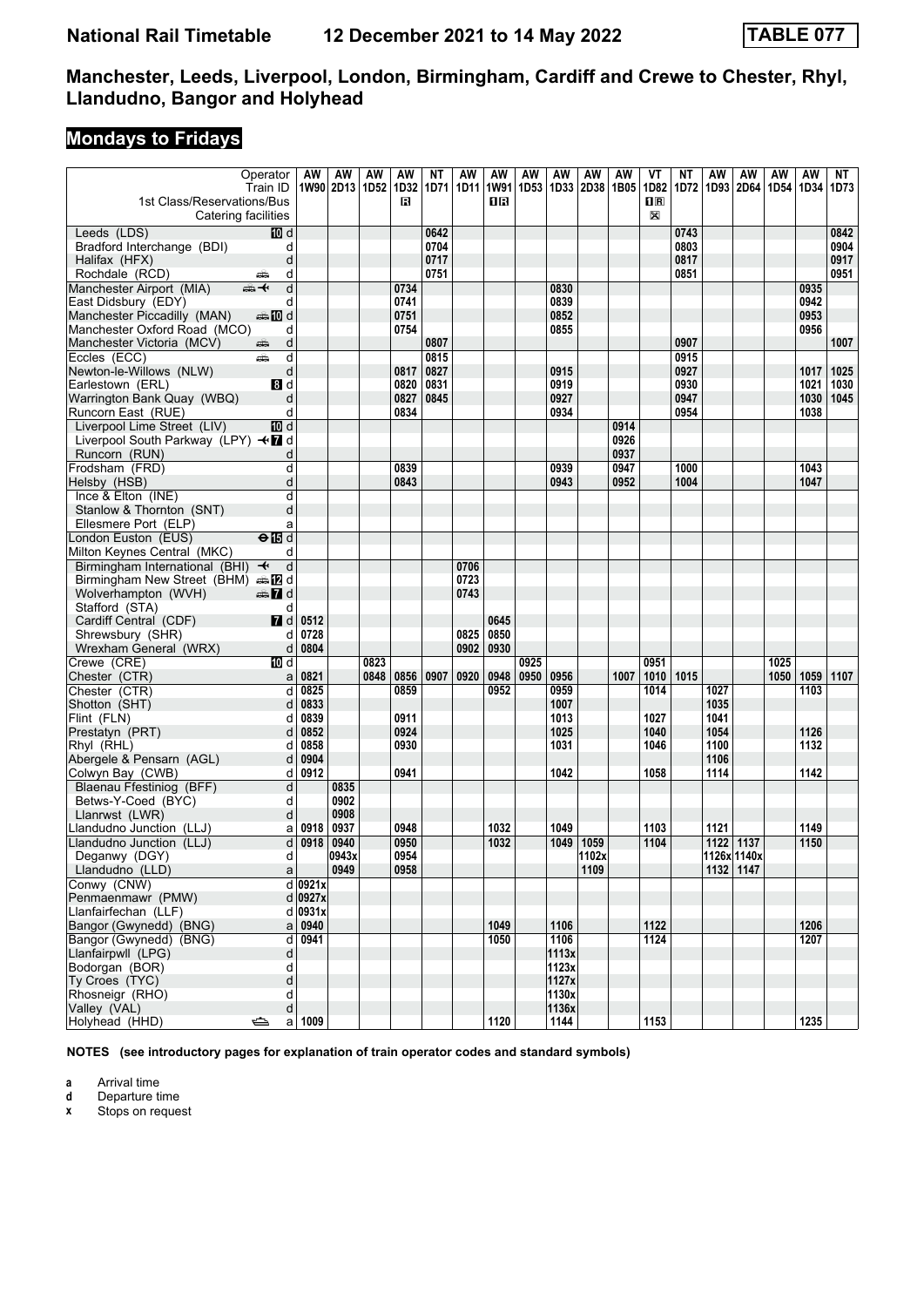# **Mondays to Fridays**

| Operator<br>Train ID                         |                         | VT<br>1D83   | AW<br>1D12 2D66 | AW          | AW   | AW   | AW          | ΝT<br>1D74 | VT<br>1D84              | AW<br>2D68 | AW   | AW<br>1B09   1W92   1D56   1D36   1D75 | AW   | AW    | ΝT        | VT<br>1D85                                      | AW<br>1D13     | AW<br>2D70 | AW<br><b>2D40</b> |
|----------------------------------------------|-------------------------|--------------|-----------------|-------------|------|------|-------------|------------|-------------------------|------------|------|----------------------------------------|------|-------|-----------|-------------------------------------------------|----------------|------------|-------------------|
| 1st Class/Reservations/Bus                   |                         | $\mathbf{H}$ |                 |             | 2D15 |      | 1D55   1D35 |            | $\overline{\mathbf{B}}$ |            |      |                                        |      |       |           | $\overline{\mathbf{H}}$ $\overline{\mathbf{R}}$ |                |            |                   |
| Catering facilities                          |                         | $\boxtimes$  |                 |             |      |      |             |            | X                       |            |      |                                        |      |       |           | X                                               |                |            |                   |
| Leeds (LDS)                                  | 10 d                    |              |                 |             |      |      |             | 0942       |                         |            |      |                                        |      |       | 1042      |                                                 |                |            |                   |
| Bradford Interchange (BDI)                   | d                       |              |                 |             |      |      |             | 1004       |                         |            |      |                                        |      |       | 1104      |                                                 |                |            |                   |
| Halifax (HFX)                                | d                       |              |                 |             |      |      |             | 1017       |                         |            |      |                                        |      |       | 1117      |                                                 |                |            |                   |
| Rochdale (RCD)<br>پیشته                      | d                       |              |                 |             |      |      |             | 1051       |                         |            |      |                                        |      |       | 1151      |                                                 |                |            |                   |
| Manchester Airport (MIA)<br>⇜✦               | d                       |              |                 |             |      |      | 1035        |            |                         |            |      |                                        |      | 1135  |           |                                                 |                |            |                   |
| East Didsbury (EDY)                          | d                       |              |                 |             |      |      | 1042        |            |                         |            |      |                                        |      | 1142  |           |                                                 |                |            |                   |
| Manchester Piccadilly (MAN)                  | <b>BD</b> d             |              |                 |             |      |      | 1052        |            |                         |            |      |                                        |      | 1152  |           |                                                 |                |            |                   |
| Manchester Oxford Road (MCO)                 | d                       |              |                 |             |      |      | 1056        |            |                         |            |      |                                        |      | 1156  |           |                                                 |                |            |                   |
| Manchester Victoria (MCV)<br>۶               | d                       |              |                 |             |      |      |             | 1107       |                         |            |      |                                        |      |       | 1207      |                                                 |                |            |                   |
| Eccles (ECC)<br>æ                            | d                       |              |                 |             |      |      |             |            |                         |            |      |                                        |      |       |           |                                                 |                |            |                   |
| Newton-le-Willows (NLW)                      | d                       |              |                 |             |      |      | 1115        | 1125       |                         |            |      |                                        |      | 1217  | 1224      |                                                 |                |            |                   |
| Earlestown (ERL)                             | 3d                      |              |                 |             |      |      | 1118        | 1129       |                         |            |      |                                        |      | 1221  |           |                                                 |                |            |                   |
| Warrington Bank Quay (WBQ)                   | d                       |              |                 |             |      |      | 1126        | 1139       |                         |            |      |                                        |      |       | 1228 1239 |                                                 |                |            |                   |
| Runcorn East (RUE)                           | d                       |              |                 |             |      |      | 1133        |            |                         |            |      |                                        |      | 1235  |           |                                                 |                |            |                   |
| Liverpool Lime Street (LIV)                  | <b>ID</b> d             |              |                 |             |      |      |             |            |                         |            | 1136 |                                        |      |       |           |                                                 |                |            |                   |
| Liverpool South Parkway (LPY) <■ d           |                         |              |                 |             |      |      |             |            |                         |            | 1146 |                                        |      |       |           |                                                 |                |            |                   |
| Runcorn (RUN)                                | d                       |              |                 |             |      |      |             |            |                         |            | 1155 |                                        |      |       |           |                                                 |                |            |                   |
| Frodsham (FRD)                               | d                       |              |                 |             |      |      | 1138        |            |                         |            | 1204 |                                        |      | 1240  |           |                                                 |                |            |                   |
| Helsby (HSB)                                 | d                       |              |                 |             |      |      | 1142        |            |                         |            | 1209 |                                        |      | 1244  |           |                                                 |                |            |                   |
| Ince $& Elton (INE)$                         | d                       |              |                 |             |      |      |             |            |                         |            |      |                                        |      |       |           |                                                 |                |            |                   |
| Stanlow & Thornton (SNT)                     | d                       |              |                 |             |      |      |             |            |                         |            |      |                                        |      |       |           |                                                 |                |            |                   |
| Ellesmere Port (ELP)                         | a                       |              |                 |             |      |      |             |            |                         |            |      |                                        |      |       |           |                                                 |                |            |                   |
| London Euston (EUS)                          | $\Theta$ $\blacksquare$ | 0910         |                 |             |      |      |             |            |                         |            |      |                                        |      |       |           |                                                 |                |            |                   |
| Milton Keynes Central (MKC)                  | d                       | 0941         |                 |             |      |      |             |            |                         |            |      |                                        |      |       |           |                                                 |                |            |                   |
| Birmingham International (BHI) $\rightarrow$ | d                       |              | 0906            |             |      |      |             |            |                         |            |      |                                        |      |       |           |                                                 | 1106           |            |                   |
| Birmingham New Street (BHM) and Dela         |                         |              | 0925            |             |      |      |             |            |                         |            |      |                                        |      |       |           |                                                 | 1125           |            |                   |
| Wolverhampton (WVH)                          | d and                   |              | 0945            |             |      |      |             |            |                         |            |      |                                        |      |       |           |                                                 | 1144           |            |                   |
| Stafford (STA)                               | d                       |              |                 |             |      |      |             |            |                         |            |      |                                        |      |       |           |                                                 |                |            |                   |
| Cardiff Central (CDF)                        | 7 d                     |              |                 |             |      |      |             |            |                         |            |      | 0922                                   |      |       |           |                                                 |                |            |                   |
| Shrewsbury (SHR)                             | d                       |              | 1026            |             |      |      |             |            |                         |            |      | 1130                                   |      |       |           |                                                 | 1225           |            |                   |
| Wrexham General (WRX)                        | d<br>TD d               |              | 1103            |             |      | 1124 |             |            |                         |            |      | 1209                                   | 1224 |       |           |                                                 | 1305           |            |                   |
| Crewe (CRE)<br>Chester (CTR)                 |                         | 1048<br>1111 | 1120            |             |      | 1149 | 1156        | 1205       | 1148<br>1208            |            | 1224 | 1226                                   | 1249 | 1257  |           | 1248<br>1305   1308                             | 1322           |            |                   |
| Chester (CTR)                                | $a \mid$<br>d           | 1113         | 1124            |             |      |      |             |            | 1210                    |            |      | 1231                                   |      | 1303  |           |                                                 | 1326           |            |                   |
| Shotton (SHT)                                | d                       |              | 1132            |             |      |      |             |            |                         |            |      |                                        |      | 1311  |           |                                                 | 1335           |            |                   |
| Flint (FLN)                                  | d                       |              | 1138            |             |      |      |             |            | 1223                    |            |      | 1244                                   |      | 1317  |           |                                                 | 1342           |            |                   |
| Prestatyn (PRT)                              | d                       |              | 1151            |             |      |      |             |            | 1237                    |            |      | 1257                                   |      | 1330  |           |                                                 | 1357           |            |                   |
| Rhyl (RHL)                                   | d                       | 1141         | 1157            |             |      |      |             |            | 1243                    |            |      | 1303                                   |      | 1336  |           |                                                 | 1403           |            |                   |
| Abergele & Pensarn (AGL)                     | d                       |              | 1203            |             |      |      |             |            |                         |            |      |                                        |      | 1342  |           |                                                 | 1410           |            |                   |
| Colwyn Bay (CWB)                             | d                       | 1152 1211    |                 |             |      |      |             |            | 1254                    |            |      | 1314                                   |      | 1350  |           |                                                 | 1418           |            |                   |
| Blaenau Ffestiniog (BFF)                     | d                       |              |                 |             | 1137 |      |             |            |                         |            |      |                                        |      |       |           |                                                 |                |            |                   |
| Betws-Y-Coed (BYC)                           | d                       |              |                 |             | 1204 |      |             |            |                         |            |      |                                        |      |       |           |                                                 |                |            |                   |
| Llanrwst (LWR)                               | d                       |              |                 |             | 1210 |      |             |            |                         |            |      |                                        |      |       |           |                                                 |                |            |                   |
| Llandudno Junction (LLJ)                     | a                       | 1158         | 1218            |             | 1238 |      |             |            | 1300                    |            |      | 1321                                   |      | 1357  |           |                                                 | 1426           |            |                   |
| Llandudno Junction (LLJ)                     | þ                       |              | 1202 1221       | 1225 1240   |      |      |             |            | 1301                    | 1309       |      | 1324                                   |      | 1400  |           |                                                 |                | 1426 1427  | 1453              |
| Deganwy (DGY)                                | d                       |              |                 | 1228x 1243x |      |      |             |            |                         | 1312x      |      |                                        |      | 1403x |           |                                                 |                |            | 1430x 1456x       |
| Llandudno (LLD)                              | a                       |              |                 | 1235 1250   |      |      |             |            |                         | 1319       |      |                                        |      | 1411  |           |                                                 |                |            | 1437 1503         |
| Conwy (CNW)                                  | d                       |              | 1224x           |             |      |      |             |            |                         |            |      |                                        |      |       |           |                                                 | 1430x          |            |                   |
| Penmaenmawr (PMW)                            | d                       |              | 1230x           |             |      |      |             |            |                         |            |      |                                        |      |       |           |                                                 | 1436x          |            |                   |
| Llanfairfechan (LLF)                         | d                       |              | 1235x           |             |      |      |             |            |                         |            |      |                                        |      |       |           |                                                 | 1440x          |            |                   |
| Bangor (Gwynedd) (BNG)                       |                         | a   1219     | 1244            |             |      |      |             |            | 1317                    |            |      | 1340                                   |      |       |           |                                                 | 1450           |            |                   |
| Bangor (Gwynedd) (BNG)                       | d                       |              | 1219 1244       |             |      |      |             |            | 1319                    |            |      | 1341                                   |      |       |           |                                                 | 1450           |            |                   |
| Llanfairpwll (LPG)                           | d                       |              | 1251x           |             |      |      |             |            |                         |            |      | 1348x                                  |      |       |           |                                                 | 1457x          |            |                   |
| Bodorgan (BOR)<br>Ty Croes (TYC)             | d<br>d                  |              | 1301x<br>1306x  |             |      |      |             |            |                         |            |      | 1358x<br>1402x                         |      |       |           |                                                 | 1507x<br>1512x |            |                   |
| Rhosneigr (RHO)                              | d                       |              | 1309x           |             |      |      |             |            |                         |            |      | 1405x                                  |      |       |           |                                                 | 1515x          |            |                   |
| Valley (VAL)                                 | d                       |              | 1315x           |             |      |      |             |            |                         |            |      | 1411x                                  |      |       |           |                                                 | 1521x          |            |                   |
| Holyhead (HHD)<br>⇔                          |                         | a 1249 1324  |                 |             |      |      |             |            | 1346                    |            |      | 1419                                   |      |       |           |                                                 | 1528           |            |                   |

**NOTES (see introductory pages for explanation of train operator codes and standard symbols)**

**a** Arrival time<br>**d** Departure t

**d** Departure time<br>**x** Stops on reque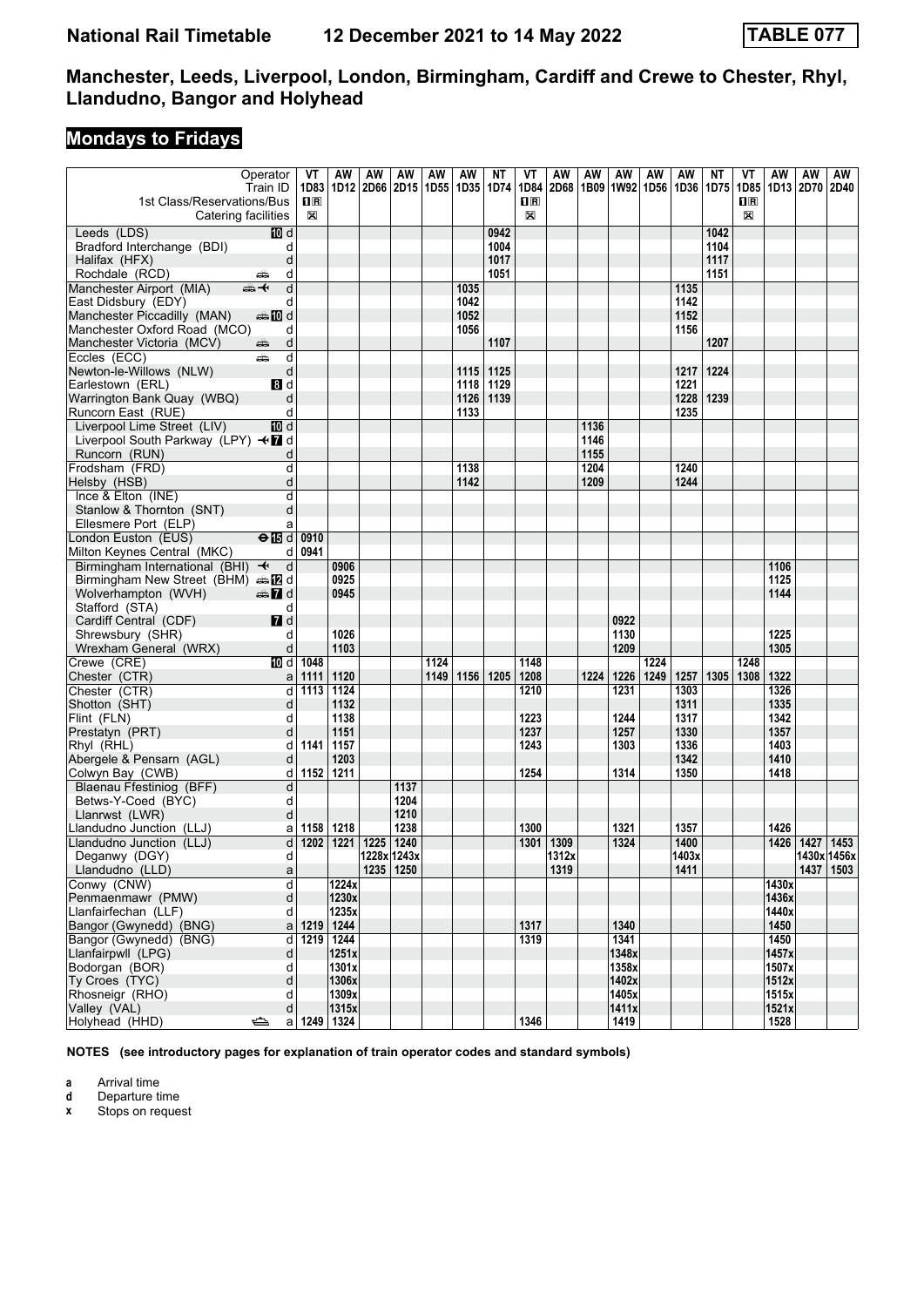# **Mondays to Fridays**

|                                                       | Operator                       | AW   | AW          | ΝT   | AW                        | AW           | AW                  | AW               | AW   | ΝT   | VT             | AW           | AW        | AW   | AW        | ΝT          | AW                  | AW        | AW   |
|-------------------------------------------------------|--------------------------------|------|-------------|------|---------------------------|--------------|---------------------|------------------|------|------|----------------|--------------|-----------|------|-----------|-------------|---------------------|-----------|------|
|                                                       | Train ID                       |      | 1D57   1D37 |      | 1D76   1B13   1W93   2D17 |              |                     | 1D <sub>58</sub> | 1D38 | 1D77 | 1D87           | 1D14         | 2D44      |      | 1D59 1D39 |             | 1D78 1W94 2D46 1B17 |           |      |
| Days of operation/Notes<br>1st Class/Reservations/Bus |                                |      |             |      |                           | 1 R          |                     |                  |      |      | $\mathbf{H}$ R |              |           |      |           |             | в                   |           |      |
| Catering facilities                                   |                                |      |             |      |                           |              |                     |                  |      |      | ᇁ              |              |           |      |           |             |                     |           |      |
| Leeds (LDS)                                           | <b>ID</b> d                    |      |             | 1142 |                           |              |                     |                  |      | 1242 |                |              |           |      |           | 1342        |                     |           |      |
| Bradford Interchange (BDI)                            | d                              |      |             | 1205 |                           |              |                     |                  |      | 1305 |                |              |           |      |           | 1404        |                     |           |      |
| Halifax (HFX)                                         | d                              |      |             | 1218 |                           |              |                     |                  |      | 1317 |                |              |           |      |           | 1417        |                     |           |      |
| Rochdale (RCD)                                        | d<br>پیش                       |      |             | 1251 |                           |              |                     |                  |      | 1351 |                |              |           |      |           | 1451        |                     |           |      |
| Manchester Airport (MIA)                              | d<br>⇜✦                        |      | 1235        |      |                           |              |                     |                  | 1335 |      |                |              |           |      | 1435      |             |                     |           |      |
| East Didsbury (EDY)                                   | d                              |      | 1242        |      |                           |              |                     |                  | 1342 |      |                |              |           |      | 1442      |             |                     |           |      |
| Manchester Piccadilly (MAN)                           | an‱a 100 d                     |      | 1253        |      |                           |              |                     |                  | 1353 |      |                |              |           |      | 1452      |             |                     |           |      |
| Manchester Oxford Road (MCO)                          | d                              |      | 1256        |      |                           |              |                     |                  | 1356 |      |                |              |           |      | 1456      |             |                     |           |      |
| Manchester Victoria (MCV)                             | d<br>æ                         |      |             | 1308 |                           |              |                     |                  |      | 1407 |                |              |           |      |           | 1507        |                     |           |      |
| Eccles (ECC)<br>Newton-le-Willows (NLW)               | d<br>پیش<br>d                  |      | 1316        | 1325 |                           |              |                     |                  | 1417 | 1426 |                |              |           |      |           | 1516   1525 |                     |           |      |
| Earlestown (ERL)                                      | 3d                             |      | 1320        | 1332 |                           |              |                     |                  | 1420 | 1429 |                |              |           |      | 1520      |             |                     |           |      |
| Warrington Bank Quay (WBQ)                            | d                              |      | 1328        | 1345 |                           |              |                     |                  | 1428 | 1439 |                |              |           |      |           | 1528   1539 |                     |           |      |
| Runcorn East (RUE)                                    | d                              |      | 1335        |      |                           |              |                     |                  | 1435 |      |                |              |           |      |           | 1535   1546 |                     |           |      |
| Liverpool Lime Street (LIV)                           | [10] d                         |      |             |      | 1336                      |              |                     |                  |      |      |                |              |           |      |           |             |                     |           | 1536 |
| Liverpool South Parkway (LPY) <■ d                    |                                |      |             |      | 1347                      |              |                     |                  |      |      |                |              |           |      |           |             |                     |           | 1547 |
| Runcorn (RUN)                                         | d                              |      |             |      | 1355                      |              |                     |                  |      |      |                |              |           |      |           |             |                     |           | 1555 |
| Frodsham (FRD)                                        | d                              |      | 1340        |      | 1404                      |              |                     |                  | 1439 |      |                |              |           |      | 1539      | 1551        |                     |           | 1604 |
| Helsby (HSB)                                          | d                              |      | 1344        |      | 1409                      |              |                     |                  | 1443 |      |                |              |           |      | 1543      |             |                     |           | 1609 |
| Ince & Elton (INE)                                    | d                              |      |             |      |                           |              |                     |                  |      |      |                |              |           |      |           |             |                     |           |      |
| Stanlow & Thornton (SNT)                              | d                              |      |             |      |                           |              |                     |                  |      |      |                |              |           |      |           |             |                     |           |      |
| Ellesmere Port (ELP)                                  | a                              |      |             |      |                           |              |                     |                  |      |      |                |              |           |      |           |             |                     |           |      |
| London Euston (EUS)<br>Milton Keynes Central (MKC)    | $\Theta$ $\blacksquare$ d<br>d |      |             |      |                           |              |                     |                  |      |      |                |              |           |      |           |             |                     |           |      |
| Birmingham International (BHI) +                      | d                              |      |             |      |                           |              |                     |                  |      |      |                | 1306         |           |      |           |             |                     |           |      |
| Birmingham New Street (BHM) $\oplus \mathbb{Z}$ d     |                                |      |             |      |                           |              |                     |                  |      |      |                | 1325         |           |      |           |             |                     |           |      |
| Wolverhampton (WVH)                                   | d and                          |      |             |      |                           |              |                     |                  |      |      |                | 1344         |           |      |           |             |                     |           |      |
| Stafford (STA)                                        | d                              |      |             |      |                           |              |                     |                  |      |      |                |              |           |      |           |             |                     |           |      |
| Cardiff Central (CDF)                                 | 7d                             |      |             |      |                           | 1122         |                     |                  |      |      |                |              |           |      |           |             | 1322                |           |      |
| Shrewsbury (SHR)                                      | d                              |      |             |      |                           | 1329         |                     |                  |      |      |                | 1426         |           |      |           |             | 1529                |           |      |
| Wrexham General (WRX)                                 | d                              |      |             |      |                           | 1409         |                     |                  |      |      |                | 1502         |           |      |           |             | 1608                |           |      |
| Crewe (CRE)                                           | 10d                            | 1324 |             |      |                           |              |                     | 1424             |      |      | 1449           |              |           | 1524 |           |             |                     |           |      |
| Chester (CTR)<br>Chester (CTR)                        | a                              | 1349 | 1357        | 1407 | 1424                      | 1426<br>1430 |                     | 1449             | 1456 | 1505 | 1508           | 1521         |           | 1549 | 1556      | 1605        | 1625                |           | 1626 |
| Shotton (SHT)                                         | d<br>d                         |      |             |      |                           |              |                     |                  |      |      |                | 1525<br>1533 |           |      |           |             | 1629                |           |      |
| Flint (FLN)                                           | d                              |      |             |      |                           | 1443         |                     |                  |      |      |                | 1539         |           |      |           |             | 1641                |           |      |
| Prestatyn (PRT)                                       | d                              |      |             |      |                           | 1457         |                     |                  |      |      |                | 1552         |           |      |           |             | 1654                |           |      |
| Rhyl (RHL)                                            | d                              |      |             |      |                           | 1503         |                     |                  |      |      |                | 1558         |           |      |           |             | 1700                |           |      |
| Abergele & Pensarn (AGL)                              | d                              |      |             |      |                           | 1510         |                     |                  |      |      |                |              |           |      |           |             |                     |           |      |
| Colwyn Bay (CWB)                                      | d                              |      |             |      |                           | 1519         |                     |                  |      |      |                | 1607         |           |      |           |             | 1710                |           |      |
| Blaenau Ffestiniog (BFF)                              | d                              |      |             |      |                           |              | 1457                |                  |      |      |                |              |           |      |           |             |                     |           |      |
| Betws-Y-Coed (BYC)                                    | d                              |      |             |      |                           |              | 1524                |                  |      |      |                |              |           |      |           |             |                     |           |      |
| Llanrwst (LWR)                                        | d                              |      |             |      |                           |              | 1530<br>1527   1559 |                  |      |      |                | 1614         |           |      |           |             | 1717                |           |      |
| Llandudno Junction (LLJ)<br>Llandudno Junction (LLJ)  | a<br>$\overline{\mathsf{d}}$   |      |             |      |                           |              | 1533 1604           |                  |      |      |                |              | 1620 1652 |      |           |             |                     | 1718 1751 |      |
| Deganwy (DGY)                                         | d                              |      |             |      |                           |              | 1607x               |                  |      |      |                |              | 1655x     |      |           |             |                     | 1754x     |      |
| Llandudno (LLD)                                       | a                              |      |             |      |                           |              | 1614                |                  |      |      |                |              | 1702      |      |           |             |                     | 1801      |      |
| Conwy (CNW)                                           | d                              |      |             |      |                           |              |                     |                  |      |      |                | 1623x        |           |      |           |             | 1721x               |           |      |
| Penmaenmawr (PMW)                                     | d                              |      |             |      |                           |              |                     |                  |      |      |                | 1630x        |           |      |           |             | 1727x               |           |      |
| Llanfairfechan (LLF)                                  | d                              |      |             |      |                           |              |                     |                  |      |      |                | 1634x        |           |      |           |             | 1732x               |           |      |
| Bangor (Gwynedd) (BNG)                                | a                              |      |             |      |                           | 1550         |                     |                  |      |      |                | 1643         |           |      |           |             | 1741                |           |      |
| Bangor (Gwynedd) (BNG)                                | $\overline{\mathsf{d}}$        |      |             |      |                           | 1551         |                     |                  |      |      |                | 1644         |           |      |           |             | 1741                |           |      |
| Llanfairpwll (LPG)                                    | d                              |      |             |      |                           |              |                     |                  |      |      |                |              |           |      |           |             | 1748x               |           |      |
| Bodorgan (BOR)<br>Ty Croes (TYC)                      | d<br>d                         |      |             |      |                           |              |                     |                  |      |      |                |              |           |      |           |             | 1758x<br>1803x      |           |      |
| Rhosneigr (RHO)                                       | d                              |      |             |      |                           |              |                     |                  |      |      |                |              |           |      |           |             | 1806x               |           |      |
| Valley (VAL)                                          | d                              |      |             |      |                           |              |                     |                  |      |      |                |              |           |      |           |             | 1812x               |           |      |
| Holyhead (HHD)                                        | ⇔<br>$\mathsf{a}$              |      |             |      |                           | 1620         |                     |                  |      |      |                | 1715         |           |      |           |             | 1821                |           |      |

**NOTES (see introductory pages for explanation of train operator codes and standard symbols)**

**a** Arrival time<br>**d** Departure t

**d** Departure time<br>**x** Stops on reque<br>**B** From Maesteg, **x** Stops on request

From Maesteg, see table 131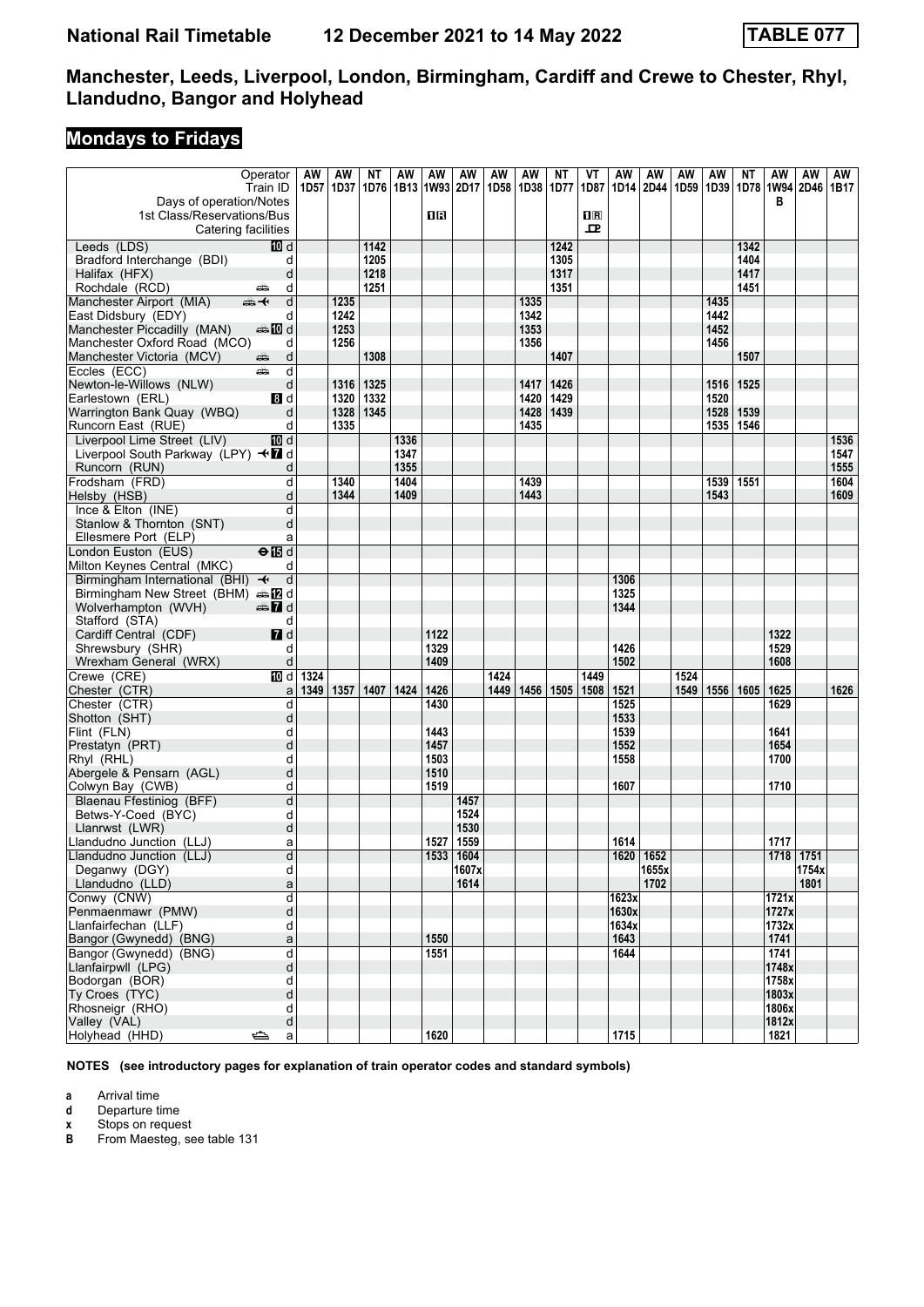# **Mondays to Fridays**

|                                                   | Operator                   | AW   | AW                 | NΤ           | VT           | AW           | AW   | AW                 | AW   | AW   | VT             | <b>NT</b>    | AW                                                    | AW   | AW   | AW    | AW        | ΝT   | NT           |
|---------------------------------------------------|----------------------------|------|--------------------|--------------|--------------|--------------|------|--------------------|------|------|----------------|--------------|-------------------------------------------------------|------|------|-------|-----------|------|--------------|
|                                                   | Train ID                   |      | 1D60   1D30   1D79 |              | 1D89         |              |      | 1D15   2D19   2D78 | 1D61 | 1D31 | 1D90           |              | 1D72   1W95   1B01   1D62   1D32   2D32   2F16   1D74 |      |      |       |           |      |              |
| Days of operation/Notes                           |                            |      |                    |              |              |              |      |                    |      |      |                |              |                                                       | C    |      |       |           |      |              |
| 1st Class/Reservations/Bus                        |                            |      |                    |              | $\mathbf{H}$ |              |      |                    |      | в    | 1 <sub>R</sub> |              | в                                                     |      |      | в     |           |      |              |
|                                                   | Catering facilities        |      |                    |              | 모            |              |      |                    |      |      | ᅭ              |              |                                                       |      |      |       |           |      |              |
| Leeds (LDS)                                       | III d                      |      |                    | 1442         |              |              |      |                    |      |      |                | 1542         |                                                       |      |      |       |           |      | 1642         |
| Bradford Interchange (BDI)                        | d                          |      |                    | 1504         |              |              |      |                    |      |      |                | 1604         |                                                       |      |      |       |           |      | 1704         |
| Halifax (HFX)                                     | d                          |      |                    | 1517         |              |              |      |                    |      |      |                | 1617         |                                                       |      |      |       |           |      | 1717         |
| Rochdale (RCD)                                    | d<br>پیشته                 |      |                    | 1551         |              |              |      |                    |      |      |                | 1655         |                                                       |      |      |       |           |      | 1751         |
| Manchester Airport (MIA)                          | d<br>⇜✦                    |      | 1535               |              |              |              |      |                    |      | 1629 |                |              |                                                       |      |      | 1730  |           |      |              |
| East Didsbury (EDY)                               | d                          |      | 1542               |              |              |              |      |                    |      | 1638 |                |              |                                                       |      |      |       |           |      |              |
| Manchester Piccadilly (MAN)                       | d≣ <mark>a</mark> nnandiad |      | 1552               |              |              |              |      |                    |      | 1652 |                |              |                                                       |      |      | 1752  |           |      |              |
| Manchester Oxford Road (MCO)                      | d                          |      | 1555               |              |              |              |      |                    |      | 1655 |                |              |                                                       |      |      | 1755  |           |      |              |
| Manchester Victoria (MCV)                         | d<br>æ                     |      |                    | 1607         |              |              |      |                    |      |      |                | 1715         |                                                       |      |      |       |           |      | 1807         |
| Eccles (ECC)                                      | d<br>پیشته                 |      |                    | 1615         |              |              |      |                    |      |      |                |              |                                                       |      |      |       |           |      | 1816         |
| Newton-le-Willows (NLW)                           | d                          |      | 1615               | 1626         |              |              |      |                    |      |      |                | 1732         |                                                       |      |      |       |           |      | 1827         |
| Earlestown (ERL)                                  | 8d                         |      | 1618               | 1630<br>1639 |              |              |      |                    |      | 1728 |                | 1736<br>1746 |                                                       |      |      | 1830  |           |      | 1830<br>1844 |
| Warrington Bank Quay (WBQ)                        | d<br>d                     |      | 1626<br>1633       | 1646         |              |              |      |                    |      | 1735 |                | 1754         |                                                       |      |      | 1837  |           |      | 1851         |
| Runcorn East (RUE)<br>Liverpool Lime Street (LIV) | <b>ID</b> d                |      |                    |              |              |              |      |                    |      |      |                |              |                                                       | 1739 |      |       |           |      |              |
| Liverpool South Parkway (LPY) <■ d                |                            |      |                    |              |              |              |      |                    |      |      |                |              |                                                       | 1750 |      |       |           |      |              |
| Runcorn (RUN)                                     | d                          |      |                    |              |              |              |      |                    |      |      |                |              |                                                       | 1759 |      |       |           |      |              |
| Frodsham (FRD)                                    | d                          |      | 1638               | 1651         |              |              |      |                    |      | 1740 |                | 1759         |                                                       | 1813 |      | 1842  |           |      | 1857         |
| Helsby (HSB)                                      | d                          |      | 1642               |              |              |              |      |                    |      | 1744 |                | 1804         |                                                       | 1818 |      | 1846  |           | 1854 | 1901         |
| Ince & Elton (INE)                                | d                          |      |                    |              |              |              |      |                    |      |      |                |              |                                                       |      |      |       |           | 1857 |              |
| Stanlow & Thornton (SNT)                          | d                          |      |                    |              |              |              |      |                    |      |      |                |              |                                                       |      |      |       |           | 1859 |              |
| Ellesmere Port (ELP)                              | a                          |      |                    |              |              |              |      |                    |      |      |                |              |                                                       |      |      |       |           | 1905 |              |
| London Euston (EUS)                               | $\Theta$ $\blacksquare$ d  |      |                    |              |              |              |      |                    |      |      |                |              |                                                       |      |      |       |           |      |              |
| Milton Keynes Central (MKC)                       | d                          |      |                    |              |              |              |      |                    |      |      |                |              |                                                       |      |      |       |           |      |              |
| Birmingham International (BHI) $\rightarrow$      | d                          |      |                    |              |              | 1506         |      |                    |      |      |                |              |                                                       |      |      |       |           |      |              |
| Birmingham New Street (BHM) $\oplus \mathbb{Z}$ d |                            |      |                    |              |              | 1525         |      |                    |      |      |                |              |                                                       |      |      |       |           |      |              |
| Wolverhampton (WVH)                               | <b>entin</b> d             |      |                    |              |              | 1544         |      |                    |      |      |                |              |                                                       |      |      |       |           |      |              |
| Stafford (STA)                                    | d                          |      |                    |              |              |              |      |                    |      |      |                |              |                                                       |      |      |       |           |      |              |
| Cardiff Central (CDF)                             | 7d                         |      |                    |              |              |              |      |                    |      |      |                |              | 1523                                                  |      |      |       |           |      |              |
| Shrewsbury (SHR)                                  | d                          |      |                    |              |              | 1625         |      |                    |      |      |                |              | 1728                                                  |      |      |       |           |      |              |
| Wrexham General (WRX)                             | d                          |      |                    |              |              | 1702         |      |                    |      |      |                |              | 1805                                                  |      |      |       |           |      |              |
| Crewe (CRE)                                       | TD d                       | 1624 |                    |              | 1648         |              |      |                    | 1724 |      | 1749           |              |                                                       |      | 1824 |       |           |      |              |
| Chester (CTR)                                     | a                          | 1649 | 1655               | 1705         | 1708         | 1722         |      |                    | 1749 | 1758 | 1807           | 1815         | 1822                                                  | 1831 | 1849 | 1858  |           |      | 1913         |
| Chester (CTR)                                     | d                          |      |                    |              |              | 1726         |      |                    |      |      | 1809           |              | 1826                                                  |      |      | 1902  |           |      |              |
| Shotton (SHT)                                     | d                          |      |                    |              |              | 1735         |      |                    |      |      |                |              | 1834                                                  |      |      | 1910  |           |      |              |
| Flint (FLN)                                       | d                          |      |                    |              |              | 1741         |      |                    |      |      | 1823           |              | 1840                                                  |      |      | 1916  |           |      |              |
| Prestatyn (PRT)                                   | d                          |      |                    |              |              | 1753         |      |                    |      |      | 1836           |              | 1853                                                  |      |      | 1929  |           |      |              |
| Rhyl (RHL)                                        | d                          |      |                    |              |              | 1759         |      |                    |      |      | 1842           |              | 1859                                                  |      |      | 1935  |           |      |              |
| Abergele & Pensarn (AGL)                          | d                          |      |                    |              |              | 1805<br>1813 |      |                    |      |      |                |              | 1905                                                  |      |      |       |           |      |              |
| Colwyn Bay (CWB)<br>Blaenau Ffestiniog (BFF)      | d<br>d                     |      |                    |              |              |              | 1735 |                    |      |      | 1853           |              | 1913                                                  |      |      | 1945  |           |      |              |
| Betws-Y-Coed (BYC)                                | d                          |      |                    |              |              |              | 1802 |                    |      |      |                |              |                                                       |      |      |       |           |      |              |
| Llanrwst (LWR)                                    | d                          |      |                    |              |              |              | 1808 |                    |      |      |                |              |                                                       |      |      |       |           |      |              |
| Llandudno Junction (LLJ)                          | a                          |      |                    |              |              | 1820         | 1836 |                    |      |      | 1858           |              | 1918                                                  |      |      | 1952  |           |      |              |
| Llandudno Junction (LLJ)                          | þ                          |      |                    |              |              | 1825         |      | 1841               |      |      | 1900           |              | 1919                                                  |      |      |       | 1956 1959 |      |              |
| Deganwy (DGY)                                     | d                          |      |                    |              |              |              |      | 1844x              |      |      |                |              |                                                       |      |      |       | 2002x     |      |              |
| Llandudno (LLD)                                   | a                          |      |                    |              |              |              |      | 1850               |      |      |                |              |                                                       |      |      |       | 2009      |      |              |
| Conwy (CNW)                                       | d                          |      |                    |              |              | 1828x        |      |                    |      |      |                |              |                                                       |      |      | 1959x |           |      |              |
| Penmaenmawr (PMW)                                 | d                          |      |                    |              |              | 1834x        |      |                    |      |      |                |              |                                                       |      |      | 2005x |           |      |              |
| Llanfairfechan (LLF)                              | d                          |      |                    |              |              | 1839x        |      |                    |      |      |                |              |                                                       |      |      | 2009x |           |      |              |
| Bangor (Gwynedd) (BNG)                            | a                          |      |                    |              |              | 1848         |      |                    |      |      | 1918           |              | 1937                                                  |      |      | 2018  |           |      |              |
| Bangor (Gwynedd) (BNG)                            | d                          |      |                    |              |              | 1848         |      |                    |      |      |                |              | 1937                                                  |      |      | 2018  |           |      |              |
| Llanfairpwll (LPG)                                | þ                          |      |                    |              |              |              |      |                    |      |      |                |              | 1944x                                                 |      |      |       |           |      |              |
| Bodorgan (BOR)                                    | d                          |      |                    |              |              |              |      |                    |      |      |                |              | 1954x                                                 |      |      |       |           |      |              |
| Ty Croes (TYC)                                    | d                          |      |                    |              |              |              |      |                    |      |      |                |              | 1959x                                                 |      |      |       |           |      |              |
| Rhosneigr (RHO)                                   | d                          |      |                    |              |              |              |      |                    |      |      |                |              | 2002x                                                 |      |      |       |           |      |              |
| Valley (VAL)                                      | d                          |      |                    |              |              |              |      |                    |      |      |                |              | 2008x                                                 |      |      |       |           |      |              |
| Holyhead (HHD)                                    | ک<br>a                     |      |                    |              |              | 1918         |      |                    |      |      |                |              | 2020                                                  |      |      | 2047  |           |      |              |

**NOTES (see introductory pages for explanation of train operator codes and standard symbols)**

**a** Arrival time<br>**d** Departure t **d** Departure time

**x** Stops on request<br>**C** To Wrexham Gen

**C** To Wrexham General arrive 1850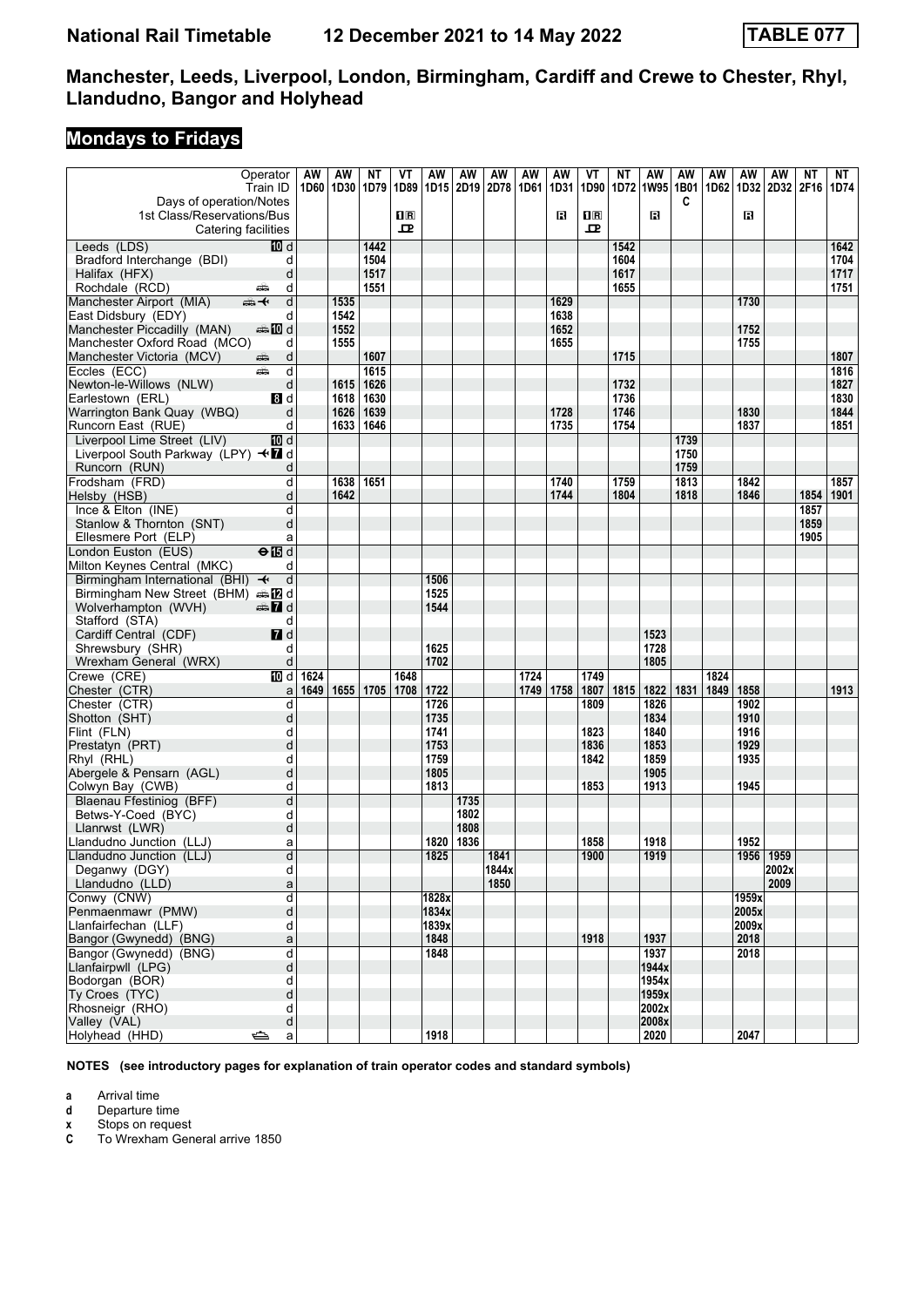# **Mondays to Fridays**

|                                                                          | Operator                  | VT            | AW                            | AW   | AW   | AW   | AW          | AW           | ΝT           | VT                           | AW          | AW   | AW             | AW   | AW           | ΝT           | AW                        | AW           | AW   |
|--------------------------------------------------------------------------|---------------------------|---------------|-------------------------------|------|------|------|-------------|--------------|--------------|------------------------------|-------------|------|----------------|------|--------------|--------------|---------------------------|--------------|------|
|                                                                          | Train ID                  |               | 1D91 2D52 1D16 1D63 1W96 2D97 |      |      |      |             | 1D33         | 1D76         | 1D92                         | <b>2D21</b> | 2D22 | 1D21           |      | 1D64 1D44    | 1D77         | 1D97                      | 1D17         | 1B09 |
| Days of operation/Notes<br>1st Class/Reservations/Bus                    |                           | $n_{\rm R}$   |                               |      |      | 1 R  |             |              |              | D<br>$\overline{\mathbf{R}}$ |             |      |                |      |              |              | Е<br>B                    |              |      |
| Catering facilities                                                      |                           | $\boxtimes$   |                               |      |      |      |             |              |              |                              |             |      |                |      |              |              |                           |              |      |
| Leeds (LDS)                                                              | <b>TO</b> d               |               |                               |      |      |      |             |              | 1742         |                              |             |      |                |      |              | 1840         |                           |              |      |
| Bradford Interchange (BDI)                                               | d                         |               |                               |      |      |      |             |              | 1803         |                              |             |      |                |      |              | 1905         |                           |              |      |
| Halifax (HFX)                                                            | d                         |               |                               |      |      |      |             |              | 1817         |                              |             |      |                |      |              | 1917         |                           |              |      |
| Rochdale (RCD)                                                           | d<br>پیش                  |               |                               |      |      |      |             |              | 1851         |                              |             |      |                |      |              | 1951         |                           |              |      |
| Manchester Airport (MIA)                                                 | d<br>⇜✦                   |               |                               |      |      |      |             | 1834         |              |                              |             |      |                |      | 1931         |              |                           |              |      |
| East Didsbury (EDY)                                                      | d                         |               |                               |      |      |      |             | 1841         |              |                              |             |      |                |      | 1938         |              |                           |              |      |
| Manchester Piccadilly (MAN)                                              | an‱a 100 d                |               |                               |      |      |      |             | 1853         |              |                              |             |      |                |      | 1952         |              |                           |              |      |
| Manchester Oxford Road (MCO)                                             | d                         |               |                               |      |      |      |             | 1856         |              |                              |             |      |                |      | 1955         |              |                           |              |      |
| Manchester Victoria (MCV)                                                | d<br>æ                    |               |                               |      |      |      |             |              | 1907         |                              |             |      |                |      |              | 2007         |                           |              |      |
| Eccles (ECC)                                                             | d<br>پیش                  |               |                               |      |      |      |             |              |              |                              |             |      |                |      |              |              |                           |              |      |
| Newton-le-Willows (NLW)                                                  | d                         |               |                               |      |      |      |             | 1917         | 1924         |                              |             |      |                |      | 2017         | 2025         |                           |              |      |
| Earlestown (ERL)                                                         | 8 d<br>d                  |               |                               |      |      |      |             | 1921<br>1930 | 1927<br>1943 |                              |             |      |                |      | 2020<br>2027 | 2032<br>2043 |                           |              |      |
| Warrington Bank Quay (WBQ)<br>Runcorn East (RUE)                         | d                         |               |                               |      |      |      |             | 1937         |              |                              |             |      |                |      | 2034         |              |                           |              |      |
| Liverpool Lime Street (LIV)                                              | TO d                      |               |                               |      |      |      |             |              |              |                              |             |      |                |      |              |              |                           |              | 2039 |
| Liverpool South Parkway (LPY) <■ d                                       |                           |               |                               |      |      |      |             |              |              |                              |             |      |                |      |              |              |                           |              | 2050 |
| Runcorn (RUN)                                                            | d                         |               |                               |      |      |      |             |              |              |                              |             |      |                |      |              |              |                           |              | 2059 |
| Frodsham (FRD)                                                           | d                         |               |                               |      |      |      |             | 1941         |              |                              |             |      |                |      | 2039         |              |                           |              | 2108 |
| Helsby (HSB)                                                             | d                         |               |                               |      |      |      |             | 1945         |              |                              |             |      |                |      | 2043         |              |                           |              | 2112 |
| Ince & Elton (INE)                                                       | d                         |               |                               |      |      |      |             |              |              |                              |             |      |                |      |              |              |                           |              |      |
| Stanlow & Thornton (SNT)                                                 | d                         |               |                               |      |      |      |             |              |              |                              |             |      |                |      |              |              |                           |              |      |
| Ellesmere Port (ELP)                                                     | a                         |               |                               |      |      |      |             |              |              |                              |             |      |                |      |              |              |                           |              |      |
| London Euston (EUS)                                                      | $\Theta$ $\blacksquare$ d |               |                               |      |      |      |             |              |              | 1810                         |             |      |                |      |              |              |                           |              |      |
| Milton Keynes Central (MKC)                                              | d                         |               |                               |      |      |      |             |              |              | 1841c                        |             |      |                |      |              |              |                           |              |      |
| Birmingham International (BHI) <                                         | d                         |               |                               | 1706 |      |      |             |              |              |                              |             |      |                |      |              |              |                           | 1906         |      |
| Birmingham New Street (BHM) $\oplus \mathbb{Z}$ d<br>Wolverhampton (WVH) |                           |               |                               | 1725 |      |      |             |              |              |                              |             |      |                |      |              |              |                           | 1925<br>1945 |      |
| Stafford (STA)                                                           | $\mathbb{Z}$ d<br>d       |               |                               | 1744 |      |      |             |              |              |                              |             |      |                |      |              |              |                           |              |      |
| Cardiff Central (CDF)                                                    | 7d                        |               |                               |      |      | 1716 |             |              |              |                              |             |      |                |      |              |              | 1823                      |              |      |
| Shrewsbury (SHR)                                                         | d                         |               |                               | 1826 |      | 1909 |             |              |              |                              |             | 1932 |                |      |              |              |                           | 2014 2028    |      |
| Wrexham General (WRX)                                                    | d                         |               |                               | 1903 |      | 1938 |             |              |              |                              |             | 2008 |                |      |              |              |                           | 2105         |      |
| Crewe (CRE)                                                              | 10 d                      | 1856          |                               |      | 1924 |      |             |              |              | 1954                         |             |      |                | 2024 |              |              | 2047                      |              |      |
| Chester (CTR)                                                            | a                         | 1914          |                               | 1921 | 1949 | 1958 |             | 1958         | 2005         | 2013                         |             | 2028 |                | 2049 |              |              | 2055   2105   2112   2123 |              | 2128 |
| Chester (CTR)                                                            | d                         | 1923          |                               |      |      | 2002 |             |              |              | 2026                         |             |      | 2034           |      |              |              |                           |              |      |
| Shotton (SHT)                                                            | d                         |               |                               |      |      |      |             |              |              |                              |             |      | 2045           |      |              |              |                           |              |      |
| Flint (FLN)                                                              | d                         | 1936          |                               |      |      | 2014 |             |              |              |                              |             |      | 2051           |      |              |              |                           |              |      |
| Prestatyn (PRT)                                                          | d                         | 1949          |                               |      |      |      |             |              |              |                              |             |      | 2104           |      |              |              |                           |              |      |
| Rhyl (RHL)                                                               | d                         | 1955          |                               |      |      | 2031 |             |              |              | 2053                         |             |      | 2110           |      |              |              |                           |              |      |
| Abergele & Pensarn (AGL)                                                 | d<br>d                    | 2006          |                               |      |      | 2044 |             |              |              | 2104                         |             |      | 2116<br>2124   |      |              |              |                           |              |      |
| Colwyn Bay (CWB)<br>Blaenau Ffestiniog (BFF)                             | d                         |               |                               |      |      |      |             |              |              |                              |             |      |                |      |              |              |                           |              |      |
| Betws-Y-Coed (BYC)                                                       | d                         |               |                               |      |      |      |             |              |              |                              |             |      |                |      |              |              |                           |              |      |
| Llanrwst (LWR)                                                           | d                         |               |                               |      |      |      |             |              |              |                              |             |      |                |      |              |              |                           |              |      |
| Llandudno Junction (LLJ)                                                 |                           | $a$ 2012      |                               |      |      | 2051 |             |              |              | 2109                         |             |      | 2131           |      |              |              |                           |              |      |
| Llandudno Junction (LLJ)                                                 |                           | $d$ 2013 2030 |                               |      |      |      | $2054$ 2058 |              |              |                              | 2110 2131   |      | 2132           |      |              |              |                           |              |      |
| Deganwy (DGY)                                                            | d                         |               | 2033x                         |      |      |      | 2101x       |              |              |                              | 2134x       |      |                |      |              |              |                           |              |      |
| Llandudno (LLD)                                                          | a                         |               | 2040                          |      |      |      | 2109        |              |              |                              | 2143        |      |                |      |              |              |                           |              |      |
| Conwy (CNW)                                                              | þ                         |               |                               |      |      |      |             |              |              |                              |             |      | 2135x          |      |              |              |                           |              |      |
| Penmaenmawr (PMW)                                                        | d                         |               |                               |      |      |      |             |              |              |                              |             |      | 2141x          |      |              |              |                           |              |      |
| Llanfairfechan (LLF)                                                     | d                         |               |                               |      |      |      |             |              |              |                              |             |      | 2145x          |      |              |              |                           |              |      |
| Bangor (Gwynedd) (BNG)                                                   | a                         | 2029          |                               |      |      | 2111 |             |              |              | 2125                         |             |      | 2154           |      |              |              |                           |              |      |
| Bangor (Gwynedd) (BNG)                                                   | d                         | 2031          |                               |      |      | 2111 |             |              |              | 2127                         |             |      | 2154           |      |              |              |                           |              |      |
| Llanfairpwll (LPG)<br>Bodorgan (BOR)                                     | d<br>d                    |               |                               |      |      |      |             |              |              |                              |             |      | 2200x<br>2210x |      |              |              |                           |              |      |
| Ty Croes (TYC)                                                           | d                         |               |                               |      |      |      |             |              |              |                              |             |      | 2215x          |      |              |              |                           |              |      |
| Rhosneigr (RHO)                                                          | d                         |               |                               |      |      |      |             |              |              |                              |             |      | 2218x          |      |              |              |                           |              |      |
| Valley (VAL)                                                             | d                         |               |                               |      |      |      |             |              |              |                              |             |      | 2223x          |      |              |              |                           |              |      |
| Holyhead (HHD)                                                           | ఆ<br>a                    | 2100          |                               |      |      | 2142 |             |              |              | 2156                         |             |      | 2234           |      |              |              |                           |              |      |

**NOTES (see introductory pages for explanation of train operator codes and standard symbols)**

**a** Arrival time<br>**d** Departure t

**d** Departure time

**x** Stops on request

c Mondays to Thursdays stops to pick up only

**D** Conveys through coaches to Wrexham General arrive 2038,

detached at Chester

**E** From Llanelli, see table 131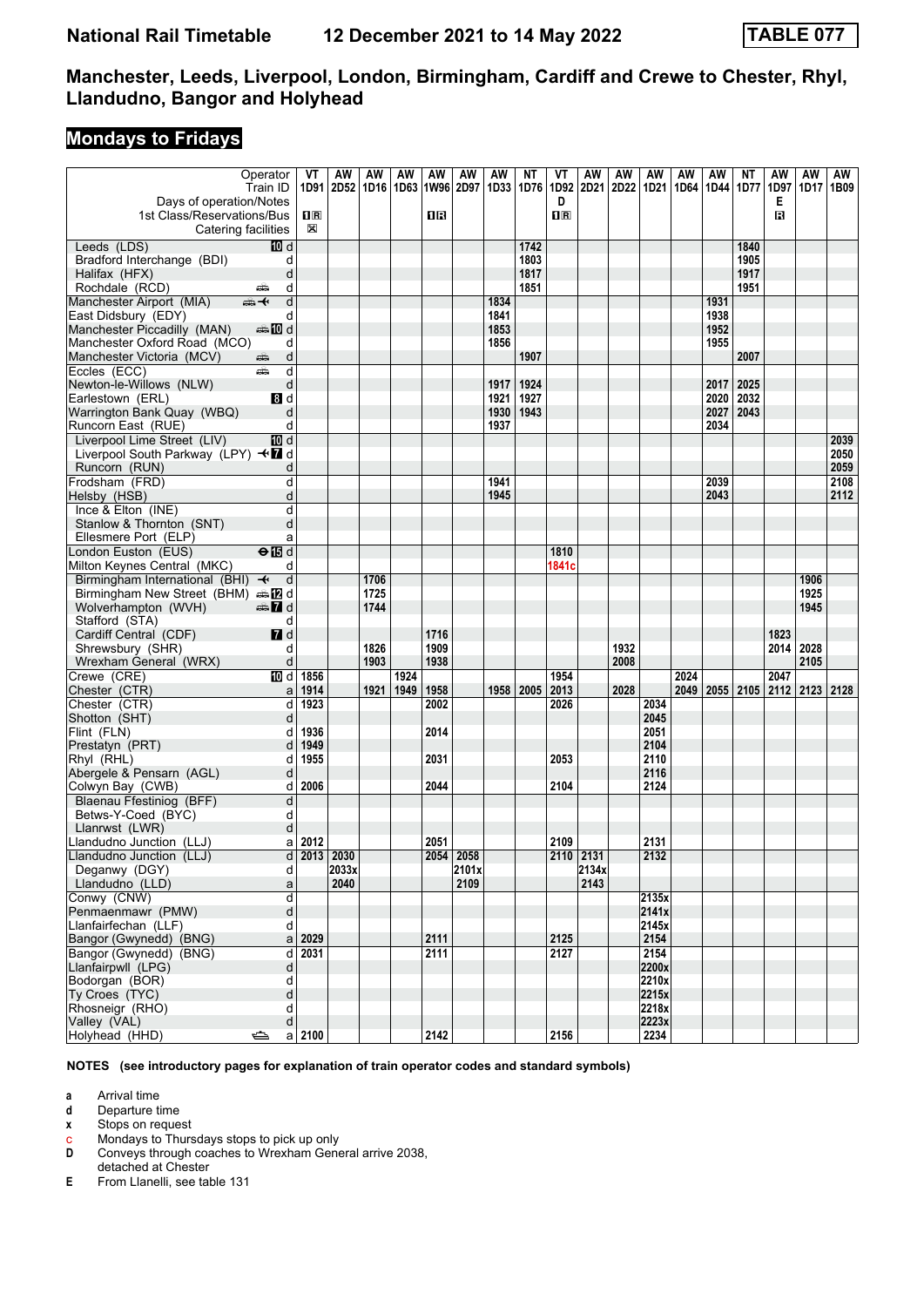# **Mondays to Fridays**

|                                    | Operator                                                                                                                                                                                                                      | AW       | AW                 | ΝT   | AW   | AW        | AW                        | AW   | AW        | AW   | AW        | AW   | AW   | AW   | AW   |
|------------------------------------|-------------------------------------------------------------------------------------------------------------------------------------------------------------------------------------------------------------------------------|----------|--------------------|------|------|-----------|---------------------------|------|-----------|------|-----------|------|------|------|------|
|                                    | Train ID                                                                                                                                                                                                                      |          | 1D35   1D41   1D78 |      |      |           | 1D69   1D36   1W98   1D47 |      | 1B13      | 1D67 | 1D68      | 1D35 | 1D19 | 1D48 | 1D49 |
| Leeds (LDS)                        | <b>ID</b> d                                                                                                                                                                                                                   |          |                    | 1940 |      |           |                           |      |           |      |           |      |      |      |      |
| Bradford Interchange (BDI)         | d                                                                                                                                                                                                                             |          |                    | 2005 |      |           |                           |      |           |      |           |      |      |      |      |
| Halifax (HFX)                      | d                                                                                                                                                                                                                             |          |                    | 2018 |      |           |                           |      |           |      |           |      |      |      |      |
| Rochdale (RCD)                     | d<br>پیشته                                                                                                                                                                                                                    |          |                    | 2051 |      |           |                           |      |           |      |           |      |      |      |      |
| Manchester Airport (MIA)           | $\overline{d}$<br>⇜✦                                                                                                                                                                                                          | 2034     |                    |      |      | 2132      |                           |      |           |      |           |      |      | 2333 |      |
| East Didsbury (EDY)                | d                                                                                                                                                                                                                             |          |                    |      |      |           |                           |      |           |      |           |      |      | 2340 |      |
| Manchester Piccadilly (MAN)        | d l d l                                                                                                                                                                                                                       | 2052     |                    |      |      | 2150      |                           | 2214 |           |      |           |      |      | 2351 | 0032 |
| Manchester Oxford Road (MCO)       | d                                                                                                                                                                                                                             | 2055     |                    |      |      | 2153      |                           | 2217 |           |      |           |      |      | 2354 |      |
| Manchester Victoria (MCV)          | d<br>پیشته                                                                                                                                                                                                                    |          |                    | 2107 |      |           |                           |      |           |      |           |      |      |      |      |
| Eccles (ECC)                       | d<br>añ,                                                                                                                                                                                                                      |          |                    |      |      |           |                           |      |           |      |           |      |      |      |      |
| Newton-le-Willows (NLW)            |                                                                                                                                                                                                                               | $d$ 2113 |                    | 2125 |      | 2211      |                           | 2238 |           |      |           |      |      | 0015 |      |
| Earlestown (ERL)                   | 8 d I                                                                                                                                                                                                                         | 2116     |                    | 2139 |      | 2215      |                           | 2241 |           |      |           |      |      | 0018 |      |
| Warrington Bank Quay (WBQ)         |                                                                                                                                                                                                                               | $d$ 2126 |                    | 2151 |      | 2224      |                           | 2249 |           |      |           |      |      |      |      |
| Runcorn East (RUE)                 |                                                                                                                                                                                                                               | $d$ 2133 |                    |      |      | 2231      |                           | 2256 |           |      |           |      |      | 0034 |      |
| Liverpool Lime Street (LIV)        | [10] d                                                                                                                                                                                                                        |          |                    |      |      |           |                           |      | 2240      |      |           |      |      |      |      |
| Liverpool South Parkway (LPY) <■ d |                                                                                                                                                                                                                               |          |                    |      |      |           |                           |      | 2253      |      |           |      |      |      |      |
| Runcorn (RUN)                      | d                                                                                                                                                                                                                             |          |                    |      |      |           |                           |      | 2302      |      |           |      |      |      |      |
| Frodsham (FRD)                     | d l                                                                                                                                                                                                                           | 2138     |                    |      |      | 2235      |                           | 2301 | 2311      |      |           |      |      | 0039 |      |
| Helsby (HSB)                       |                                                                                                                                                                                                                               | $d$ 2143 |                    |      |      | 2239      |                           |      | 2305 2316 |      |           |      |      | 0043 |      |
| Ince & Elton (INE)                 | d                                                                                                                                                                                                                             |          |                    |      |      |           |                           |      |           |      |           |      |      |      |      |
| Stanlow & Thornton (SNT)           | d                                                                                                                                                                                                                             |          |                    |      |      |           |                           |      |           |      |           |      |      |      |      |
| Ellesmere Port (ELP)               |                                                                                                                                                                                                                               |          |                    |      |      |           |                           |      |           |      |           |      |      |      |      |
| London Euston (EUS)                | a<br>$\overline{H}$                                                                                                                                                                                                           |          |                    |      |      |           |                           |      |           |      |           |      |      |      |      |
|                                    |                                                                                                                                                                                                                               |          |                    |      |      |           |                           |      |           |      |           |      |      |      |      |
| Milton Keynes Central (MKC)        | d                                                                                                                                                                                                                             |          |                    |      |      |           |                           |      |           |      |           |      |      |      |      |
| Birmingham International (BHI) ←   | $\mathsf{d}$                                                                                                                                                                                                                  |          |                    |      |      |           |                           |      |           |      |           |      |      |      |      |
| Birmingham New Street (BHM) and    |                                                                                                                                                                                                                               |          |                    |      |      |           |                           |      |           |      |           |      | 2254 |      |      |
| Wolverhampton (WVH)                | d announce and announce and announce and announce and announce announce announce announce announce announce announce announce announce announce announce announce announce announce announce announce announce announce annou |          |                    |      |      |           |                           |      |           |      |           |      | 2327 |      |      |
| Stafford (STA)                     | d                                                                                                                                                                                                                             |          |                    |      |      |           |                           |      |           |      |           |      | 2343 |      |      |
| Cardiff Central (CDF)              | <b>7</b> d                                                                                                                                                                                                                    |          |                    |      |      |           | 1941                      |      |           |      | 2115      |      |      |      |      |
| Shrewsbury (SHR)                   | d                                                                                                                                                                                                                             |          |                    |      |      |           | 2146                      |      |           |      | 2317 2340 |      |      |      |      |
| Wrexham General (WRX)              | ${\sf d}$                                                                                                                                                                                                                     |          |                    |      |      |           | 2222                      |      |           |      |           | 0016 |      |      |      |
| Crewe (CRE)                        | <b>ID</b> d                                                                                                                                                                                                                   |          | 2136               |      | 2224 |           |                           |      |           | 2330 | 0008      |      | 0018 |      |      |
| Chester (CTR)                      | a                                                                                                                                                                                                                             |          | 2156 2158 2217     |      |      | 2248 2251 | 2241                      |      | 2319 2332 | 2353 | 0027      | 0035 | 0039 | 0056 | 0139 |
| Chester (CTR)                      | d                                                                                                                                                                                                                             |          | 2204               |      |      |           | 2257                      |      |           |      |           |      | 0040 |      |      |
| Shotton (SHT)                      | d                                                                                                                                                                                                                             |          | 2213               |      |      |           | 2306                      |      |           |      |           |      |      |      |      |
| Flint (FLN)                        | d                                                                                                                                                                                                                             |          | 2219               |      |      |           | 2312                      |      |           |      |           |      | 0053 |      |      |
| Prestatyn (PRT)                    | d                                                                                                                                                                                                                             |          | 2232               |      |      |           | 2325                      |      |           |      |           |      | 0106 |      |      |
| Rhyl (RHL)                         | d                                                                                                                                                                                                                             |          | 2238               |      |      |           | 2331                      |      |           |      |           |      | 0112 |      |      |
| Abergele & Pensarn (AGL)           | d                                                                                                                                                                                                                             |          | 2244               |      |      |           | 2337                      |      |           |      |           |      |      |      |      |
| Colwyn Bay (CWB)                   | d                                                                                                                                                                                                                             |          | 2252               |      |      |           | 2345                      |      |           |      |           |      | 0123 |      |      |
| Blaenau Ffestiniog (BFF)           | $\overline{\mathsf{d}}$                                                                                                                                                                                                       |          |                    |      |      |           |                           |      |           |      |           |      |      |      |      |
| Betws-Y-Coed (BYC)                 | d                                                                                                                                                                                                                             |          |                    |      |      |           |                           |      |           |      |           |      |      |      |      |
| Llanrwst (LWR)                     | d                                                                                                                                                                                                                             |          |                    |      |      |           |                           |      |           |      |           |      |      |      |      |
| Llandudno Junction (LLJ)           | a                                                                                                                                                                                                                             |          | 2259               |      |      |           | 2352                      |      |           |      |           |      | 0130 |      |      |
| Llandudno Junction (LLJ)           | d                                                                                                                                                                                                                             |          | 2300               |      |      |           | 2353                      |      |           |      |           |      | 0130 |      |      |
| Deganwy (DGY)                      | d                                                                                                                                                                                                                             |          |                    |      |      |           |                           |      |           |      |           |      |      |      |      |
| Llandudno (LLD)                    | a                                                                                                                                                                                                                             |          |                    |      |      |           |                           |      |           |      |           |      |      |      |      |
| Conwy (CNW)                        | d                                                                                                                                                                                                                             |          | 2303x              |      |      |           | 2356x                     |      |           |      |           |      |      |      |      |
| Penmaenmawr (PMW)                  | d                                                                                                                                                                                                                             |          | 2309x              |      |      |           | 0002x                     |      |           |      |           |      |      |      |      |
| Llanfairfechan (LLF)               | d                                                                                                                                                                                                                             |          | 2314x              |      |      |           | 0006x                     |      |           |      |           |      |      |      |      |
| Bangor (Gwynedd) (BNG)             | $\mathsf{a}$                                                                                                                                                                                                                  |          | 2324               |      |      |           | 0015                      |      |           |      |           |      | 0147 |      |      |
| Bangor (Gwynedd) (BNG)             | d                                                                                                                                                                                                                             |          | 2324               |      |      |           | 0015                      |      |           |      |           |      | 0147 |      |      |
| Llanfairpwll (LPG)                 | d                                                                                                                                                                                                                             |          | 2331x              |      |      |           |                           |      |           |      |           |      |      |      |      |
| Bodorgan (BOR)                     | d                                                                                                                                                                                                                             |          | 2341x              |      |      |           |                           |      |           |      |           |      |      |      |      |
| Ty Croes (TYC)                     | $\sf d$                                                                                                                                                                                                                       |          | 2346x              |      |      |           |                           |      |           |      |           |      |      |      |      |
| Rhosneigr (RHO)                    | d                                                                                                                                                                                                                             |          | 2349x              |      |      |           |                           |      |           |      |           |      |      |      |      |
| Valley (VAL)                       | d                                                                                                                                                                                                                             |          | 2355x              |      |      |           |                           |      |           |      |           |      |      |      |      |
| Holyhead (HHD)                     | ⇔<br>a                                                                                                                                                                                                                        |          | 0005               |      |      |           | 0043                      |      |           |      |           |      | 0215 |      |      |

**NOTES (see introductory pages for explanation of train operator codes and standard symbols)**

**a** Arrival time<br>**d** Departure t

**d** Departure time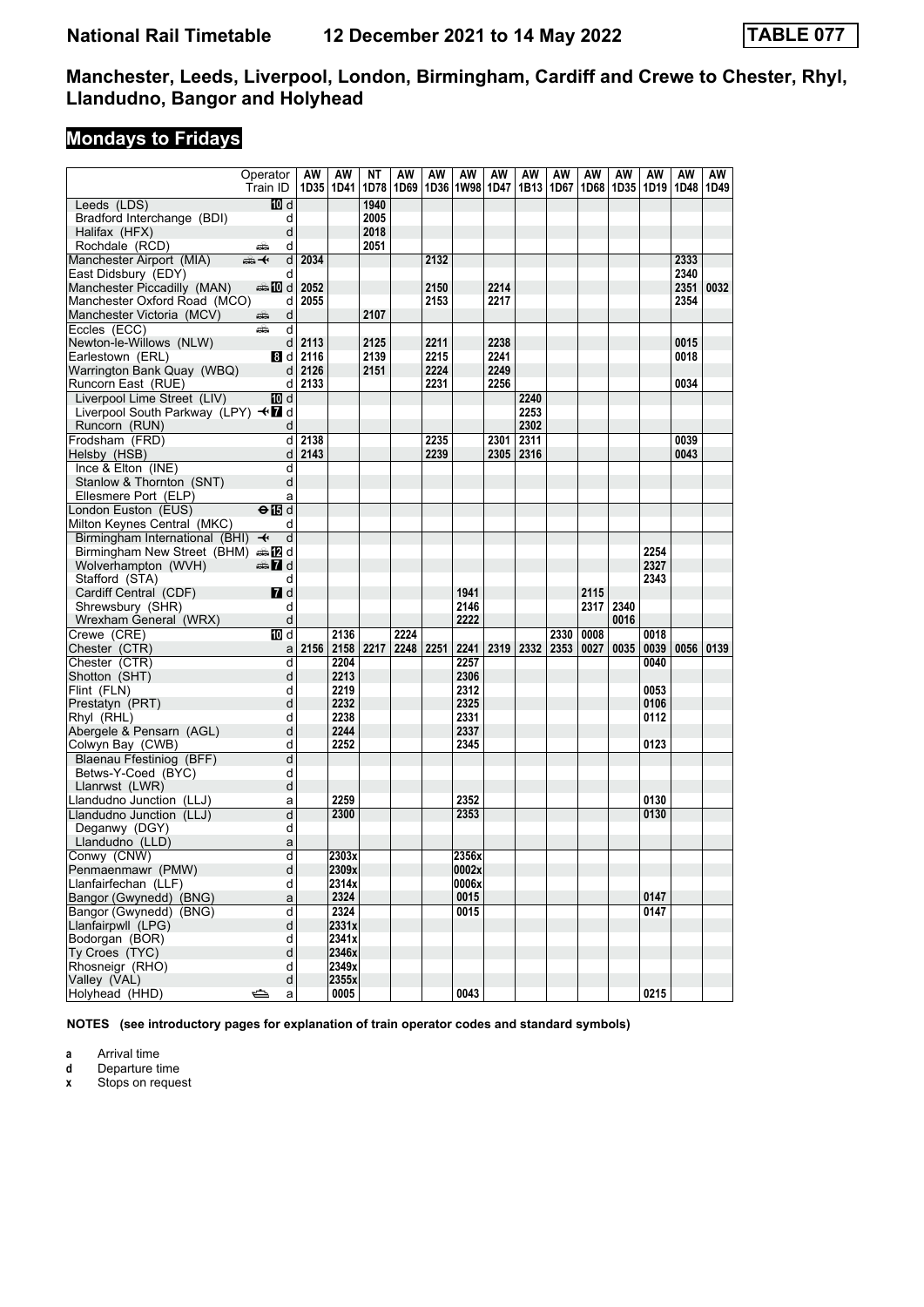### **Saturdays**

|                                                           | Operator                  | AW              | AW            | AW          | VT           | AW            | NΤ    | ΝT        | AW                 | ΝT   | AW                               | AW             | AW          | AW   | AW            | AW        | ΝT                  | AW             | AW            |
|-----------------------------------------------------------|---------------------------|-----------------|---------------|-------------|--------------|---------------|-------|-----------|--------------------|------|----------------------------------|----------------|-------------|------|---------------|-----------|---------------------|----------------|---------------|
|                                                           | Train ID                  |                 | 2D52 2D54     | <b>2D03</b> |              | 1D80 2D30     | 2F20  |           | 2F12   1D30   1D00 |      | 1D10   2D56   2D31   1D51   1D31 |                |             |      |               |           | 1B01 1D70 1W90 2D60 |                |               |
| Days of operation/Notes                                   |                           |                 |               |             |              |               | A     |           |                    |      |                                  |                |             |      |               |           |                     |                |               |
| 1st Class/Reservations/Bus<br>Catering facilities         |                           |                 |               |             | 0 R<br>ᅭ     |               |       |           |                    |      |                                  |                |             |      |               |           |                     |                |               |
| Leeds (LDS)                                               | III d                     |                 |               |             |              |               |       |           |                    |      |                                  |                |             |      |               |           | 0542                |                |               |
| Bradford Interchange (BDI)                                | d                         |                 |               |             |              |               |       |           |                    |      |                                  |                |             |      |               |           | 0603                |                |               |
| Halifax (HFX)                                             | d                         |                 |               |             |              |               |       |           |                    |      |                                  |                |             |      |               |           | 0617                |                |               |
| Rochdale (RCD)                                            | d<br>پیشته                |                 |               |             |              |               |       |           |                    |      |                                  |                |             |      |               |           | 0650                |                |               |
| Manchester Airport (MIA)                                  | d<br>ക—⊬                  |                 |               |             |              |               |       |           | 0533               |      |                                  |                |             |      | 0632          |           |                     |                |               |
| East Didsbury (EDY)                                       | d                         |                 |               |             |              |               |       |           |                    |      |                                  |                |             |      | 0639          |           |                     |                |               |
| Manchester Piccadilly (MAN)                               | ্ৰ∌ <b>10</b> d           |                 |               |             |              |               |       |           | 0547               |      |                                  |                |             |      | 0651          |           |                     |                |               |
| Manchester Oxford Road (MCO)<br>Manchester Victoria (MCV) | d<br>d<br>æ               |                 |               |             |              |               |       |           | 0550               | 0615 |                                  |                |             |      | 0655          |           | 0707                |                |               |
| Eccles (ECC)                                              | d<br>پیش                  |                 |               |             |              |               |       |           |                    |      |                                  |                |             |      |               |           | 0716                |                |               |
| Newton-le-Willows (NLW)                                   | d                         |                 |               |             |              |               |       |           | 0608               | 0633 |                                  |                |             |      | 0712          |           | 0732                |                |               |
| Earlestown (ERL)                                          | 8d                        |                 |               |             |              |               | 0532  |           | 0611               | 0637 |                                  |                |             |      | 0716          |           | 0735                |                |               |
| Warrington Bank Quay (WBQ)                                | d                         |                 |               |             |              |               | 0542  |           | 0622               | 0647 |                                  |                |             |      | 0725          |           | 0745                |                |               |
| Runcorn East (RUE)                                        | d                         |                 |               |             |              |               | 0550  |           | 0629               |      |                                  |                |             |      | 0732          |           | 0752                |                |               |
| Liverpool Lime Street (LIV)                               | <b>ID</b> d               |                 |               |             |              |               | 0510e |           |                    |      |                                  |                |             |      |               | 0713      |                     |                |               |
| Liverpool South Parkway (LPY) <■ d                        |                           |                 |               |             |              |               |       |           |                    |      |                                  |                |             |      |               | 0729      |                     |                |               |
| Runcorn (RUN)                                             |                           |                 |               |             |              |               |       |           | 0634               |      |                                  |                |             |      | 0736 0745     | 0737      |                     |                |               |
| Frodsham (FRD)<br>Helsby (HSB)                            | d<br>d                    |                 |               |             |              |               | 0555  | 0600 0641 | 0639               |      |                                  |                |             |      | 0740 0749     |           |                     |                |               |
| Ince & Elton (INE)                                        | d                         |                 |               |             |              |               | 0603  | 0644      |                    |      |                                  |                |             |      |               |           |                     |                |               |
| Stanlow & Thornton (SNT)                                  | d                         |                 |               |             |              |               | 0606  | 0646      |                    |      |                                  |                |             |      |               |           |                     |                |               |
| Ellesmere Port (ELP)                                      | a                         |                 |               |             |              |               | 0612  | 0652      |                    |      |                                  |                |             |      |               |           |                     |                |               |
| London Euston (EUS)                                       | $\Theta$ $\blacksquare$ d |                 |               |             |              |               |       |           |                    |      |                                  |                |             |      |               |           |                     |                |               |
| Milton Keynes Central (MKC)                               | d                         |                 |               |             |              |               |       |           |                    |      |                                  |                |             |      |               |           |                     |                |               |
| Birmingham International (BHI) $\rightarrow$              | d                         |                 |               |             |              |               |       |           |                    |      |                                  |                |             |      |               |           |                     |                |               |
| Birmingham New Street (BHM) $\oplus$ 2 d                  |                           |                 |               |             | 0530         |               |       |           |                    |      |                                  |                |             |      |               |           |                     |                |               |
| Wolverhampton (WVH)                                       | d ann                     |                 |               |             | 0548<br>0601 |               |       |           |                    |      |                                  |                |             |      |               |           |                     |                |               |
| Stafford (STA)<br>Cardiff Central (CDF)                   | d<br>7d                   |                 |               |             |              |               |       |           |                    |      |                                  |                |             |      |               |           |                     | 0520           |               |
| Shrewsbury (SHR)                                          | d                         |                 |               | 0519        |              |               |       |           |                    |      |                                  |                |             |      |               |           |                     | 0726           |               |
| Wrexham General (WRX)                                     | d                         |                 |               | 0601        |              |               |       |           |                    |      |                                  |                |             |      |               |           |                     | 0802           |               |
| Crewe (CRE)                                               | <b>TD</b> d               |                 |               |             | 0622         |               |       |           |                    |      | 0701                             |                |             | 0722 |               |           |                     |                |               |
| Chester (CTR)                                             | a                         |                 |               | 0620        | 0642         |               |       |           | 0652               | 0709 | 0723                             |                |             |      | $0747$   0753 | 0805 0808 |                     | 0820           |               |
| Chester (CTR)                                             | d                         |                 |               |             | 0644         |               |       |           |                    |      | 0725                             |                |             |      |               |           |                     | 0824           |               |
| Shotton (SHT)                                             | d                         |                 |               |             |              |               |       |           |                    |      | 0733                             |                |             |      |               |           |                     | 0832           |               |
| Flint (FLN)                                               | d<br>d                    |                 |               |             | 0657         |               |       |           |                    |      | 0739                             |                |             |      |               |           |                     | 0839<br>0852   |               |
| Prestatyn (PRT)<br>Rhyl (RHL)                             | d                         |                 |               |             | 0710<br>0715 |               |       |           |                    |      | 0752<br>0758                     |                |             |      |               |           |                     | 0858           |               |
| Abergele & Pensarn (AGL)                                  | d                         |                 |               |             |              |               |       |           |                    |      |                                  |                |             |      |               |           |                     | 0904           |               |
| Colwyn Bay (CWB)                                          | d                         |                 |               |             | 0726         |               |       |           |                    |      | 0807                             |                |             |      |               |           |                     | 0912           |               |
| Blaenau Ffestiniog (BFF)                                  | d                         |                 |               |             |              |               |       |           |                    |      |                                  |                |             |      |               |           |                     |                |               |
| Betws-Y-Coed (BYC)                                        | d                         |                 |               |             |              |               |       |           |                    |      |                                  |                |             |      |               |           |                     |                |               |
| Llanrwst (LWR)                                            | d                         |                 |               |             |              |               |       |           |                    |      |                                  |                |             |      |               |           |                     |                |               |
| Llandudno Junction (LLJ)                                  | a                         |                 |               |             | 0731         |               |       |           |                    |      | 0814                             |                |             |      |               |           |                     | 0919           |               |
| Llandudno Junction (LLJ)<br>Deganwy (DGY)                 |                           | $d$ 0651 0731   |               |             | 0732 0752    |               |       |           |                    |      |                                  | 0817 0824 0852 | 0827x 0855x |      |               |           |                     |                | 0922 0925     |
| Llandudno (LLD)                                           |                           | a   0701   0741 | d 0654x 0734x |             |              | 0755x<br>0801 |       |           |                    |      |                                  | 0834 0902      |             |      |               |           |                     |                | 0928x<br>0935 |
| Conwy (CNW)                                               | d                         |                 |               |             |              |               |       |           |                    |      | 0820x                            |                |             |      |               |           |                     | 0925x          |               |
| Penmaenmawr (PMW)                                         | d                         |                 |               |             |              |               |       |           |                    |      | 0826x                            |                |             |      |               |           |                     | 0931x          |               |
| Llanfairfechan (LLF)                                      | d                         |                 |               |             |              |               |       |           |                    |      | 0831x                            |                |             |      |               |           |                     | 0936x          |               |
| Bangor (Gwynedd) (BNG)                                    | a                         |                 |               |             | 0748         |               |       |           |                    |      | 0840                             |                |             |      |               |           |                     | 0945           |               |
| Bangor (Gwynedd) (BNG)                                    | q                         |                 |               |             | 0749         |               |       |           |                    |      | 0840                             |                |             |      |               |           |                     | 0945           |               |
| Llanfairpwll (LPG)                                        | d                         |                 |               |             |              |               |       |           |                    |      | 0847x                            |                |             |      |               |           |                     |                |               |
| Bodorgan (BOR)                                            | d<br>d                    |                 |               |             |              |               |       |           |                    |      | 0857x<br>0902x                   |                |             |      |               |           |                     | 1000x<br>1005x |               |
| Ty Croes (TYC)<br>Rhosneigr (RHO)                         | d                         |                 |               |             |              |               |       |           |                    |      | 0905x                            |                |             |      |               |           |                     | 1008x          |               |
| Valley (VAL)                                              | d                         |                 |               |             |              |               |       |           |                    |      | 0911x                            |                |             |      |               |           |                     |                |               |
| Holyhead (HHD)                                            | ک<br>a                    |                 |               |             | 0819         |               |       |           |                    |      | 0921                             |                |             |      |               |           |                     | 1019           |               |

**NOTES (see introductory pages for explanation of train operator codes and standard symbols)**

**a** Arrival time<br>**d** Departure t **d** Departure time

**x** Stops on request

e Via Earlestown

**A** Also calls at Edge Hill 0514, Huyton 0519 and St Helens Junction 0526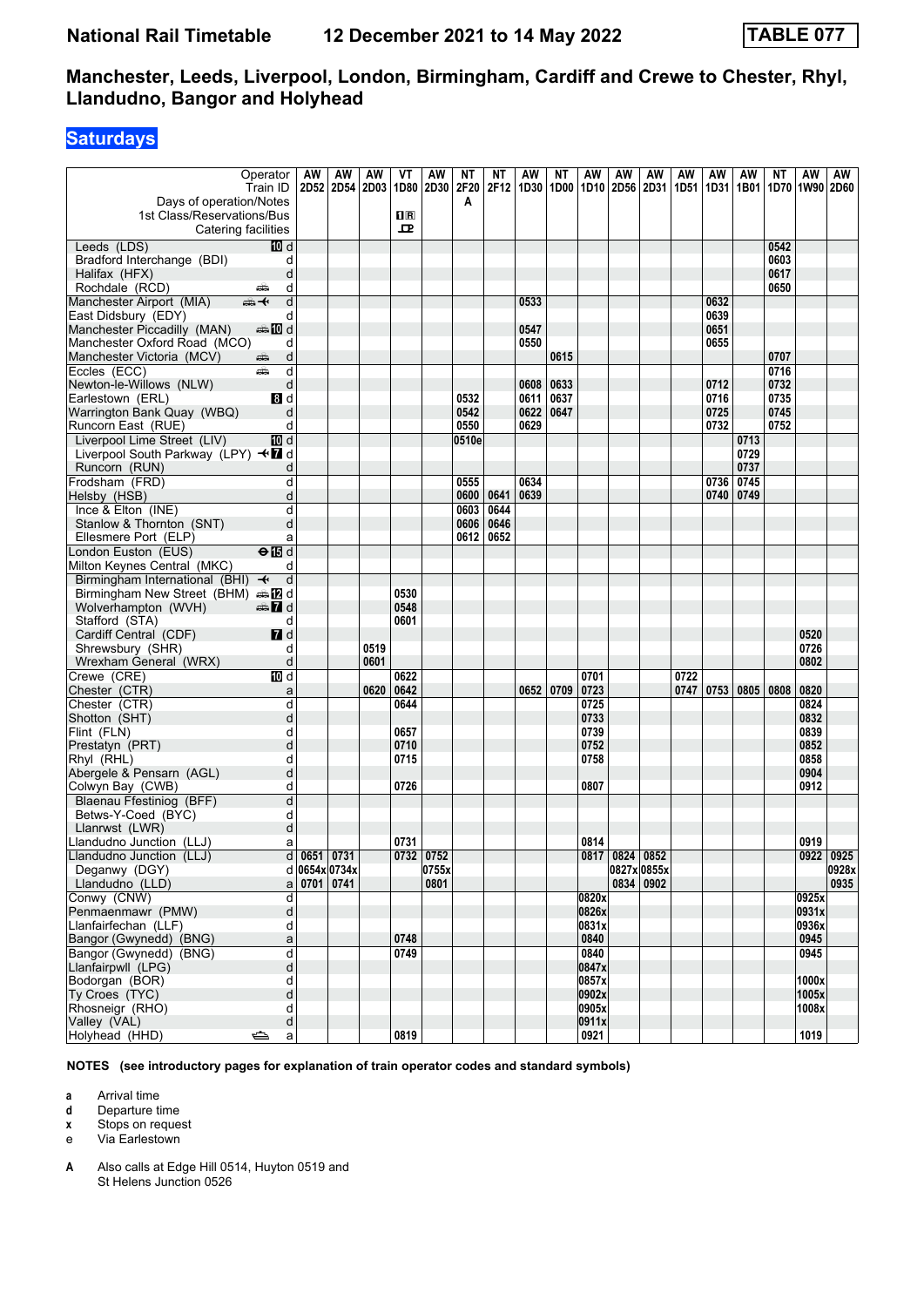# **Saturdays**

|                                                   | Operator             | AW            | AW             | AW   | AW   | NΤ           | AW           | AW   | AW          | AW   | <b>AW</b> | AW          | <b>NT</b>    | AW           | AW        | AW          | <b>AW</b> | AW   | NT           |
|---------------------------------------------------|----------------------|---------------|----------------|------|------|--------------|--------------|------|-------------|------|-----------|-------------|--------------|--------------|-----------|-------------|-----------|------|--------------|
|                                                   | Train ID             |               | 2D32 2D13 1D52 |      | 1D32 | 1D71         | 1D11         | 2D62 | <b>2D33</b> | 1D53 |           | 1D33   1B05 |              | 1D72 1W91    | 2D64      | 2D34 1D54   |           | 1D34 | 1D73         |
| 1st Class/Reservations/Bus                        |                      |               |                |      |      |              | В            |      |             |      |           |             |              |              |           |             |           | в    |              |
| Leeds (LDS)<br>Bradford Interchange (BDI)         | 10 d<br>d            |               |                |      |      | 0642<br>0704 |              |      |             |      |           |             | 0742<br>0803 |              |           |             |           |      | 0842<br>0904 |
| Halifax (HFX)                                     | d                    |               |                |      |      | 0717         |              |      |             |      |           |             | 0817         |              |           |             |           |      | 0917         |
| Rochdale (RCD)                                    | d<br>پیش             |               |                |      |      | 0751         |              |      |             |      |           |             | 0850         |              |           |             |           |      | 0951         |
| Manchester Airport (MIA)                          | $\overline{d}$<br>⇜✦ |               |                |      | 0732 |              |              |      |             |      | 0832      |             |              |              |           |             |           | 0935 |              |
| East Didsbury (EDY)                               | d                    |               |                |      | 0740 |              |              |      |             |      | 0840      |             |              |              |           |             |           | 0942 |              |
| Manchester Piccadilly (MAN)                       | <b>BD</b> d          |               |                |      | 0752 |              |              |      |             |      | 0852      |             |              |              |           |             |           | 0952 |              |
| Manchester Oxford Road (MCO)                      | d                    |               |                |      | 0755 |              |              |      |             |      | 0855      |             |              |              |           |             |           | 0955 |              |
| Manchester Victoria (MCV)                         | d<br>æ,              |               |                |      |      | 0807         |              |      |             |      |           |             | 0907         |              |           |             |           |      | 1007         |
| Eccles (ECC)                                      | d<br>پیش             |               |                |      |      | 0815         |              |      |             |      |           |             | 0915         |              |           |             |           |      |              |
| Newton-le-Willows (NLW)                           | d                    |               |                |      | 0815 | 0827         |              |      |             |      | 0916      |             | 0928         |              |           |             |           | 1015 | 1025         |
| Earlestown (ERL)                                  | 3d                   |               |                |      | 0818 | 0830         |              |      |             |      | 0919      |             | 0933         |              |           |             |           | 1018 | 1030         |
| Warrington Bank Quay (WBQ)                        | d                    |               |                |      | 0828 | 0843         |              |      |             |      | 0928      |             | 0947         |              |           |             |           | 1027 | 1043         |
| Runcorn East (RUE)                                | d                    |               |                |      | 0835 |              |              |      |             |      | 0935      |             | 0954         |              |           |             |           | 1034 |              |
| Liverpool Lime Street (LIV)                       | <b>ID</b> d          |               |                |      |      |              |              |      |             |      |           | 0913        |              |              |           |             |           |      |              |
| Liverpool South Parkway (LPY) <■ d                |                      |               |                |      |      |              |              |      |             |      |           | 0924        |              |              |           |             |           |      |              |
| Runcorn (RUN)                                     | d                    |               |                |      |      |              |              |      |             |      |           | 0935        |              |              |           |             |           |      |              |
| Frodsham (FRD)                                    | d                    |               |                |      | 0840 |              |              |      |             |      | 0940      | 0949        | 1000         |              |           |             |           | 1038 |              |
| Helsby (HSB)                                      | d                    |               |                |      | 0845 |              |              |      |             |      | 0944      | 0953        | 1004         |              |           |             |           | 1042 |              |
| Ince & Elton (INE)                                | d<br>d               |               |                |      |      |              |              |      |             |      |           |             |              |              |           |             |           |      |              |
| Stanlow & Thornton (SNT)<br>Ellesmere Port (ELP)  |                      |               |                |      |      |              |              |      |             |      |           |             |              |              |           |             |           |      |              |
| London Euston (EUS)                               | a<br>$\overline{H}$  |               |                |      |      |              |              |      |             |      |           |             |              |              |           |             |           |      |              |
| Milton Keynes Central (MKC)                       | d                    |               |                |      |      |              |              |      |             |      |           |             |              |              |           |             |           |      |              |
| Birmingham International (BHI) +                  | d                    |               |                |      |      |              | 0708         |      |             |      |           |             |              |              |           |             |           |      |              |
| Birmingham New Street (BHM) $\oplus \mathbb{Z}$ d |                      |               |                |      |      |              | 0724         |      |             |      |           |             |              |              |           |             |           |      |              |
| Wolverhampton (WVH)                               | <b>ett</b> d         |               |                |      |      |              | 0743         |      |             |      |           |             |              |              |           |             |           |      |              |
| Stafford (STA)                                    | d                    |               |                |      |      |              |              |      |             |      |           |             |              |              |           |             |           |      |              |
| Cardiff Central (CDF)                             | 7d                   |               |                |      |      |              |              |      |             |      |           |             |              | 0722         |           |             |           |      |              |
| Shrewsbury (SHR)                                  | d                    |               |                |      |      |              | 0825         |      |             |      |           |             |              | 0927         |           |             |           |      |              |
| Wrexham General (WRX)                             | d                    |               |                |      |      |              | 0902         |      |             |      |           |             |              | 1003         |           |             |           |      |              |
| Crewe (CRE)                                       | <b>ID</b> d          |               |                | 0824 |      |              |              |      |             | 0924 |           |             |              |              |           |             | 1024      |      |              |
| Chester (CTR)                                     | a                    |               |                | 0849 | 0858 | 0906         | 0919         |      |             | 0949 | 0957      | 1009        | 1015         | 1020         |           |             | 1049      |      | 1055 1105    |
| Chester (CTR)                                     | d                    |               |                |      |      |              | 0924         |      |             |      |           |             |              | 1024         |           |             |           |      |              |
| Shotton (SHT)                                     | d                    |               |                |      |      |              | 0932         |      |             |      |           |             |              | 1032         |           |             |           |      |              |
| Flint (FLN)                                       | d                    |               |                |      |      |              | 0939         |      |             |      |           |             |              | 1038         |           |             |           |      |              |
| Prestatyn (PRT)                                   | d                    |               |                |      |      |              | 0951         |      |             |      |           |             |              | 1051         |           |             |           |      |              |
| Rhyl (RHL)<br>Abergele & Pensarn (AGL)            | d<br>d               |               |                |      |      |              | 0958<br>1004 |      |             |      |           |             |              | 1057<br>1103 |           |             |           |      |              |
| Colwyn Bay (CWB)                                  | d                    |               |                |      |      |              | 1012         |      |             |      |           |             |              | 1112         |           |             |           |      |              |
| Blaenau Ffestiniog (BFF)                          | d                    |               | 0846           |      |      |              |              |      |             |      |           |             |              |              |           |             |           |      |              |
| Betws-Y-Coed (BYC)                                | d                    |               | 0913           |      |      |              |              |      |             |      |           |             |              |              |           |             |           |      |              |
| Llanrwst (LWR)                                    | d                    |               | 0919           |      |      |              |              |      |             |      |           |             |              |              |           |             |           |      |              |
| Llandudno Junction (LLJ)                          | a                    |               | 0949           |      |      |              | 1018         |      |             |      |           |             |              | 1119         |           |             |           |      |              |
| Llandudno Junction (LLJ)                          | d                    |               | 0952 1006      |      |      |              | 1021         | 1025 | 1052        |      |           |             |              | 1122         | 1123 1152 |             |           |      |              |
| Deganwy (DGY)                                     |                      | d 0955x 1009x |                |      |      |              |              |      | 1028x 1055x |      |           |             |              |              |           | 1126x 1155x |           |      |              |
| Llandudno (LLD)                                   | a                    | 1002 1015     |                |      |      |              |              |      | 1035   1102 |      |           |             |              |              | 1133 1202 |             |           |      |              |
| Conwy (CNW)                                       | d                    |               |                |      |      |              |              |      |             |      |           |             |              | 1125x        |           |             |           |      |              |
| Penmaenmawr (PMW)                                 | d                    |               |                |      |      |              |              |      |             |      |           |             |              | 1132x        |           |             |           |      |              |
| Llanfairfechan (LLF)                              | d                    |               |                |      |      |              |              |      |             |      |           |             |              | 1136x        |           |             |           |      |              |
| Bangor (Gwynedd) (BNG)                            | a                    |               |                |      |      |              | 1037         |      |             |      |           |             |              | 1145         |           |             |           |      |              |
| Bangor (Gwynedd) (BNG)                            | d                    |               |                |      |      |              | 1038         |      |             |      |           |             |              | 1146         |           |             |           |      |              |
| Llanfairpwll (LPG)                                | d                    |               |                |      |      |              | 1045x        |      |             |      |           |             |              |              |           |             |           |      |              |
| Bodorgan (BOR)                                    | d                    |               |                |      |      |              |              |      |             |      |           |             |              |              |           |             |           |      |              |
| Ty Croes (TYC)                                    | d                    |               |                |      |      |              |              |      |             |      |           |             |              |              |           |             |           |      |              |
| Rhosneigr (RHO)<br>Valley (VAL)                   | d<br>þ               |               |                |      |      |              | 1103x        |      |             |      |           |             |              |              |           |             |           |      |              |
| Holyhead (HHD)                                    | ک<br>$\mathsf{a}$    |               |                |      |      |              | 1112         |      |             |      |           |             |              | 1217         |           |             |           |      |              |
|                                                   |                      |               |                |      |      |              |              |      |             |      |           |             |              |              |           |             |           |      |              |

**NOTES (see introductory pages for explanation of train operator codes and standard symbols)**

**a** Arrival time

**d** Departure time<br>**x** Stops on reque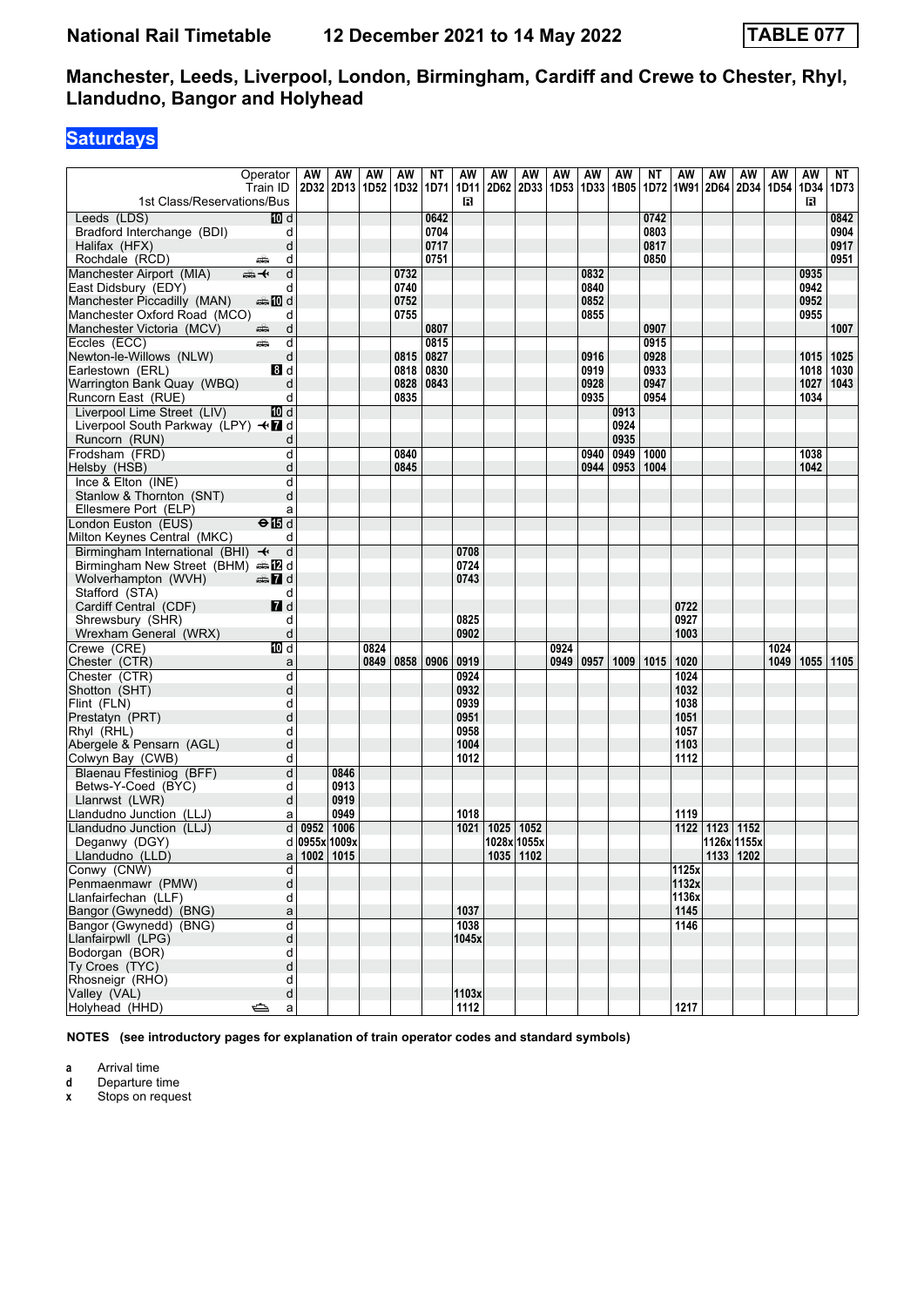### **Saturdays**

| 1st Class/Reservations/Bus                   | Operator<br>Train ID               | VT<br>$\mathbf{1}$ R | AW<br>1D83 1D12<br>R | AW | AW<br>  2D66   2D15   2D68   1D55 | AW   | AW   | AW<br>1D35<br>в | NΤ   | AW           | AW<br>1D74   1W92   2D36 | AW<br>1B09 | AW<br>1D56 | AW<br>в | ΝT<br>1D36   1D75 | AW           | AW<br>1D13   2D70  | AW<br>2D37 | AW<br>1D57 |
|----------------------------------------------|------------------------------------|----------------------|----------------------|----|-----------------------------------|------|------|-----------------|------|--------------|--------------------------|------------|------------|---------|-------------------|--------------|--------------------|------------|------------|
| Catering facilities                          |                                    | ᅭ                    |                      |    |                                   |      |      |                 |      |              |                          |            |            |         |                   |              |                    |            |            |
| Leeds (LDS)                                  | 10 d                               |                      |                      |    |                                   |      |      |                 | 0942 |              |                          |            |            |         | 1042              |              |                    |            |            |
| Bradford Interchange (BDI)                   | d                                  |                      |                      |    |                                   |      |      |                 | 1004 |              |                          |            |            |         | 1104              |              |                    |            |            |
| Halifax (HFX)                                | d                                  |                      |                      |    |                                   |      |      |                 | 1017 |              |                          |            |            |         | 1117              |              |                    |            |            |
| Rochdale (RCD)                               | d<br>۳Ò                            |                      |                      |    |                                   |      |      |                 | 1051 |              |                          |            |            |         | 1151              |              |                    |            |            |
| Manchester Airport (MIA)                     | $\overline{d}$<br>⇜✦               |                      |                      |    |                                   |      |      | 1035            |      |              |                          |            |            | 1135    |                   |              |                    |            |            |
| East Didsbury (EDY)                          | d                                  |                      |                      |    |                                   |      |      | 1042            |      |              |                          |            |            | 1142    |                   |              |                    |            |            |
| Manchester Piccadilly (MAN)                  | <b>美国d</b>                         |                      |                      |    |                                   |      |      | 1053            |      |              |                          |            |            | 1152    |                   |              |                    |            |            |
| Manchester Oxford Road (MCO)                 | d                                  |                      |                      |    |                                   |      |      | 1056            |      |              |                          |            |            | 1155    |                   |              |                    |            |            |
| Manchester Victoria (MCV)                    | d<br>æ6                            |                      |                      |    |                                   |      |      |                 | 1107 |              |                          |            |            |         | 1207              |              |                    |            |            |
| Eccles (ECC)                                 | d<br>وتشر                          |                      |                      |    |                                   |      |      |                 |      |              |                          |            |            |         |                   |              |                    |            |            |
| Newton-le-Willows (NLW)                      | d                                  |                      |                      |    |                                   |      |      | 1116            | 1125 |              |                          |            |            | 1216    | 1224              |              |                    |            |            |
| Earlestown (ERL)                             | 8d                                 |                      |                      |    |                                   |      |      | 1119            | 1129 |              |                          |            |            | 1219    |                   |              |                    |            |            |
| Warrington Bank Quay (WBQ)                   | d                                  |                      |                      |    |                                   |      |      | 1127            | 1139 |              |                          |            |            | 1227    | 1239              |              |                    |            |            |
| Runcorn East (RUE)                           | d                                  |                      |                      |    |                                   |      |      | 1134            |      |              |                          |            |            | 1234    |                   |              |                    |            |            |
| Liverpool Lime Street (LIV)                  | <b>ID</b> d                        |                      |                      |    |                                   |      |      |                 |      |              |                          | 1138       |            |         |                   |              |                    |            |            |
| Liverpool South Parkway (LPY) <■ d           |                                    |                      |                      |    |                                   |      |      |                 |      |              |                          | 1149       |            |         |                   |              |                    |            |            |
| Runcorn (RUN)                                | d                                  |                      |                      |    |                                   |      |      |                 |      |              |                          | 1157       |            |         |                   |              |                    |            |            |
| Frodsham (FRD)                               | d                                  |                      |                      |    |                                   |      |      | 1138            |      |              |                          | 1207       |            | 1238    |                   |              |                    |            |            |
| Helsby (HSB)                                 | d                                  |                      |                      |    |                                   |      |      | 1142            |      |              |                          | 1212       |            | 1242    |                   |              |                    |            |            |
| Ince & Elton (INE)                           | d                                  |                      |                      |    |                                   |      |      |                 |      |              |                          |            |            |         |                   |              |                    |            |            |
| Stanlow & Thornton (SNT)                     | d                                  |                      |                      |    |                                   |      |      |                 |      |              |                          |            |            |         |                   |              |                    |            |            |
| Ellesmere Port (ELP)                         | a                                  |                      |                      |    |                                   |      |      |                 |      |              |                          |            |            |         |                   |              |                    |            |            |
| London Euston (EUS)                          | $\Theta$ $\overline{\mathbb{B}}$ d |                      |                      |    |                                   |      |      |                 |      |              |                          |            |            |         |                   |              |                    |            |            |
| Milton Keynes Central (MKC)                  | d                                  |                      |                      |    |                                   |      |      |                 |      |              |                          |            |            |         |                   |              |                    |            |            |
| Birmingham International (BHI) +             | d                                  |                      | 0906                 |    |                                   |      |      |                 |      |              |                          |            |            |         |                   | 1106         |                    |            |            |
| Birmingham New Street (BHM) and              |                                    |                      | 0925                 |    |                                   |      |      |                 |      |              |                          |            |            |         |                   | 1125         |                    |            |            |
| Wolverhampton (WVH)                          | <del>o</del> ns 7d                 |                      | 0944                 |    |                                   |      |      |                 |      |              |                          |            |            |         |                   | 1144         |                    |            |            |
| Stafford (STA)                               | d                                  |                      |                      |    |                                   |      |      |                 |      |              |                          |            |            |         |                   |              |                    |            |            |
| Cardiff Central (CDF)                        | $I$ d                              |                      |                      |    |                                   |      |      |                 |      | 0923         |                          |            |            |         |                   |              |                    |            |            |
| Shrewsbury (SHR)                             | d                                  |                      | 1025                 |    |                                   |      |      |                 |      | 1127         |                          |            |            |         |                   | 1225         |                    |            |            |
| Wrexham General (WRX)                        | d                                  |                      | 1102                 |    |                                   |      |      |                 |      | 1203         |                          |            |            |         |                   | 1302         |                    |            |            |
| Crewe (CRE)                                  | 10d                                | 1049                 |                      |    |                                   |      | 1124 |                 |      |              |                          |            | 1224       |         |                   |              |                    |            | 1324       |
| Chester (CTR)                                | a                                  | 1112                 | 1121                 |    |                                   |      | 1149 | 1155 1201       |      | 1221         |                          | 1227       | 1249       | 1255    | 1305              | 1320         |                    |            | 1349       |
| Chester (CTR)                                | d                                  |                      | 1115 1126            |    |                                   |      |      |                 |      | 1225         |                          |            |            |         |                   | 1324         |                    |            |            |
| Shotton (SHT)                                | d                                  |                      | 1134                 |    |                                   |      |      |                 |      | 1233         |                          |            |            |         |                   | 1332         |                    |            |            |
| Flint (FLN)                                  | d                                  |                      | 1140                 |    |                                   |      |      |                 |      | 1239         |                          |            |            |         |                   | 1338         |                    |            |            |
| Prestatyn (PRT)                              | d                                  |                      | 1153                 |    |                                   |      |      |                 |      | 1253         |                          |            |            |         |                   | 1351         |                    |            |            |
| Rhyl (RHL)                                   | d                                  | 1142                 | 1159                 |    |                                   |      |      |                 |      | 1300         |                          |            |            |         |                   | 1357<br>1403 |                    |            |            |
| Abergele & Pensarn (AGL)<br>Colwyn Bay (CWB) | d<br>d                             |                      | 1205<br>1153   1213  |    |                                   |      |      |                 |      | 1306<br>1315 |                          |            |            |         |                   | 1411         |                    |            |            |
| Blaenau Ffestiniog (BFF)                     | d                                  |                      |                      |    | 1135                              |      |      |                 |      |              |                          |            |            |         |                   |              |                    |            |            |
| Betws-Y-Coed (BYC)                           | d                                  |                      |                      |    | 1202                              |      |      |                 |      |              |                          |            |            |         |                   |              |                    |            |            |
| Llanrwst (LWR)                               | d                                  |                      |                      |    | 1208                              |      |      |                 |      |              |                          |            |            |         |                   |              |                    |            |            |
| Llandudno Junction (LLJ)                     | a                                  | 1159                 | 1219                 |    | 1234                              |      |      |                 |      | 1322         |                          |            |            |         |                   | 1418         |                    |            |            |
| Llandudno Junction (LLJ)                     | d                                  | 1200                 | 1220                 |    | 1225   1237                       | 1303 |      |                 |      | 1322         | 1352                     |            |            |         |                   |              | 1420   1425   1452 |            |            |
| Deganwy (DGY)                                | d                                  |                      |                      |    | 1228x 1240x 1306x                 |      |      |                 |      |              | 1355x                    |            |            |         |                   |              | 1428x 1455x        |            |            |
| Llandudno (LLD)                              | a                                  |                      |                      |    | 1233 1247 1313                    |      |      |                 |      |              | 1402                     |            |            |         |                   |              | 1435 1502          |            |            |
| Conwy (CNW)                                  | d                                  |                      |                      |    |                                   |      |      |                 |      |              |                          |            |            |         |                   | 1423x        |                    |            |            |
| Penmaenmawr (PMW)                            | d                                  |                      |                      |    |                                   |      |      |                 |      |              |                          |            |            |         |                   | 1429xl       |                    |            |            |
| Llanfairfechan (LLF)                         | d                                  |                      |                      |    |                                   |      |      |                 |      |              |                          |            |            |         |                   | 1434xl       |                    |            |            |
| Bangor (Gwynedd) (BNG)                       |                                    | a   1215   1237      |                      |    |                                   |      |      |                 |      | 1339         |                          |            |            |         |                   | 1443         |                    |            |            |
| Bangor (Gwynedd) (BNG)                       | d                                  |                      | 1216 1237            |    |                                   |      |      |                 |      | 1339         |                          |            |            |         |                   | 1443         |                    |            |            |
| Llanfairpwll (LPG)                           | d                                  |                      | 1244x                |    |                                   |      |      |                 |      | 1346x        |                          |            |            |         |                   |              |                    |            |            |
| Bodorgan (BOR)                               | d                                  |                      | 1254x                |    |                                   |      |      |                 |      | 1356x        |                          |            |            |         |                   |              |                    |            |            |
| Ty Croes (TYC)                               | d                                  |                      | 1259x                |    |                                   |      |      |                 |      | 1401x        |                          |            |            |         |                   |              |                    |            |            |
| Rhosneigr (RHO)                              | d                                  |                      | 1302x                |    |                                   |      |      |                 |      | 1404x        |                          |            |            |         |                   |              |                    |            |            |
| Valley (VAL)                                 | d                                  |                      | 1308x                |    |                                   |      |      |                 |      | 1410x        |                          |            |            |         |                   |              |                    |            |            |
| Holyhead (HHD)                               | ⇔<br>a∣                            |                      | 1246 1316            |    |                                   |      |      |                 |      | 1418         |                          |            |            |         |                   | 1514         |                    |            |            |

**NOTES (see introductory pages for explanation of train operator codes and standard symbols)**

**a** Arrival time<br>**d** Departure t

**d** Departure time<br>**x** Stops on reque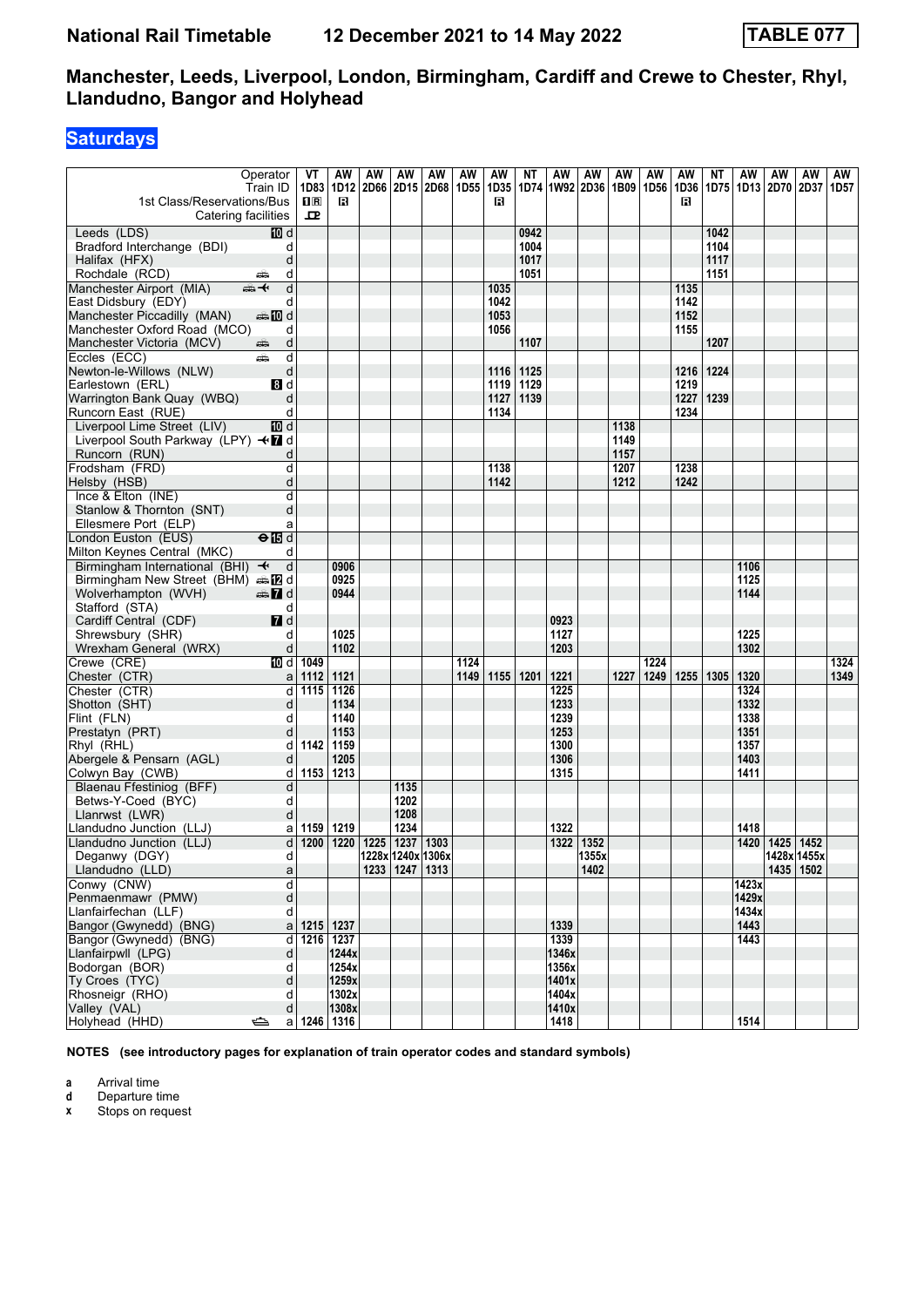# **Saturdays**

|                                                                             | Operator                  | AW           | VT             | ΝT           | AW             | AW | ΑW                       | AW           | AW   | AW          | AW           | ΝT           | AW           | AW                 | AW        | AW   | AW           | VT                      | NT           |
|-----------------------------------------------------------------------------|---------------------------|--------------|----------------|--------------|----------------|----|--------------------------|--------------|------|-------------|--------------|--------------|--------------|--------------------|-----------|------|--------------|-------------------------|--------------|
| Days of operation/Notes                                                     | Train ID                  | 1D37         | 1D85<br>в      |              | C              |    | 1D76 1W93 2D72 2D38 2D17 |              |      | 1B13   1D58 | 1D38         | 1D77         |              | 1D14   2D74   2D39 |           |      | 1D59   1D39  | 1D88   1D78             |              |
| 1st Class/Reservations/Bus                                                  |                           |              | $\mathbf{1}$ R |              | в              |    |                          |              |      |             |              |              |              |                    |           |      |              | $\overline{\mathbf{R}}$ |              |
| Catering facilities                                                         |                           |              | ᅭ              |              |                |    |                          |              |      |             |              |              |              |                    |           |      |              | ᅭ                       |              |
| Leeds (LDS)                                                                 | 而 d                       |              |                | 1142         |                |    |                          |              |      |             |              | 1242         |              |                    |           |      |              |                         | 1342         |
| Bradford Interchange (BDI)<br>Halifax (HFX)                                 | d<br>d                    |              |                | 1204<br>1217 |                |    |                          |              |      |             |              | 1303<br>1317 |              |                    |           |      |              |                         | 1403<br>1417 |
| Rochdale (RCD)                                                              | d<br>یشته                 |              |                | 1251         |                |    |                          |              |      |             |              | 1351         |              |                    |           |      |              |                         | 1451         |
| Manchester Airport (MIA)                                                    | $\mathsf{d}$<br>⇜✦        | 1235         |                |              |                |    |                          |              |      |             | 1335         |              |              |                    |           |      | 1435         |                         |              |
| East Didsbury (EDY)                                                         | d                         | 1242         |                |              |                |    |                          |              |      |             | 1342         |              |              |                    |           |      | 1442         |                         |              |
| Manchester Piccadilly (MAN)                                                 | d≣ 10 d                   | 1253         |                |              |                |    |                          |              |      |             | 1353         |              |              |                    |           |      | 1452         |                         |              |
| Manchester Oxford Road (MCO)                                                | d                         | 1256         |                |              |                |    |                          |              |      |             | 1356         |              |              |                    |           |      | 1455         |                         |              |
| Manchester Victoria (MCV)                                                   | d<br>æ.                   |              |                | 1307         |                |    |                          |              |      |             |              | 1407         |              |                    |           |      |              |                         | 1507         |
| Eccles (ECC)                                                                | d<br>پیش                  |              |                |              |                |    |                          |              |      |             |              |              |              |                    |           |      |              |                         |              |
| Newton-le-Willows (NLW)                                                     | d                         | 1315         |                | 1325         |                |    |                          |              |      |             | 1417         | 1425         |              |                    |           |      | 1515         |                         | 1525         |
| Earlestown (ERL)                                                            | 8d                        | 1318         |                | 1330         |                |    |                          |              |      |             | 1420         | 1429         |              |                    |           |      | 1518         |                         |              |
| Warrington Bank Quay (WBQ)<br>Runcorn East (RUE)                            | d<br>d                    | 1327<br>1334 |                | 1345         |                |    |                          |              |      |             | 1428<br>1435 | 1439         |              |                    |           |      | 1526<br>1533 |                         | 1540<br>1548 |
| Liverpool Lime Street (LIV)                                                 | 10 d                      |              |                |              |                |    |                          |              | 1338 |             |              |              |              |                    |           |      |              |                         |              |
| Liverpool South Parkway (LPY) <b>+</b> a                                    |                           |              |                |              |                |    |                          |              | 1349 |             |              |              |              |                    |           |      |              |                         |              |
| Runcorn (RUN)                                                               | d                         |              |                |              |                |    |                          |              | 1358 |             |              |              |              |                    |           |      |              |                         |              |
| Frodsham (FRD)                                                              | d                         | 1338         |                |              |                |    |                          |              | 1407 |             | 1440         |              |              |                    |           |      | 1537         |                         | 1556         |
| Helsby (HSB)                                                                | d                         | 1342         |                |              |                |    |                          |              | 1411 |             | 1444         |              |              |                    |           |      | 1541         |                         |              |
| Ince & Elton (INE)                                                          | d                         |              |                |              |                |    |                          |              |      |             |              |              |              |                    |           |      |              |                         |              |
| Stanlow & Thornton (SNT)                                                    | d                         |              |                |              |                |    |                          |              |      |             |              |              |              |                    |           |      |              |                         |              |
| Ellesmere Port (ELP)                                                        | a                         |              |                |              |                |    |                          |              |      |             |              |              |              |                    |           |      |              |                         |              |
| London Euston (EUS)                                                         | $\Theta$ $\blacksquare$ d |              | 1135           |              |                |    |                          |              |      |             |              |              |              |                    |           |      |              |                         |              |
| Milton Keynes Central (MKC)<br>Birmingham International (BHI) $\rightarrow$ | d<br>d                    |              |                |              |                |    |                          |              |      |             |              |              | 1306         |                    |           |      |              |                         |              |
| <b>Birmingham New Street (BHM)</b> $\oplus$ <b>IZ</b> d                     |                           |              |                |              |                |    |                          |              |      |             |              |              | 1325         |                    |           |      |              |                         |              |
| Wolverhampton (WVH)                                                         | $\oplus$ 7 d              |              |                |              |                |    |                          |              |      |             |              |              | 1345         |                    |           |      |              |                         |              |
| Stafford (STA)                                                              | d                         |              | 1312           |              |                |    |                          |              |      |             |              |              |              |                    |           |      |              |                         |              |
| Cardiff Central (CDF)                                                       | $\blacksquare$ d          |              |                |              | 1123           |    |                          |              |      |             |              |              |              |                    |           |      |              |                         |              |
| Shrewsbury (SHR)                                                            | d                         |              |                |              | 1327           |    |                          |              |      |             |              |              | 1426         |                    |           |      |              |                         |              |
| Wrexham General (WRX)                                                       | d                         |              |                |              | 1406           |    |                          |              |      |             |              |              | 1503         |                    |           |      |              |                         |              |
| Crewe (CRE)                                                                 | <b>TD</b> d               |              | 1337           |              |                |    |                          |              |      | 1424        |              |              |              |                    |           | 1524 |              | 1548                    |              |
| Chester (CTR)                                                               | a                         | 1356         | 1358           | 1407         | 1424           |    |                          |              | 1426 | 1449        | 1457         | 1505         | 1521         |                    |           |      | 1549   1554  | 1608                    | 1615         |
| Chester (CTR)<br>Shotton (SHT)                                              | d                         |              |                |              | 1428<br>1436   |    |                          |              |      |             |              |              | 1525<br>1533 |                    |           |      |              | 1610                    |              |
| Flint (FLN)                                                                 | d<br>d                    |              |                |              | 1442           |    |                          |              |      |             |              |              | 1539         |                    |           |      |              | 1623                    |              |
| Prestatyn (PRT)                                                             | d                         |              |                |              | 1455           |    |                          |              |      |             |              |              | 1552         |                    |           |      |              | 1637                    |              |
| Rhyl (RHL)                                                                  | d                         |              |                |              | 1502           |    |                          |              |      |             |              |              | 1558         |                    |           |      |              | 1643                    |              |
| Abergele & Pensarn (AGL)                                                    | d                         |              |                |              | 1508           |    |                          |              |      |             |              |              | 1604         |                    |           |      |              |                         |              |
| Colwyn Bay (CWB)                                                            | d                         |              |                |              | 1516           |    |                          |              |      |             |              |              | 1613         |                    |           |      |              | 1654                    |              |
| Blaenau Ffestiniog (BFF)                                                    | d                         |              |                |              |                |    |                          | 1456         |      |             |              |              |              |                    |           |      |              |                         |              |
| Betws-Y-Coed (BYC)                                                          | d                         |              |                |              |                |    |                          | 1523         |      |             |              |              |              |                    |           |      |              |                         |              |
| Llanrwst (LWR)                                                              | d                         |              |                |              | 1523           |    |                          | 1529<br>1558 |      |             |              |              | 1620         |                    |           |      |              | 1659                    |              |
| Llandudno Junction (LLJ)<br>Llandudno Junction (LLJ)                        | a<br>þ                    |              |                |              |                |    | 1526 1528 1554 1605      |              |      |             |              |              |              | 1623 1625 1652     |           |      |              | 1700                    |              |
| Deganwy (DGY)                                                               | d                         |              |                |              |                |    | 1531x 1557x 1608x        |              |      |             |              |              |              | 1628x 1655x        |           |      |              |                         |              |
| Llandudno (LLD)                                                             | a                         |              |                |              |                |    | 1538 1604 1615           |              |      |             |              |              |              |                    | 1635 1702 |      |              |                         |              |
| Conwy (CNW)                                                                 | d                         |              |                |              |                |    |                          |              |      |             |              |              | 1626x        |                    |           |      |              |                         |              |
| Penmaenmawr (PMW)                                                           | d                         |              |                |              |                |    |                          |              |      |             |              |              | 1632x        |                    |           |      |              |                         |              |
| Llanfairfechan (LLF)                                                        | d                         |              |                |              |                |    |                          |              |      |             |              |              | 1637x        |                    |           |      |              |                         |              |
| Bangor (Gwynedd) (BNG)                                                      | a                         |              |                |              | 1542           |    |                          |              |      |             |              |              | 1646         |                    |           |      |              | 1715                    |              |
| Bangor (Gwynedd) (BNG)                                                      | d                         |              |                |              | 1543           |    |                          |              |      |             |              |              | 1646         |                    |           |      |              | 1717                    |              |
| Llanfairpwll (LPG)<br>Bodorgan (BOR)                                        | d<br>d                    |              |                |              | 1550x<br>1600x |    |                          |              |      |             |              |              |              |                    |           |      |              |                         |              |
| Ty Croes (TYC)                                                              | d                         |              |                |              | 1604x          |    |                          |              |      |             |              |              |              |                    |           |      |              |                         |              |
| Rhosneigr (RHO)                                                             | d                         |              |                |              | 1607x          |    |                          |              |      |             |              |              |              |                    |           |      |              |                         |              |
| Valley (VAL)                                                                | d                         |              |                |              | 1613x          |    |                          |              |      |             |              |              |              |                    |           |      |              |                         |              |
| Holyhead (HHD)                                                              | $\Rightarrow$<br>a        |              |                |              | 1622           |    |                          |              |      |             |              |              | 1718         |                    |           |      |              | 1746                    |              |

**NOTES (see introductory pages for explanation of train operator codes and standard symbols)**

**a** Arrival time<br>**d** Departure t **d** Departure time

**x** Stops on request

**B** Also calls at Rugby 1225<br>**C** From Maesteg, see table

From Maesteg, see table 131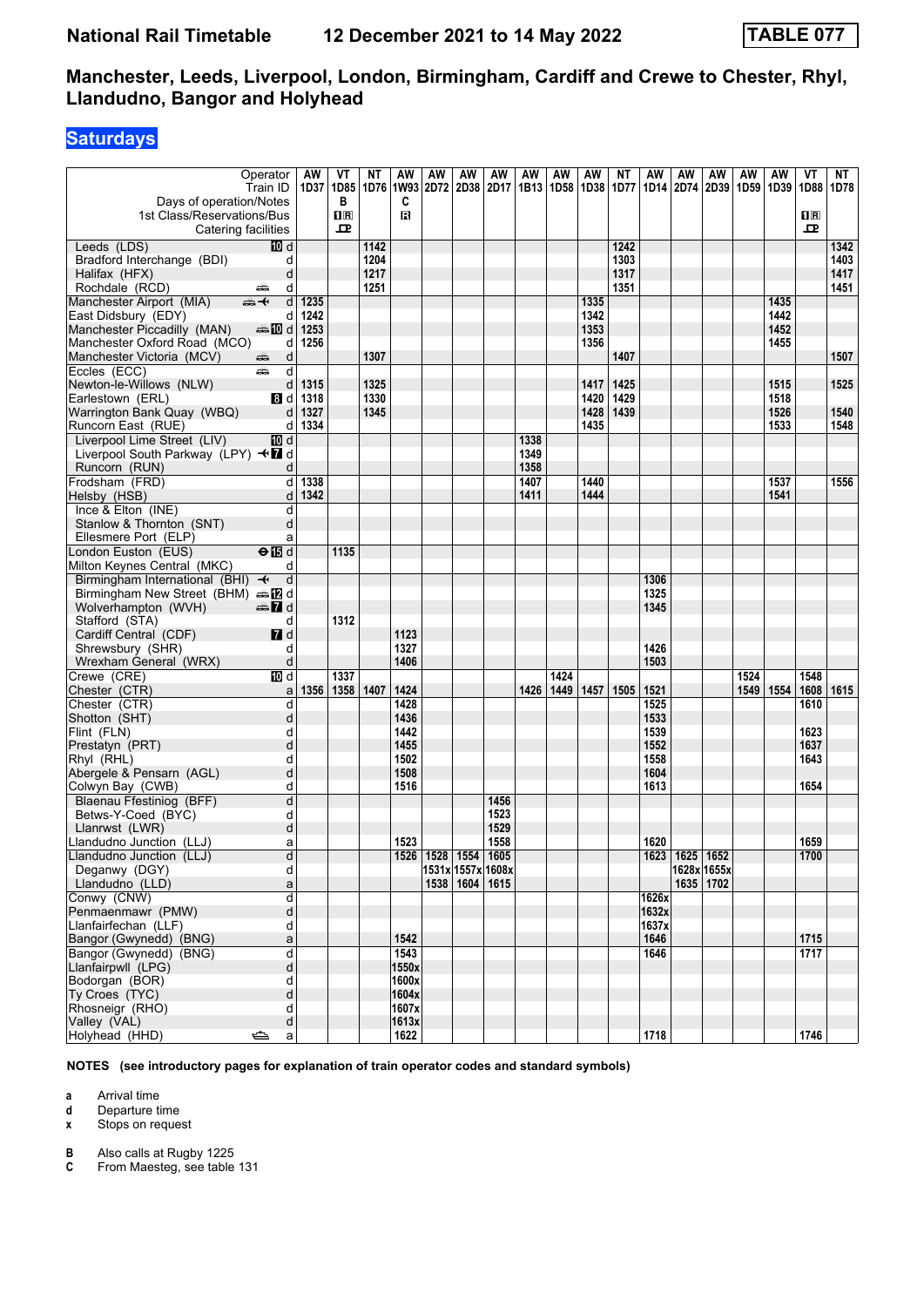### **Saturdays**

|                                                 | Operator                  | AW          | AW<br>1W94 2D76 2D30 | AW          | AW   | AW   | AW           | ΝT           | AW    | AW          | AW                                      | AW   | AW   | AW           | ΝT           | ΝT        | AW   | AW<br>1W95 2D80 | AW            |
|-------------------------------------------------|---------------------------|-------------|----------------------|-------------|------|------|--------------|--------------|-------|-------------|-----------------------------------------|------|------|--------------|--------------|-----------|------|-----------------|---------------|
| Days of operation/Notes                         | Train ID                  | C           |                      |             | 1B17 | 1D60 | 1D30         | 1D79         | 1D15  | 2D78        | 2D19                                    | 2D31 | 1D61 | 1D31         | 1D72         | 2F14 1B01 | D    | C               |               |
| 1st Class/Reservations/Bus                      |                           |             |                      |             |      |      |              |              | в     |             |                                         |      |      |              |              |           |      | в               |               |
|                                                 |                           |             |                      |             |      |      |              |              |       |             |                                         |      |      |              |              |           |      |                 |               |
| Leeds (LDS)                                     | 10 d                      |             |                      |             |      |      |              | 1442         |       |             |                                         |      |      |              | 1542         |           |      |                 |               |
| Bradford Interchange (BDI)                      | d                         |             |                      |             |      |      |              | 1504         |       |             |                                         |      |      |              | 1603         |           |      |                 |               |
| Halifax (HFX)<br>Rochdale (RCD)                 | d<br>d                    |             |                      |             |      |      |              | 1517<br>1551 |       |             |                                         |      |      |              | 1617<br>1651 |           |      |                 |               |
|                                                 | یشت<br>d                  |             |                      |             |      |      |              |              |       |             |                                         |      |      |              |              |           |      |                 |               |
| Manchester Airport (MIA)<br>East Didsbury (EDY) | ⇜✦<br>d                   |             |                      |             |      |      | 1535<br>1542 |              |       |             |                                         |      |      | 1635<br>1642 |              |           |      |                 |               |
| Manchester Piccadilly (MAN)                     |                           |             |                      |             |      |      | 1552         |              |       |             |                                         |      |      | 1652         |              |           |      |                 |               |
| Manchester Oxford Road (MCO)                    | d                         |             |                      |             |      |      | 1555         |              |       |             |                                         |      |      | 1655         |              |           |      |                 |               |
| Manchester Victoria (MCV)                       | d<br>۳                    |             |                      |             |      |      |              | 1607         |       |             |                                         |      |      |              | 1707         |           |      |                 |               |
| Eccles (ECC)                                    | d<br>پیش                  |             |                      |             |      |      |              | 1615         |       |             |                                         |      |      |              |              |           |      |                 |               |
| Newton-le-Willows (NLW)                         | d                         |             |                      |             |      |      | 1615         | 1626         |       |             |                                         |      |      | 1715         | 1724         |           |      |                 |               |
| Earlestown (ERL)                                | <b>8</b> d                |             |                      |             |      |      | 1619         | 1630         |       |             |                                         |      |      | 1718         |              |           |      |                 |               |
| Warrington Bank Quay (WBQ)                      | d                         |             |                      |             |      |      | 1627         | 1639         |       |             |                                         |      |      | 1727         | 1737         |           |      |                 |               |
| Runcorn East (RUE)                              | d                         |             |                      |             |      |      | 1634         | 1647         |       |             |                                         |      |      | 1734         | 1744         |           |      |                 |               |
| Liverpool Lime Street (LIV)                     | 10d                       |             |                      |             | 1538 |      |              |              |       |             |                                         |      |      |              |              |           | 1737 |                 |               |
| Liverpool South Parkway (LPY) <■ d              |                           |             |                      |             | 1549 |      |              |              |       |             |                                         |      |      |              |              |           | 1748 |                 |               |
| Runcorn (RUN)                                   | d                         |             |                      |             | 1558 |      |              |              |       |             |                                         |      |      |              |              |           | 1756 |                 |               |
| Frodsham (FRD)                                  | d                         |             |                      |             | 1608 |      | 1638         | 1652         |       |             |                                         |      |      | 1738         | 1750         |           | 1805 |                 |               |
| Helsby (HSB)                                    | d                         |             |                      |             | 1612 |      | 1642         |              |       |             |                                         |      |      | 1742         | 1754         | 1806      | 1809 |                 |               |
| Ince & Elton (INE)                              | d                         |             |                      |             |      |      |              |              |       |             |                                         |      |      |              |              | 1809      |      |                 |               |
| Stanlow & Thornton (SNT)                        | d                         |             |                      |             |      |      |              |              |       |             |                                         |      |      |              |              | 1811      |      |                 |               |
| Ellesmere Port (ELP)                            | а                         |             |                      |             |      |      |              |              |       |             |                                         |      |      |              |              | 1815      |      |                 |               |
| ondon Euston (EUS)                              | $\Theta$ $\overline{B}$ d |             |                      |             |      |      |              |              |       |             |                                         |      |      |              |              |           |      |                 |               |
| Milton Keynes Central (MKC)                     | d                         |             |                      |             |      |      |              |              |       |             |                                         |      |      |              |              |           |      |                 |               |
| Birmingham International (BHI) $\rightarrow$    | d                         |             |                      |             |      |      |              |              | 1506  |             |                                         |      |      |              |              |           |      |                 |               |
| Birmingham New Street (BHM) and Dela            |                           |             |                      |             |      |      |              |              | 1525  |             |                                         |      |      |              |              |           |      |                 |               |
| Wolverhampton (WVH)                             | dan 7d                    |             |                      |             |      |      |              |              | 1543  |             |                                         |      |      |              |              |           |      |                 |               |
| Stafford (STA)                                  | d                         |             |                      |             |      |      |              |              |       |             |                                         |      |      |              |              |           |      |                 |               |
| Cardiff Central (CDF)                           | <b>7</b> d                | 1322        |                      |             |      |      |              |              |       |             |                                         |      |      |              |              |           |      | 1523            |               |
| Shrewsbury (SHR)                                | d                         | 1530        |                      |             |      |      |              |              | 1625  |             |                                         |      |      |              |              |           |      | 1726            |               |
| Wrexham General (WRX)                           | d                         | 1608        |                      |             |      |      |              |              | 1702  |             |                                         |      |      |              |              |           |      | 1802            |               |
| Crewe (CRE)                                     | 10 d                      |             |                      |             |      | 1624 |              |              |       |             |                                         |      | 1724 |              |              |           |      |                 |               |
| Chester (CTR)                                   | a                         | 1626        |                      |             | 1629 | 1649 |              | 1655 1705    | 1719  |             |                                         |      | 1748 | 1755         | 1805         |           | 1822 | 1820            |               |
| Chester (CTR)                                   | d                         | 1630        |                      |             |      |      |              |              | 1724  |             |                                         |      |      |              |              |           |      | 1829            |               |
| Shotton (SHT)                                   | d                         |             |                      |             |      |      |              |              | 1733  |             |                                         |      |      |              |              |           |      | 1837            |               |
| Flint (FLN)                                     | d                         | 1642        |                      |             |      |      |              |              | 1739  |             |                                         |      |      |              |              |           |      | 1843            |               |
| Prestatyn (PRT)                                 | d                         | 1655        |                      |             |      |      |              |              | 1752  |             |                                         |      |      |              |              |           |      | 1856            |               |
| Rhyl (RHL)                                      | d                         | 1701        |                      |             |      |      |              |              | 1758  |             |                                         |      |      |              |              |           |      | 1902            |               |
| Abergele & Pensarn (AGL)                        | d                         |             |                      |             |      |      |              |              | 1804  |             |                                         |      |      |              |              |           |      | 1908            |               |
| Colwyn Bay (CWB)                                | d                         | 1711        |                      |             |      |      |              |              | 1812  |             |                                         |      |      |              |              |           |      | 1916            |               |
| Blaenau Ffestiniog (BFF)                        | d                         |             |                      |             |      |      |              |              |       |             | 1738                                    |      |      |              |              |           |      |                 |               |
| Betws-Y-Coed (BYC)                              | d                         |             |                      |             |      |      |              |              |       |             | 1805                                    |      |      |              |              |           |      |                 |               |
| Llanrwst (LWR)                                  | d                         |             |                      |             |      |      |              |              |       |             | 1811                                    |      |      |              |              |           |      |                 |               |
| Llandudno Junction (LLJ)                        | a                         | 1718        | 1725 1752            |             |      |      |              |              | 1819  |             | 1840                                    |      |      |              |              |           |      | 1923            |               |
| Llandudno Junction (LLJ)                        | d                         | 1719        |                      | 1728x 1755x |      |      |              |              |       | 1822   1825 | 1841   1852                             |      |      |              |              |           |      | 1926            | 1928<br>1931x |
| Deganwy (DGY)<br>Llandudno (LLD)                | d                         |             |                      | 1735 1802   |      |      |              |              |       |             | 1828x 1844x 1855x<br>1835   1851   1902 |      |      |              |              |           |      |                 | 1938          |
| Conwy (CNW)                                     | a                         | d 1722x     |                      |             |      |      |              |              | 1825x |             |                                         |      |      |              |              |           |      |                 |               |
| Penmaenmawr (PMW)                               |                           | $d$   1728x |                      |             |      |      |              |              | 1832x |             |                                         |      |      |              |              |           |      |                 |               |
| Llanfairfechan (LLF)                            |                           | $d$   1733x |                      |             |      |      |              |              | 1836x |             |                                         |      |      |              |              |           |      |                 |               |
| Bangor (Gwynedd) (BNG)                          |                           | $a$ 1742    |                      |             |      |      |              |              | 1845  |             |                                         |      |      |              |              |           |      | 1942            |               |
| Bangor (Gwynedd) (BNG)                          |                           | $d$ 1742    |                      |             |      |      |              |              | 1846  |             |                                         |      |      |              |              |           |      | 1943            |               |
| Llanfairpwll (LPG)                              |                           | d   1749x   |                      |             |      |      |              |              |       |             |                                         |      |      |              |              |           |      | 1949x           |               |
| Bodorgan (BOR)                                  |                           | d 1759x     |                      |             |      |      |              |              |       |             |                                         |      |      |              |              |           |      | 1959x           |               |
| Ty Croes (TYC)                                  |                           | d $ 1804x $ |                      |             |      |      |              |              |       |             |                                         |      |      |              |              |           |      | 2004x           |               |
| Rhosneigr (RHO)                                 |                           | d   1807x   |                      |             |      |      |              |              |       |             |                                         |      |      |              |              |           |      | 2007x           |               |
| Valley (VAL)                                    |                           | $d$   1813x |                      |             |      |      |              |              |       |             |                                         |      |      |              |              |           |      | 2013x           |               |
| Holyhead (HHD)                                  | ⇔                         | a 1821      |                      |             |      |      |              |              | 1915  |             |                                         |      |      |              |              |           |      | 2025            |               |

**NOTES (see introductory pages for explanation of train operator codes and standard symbols)**

**a** Arrival time<br>**d** Departure t

**d** Departure time

**x** Stops on request

**C** From Maesteg, see table 131<br>**D** To Wrexham General arrive 1

**D** To Wrexham General arrive 1841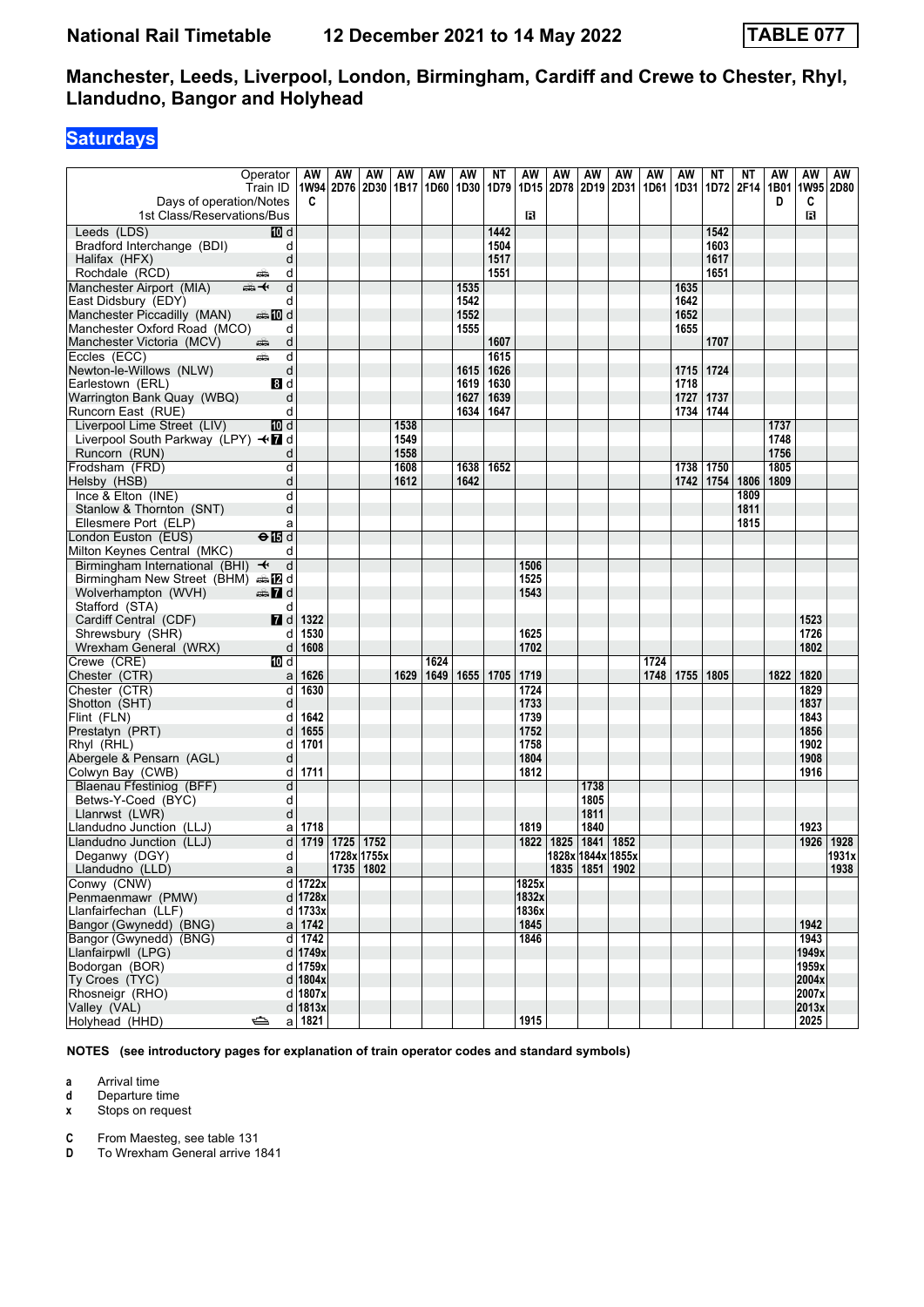### **Saturdays**

| 1st Class/Reservations/Bus                                        | Operator<br>Train ID               | AW                  | AW<br>2D92 1D62 1D92 | AW   | VT<br>1D91<br>$\overline{\mathbf{H}}$<br>ᇁ | ΝT   | AW    | AW<br>1D74   1D16   2D82   1D63   1D33 | AW   | AW   | NΤ<br>  1D76   2D27 | AW   | AW<br>1W96 2D21 1D64<br>R | AW    | AW   | AW<br>1D44  | NΤ<br>1D77                | AW<br>1D66 1D17 | AW   |
|-------------------------------------------------------------------|------------------------------------|---------------------|----------------------|------|--------------------------------------------|------|-------|----------------------------------------|------|------|---------------------|------|---------------------------|-------|------|-------------|---------------------------|-----------------|------|
| Catering facilities                                               |                                    |                     |                      |      |                                            |      |       |                                        |      |      |                     |      |                           |       |      |             |                           |                 |      |
| Leeds (LDS)                                                       | 10 d                               |                     |                      |      |                                            | 1642 |       |                                        |      |      | 1742                |      |                           |       |      |             | 1840                      |                 |      |
| Bradford Interchange (BDI)                                        | d                                  |                     |                      |      |                                            | 1704 |       |                                        |      |      | 1803                |      |                           |       |      |             | 1905                      |                 |      |
| Halifax (HFX)                                                     | d                                  |                     |                      |      |                                            | 1717 |       |                                        |      |      | 1817                |      |                           |       |      |             | 1917                      |                 |      |
| Rochdale (RCD)                                                    | d<br>یشت                           |                     |                      |      |                                            | 1750 |       |                                        |      |      | 1851                |      |                           |       |      |             | 1951                      |                 |      |
| Manchester Airport (MIA)                                          | d<br>⇜✦                            |                     |                      | 1735 |                                            |      |       |                                        |      | 1835 |                     |      |                           |       |      | 1931        |                           |                 |      |
| East Didsbury (EDY)                                               | d                                  |                     |                      | 1742 |                                            |      |       |                                        |      | 1842 |                     |      |                           |       |      | 1938        |                           |                 |      |
| Manchester Piccadilly (MAN)                                       | dan in d                           |                     |                      | 1752 |                                            |      |       |                                        |      | 1853 |                     |      |                           |       |      | 1952        |                           |                 |      |
| Manchester Oxford Road (MCO)                                      | d                                  |                     |                      | 1756 |                                            |      |       |                                        |      | 1856 |                     |      |                           |       |      | 1955        |                           |                 |      |
| Manchester Victoria (MCV)                                         | d<br>æ                             |                     |                      |      |                                            | 1807 |       |                                        |      |      | 1907                |      |                           |       |      |             | 2007                      |                 |      |
| Eccles (ECC)                                                      | d<br>æ                             |                     |                      |      |                                            | 1815 |       |                                        |      |      |                     |      |                           |       |      |             |                           |                 |      |
| Newton-le-Willows (NLW)                                           | d                                  |                     |                      | 1817 |                                            | 1826 |       |                                        |      | 1917 | 1924                |      |                           |       |      | 2016        | 2025                      |                 |      |
| Earlestown (ERL)                                                  | 8 d                                |                     |                      | 1820 |                                            | 1830 |       |                                        |      | 1921 | 1928                |      |                           |       |      | 2019        | 2029                      |                 |      |
| Warrington Bank Quay (WBQ)                                        | d                                  |                     |                      | 1827 |                                            | 1844 |       |                                        |      | 1928 | 1942                |      |                           |       |      | 2030   2043 |                           |                 |      |
| Runcorn East (RUE)                                                | d                                  |                     |                      | 1834 |                                            | 1851 |       |                                        |      | 1936 |                     |      |                           |       |      | 2037        |                           |                 |      |
| Liverpool Lime Street (LIV)<br>Liverpool South Parkway (LPY) <■ d | 何 d                                |                     |                      |      |                                            |      |       |                                        |      |      |                     |      |                           |       |      |             |                           |                 |      |
| Runcorn (RUN)                                                     | d                                  |                     |                      |      |                                            |      |       |                                        |      |      |                     |      |                           |       |      |             |                           |                 |      |
| Frodsham (FRD)                                                    | d                                  |                     |                      | 1838 |                                            | 1857 |       |                                        |      | 1941 |                     |      |                           |       |      | 2042        |                           |                 |      |
| Helsby (HSB)                                                      | d                                  |                     |                      | 1842 |                                            | 1901 |       |                                        |      | 1945 |                     |      |                           |       |      | 2046        |                           |                 |      |
| Ince & Elton (INE)                                                | d                                  |                     |                      |      |                                            |      |       |                                        |      |      |                     |      |                           |       |      |             |                           |                 |      |
| Stanlow & Thornton (SNT)                                          | d                                  |                     |                      |      |                                            |      |       |                                        |      |      |                     |      |                           |       |      |             |                           |                 |      |
| Ellesmere Port (ELP)                                              | a                                  |                     |                      |      |                                            |      |       |                                        |      |      |                     |      |                           |       |      |             |                           |                 |      |
| London Euston (EUS)                                               | $\Theta$ $\overline{\mathbb{B}}$ d |                     |                      |      | 1710                                       |      |       |                                        |      |      |                     |      |                           |       |      |             |                           |                 |      |
| Milton Keynes Central (MKC)                                       | d                                  |                     |                      |      | 1741                                       |      |       |                                        |      |      |                     |      |                           |       |      |             |                           |                 |      |
| Birmingham International (BHI) $\rightarrow$                      | d                                  |                     |                      |      |                                            |      | 1706  |                                        |      |      |                     |      |                           |       |      |             |                           |                 | 1906 |
| Birmingham New Street (BHM) and                                   |                                    |                     |                      |      |                                            |      | 1725  |                                        |      |      |                     |      |                           |       |      |             |                           |                 | 1925 |
| Wolverhampton (WVH)                                               | $\clubsuit$ d                      |                     |                      |      |                                            |      | 1744  |                                        |      |      |                     |      |                           |       |      |             |                           |                 | 1944 |
| Stafford (STA)                                                    | d                                  |                     |                      |      |                                            |      |       |                                        |      |      |                     |      |                           |       |      |             |                           |                 |      |
| Cardiff Central (CDF)                                             | $I$ d                              |                     |                      |      |                                            |      |       |                                        |      |      |                     |      | 1723                      |       |      |             |                           |                 |      |
| Shrewsbury (SHR)                                                  | d                                  |                     |                      |      |                                            |      | 1827  |                                        |      |      |                     |      | 1928                      |       |      |             |                           |                 | 2026 |
| Wrexham General (WRX)                                             | d                                  |                     |                      |      |                                            |      | 1903  |                                        |      |      |                     | 1950 | 2004                      |       |      |             |                           |                 | 2103 |
| Crewe (CRE)                                                       | III d                              |                     | 1824                 |      | 1850                                       |      |       |                                        | 1924 |      |                     |      |                           |       | 2024 |             |                           | 2100            |      |
| Chester (CTR)                                                     | a                                  |                     | 1849                 | 1855 | 1909                                       | 1913 | 1921  |                                        | 1949 | 1959 | 2004                | 2008 | 2024                      |       |      |             | 2049   2059   2105   2122 |                 | 2124 |
| Chester (CTR)                                                     | d                                  |                     |                      |      | 1916                                       |      | 1927  |                                        |      |      |                     |      | 2032                      |       |      |             |                           | 2126            |      |
| Shotton (SHT)                                                     | d                                  |                     |                      |      |                                            |      | 1936  |                                        |      |      |                     |      | 2040                      |       |      |             |                           | 2135            |      |
| Flint (FLN)                                                       | d                                  |                     |                      |      | 1929                                       |      | 1942  |                                        |      |      |                     |      | 2046                      |       |      |             |                           | 2141            |      |
| Prestatyn (PRT)                                                   | d                                  |                     |                      |      | 1943                                       |      | 1955  |                                        |      |      |                     |      | 2059                      |       |      |             |                           | 2154            |      |
| Rhyl (RHL)                                                        | d                                  |                     |                      |      | 1949                                       |      | 2001  |                                        |      |      |                     |      | 2105                      |       |      |             |                           | 2200            |      |
| Abergele & Pensarn (AGL)                                          | d                                  |                     |                      |      |                                            |      | 2007  |                                        |      |      |                     |      | 2111                      |       |      |             |                           | 2206            |      |
| Colwyn Bay (CWB)                                                  | d                                  |                     |                      |      | 2000                                       |      | 2015  |                                        |      |      |                     |      | 2119                      |       |      |             |                           | 2214            |      |
| Blaenau Ffestiniog (BFF)                                          | d                                  |                     |                      |      |                                            |      |       |                                        |      |      |                     |      |                           |       |      |             |                           |                 |      |
| Betws-Y-Coed (BYC)                                                | d                                  |                     |                      |      |                                            |      |       |                                        |      |      |                     |      |                           |       |      |             |                           |                 |      |
| Llanrwst (LWR)                                                    | d                                  |                     |                      |      |                                            |      |       |                                        |      |      |                     |      |                           |       |      |             |                           |                 |      |
|                                                                   |                                    |                     |                      |      | 2005                                       |      | 2022  |                                        |      |      |                     |      | 2126                      |       |      |             |                           | 2221            |      |
| Llandudno Junction (LLJ)                                          | a<br>$\overline{d}$                |                     |                      |      |                                            |      |       |                                        |      |      |                     |      |                           |       |      |             |                           |                 |      |
| Llandudno Junction (LLJ)                                          |                                    | 1955                |                      |      | 2006                                       |      |       | 2023 2030                              |      |      |                     |      | 2130 2131                 |       |      |             |                           | 2222            |      |
| Deganwy (DGY)                                                     |                                    | d 1958x<br>$a$ 2005 |                      |      |                                            |      |       | 2033x<br>2040                          |      |      |                     |      |                           | 2134x |      |             |                           |                 |      |
| Llandudno (LLD)                                                   |                                    |                     |                      |      |                                            |      |       |                                        |      |      |                     |      |                           | 2141  |      |             |                           |                 |      |
| Conwy (CNW)                                                       | d                                  |                     |                      |      |                                            |      | 2026x |                                        |      |      |                     |      |                           |       |      |             |                           | 2225x           |      |
| Penmaenmawr (PMW)                                                 | d                                  |                     |                      |      |                                            |      | 2032x |                                        |      |      |                     |      |                           |       |      |             |                           | 2232x           |      |
| Llanfairfechan (LLF)                                              | d                                  |                     |                      |      |                                            |      | 2036x |                                        |      |      |                     |      |                           |       |      |             |                           | 2236x           |      |
| Bangor (Gwynedd) (BNG)                                            | a                                  |                     |                      |      | 2021                                       |      | 2045  |                                        |      |      |                     |      | 2146                      |       |      |             |                           | 2245            |      |
| Bangor (Gwynedd) (BNG)                                            | d                                  |                     |                      |      | 2023                                       |      | 2045  |                                        |      |      |                     |      | 2147                      |       |      |             |                           | 2246            |      |
| Llanfairpwll (LPG)                                                | d                                  |                     |                      |      |                                            |      | 2052x |                                        |      |      |                     |      | 2154x                     |       |      |             |                           |                 |      |
| Bodorgan (BOR)                                                    | d                                  |                     |                      |      |                                            |      | 2102x |                                        |      |      |                     |      | 2204x                     |       |      |             |                           |                 |      |
| Ty Croes (TYC)                                                    | d                                  |                     |                      |      |                                            |      | 2107x |                                        |      |      |                     |      | 2208x                     |       |      |             |                           |                 |      |
| Rhosneigr (RHO)                                                   | d                                  |                     |                      |      |                                            |      | 2110x |                                        |      |      |                     |      | 2211x                     |       |      |             |                           |                 |      |
| Valley (VAL)                                                      | d                                  |                     |                      |      |                                            |      | 2116x |                                        |      |      |                     |      | 2217x                     |       |      |             |                           |                 |      |
| Holyhead (HHD)                                                    | ک<br>a                             |                     |                      |      | 2052                                       |      | 2123  |                                        |      |      |                     |      | 2226                      |       |      |             |                           | 2317            |      |

**NOTES (see introductory pages for explanation of train operator codes and standard symbols)**

**a** Arrival time<br>**d** Departure t

**d** Departure time<br>**x** Stops on reque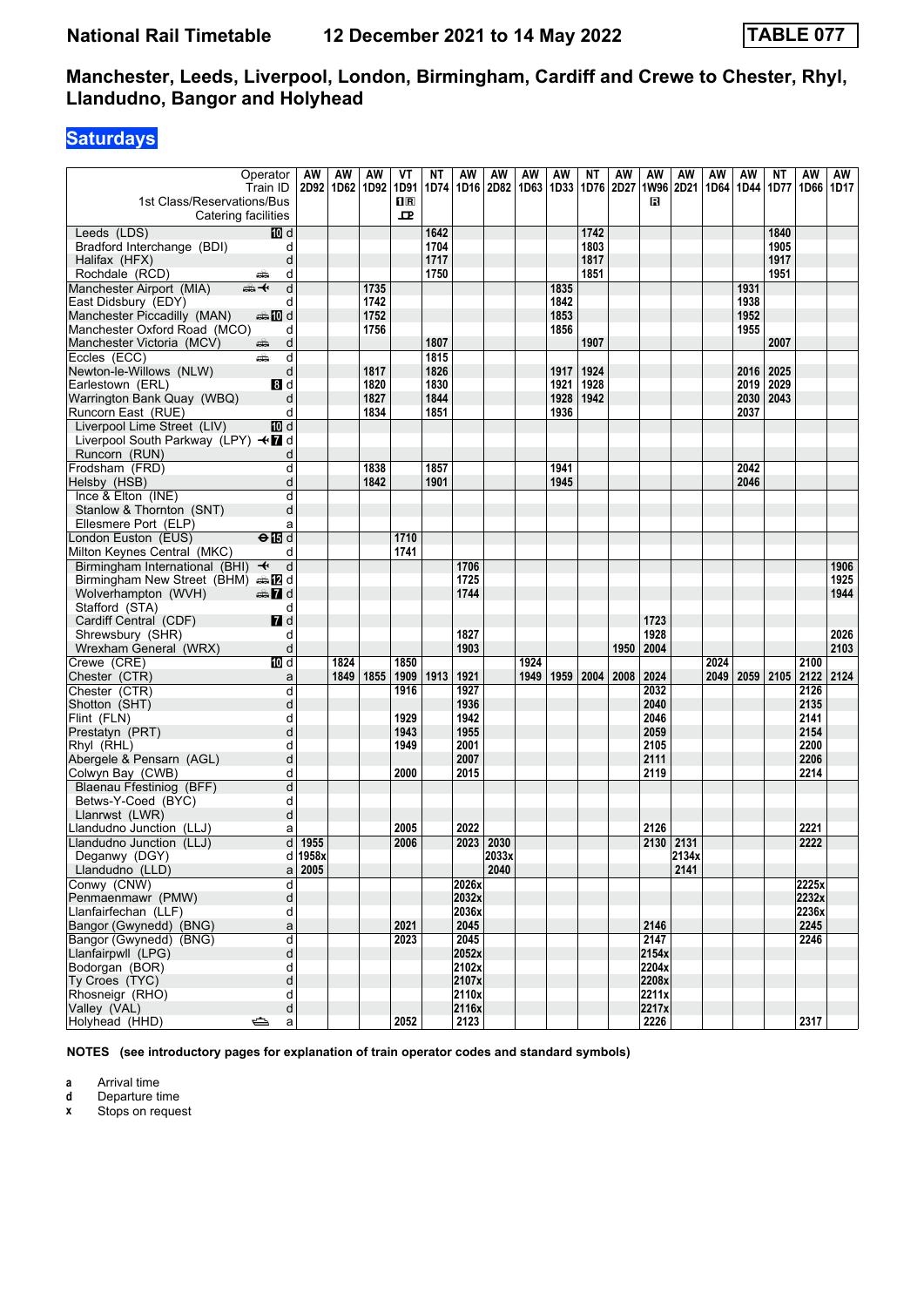# **Saturdays**

|                                                    | Operator                | <b>AW</b> | AW        | AW   | NΤ   | AW   | AW   | AW   | AW   | AW        | AW                        | AW   | AW   | AW   | AW   |
|----------------------------------------------------|-------------------------|-----------|-----------|------|------|------|------|------|------|-----------|---------------------------|------|------|------|------|
|                                                    | Train ID                | 1B09      | 1D35 1D65 |      | 1D78 | 1W98 |      | 1D69 |      | 1D36 1B13 | 1D47                      | 1D67 | 1D48 | 1D68 | 1D35 |
| 1st Class/Reservations/Bus                         |                         |           |           |      |      |      | 四    |      |      |           |                           |      |      |      |      |
| Leeds (LDS)                                        | m d                     |           |           |      | 1940 |      |      |      |      |           |                           |      |      |      |      |
|                                                    | d                       |           |           |      | 2005 |      |      |      |      |           |                           |      |      |      |      |
| Bradford Interchange (BDI)                         | d                       |           |           |      | 2018 |      |      |      |      |           |                           |      |      |      |      |
| Halifax (HFX)<br>Rochdale (RCD)                    | d<br>پتھ                |           |           |      | 2051 |      |      |      |      |           |                           |      |      |      |      |
|                                                    | d                       |           | 2035      |      |      |      |      |      | 2131 |           |                           |      |      |      |      |
| Manchester Airport (MIA)                           | ⇜✦                      |           |           |      |      |      |      |      | 2138 |           |                           |      |      |      |      |
| East Didsbury (EDY)<br>Manchester Piccadilly (MAN) | d<br>dan manufa         |           | 2051      |      |      |      |      |      | 2151 |           | 2212                      |      | 2314 |      |      |
| Manchester Oxford Road (MCO)                       | d                       |           | 2054      |      |      |      |      |      | 2154 |           | 2215                      |      | 2317 |      |      |
|                                                    | d                       |           |           |      | 2108 |      |      |      |      |           |                           |      |      |      |      |
| Manchester Victoria (MCV)                          | پتھ<br>d                |           |           |      |      |      |      |      |      |           |                           |      |      |      |      |
| Eccles (ECC)<br>Newton-le-Willows (NLW)            | æ<br>d                  |           | 2112      |      | 2125 |      |      |      | 2213 |           | 2237                      |      | 2336 |      |      |
| Earlestown (ERL)                                   | 8d                      |           | 2118      |      | 2139 |      |      |      | 2216 |           | 2240                      |      | 2339 |      |      |
| Warrington Bank Quay (WBQ)                         | d                       |           | 2130      |      | 2152 |      |      |      | 2225 |           | 2250                      |      | 2348 |      |      |
| Runcorn East (RUE)                                 | d                       |           | 2137      |      |      |      |      |      | 2232 |           | 2258                      |      | 2355 |      |      |
| Liverpool Lime Street (LIV)                        | <b>10</b> d             | 2038      |           |      |      |      |      |      |      | 2220      |                           |      |      |      |      |
|                                                    |                         |           |           |      |      |      |      |      |      | 2230      |                           |      |      |      |      |
| Liverpool South Parkway (LPY) <■ d 2049            | d l                     | 2059      |           |      |      |      |      |      |      | 2238      |                           |      |      |      |      |
| Runcorn (RUN)<br>Frodsham (FRD)                    | d                       | 2107 2141 |           |      |      |      |      |      |      | 2247      | 2304                      |      | 2359 |      |      |
|                                                    |                         | 2112 2145 |           |      |      |      |      |      | 2236 |           |                           |      |      |      |      |
| Helsby (HSB)                                       | $\mathsf{d}$            |           |           |      |      |      |      |      | 2240 | 2251      | 2308                      |      | 0003 |      |      |
| Ince & Elton (INE)<br>Stanlow & Thornton (SNT)     | d<br>d                  |           |           |      |      |      |      |      |      |           |                           |      |      |      |      |
| Ellesmere Port (ELP)                               |                         |           |           |      |      |      |      |      |      |           |                           |      |      |      |      |
|                                                    | a<br>$\overline{H}$     |           |           |      |      |      |      |      |      |           |                           |      |      |      |      |
| London Euston (EUS)<br>Milton Keynes Central (MKC) | d                       |           |           |      |      |      |      |      |      |           |                           |      |      |      |      |
| Birmingham International (BHI) ←                   | d                       |           |           |      |      |      |      |      |      |           |                           |      |      |      |      |
| Birmingham New Street (BHM) $\oplus$ 2 d           |                         |           |           |      |      |      |      |      |      |           |                           |      |      |      |      |
| Wolverhampton (WVH)                                | d and                   |           |           |      |      |      |      |      |      |           |                           |      |      |      |      |
| Stafford (STA)                                     | d                       |           |           |      |      |      |      |      |      |           |                           |      |      |      |      |
| Cardiff Central (CDF)                              | <b>7</b> d              |           |           |      |      | 1941 |      |      |      |           |                           |      |      | 2055 |      |
| Shrewsbury (SHR)                                   | d                       |           |           |      |      | 2143 |      |      |      |           |                           |      |      | 2306 | 2336 |
| Wrexham General (WRX)                              | d                       |           |           |      |      | 2219 |      |      |      |           |                           |      |      |      | 0012 |
| Crewe (CRE)                                        | 10 d                    |           |           | 2137 |      |      |      | 2224 |      |           |                           | 2321 |      | 2358 |      |
| Chester (CTR)                                      | a                       | 2127      | 2158 2201 |      | 2216 | 2236 |      | 2247 |      |           | 2254   2306   2320   2343 |      | 0016 | 0023 | 0030 |
| Chester (CTR)                                      | d                       |           |           |      |      | 2240 |      |      |      |           |                           |      |      |      |      |
| Shotton (SHT)                                      | d                       |           |           |      |      | 2249 |      |      |      |           |                           |      |      |      |      |
| Flint (FLN)                                        | d                       |           |           |      |      | 2255 |      |      |      |           |                           |      |      |      |      |
| Prestatyn (PRT)                                    | d                       |           |           |      |      | 2308 |      |      |      |           |                           |      |      |      |      |
| Rhyl (RHL)                                         | d                       |           |           |      |      | 2314 |      |      |      |           |                           |      |      |      |      |
| Abergele & Pensarn (AGL)                           | d                       |           |           |      |      | 2320 |      |      |      |           |                           |      |      |      |      |
| Colwyn Bay (CWB)                                   | d                       |           |           |      |      | 2328 |      |      |      |           |                           |      |      |      |      |
| Blaenau Ffestiniog (BFF)                           | d                       |           |           |      |      |      |      |      |      |           |                           |      |      |      |      |
| Betws-Y-Coed (BYC)                                 | d                       |           |           |      |      |      |      |      |      |           |                           |      |      |      |      |
| Llanrwst (LWR)                                     | d                       |           |           |      |      |      |      |      |      |           |                           |      |      |      |      |
| Llandudno Junction (LLJ)                           | a                       |           |           |      |      | 2334 |      |      |      |           |                           |      |      |      |      |
| Llandudno Junction (LLJ)                           | d                       |           |           |      |      |      | 2348 |      |      |           |                           |      |      |      |      |
| Deganwy (DGY)                                      | d                       |           |           |      |      |      |      |      |      |           |                           |      |      |      |      |
| Llandudno (LLD)                                    | a                       |           |           |      |      |      |      |      |      |           |                           |      |      |      |      |
| Conwy (CNW)                                        | d                       |           |           |      |      |      |      |      |      |           |                           |      |      |      |      |
| Penmaenmawr (PMW)                                  | d                       |           |           |      |      |      |      |      |      |           |                           |      |      |      |      |
| Llanfairfechan (LLF)                               | d                       |           |           |      |      |      |      |      |      |           |                           |      |      |      |      |
| Bangor (Gwynedd) (BNG)                             | a                       |           |           |      |      |      | 0013 |      |      |           |                           |      |      |      |      |
| Bangor (Gwynedd) (BNG)                             | $\overline{\mathsf{d}}$ |           |           |      |      |      | 0013 |      |      |           |                           |      |      |      |      |
| Llanfairpwll (LPG)                                 | ${\sf d}$               |           |           |      |      |      |      |      |      |           |                           |      |      |      |      |
| Bodorgan (BOR)                                     | d                       |           |           |      |      |      |      |      |      |           |                           |      |      |      |      |
| Ty Croes (TYC)                                     | d                       |           |           |      |      |      |      |      |      |           |                           |      |      |      |      |
| Rhosneigr (RHO)                                    | d                       |           |           |      |      |      |      |      |      |           |                           |      |      |      |      |
| Valley (VAL)                                       | d                       |           |           |      |      |      |      |      |      |           |                           |      |      |      |      |
| Holyhead (HHD)                                     | ఆ<br>a                  |           |           |      |      |      | 0048 |      |      |           |                           |      |      |      |      |

**NOTES (see introductory pages for explanation of train operator codes and standard symbols)**

**a** Arrival time

**d** Departure time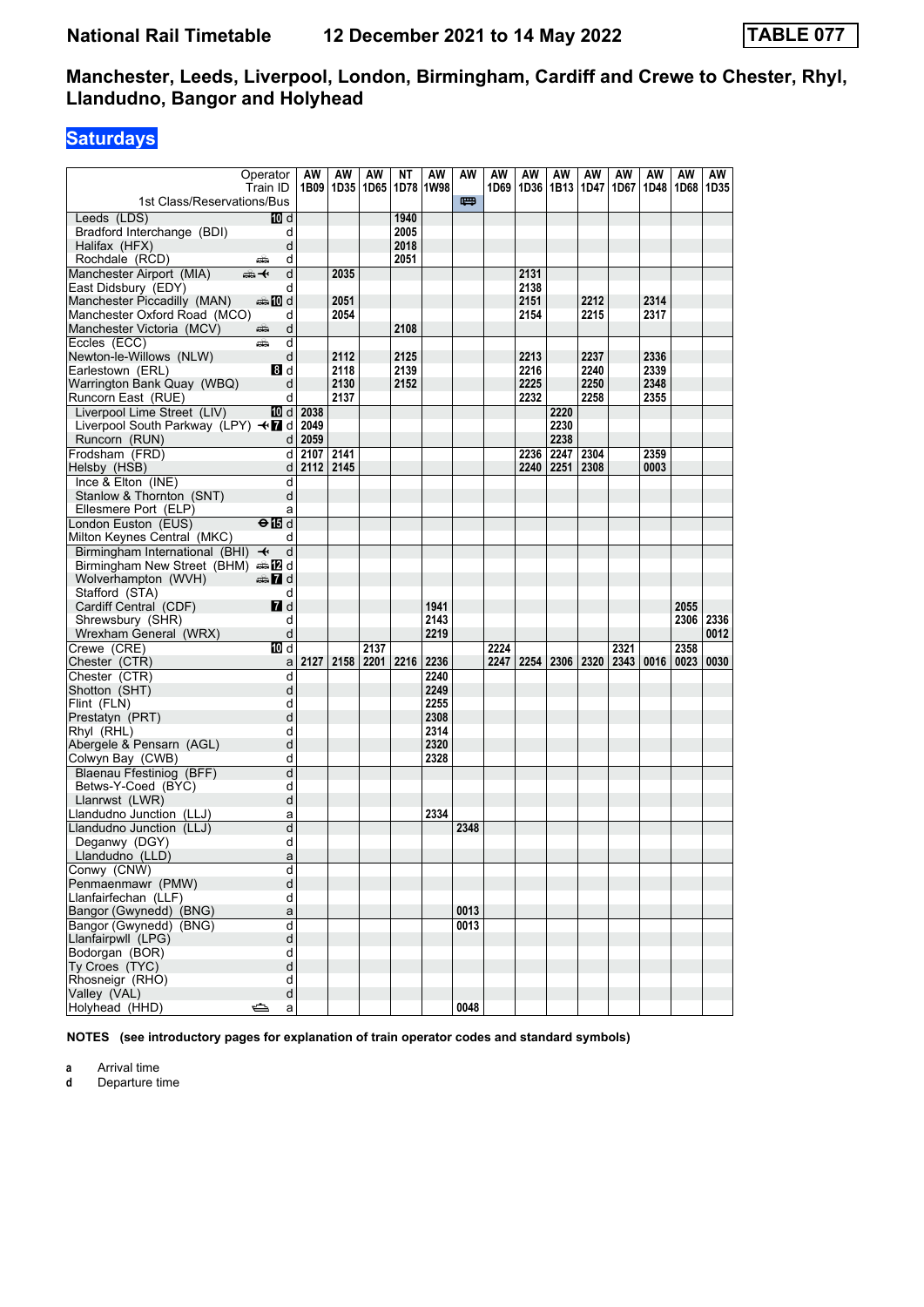# **Sundays**

|                                    | Operator                           | AW       | AW                   | AW   | AW    | AW        | AW                            | AW   | AW          | AW   | VT             | AW   | AW                  | AW             | AW   | AW          | AW   | AW                            | AW |
|------------------------------------|------------------------------------|----------|----------------------|------|-------|-----------|-------------------------------|------|-------------|------|----------------|------|---------------------|----------------|------|-------------|------|-------------------------------|----|
|                                    | Train ID                           |          | 1D11 2D50            |      |       |           | 1D13 2D52 2D54 1D12 1B05 1D30 |      |             |      | 1D83           | 2D56 |                     | 2D11 1D08 1D40 |      |             |      | 1D31   1D14   2D58   2D60     |    |
| 1st Class/Reservations/Bus         |                                    |          |                      | 四    |       |           |                               |      |             |      | $\mathbf{H}$ R |      |                     |                |      |             |      |                               |    |
| Catering facilities                |                                    |          |                      |      |       |           |                               |      |             |      | ᇁ              |      |                     |                |      |             |      |                               |    |
| Leeds (LDS)                        | 10 d                               |          |                      |      |       |           |                               |      |             |      |                |      |                     |                |      |             |      |                               |    |
| Bradford Interchange (BDI)         | d                                  |          |                      |      |       |           |                               |      |             |      |                |      |                     |                |      |             |      |                               |    |
| Halifax (HFX)                      | d                                  |          |                      |      |       |           |                               |      |             |      |                |      |                     |                |      |             |      |                               |    |
| Rochdale (RCD)                     | d<br>۳Ò                            |          |                      |      |       |           |                               |      |             |      |                |      |                     |                |      |             |      |                               |    |
| Manchester Airport (MIA)           | $\overline{d}$<br>⇜✦               |          |                      |      |       |           |                               |      |             |      |                |      |                     |                |      |             |      |                               |    |
| East Didsbury (EDY)                | d                                  |          |                      |      |       |           |                               |      |             |      |                |      |                     |                |      |             |      |                               |    |
| Manchester Piccadilly (MAN)        | <b>美国d</b>                         |          |                      | 0718 |       |           |                               |      |             | 0948 |                |      |                     |                |      | 1052        |      |                               |    |
| Manchester Oxford Road (MCO)       | d                                  |          |                      | 0734 |       |           |                               |      |             | 0951 |                |      |                     |                |      | 1057        |      |                               |    |
| Manchester Victoria (MCV)          | d<br>æ                             |          |                      |      |       |           |                               |      |             |      |                |      |                     |                |      |             |      |                               |    |
| Eccles (ECC)                       | وتشر<br>d                          |          |                      |      |       |           |                               |      |             |      |                |      |                     |                |      |             |      |                               |    |
| Newton-le-Willows (NLW)            | d                                  |          |                      | 0804 |       |           |                               |      |             | 1009 |                |      |                     |                |      | 1114        |      |                               |    |
| Earlestown (ERL)                   | 8d                                 |          |                      | 0814 |       |           |                               |      |             | 1012 |                |      |                     |                |      | 1117        |      |                               |    |
| Warrington Bank Quay (WBQ)         | d                                  |          |                      | 0839 |       |           |                               |      |             | 1020 |                |      |                     |                |      | 1126        |      |                               |    |
| Runcorn East (RUE)                 | d                                  |          |                      | 0859 |       |           |                               |      |             | 1027 |                |      |                     |                |      | 1133        |      |                               |    |
| Liverpool Lime Street (LIV)        | <b>ID</b> d                        |          |                      |      |       |           |                               |      | 0945        |      |                |      |                     |                |      |             |      |                               |    |
| Liverpool South Parkway (LPY) <■ d |                                    |          |                      |      |       |           |                               |      | 0956        |      |                |      |                     |                |      |             |      |                               |    |
| Runcorn (RUN)                      | d                                  |          |                      |      |       |           |                               |      | 1004        |      |                |      |                     |                |      |             |      |                               |    |
| Frodsham (FRD)                     | d                                  |          |                      | 0914 |       |           |                               |      | 1013        | 1032 |                |      |                     |                |      | 1138        |      |                               |    |
| Helsby (HSB)                       | d                                  |          |                      | 0919 |       |           |                               |      | 1017        | 1036 |                |      |                     |                |      | 1142        |      |                               |    |
| Ince $& Elton (INE)$               | d                                  |          |                      |      |       |           |                               |      |             |      |                |      |                     |                |      |             |      |                               |    |
| Stanlow & Thornton (SNT)           | d                                  |          |                      |      |       |           |                               |      |             |      |                |      |                     |                |      |             |      |                               |    |
| Ellesmere Port (ELP)               | a                                  |          |                      |      |       |           |                               |      |             |      |                |      |                     |                |      |             |      |                               |    |
| London Euston (EUS)                | $\Theta$ $\overline{\mathbb{B}}$ d |          |                      |      |       |           |                               |      |             |      |                |      |                     |                |      |             |      |                               |    |
| Milton Keynes Central (MKC)        | d                                  |          |                      |      |       |           |                               |      |             |      |                |      |                     |                |      |             |      |                               |    |
| Birmingham International (BHI) +   | d                                  |          |                      |      |       |           |                               |      |             |      |                |      |                     |                |      |             |      |                               |    |
| Birmingham New Street (BHM) and    |                                    |          |                      |      |       |           |                               |      |             |      |                |      |                     |                |      |             |      |                               |    |
| Wolverhampton (WVH)                | $\oplus$ 7 d                       |          |                      |      |       |           |                               |      |             |      |                |      |                     |                |      |             |      |                               |    |
| Stafford (STA)                     | d                                  |          |                      |      |       |           |                               |      |             |      |                |      |                     |                |      |             |      |                               |    |
| Cardiff Central (CDF)              | 7d                                 |          |                      |      |       |           |                               |      |             |      |                |      |                     |                |      |             |      |                               |    |
| Shrewsbury (SHR)                   | d                                  |          |                      |      |       |           |                               |      |             |      |                |      |                     | 1016           |      |             |      |                               |    |
| Wrexham General (WRX)              | d                                  |          |                      |      |       |           |                               |      |             |      |                |      |                     | 1053           |      |             |      |                               |    |
| Crewe (CRE)                        | 10 d                               | 0835     |                      |      | 0925  |           |                               | 1007 |             |      | 1042           |      |                     |                | 1104 |             | 1127 |                               |    |
| Chester (CTR)                      | a                                  | 0856     |                      | 0938 | 0944  |           |                               |      | 1030   1033 | 1049 | 1102           |      |                     | 1112           |      | 1129   1155 | 1147 |                               |    |
| Chester (CTR)                      | d                                  | 0900     |                      |      | 0951  |           |                               |      |             |      | 1107           |      |                     |                |      |             | 1201 |                               |    |
| Shotton (SHT)                      | d                                  |          |                      |      | 1000  |           |                               |      |             |      |                |      |                     |                |      |             | 1210 |                               |    |
| Flint (FLN)                        | d                                  | 0912     |                      |      | 1006  |           |                               |      |             |      |                |      |                     |                |      |             | 1216 |                               |    |
| Prestatyn (PRT)                    | d                                  | 0925     |                      |      | 1019  |           |                               |      |             |      | 1131           |      |                     |                |      |             | 1229 |                               |    |
| Rhyl (RHL)                         | d                                  | 0931     |                      |      | 1025  |           |                               |      |             |      | 1137           |      |                     |                |      |             | 1235 |                               |    |
| Abergele & Pensarn (AGL)           | d                                  |          |                      |      | 1031  |           |                               |      |             |      |                |      |                     |                |      |             |      |                               |    |
| Colwyn Bay (CWB)                   | d                                  | 0940     |                      |      | 1039  |           |                               |      |             |      | 1148           |      |                     |                |      |             | 1246 |                               |    |
| Blaenau Ffestiniog (BFF)           | d                                  |          |                      |      |       |           |                               |      |             |      |                |      | 1142                |                |      |             |      |                               |    |
| Betws-Y-Coed (BYC)                 | d                                  |          |                      |      |       |           |                               |      |             |      |                |      | 1208<br>1214        |                |      |             |      |                               |    |
| Llanrwst (LWR)                     | d                                  | 0947     |                      |      | 1046  |           |                               |      |             |      | 1153           |      | 1241                |                |      |             | 1253 |                               |    |
| Llandudno Junction (LLJ)           | a                                  |          |                      |      |       |           |                               |      |             |      |                |      |                     |                |      |             |      |                               |    |
| Llandudno Junction (LLJ)           | d<br>d                             |          | 0949   1003<br>1006x |      | 1050  | 1053 1126 | 1056x 1129x                   |      |             |      | 1154           | 1200 | 1244<br>1203x 1247x |                |      |             |      | 1255 1300 1340<br>1303x 1343x |    |
| Deganwy (DGY)                      |                                    |          | 1013                 |      |       |           | $1103$ 1136                   |      |             |      |                |      | 1210 1254           |                |      |             |      |                               |    |
| Llandudno (LLD)<br>Conwy (CNW)     | a<br>d                             |          |                      |      | 1053x |           |                               |      |             |      |                |      |                     |                |      |             |      | 1310 1350                     |    |
| Penmaenmawr (PMW)                  | d                                  |          |                      |      | 1100x |           |                               |      |             |      |                |      |                     |                |      |             |      |                               |    |
| Llanfairfechan (LLF)               | d                                  |          |                      |      | 1104x |           |                               |      |             |      |                |      |                     |                |      |             |      |                               |    |
| Bangor (Gwynedd) (BNG)             |                                    | a   1006 |                      |      | 1113  |           |                               |      |             |      | 1209           |      |                     |                |      |             | 1312 |                               |    |
| Bangor (Gwynedd) (BNG)             | d                                  | 1006     |                      |      | 1116  |           |                               |      |             |      | 1211           |      |                     |                |      |             | 1312 |                               |    |
| Llanfairpwll (LPG)                 | d                                  |          |                      |      | 1122x |           |                               |      |             |      |                |      |                     |                |      |             |      |                               |    |
| Bodorgan (BOR)                     | d                                  |          |                      |      | 1132x |           |                               |      |             |      |                |      |                     |                |      |             |      |                               |    |
| Ty Croes (TYC)                     | þ                                  |          |                      |      | 1137x |           |                               |      |             |      |                |      |                     |                |      |             |      |                               |    |
| Rhosneigr (RHO)                    | d                                  |          |                      |      | 1140x |           |                               |      |             |      |                |      |                     |                |      |             |      |                               |    |
| Valley (VAL)                       | d                                  |          |                      |      | 1146x |           |                               |      |             |      |                |      |                     |                |      |             |      |                               |    |
| Holyhead (HHD)                     | ⇔                                  | $a$ 1037 |                      |      | 1159  |           |                               |      |             |      | 1240           |      |                     |                |      |             | 1340 |                               |    |

**NOTES (see introductory pages for explanation of train operator codes and standard symbols)**

**a** Arrival time<br>**d** Departure t

**d** Departure time<br>**x** Stops on reque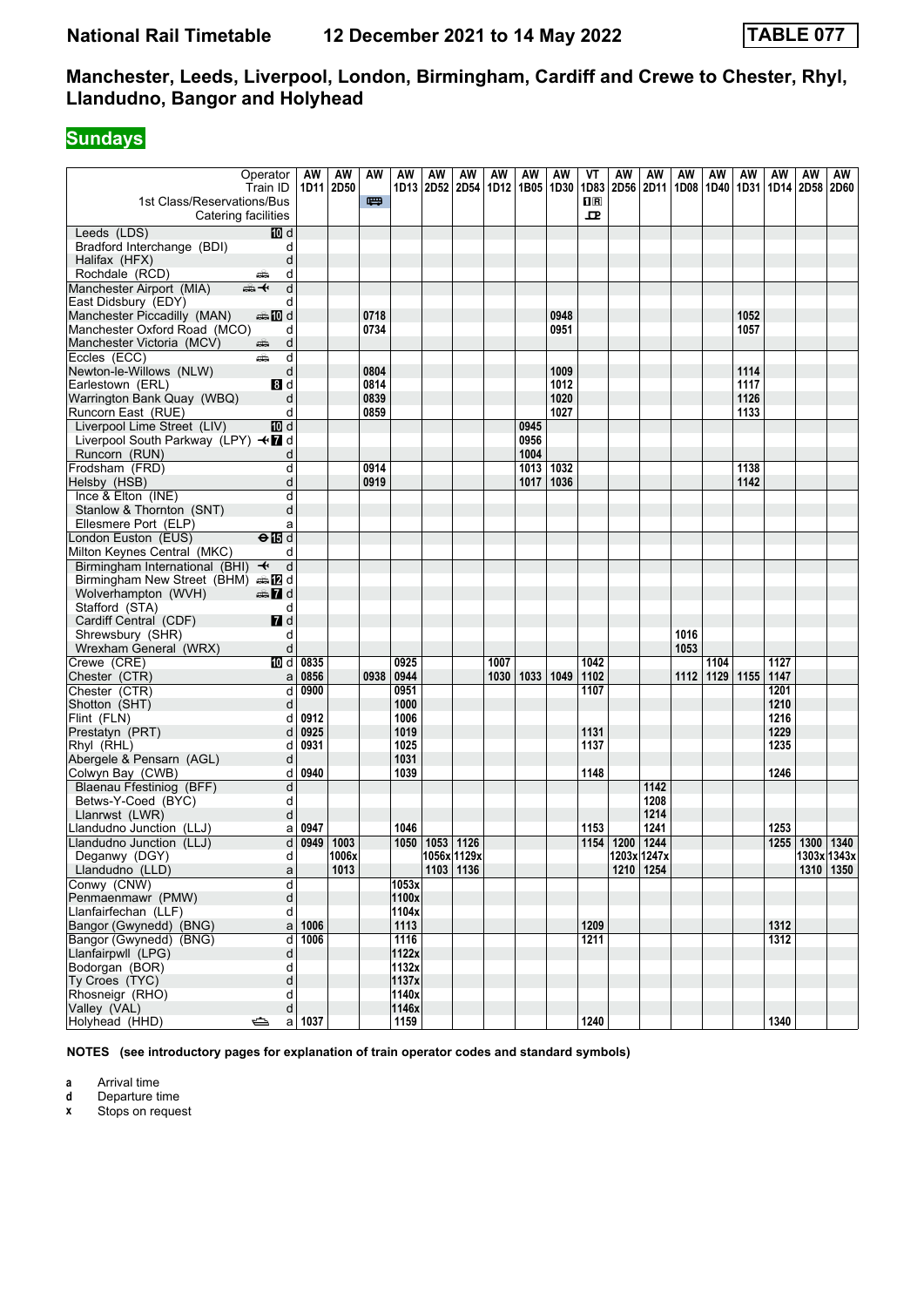# **Sundays**

| 1st Class/Reservations/Bus                        | Operator<br>Train ID                     | AW   | AW<br>1D42 1B09 | AW   | AW    | AW    | AW<br>  1D32   1D15   2D62   1D10   1D44   1D33 | AW        | AW   | AW<br>1D16<br>в | AW<br>2D64 | AW<br>2D66  | AW   | AW   | AW   | AW<br>1D46   1B13   1D34   1D18   2D13   2D68   2D72<br>в | AW   | AW | AW            |
|---------------------------------------------------|------------------------------------------|------|-----------------|------|-------|-------|-------------------------------------------------|-----------|------|-----------------|------------|-------------|------|------|------|-----------------------------------------------------------|------|----|---------------|
| Leeds (LDS)                                       | 10 d                                     |      |                 |      |       |       |                                                 |           |      |                 |            |             |      |      |      |                                                           |      |    |               |
| Bradford Interchange (BDI)                        | d                                        |      |                 |      |       |       |                                                 |           |      |                 |            |             |      |      |      |                                                           |      |    |               |
| Halifax (HFX)                                     | d                                        |      |                 |      |       |       |                                                 |           |      |                 |            |             |      |      |      |                                                           |      |    |               |
| Rochdale (RCD)                                    | d<br>پښ                                  |      |                 |      |       |       |                                                 |           |      |                 |            |             |      |      |      |                                                           |      |    |               |
| Manchester Airport (MIA)                          | d<br>⇜✦                                  |      |                 |      |       |       |                                                 |           |      |                 |            |             |      |      |      |                                                           |      |    |               |
| East Didsbury (EDY)                               | d                                        |      |                 |      |       |       |                                                 |           |      |                 |            |             |      |      |      |                                                           |      |    |               |
| Manchester Piccadilly (MAN)                       | d≣ <mark>a</mark> na <mark>a</mark> na d |      |                 | 1156 |       |       |                                                 |           | 1256 |                 |            |             |      |      | 1357 |                                                           |      |    |               |
| Manchester Oxford Road (MCO)                      | d                                        |      |                 | 1159 |       |       |                                                 |           | 1259 |                 |            |             |      |      | 1400 |                                                           |      |    |               |
| Manchester Victoria (MCV)                         | d<br>۳                                   |      |                 |      |       |       |                                                 |           |      |                 |            |             |      |      |      |                                                           |      |    |               |
| Eccles (ECC)                                      | d<br>پیش                                 |      |                 |      |       |       |                                                 |           |      |                 |            |             |      |      |      |                                                           |      |    |               |
| Newton-le-Willows (NLW)                           | d                                        |      |                 | 1218 |       |       |                                                 |           | 1318 |                 |            |             |      |      | 1418 |                                                           |      |    |               |
| Earlestown (ERL)                                  | 8 <sup>d</sup>                           |      |                 | 1221 |       |       |                                                 |           | 1323 |                 |            |             |      |      | 1421 |                                                           |      |    |               |
| Warrington Bank Quay (WBQ)                        | d                                        |      |                 | 1230 |       |       |                                                 |           | 1332 |                 |            |             |      |      | 1428 |                                                           |      |    |               |
| Runcorn East (RUE)                                | d                                        |      |                 | 1237 |       |       |                                                 |           | 1339 |                 |            |             |      |      | 1435 |                                                           |      |    |               |
| Liverpool Lime Street (LIV)                       | ID d                                     |      | 1156            |      |       |       |                                                 |           |      |                 |            |             |      | 1357 |      |                                                           |      |    |               |
| Liverpool South Parkway (LPY) <■ d                |                                          |      | 1207            |      |       |       |                                                 |           |      |                 |            |             |      | 1408 |      |                                                           |      |    |               |
| Runcorn (RUN)                                     | d                                        |      | 1215            |      |       |       |                                                 |           |      |                 |            |             |      | 1416 |      |                                                           |      |    |               |
| Frodsham (FRD)                                    | d                                        |      | 1224            | 1242 |       |       |                                                 |           | 1343 |                 |            |             |      | 1425 | 1440 |                                                           |      |    |               |
| Helsby (HSB)                                      | d                                        |      | 1228            | 1246 |       |       |                                                 |           | 1347 |                 |            |             |      | 1429 | 1444 |                                                           |      |    |               |
| Ince & Elton (INE)                                | d                                        |      |                 |      |       |       |                                                 |           |      |                 |            |             |      |      |      |                                                           |      |    |               |
| Stanlow & Thornton (SNT)                          | d                                        |      |                 |      |       |       |                                                 |           |      |                 |            |             |      |      |      |                                                           |      |    |               |
| Ellesmere Port (ELP)                              | a                                        |      |                 |      |       |       |                                                 |           |      |                 |            |             |      |      |      |                                                           |      |    |               |
| London Euston (EUS)                               | $\Theta$ is d                            |      |                 |      |       |       |                                                 |           |      |                 |            |             |      |      |      |                                                           |      |    |               |
| Milton Keynes Central (MKC)                       | d                                        |      |                 |      |       |       |                                                 |           |      |                 |            |             |      |      |      |                                                           |      |    |               |
| Birmingham International (BHI) $\rightarrow$      | d                                        |      |                 |      |       |       | 1048                                            |           |      |                 |            |             |      |      |      |                                                           |      |    |               |
| Birmingham New Street (BHM) $\oplus \mathbb{Z}$ d |                                          |      |                 |      |       |       | 1104                                            |           |      |                 |            |             |      |      |      |                                                           |      |    |               |
| Wolverhampton (WVH)                               | <b>en 7</b> d                            |      |                 |      |       |       | 1126                                            |           |      |                 |            |             |      |      |      |                                                           |      |    |               |
| Stafford (STA)                                    | d                                        |      |                 |      |       |       |                                                 |           |      |                 |            |             |      |      |      |                                                           |      |    |               |
| Cardiff Central (CDF)                             | 7d<br>d                                  |      |                 |      |       |       | 1219                                            |           |      |                 |            |             |      |      |      |                                                           |      |    |               |
| Shrewsbury (SHR)<br>Wrexham General (WRX)         | d                                        |      |                 |      |       |       | 1257                                            |           |      |                 |            |             |      |      |      |                                                           |      |    |               |
| Crewe (CRE)                                       | 10 d                                     | 1155 |                 |      | 1227  |       |                                                 | 1254      |      | 1327            |            |             | 1357 |      |      | 1434                                                      |      |    |               |
| Chester (CTR)                                     | a                                        |      | 1218 1244 1258  |      | 1250  |       | 1316                                            | 1317 1359 |      | 1347            |            |             | 1420 | 1445 | 1456 | 1454                                                      |      |    |               |
| Chester (CTR)                                     | d                                        |      |                 |      | 1303  |       |                                                 |           |      | 1404            |            |             |      |      |      | 1502                                                      |      |    |               |
| Shotton (SHT)                                     | d                                        |      |                 |      | 1312  |       |                                                 |           |      | 1413            |            |             |      |      |      | 1511                                                      |      |    |               |
| Flint (FLN)                                       | d                                        |      |                 |      | 1318  |       |                                                 |           |      | 1419            |            |             |      |      |      | 1517                                                      |      |    |               |
| Prestatyn (PRT)                                   | d                                        |      |                 |      | 1331  |       |                                                 |           |      | 1432            |            |             |      |      |      | 1530                                                      |      |    |               |
| Rhyl (RHL)                                        | d                                        |      |                 |      | 1337  |       |                                                 |           |      | 1438            |            |             |      |      |      | 1536                                                      |      |    |               |
| Abergele & Pensarn (AGL)                          | d                                        |      |                 |      | 1343  |       |                                                 |           |      | 1444            |            |             |      |      |      | 1542                                                      |      |    |               |
| Colwyn Bay (CWB)                                  | d                                        |      |                 |      | 1351  |       |                                                 |           |      | 1452            |            |             |      |      |      | 1550                                                      |      |    |               |
| Blaenau Ffestiniog (BFF)                          | d                                        |      |                 |      |       |       |                                                 |           |      |                 |            |             |      |      |      |                                                           | 1459 |    |               |
| Betws-Y-Coed (BYC)                                | d                                        |      |                 |      |       |       |                                                 |           |      |                 |            |             |      |      |      |                                                           | 1525 |    |               |
| Llanrwst (LWR)                                    | d                                        |      |                 |      |       |       |                                                 |           |      |                 |            |             |      |      |      |                                                           | 1531 |    |               |
| Llandudno Junction (LLJ)                          | a                                        |      |                 |      | 1358  |       |                                                 |           |      | 1459            |            |             |      |      |      | 1557   1559                                               |      |    |               |
| Llandudno Junction (LLJ)                          | d                                        |      |                 |      | 1404  | 1406  |                                                 |           |      | 1501            | 1504       | 1534        |      |      |      | 1600                                                      |      |    | 1604 1631     |
| Deganwy (DGY)                                     | d                                        |      |                 |      |       | 1409x |                                                 |           |      |                 |            | 1507x 1537x |      |      |      |                                                           |      |    | 1607x 1634x   |
| Llandudno (LLD)                                   | a                                        |      |                 |      |       | 1416  |                                                 |           |      |                 |            | 1514 1544   |      |      |      |                                                           |      |    | $1614$   1641 |
| Conwy (CNW)                                       | d                                        |      |                 |      | 1408x |       |                                                 |           |      |                 |            |             |      |      |      | 1603x                                                     |      |    |               |
| Penmaenmawr (PMW)                                 | d                                        |      |                 |      | 1414x |       |                                                 |           |      |                 |            |             |      |      |      | 1609x                                                     |      |    |               |
| Llanfairfechan (LLF)                              | d                                        |      |                 |      | 1418x |       |                                                 |           |      |                 |            |             |      |      |      | 1613x                                                     |      |    |               |
| Bangor (Gwynedd) (BNG)                            | a                                        |      |                 |      | 1427  |       |                                                 |           |      | 1518            |            |             |      |      |      | 1622                                                      |      |    |               |
| Bangor (Gwynedd) (BNG)                            | d                                        |      |                 |      | 1428  |       |                                                 |           |      | 1518            |            |             |      |      |      | 1622                                                      |      |    |               |
| Llanfairpwll (LPG)                                | d                                        |      |                 |      |       |       |                                                 |           |      | 1525x           |            |             |      |      |      |                                                           |      |    |               |
| Bodorgan (BOR)                                    | d                                        |      |                 |      |       |       |                                                 |           |      | 1535x           |            |             |      |      |      |                                                           |      |    |               |
| Ty Croes (TYC)                                    | d                                        |      |                 |      |       |       |                                                 |           |      | 1540x           |            |             |      |      |      |                                                           |      |    |               |
| Rhosneigr (RHO)                                   | d                                        |      |                 |      |       |       |                                                 |           |      | 1543x           |            |             |      |      |      |                                                           |      |    |               |
| Valley (VAL)                                      | d                                        |      |                 |      | 1459  |       |                                                 |           |      | 1549x           |            |             |      |      |      | 1655                                                      |      |    |               |
| Holyhead (HHD)                                    | ڪ<br>$\mathsf{a}$                        |      |                 |      |       |       |                                                 |           |      | 1557            |            |             |      |      |      |                                                           |      |    |               |

**NOTES (see introductory pages for explanation of train operator codes and standard symbols)**

**a** Arrival time

**d** Departure time<br>**x** Stops on reque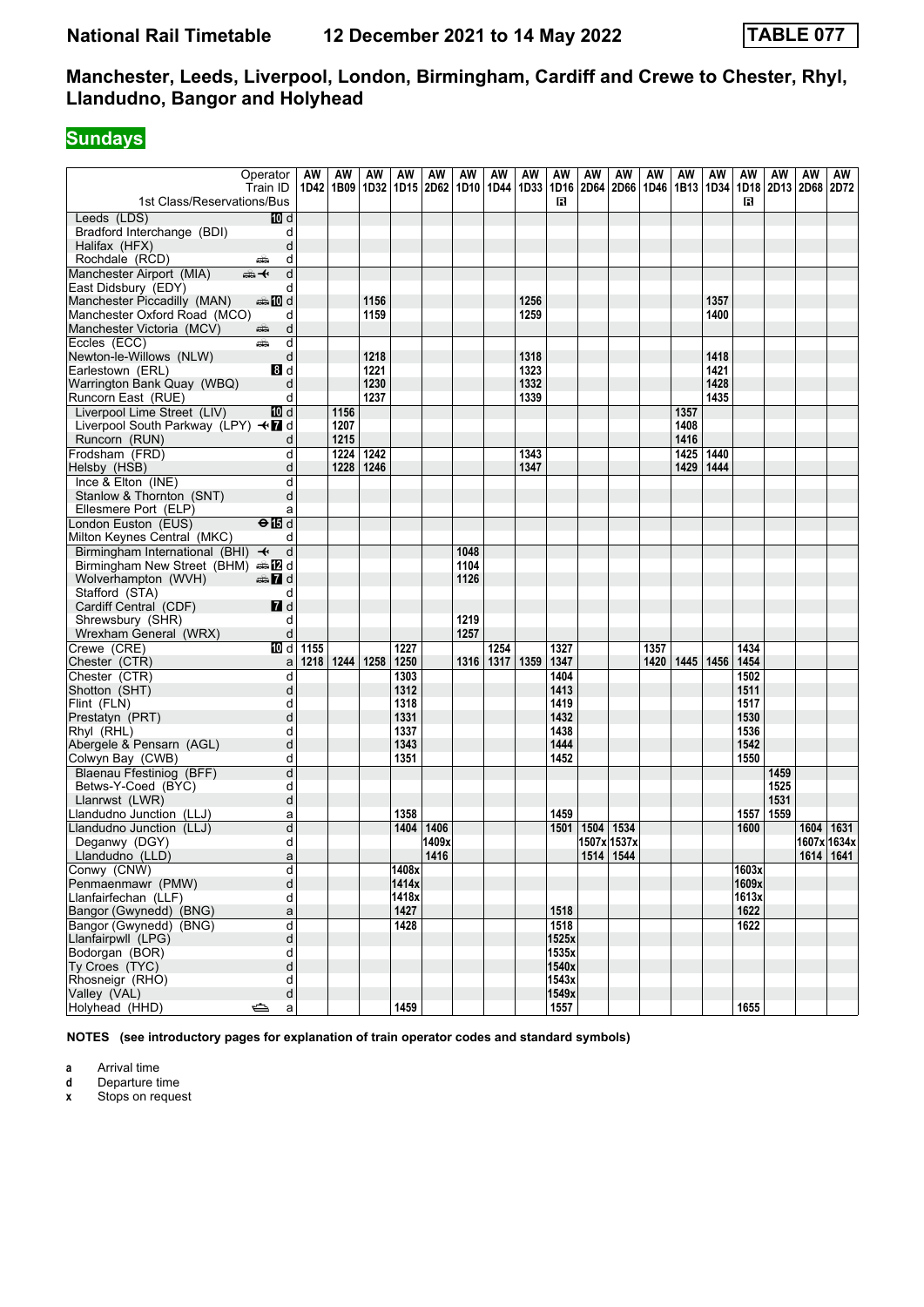# **Sundays**

| 1st Class/Reservations/Bus                   | Operator<br>Train ID          | AW   | AW<br>1D11   1D48   1D35 | AW   | AW<br>1D20<br>в  | AW    | AW   | AW<br>R | AW<br>  2D74   1D21   1W90   2D76   1B17   1D36 | AW   | AW   | AW<br>в | AW<br>1D22   2D15   1D13   1D37 | AW   | AW   | AW<br>R   | AW<br>в     | AW<br>1D24 1W92 1B01 1D26 | AW    |
|----------------------------------------------|-------------------------------|------|--------------------------|------|------------------|-------|------|---------|-------------------------------------------------|------|------|---------|---------------------------------|------|------|-----------|-------------|---------------------------|-------|
| Leeds (LDS)                                  | 10 d                          |      |                          |      |                  |       |      |         |                                                 |      |      |         |                                 |      |      |           |             |                           |       |
| Bradford Interchange (BDI)                   | d                             |      |                          |      |                  |       |      |         |                                                 |      |      |         |                                 |      |      |           |             |                           |       |
| Halifax (HFX)                                | d                             |      |                          |      |                  |       |      |         |                                                 |      |      |         |                                 |      |      |           |             |                           |       |
| Rochdale (RCD)                               | d<br>یشت                      |      |                          |      |                  |       |      |         |                                                 |      |      |         |                                 |      |      |           |             |                           |       |
| Manchester Airport (MIA)                     | $\overline{d}$<br>⇜✦          |      |                          |      |                  |       |      |         |                                                 |      |      |         |                                 |      |      |           |             |                           |       |
| East Didsbury (EDY)                          | d                             |      |                          |      |                  |       |      |         |                                                 |      |      |         |                                 |      |      |           |             |                           |       |
| Manchester Piccadilly (MAN)                  | dan manufa                    |      |                          | 1457 |                  |       |      |         |                                                 |      | 1557 |         |                                 |      | 1657 |           |             |                           |       |
| Manchester Oxford Road (MCO)                 | d                             |      |                          | 1500 |                  |       |      |         |                                                 |      | 1600 |         |                                 |      | 1700 |           |             |                           |       |
| Manchester Victoria (MCV)                    | d<br>۳                        |      |                          |      |                  |       |      |         |                                                 |      |      |         |                                 |      |      |           |             |                           |       |
| Eccles (ECC)                                 | d<br>پیش                      |      |                          |      |                  |       |      |         |                                                 |      |      |         |                                 |      |      |           |             |                           |       |
| Newton-le-Willows (NLW)                      | d                             |      |                          | 1518 |                  |       |      |         |                                                 |      | 1619 |         |                                 |      | 1718 |           |             |                           |       |
| Earlestown (ERL)                             | 8 <sup>d</sup>                |      |                          | 1521 |                  |       |      |         |                                                 |      | 1622 |         |                                 |      | 1721 |           |             |                           |       |
| Warrington Bank Quay (WBQ)                   | d                             |      |                          | 1529 |                  |       |      |         |                                                 |      | 1629 |         |                                 |      | 1729 |           |             |                           |       |
| Runcorn East (RUE)                           | d                             |      |                          | 1536 |                  |       |      |         |                                                 |      | 1636 |         |                                 |      | 1736 |           |             |                           |       |
| Liverpool Lime Street (LIV)                  | ID d                          |      |                          |      |                  |       |      |         |                                                 | 1557 |      |         |                                 |      |      |           |             | 1756                      |       |
| Liverpool South Parkway (LPY) <■ d           |                               |      |                          |      |                  |       |      |         |                                                 | 1608 |      |         |                                 |      |      |           |             | 1807                      |       |
| Runcorn (RUN)                                | d                             |      |                          |      |                  |       |      |         |                                                 | 1616 |      |         |                                 |      |      |           |             | 1815                      |       |
| Frodsham (FRD)                               | d                             |      |                          | 1541 |                  |       |      |         |                                                 | 1625 | 1641 |         |                                 |      | 1740 |           |             | 1823                      |       |
| Helsby (HSB)                                 | d                             |      |                          | 1545 |                  |       |      |         |                                                 | 1630 | 1645 |         |                                 |      | 1744 |           |             | 1827                      |       |
| Ince & Elton (INE)                           | d                             |      |                          |      |                  |       |      |         |                                                 |      |      |         |                                 |      |      |           |             |                           |       |
| Stanlow & Thornton (SNT)                     | d                             |      |                          |      |                  |       |      |         |                                                 |      |      |         |                                 |      |      |           |             |                           |       |
| Ellesmere Port (ELP)                         | a                             |      |                          |      |                  |       |      |         |                                                 |      |      |         |                                 |      |      |           |             |                           |       |
| London Euston (EUS)                          | $\overline{H}$                |      |                          |      |                  |       |      |         |                                                 |      |      |         |                                 |      |      |           |             |                           |       |
| Milton Keynes Central (MKC)                  | d                             |      |                          |      |                  |       |      |         |                                                 |      |      |         |                                 |      |      |           |             |                           |       |
| Birmingham International (BHI) $\rightarrow$ | $\mathsf{d}$                  | 1306 |                          |      |                  |       |      |         |                                                 |      |      |         |                                 | 1506 |      |           |             |                           |       |
| Birmingham New Street (BHM) $\oplus$ 2 d     |                               | 1323 |                          |      |                  |       |      |         |                                                 |      |      |         |                                 | 1523 |      |           |             |                           |       |
| Wolverhampton (WVH)                          | $\oplus$ 7 d                  | 1342 |                          |      |                  |       |      |         |                                                 |      |      |         |                                 | 1544 |      |           |             |                           |       |
| Stafford (STA)                               | d                             |      |                          |      |                  |       |      |         |                                                 |      |      |         |                                 |      |      |           |             |                           |       |
| Cardiff Central (CDF)                        | 7d                            |      |                          |      |                  |       |      | 1329    |                                                 |      |      |         |                                 |      |      |           | 1517        |                           |       |
| Shrewsbury (SHR)                             | d                             | 1422 |                          |      |                  |       |      | 1533    |                                                 |      |      |         |                                 | 1630 |      |           | 1731        |                           |       |
| Wrexham General (WRX)                        | d                             | 1459 |                          |      |                  |       |      | 1610    |                                                 |      |      |         |                                 | 1707 |      |           | 1808        |                           |       |
| Crewe (CRE)                                  | $\overline{M}$ d              |      | 1500                     |      | 1527             |       | 1557 |         |                                                 |      |      | 1627    |                                 |      |      | 1735      |             |                           | 1827  |
| Chester (CTR)                                | a                             | 1519 | 1523                     | 1557 | 1548             |       | 1623 | 1629    |                                                 | 1646 | 1657 | 1649    |                                 | 1727 | 1757 |           | 1755   1826 | 1843                      | 1846  |
| Chester (CTR)                                | d                             |      |                          |      | 1602             |       |      | 1636    |                                                 |      |      | 1702    |                                 |      |      | 1802      | 1830        |                           | 1852  |
| Shotton (SHT)                                | d                             |      |                          |      | 1611             |       |      | 1645    |                                                 |      |      | 1711    |                                 |      |      | 1811      | 1839        |                           | 1901  |
| Flint (FLN)                                  | d                             |      |                          |      | 1617             |       |      | 1651    |                                                 |      |      | 1717    |                                 |      |      | 1817      | 1845        |                           | 1907  |
| Prestatyn (PRT)                              | d                             |      |                          |      | 1630             |       |      | 1704    |                                                 |      |      | 1730    |                                 |      |      | 1830      | 1858        |                           | 1921  |
| Rhyl (RHL)                                   | d                             |      |                          |      | 1636             |       |      | 1710    |                                                 |      |      | 1736    |                                 |      |      | 1836      | 1904        |                           | 1927  |
| Abergele & Pensarn (AGL)                     | d                             |      |                          |      | 1642             |       |      | 1716    |                                                 |      |      | 1742    |                                 |      |      | 1842      | 1910        |                           | 1933  |
| Colwyn Bay (CWB)                             | d                             |      |                          |      | 1650             |       |      | 1724    |                                                 |      |      | 1750    |                                 |      |      | 1850      | 1918        |                           | 1941  |
| Blaenau Ffestiniog (BFF)                     | d                             |      |                          |      |                  |       |      |         |                                                 |      |      |         | 1728                            |      |      |           |             |                           |       |
| Betws-Y-Coed (BYC)                           | d                             |      |                          |      |                  |       |      |         |                                                 |      |      |         | 1755                            |      |      |           |             |                           |       |
| Llanrwst (LWR)                               | d                             |      |                          |      |                  |       |      |         |                                                 |      |      |         | 1801                            |      |      |           |             |                           |       |
| Llandudno Junction (LLJ)                     | a                             |      |                          |      | 1657             |       |      | 1731    |                                                 |      |      | 1757    | 1830                            |      |      | 1857      | 1924        |                           | 1948  |
| Llandudno Junction (LLJ)                     | d                             |      |                          |      | 1700             | 1705  |      | 1734    | 1740                                            |      |      | 1800    | 1833                            |      |      | 1900      | 1928        |                           | 1950  |
| Deganwy (DGY)                                | d                             |      |                          |      |                  | 1708x |      |         | 1743x                                           |      |      |         | 1836x                           |      |      |           |             |                           |       |
| Llandudno (LLD)                              | a                             |      |                          |      |                  | 1715  |      |         | 1750                                            |      |      |         | 1843                            |      |      |           |             |                           |       |
| Conwy (CNW)                                  | d                             |      |                          |      |                  |       |      | 1737x   |                                                 |      |      | 1803x   |                                 |      |      |           | 1931x       |                           | 1953x |
| Penmaenmawr (PMW)                            | d                             |      |                          |      |                  |       |      | 1743x   |                                                 |      |      | 1809x   |                                 |      |      |           | 1937x       |                           | 1959x |
| Llanfairfechan (LLF)                         | d                             |      |                          |      |                  |       |      | 1748x   |                                                 |      |      | 1814x   |                                 |      |      |           | 1942x       |                           | 2004x |
| Bangor (Gwynedd) (BNG)                       | a                             |      |                          |      | 1716             |       |      | 1757    |                                                 |      |      | 1823    |                                 |      |      |           | 1916   1950 |                           | 2013  |
| Bangor (Gwynedd) (BNG)                       | d                             |      |                          |      | $\frac{1}{1717}$ |       |      | 1757    |                                                 |      |      | 1823    |                                 |      |      | 1917 1951 |             |                           | 2013  |
| Llanfairpwll (LPG)                           | d                             |      |                          |      | 1723x            |       |      | 1804x   |                                                 |      |      |         |                                 |      |      | 1924x     |             |                           |       |
| Bodorgan (BOR)                               | d                             |      |                          |      | 1733x            |       |      | 1814x   |                                                 |      |      |         |                                 |      |      | 1934x     |             |                           |       |
| Ty Croes (TYC)                               | d                             |      |                          |      | 1738x            |       |      | 1819x   |                                                 |      |      |         |                                 |      |      | 1938x     |             |                           |       |
| Rhosneigr (RHO)                              | d                             |      |                          |      | 1741x            |       |      | 1822x   |                                                 |      |      |         |                                 |      |      | 1941x     |             |                           |       |
| Valley (VAL)                                 | d                             |      |                          |      | 1747x            |       |      | 1828x   |                                                 |      |      |         |                                 |      |      | 1947x     |             |                           |       |
| Holyhead (HHD)                               | $\Rightarrow$<br>$\mathsf{a}$ |      |                          |      | 1758             |       |      | 1838    |                                                 |      |      | 1857    |                                 |      |      |           | 1955 2019   |                           | 2044  |

**NOTES (see introductory pages for explanation of train operator codes and standard symbols)**

**a** Arrival time

**d** Departure time<br>**x** Stops on reque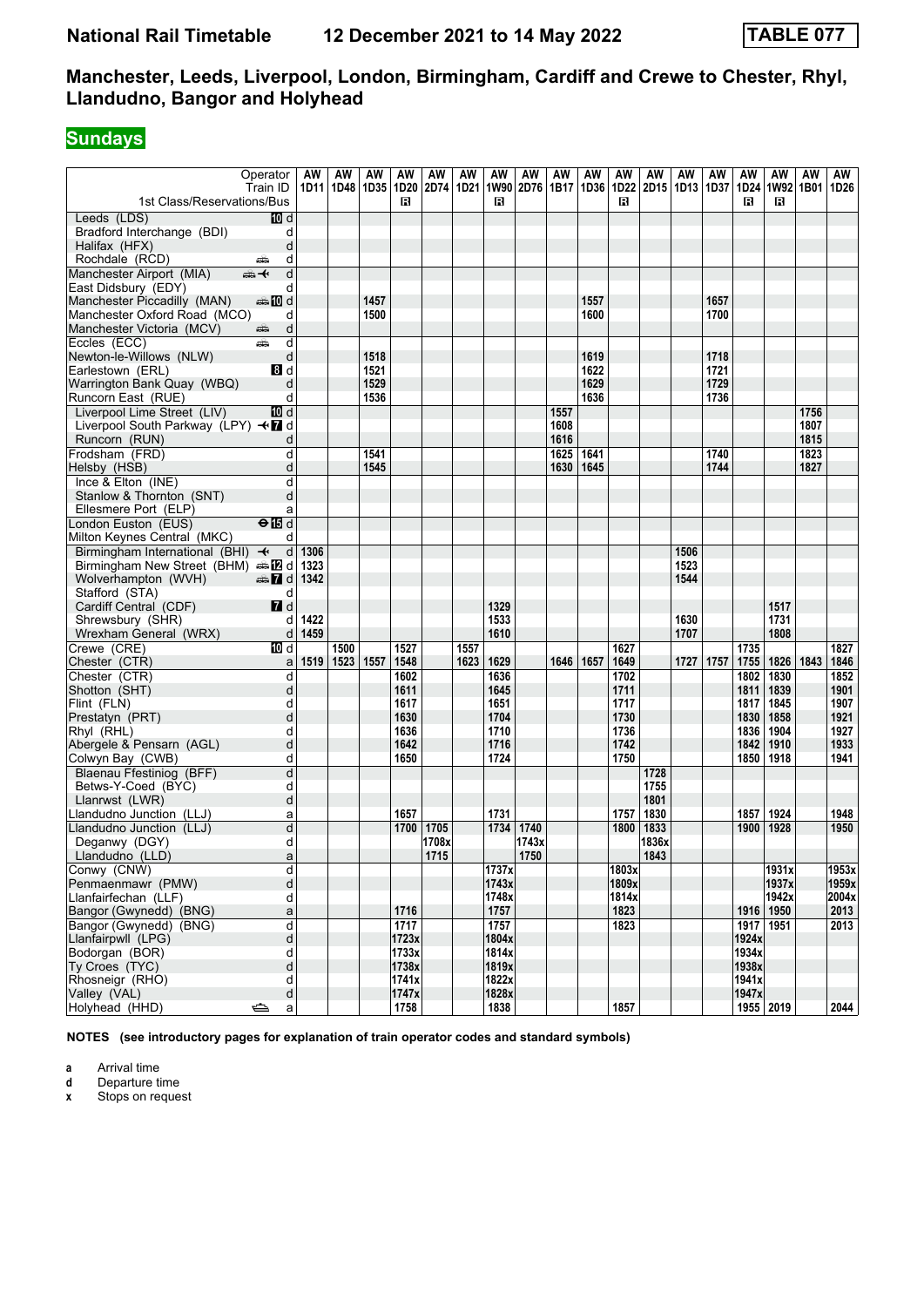# **Sundays**

| 1st Class/Reservations/Bus                         | Operator<br>Train ID               | AW<br>1D38 1D91 | VT<br>1R | ΑW<br>1D17 | AW<br>1D27 | AW<br>1D39 | VT<br>1D92<br>$\mathbf{H}$ R | AW<br>2D17    | AW<br>1B05 | AW<br>1D28 | AW<br>1D40 | ۷T<br>1D93<br>$\mathbf{H}$ R | AW   | AW<br>1D19 1D41 1D30 | AW    | AW<br>1B11 | AW   | AW<br>1D50 2D03 1D42 | AW   |
|----------------------------------------------------|------------------------------------|-----------------|----------|------------|------------|------------|------------------------------|---------------|------------|------------|------------|------------------------------|------|----------------------|-------|------------|------|----------------------|------|
|                                                    | Catering facilities                |                 | 굔        |            |            |            | 굔                            |               |            |            |            | ᇁ                            |      |                      |       |            |      |                      |      |
| Leeds (LDS)                                        | 10 d                               |                 |          |            |            |            |                              |               |            |            |            |                              |      |                      |       |            |      |                      |      |
| Bradford Interchange (BDI)                         | d                                  |                 |          |            |            |            |                              |               |            |            |            |                              |      |                      |       |            |      |                      |      |
| Halifax (HFX)                                      | d                                  |                 |          |            |            |            |                              |               |            |            |            |                              |      |                      |       |            |      |                      |      |
| Rochdale (RCD)                                     | d<br>پېښ                           |                 |          |            |            |            |                              |               |            |            |            |                              |      |                      |       |            |      |                      |      |
| Manchester Airport (MIA)                           | d<br>ക—⊬                           |                 |          |            |            |            |                              |               |            |            |            |                              |      |                      |       |            |      |                      |      |
| East Didsbury (EDY)                                | d                                  |                 |          |            |            |            |                              |               |            |            |            |                              |      |                      |       |            |      |                      |      |
| Manchester Piccadilly (MAN)                        | d≣ 10 d                            | 1757            |          |            |            | 1857       |                              |               |            |            | 1957       |                              |      | 2054                 |       |            |      |                      | 2157 |
| Manchester Oxford Road (MCO)                       | d                                  | 1800            |          |            |            | 1900       |                              |               |            |            | 2000       |                              |      | 2057                 |       |            |      |                      | 2200 |
| Manchester Victoria (MCV)                          | d<br>æ,                            |                 |          |            |            |            |                              |               |            |            |            |                              |      |                      |       |            |      |                      |      |
| Eccles (ECC)                                       | d<br>چھ                            |                 |          |            |            |            |                              |               |            |            |            |                              |      |                      |       |            |      |                      |      |
| Newton-le-Willows (NLW)                            | d                                  | 1818            |          |            |            | 1918       |                              |               |            |            | 2018       |                              |      | 2115                 |       |            |      |                      | 2218 |
| Earlestown (ERL)                                   | 8 d                                | 1821            |          |            |            | 1921       |                              |               |            |            | 2021       |                              |      | 2118                 |       |            |      |                      | 2220 |
| Warrington Bank Quay (WBQ)                         | d                                  | 1827            |          |            |            | 1930       |                              |               |            |            | 2031       |                              |      | 2128                 |       |            |      |                      | 2228 |
| Runcorn East (RUE)                                 | d                                  | 1834            |          |            |            | 1937       |                              |               |            |            | 2038       |                              |      | 2135                 |       |            |      |                      | 2235 |
| Liverpool Lime Street (LIV)                        | <b>TD</b> d                        |                 |          |            |            |            |                              |               | 1957       |            |            |                              |      |                      |       | 2137       |      |                      |      |
| Liverpool South Parkway (LPY) <7 d                 |                                    |                 |          |            |            |            |                              |               | 2008       |            |            |                              |      |                      |       | 2148       |      |                      |      |
| Runcorn (RUN)                                      | d                                  |                 |          |            |            |            |                              |               | 2016       |            |            |                              |      |                      |       | 2156       |      |                      |      |
| Frodsham (FRD)                                     | þ                                  | 1839            |          |            |            | 1942       |                              |               | 2025       |            | 2043       |                              |      | 2140                 |       | 2205       |      |                      | 2239 |
| Helsby (HSB)                                       | d                                  | 1843            |          |            |            | 1946       |                              |               | 2029       |            | 2047       |                              |      | 2144                 |       | 2209       |      |                      | 2243 |
| Ince & Elton (INE)                                 | d                                  |                 |          |            |            |            |                              |               |            |            |            |                              |      |                      |       |            |      |                      |      |
| Stanlow & Thornton (SNT)                           | d                                  |                 |          |            |            |            |                              |               |            |            |            |                              |      |                      |       |            |      |                      |      |
| Ellesmere Port (ELP)                               | a                                  |                 |          |            |            |            |                              |               |            |            |            |                              |      |                      |       |            |      |                      |      |
| London Euston (EUS)<br>Milton Keynes Central (MKC) | $\Theta$ $\overline{\mathbb{B}}$ d |                 |          |            |            |            | 1808<br>1842                 |               |            |            |            |                              |      |                      |       |            |      |                      |      |
| Birmingham International (BHI) +                   | d                                  |                 |          | 1706       |            |            |                              |               |            |            |            |                              | 1906 |                      |       |            |      |                      |      |
| Birmingham New Street (BHM) and                    | d                                  |                 |          | 1724       |            |            |                              |               |            |            |            |                              | 1924 |                      |       |            |      |                      |      |
| Wolverhampton (WVH)                                | $\clubsuit$ 7 d                    |                 |          | 1744       |            |            |                              |               |            |            |            |                              | 1944 |                      |       |            |      |                      |      |
| Stafford (STA)                                     | d                                  |                 |          |            |            |            |                              |               |            |            |            |                              |      |                      |       |            |      |                      |      |
| Cardiff Central (CDF)                              | $\blacksquare$ d                   |                 |          |            |            |            |                              |               |            |            |            |                              |      |                      |       |            |      |                      |      |
| Shrewsbury (SHR)                                   | d                                  |                 |          | 1827       |            |            |                              |               |            |            |            |                              | 2026 |                      |       |            |      |                      |      |
| Wrexham General (WRX)                              | d                                  |                 |          | 1906       |            |            |                              |               |            |            |            |                              | 2103 |                      |       |            |      | 2235                 |      |
| Crewe (CRE)                                        | 10 d                               |                 | 1900     |            | 1926       |            | 1953                         |               |            | 2027       |            | 2053                         |      |                      | 2128  |            | 2203 |                      |      |
| Chester (CTR)                                      | a                                  | 1856            | 1918     | 1925       | 1949       | 2001       | 2012                         |               | 2045       | 2050       | 2100       | 2112                         |      | $2121$ 2156          | 2148  | 2226       | 2227 | 2254                 | 2256 |
| Chester (CTR)                                      | d                                  |                 | 1929     | 1936       |            |            | 2018                         |               |            |            |            | 2115                         |      |                      | 2201  |            |      |                      |      |
| Shotton (SHT)                                      | d                                  |                 |          | 1944       |            |            |                              |               |            |            |            |                              |      |                      | 2210  |            |      |                      |      |
| Flint (FLN)                                        | d                                  |                 | 1942     | 1950       |            |            | 2031                         |               |            |            |            | 2128                         |      |                      | 2216  |            |      |                      |      |
| Prestatyn (PRT)                                    | d                                  |                 | 1955     | 2003       |            |            | 2045                         |               |            |            |            | 2142                         |      |                      | 2229  |            |      |                      |      |
| Rhyl (RHL)                                         | d                                  |                 | 2001     | 2009       |            |            | 2051                         |               |            |            |            | 2148                         |      |                      | 2235  |            |      |                      |      |
| Abergele & Pensarn (AGL)                           | d                                  |                 |          | 2015       |            |            |                              |               |            |            |            |                              |      |                      | 2241  |            |      |                      |      |
| Colwyn Bay (CWB)                                   | d                                  |                 | 2012     | 2023       |            |            | 2102                         |               |            |            |            | 2159                         |      |                      | 2249  |            |      |                      |      |
| Blaenau Ffestiniog (BFF)                           | d                                  |                 |          |            |            |            |                              | 2020          |            |            |            |                              |      |                      |       |            |      |                      |      |
| Betws-Y-Coed (BYC)                                 | d                                  |                 |          |            |            |            |                              | 2047          |            |            |            |                              |      |                      |       |            |      |                      |      |
| Llanrwst (LWR)                                     | d                                  |                 |          |            |            |            |                              | 2053          |            |            |            |                              |      |                      |       |            |      |                      |      |
| Llandudno Junction (LLJ)                           | a                                  |                 | 2017     | 2030       |            |            | 2107                         | 2122          |            |            |            | 2204                         |      |                      | 2256  |            |      |                      |      |
| Llandudno Junction (LLJ)                           | d                                  |                 | 2019     | 2033       |            |            | 2108                         | 2125          |            |            |            | 2205                         |      |                      | 2257  |            |      |                      |      |
| Deganwy (DGY)<br>Llandudno (LLD)                   | d                                  |                 |          |            |            |            |                              | 2128x<br>2135 |            |            |            |                              |      |                      |       |            |      |                      |      |
| Conwy (CNW)                                        | a<br>d                             |                 |          | 2036x      |            |            |                              |               |            |            |            |                              |      |                      |       |            |      |                      |      |
| Penmaenmawr (PMW)                                  | d                                  |                 |          | 2042x      |            |            |                              |               |            |            |            |                              |      |                      |       |            |      |                      |      |
| Llanfairfechan (LLF)                               | d                                  |                 |          | 2047x      |            |            |                              |               |            |            |            |                              |      |                      |       |            |      |                      |      |
| Bangor (Gwynedd) (BNG)                             | a                                  |                 |          | 2034 2056  |            |            | 2123                         |               |            |            |            | 2220                         |      |                      | 2313  |            |      |                      |      |
| Bangor (Gwynedd) (BNG)                             | d                                  |                 |          | 2035 2056  |            |            | 2125                         |               |            |            |            | 2222                         |      |                      | 2314  |            |      |                      |      |
| Llanfairpwll (LPG)                                 | d                                  |                 |          |            |            |            |                              |               |            |            |            |                              |      |                      | 2321x |            |      |                      |      |
| Bodorgan (BOR)                                     | d                                  |                 |          |            |            |            |                              |               |            |            |            |                              |      |                      | 2331x |            |      |                      |      |
| Ty Croes (TYC)                                     | d                                  |                 |          |            |            |            |                              |               |            |            |            |                              |      |                      | 2335x |            |      |                      |      |
| Rhosneigr (RHO)                                    | d                                  |                 |          |            |            |            |                              |               |            |            |            |                              |      |                      | 2338x |            |      |                      |      |
| Valley (VAL)                                       | d                                  |                 |          |            |            |            |                              |               |            |            |            |                              |      |                      | 2344x |            |      |                      |      |
| Holyhead (HHD)                                     | $\Rightarrow$<br>a                 |                 |          | 2103 2129  |            |            | 2154                         |               |            |            |            | 2251                         |      |                      | 2354  |            |      |                      |      |

**NOTES (see introductory pages for explanation of train operator codes and standard symbols)**

**a** Arrival time<br>**d** Departure t

**d** Departure time<br>**x** Stops on reque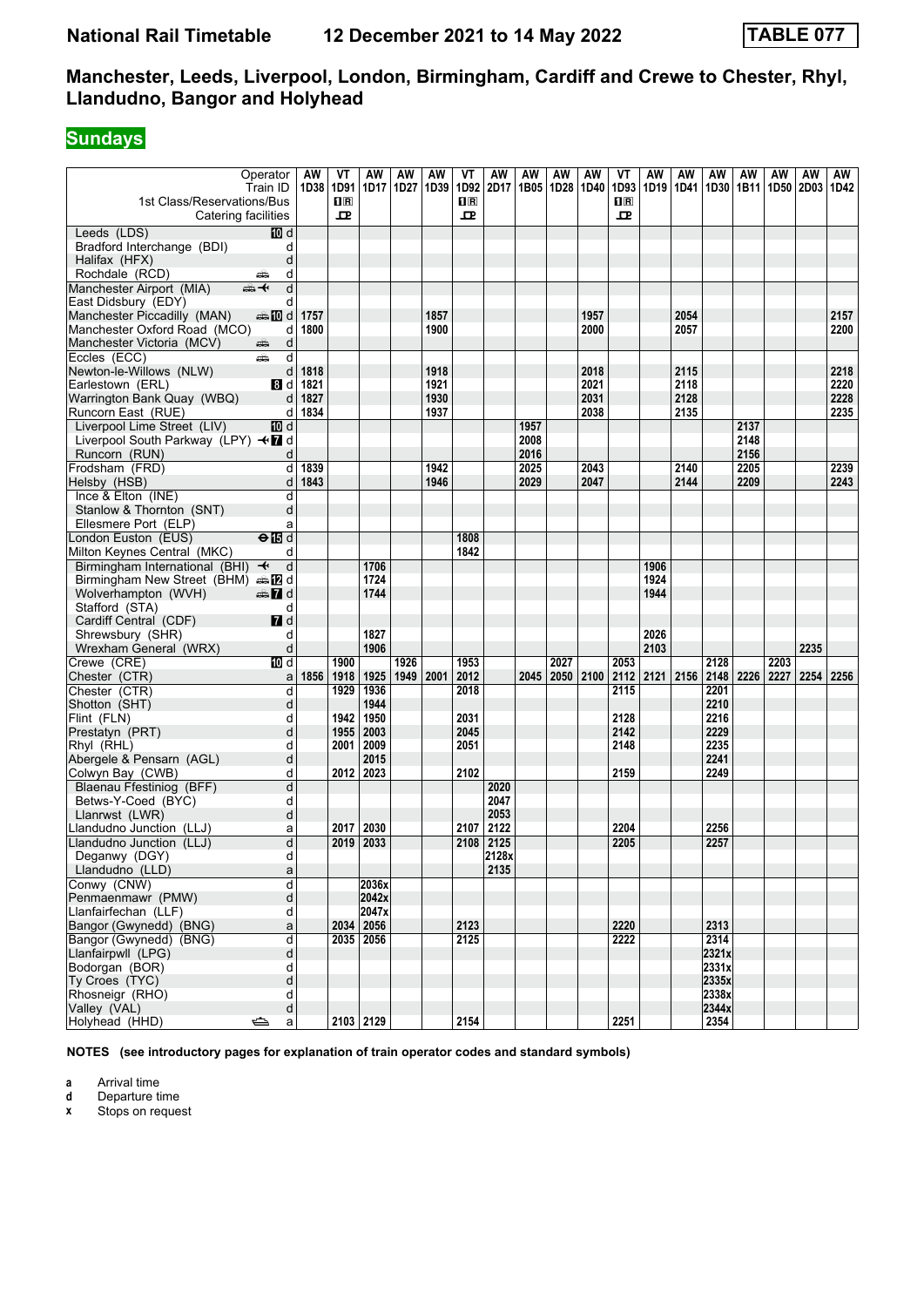# **Sundays**

|                                    | Operator<br>Train ID                     | AW<br>1D32    | AW<br>1D21 | AW<br>1D71 | AW<br>1D43 | AW<br>1D54 1B15 | AW   | AW   | AW<br>1D33 1D55 | AW<br>1D44 |
|------------------------------------|------------------------------------------|---------------|------------|------------|------------|-----------------|------|------|-----------------|------------|
| Leeds (LDS)                        | 10 d                                     |               |            |            |            |                 |      |      |                 |            |
| Bradford Interchange (BDI)         | d                                        |               |            |            |            |                 |      |      |                 |            |
| Halifax (HFX)                      | d                                        |               |            |            |            |                 |      |      |                 |            |
| Rochdale (RCD)                     | d<br>پیشته                               |               |            |            |            |                 |      |      |                 |            |
| Manchester Airport (MIA)           | d<br>ക+                                  |               |            |            |            |                 |      |      |                 |            |
| East Didsbury (EDY)                | d                                        |               |            |            |            |                 |      |      |                 |            |
| Manchester Piccadilly (MAN)        | d≣ <mark>a</mark> na <mark>a</mark> na d |               |            |            | 2257       |                 |      |      |                 | 2325       |
| Manchester Oxford Road (MCO)       | d                                        |               |            |            | 2300       |                 |      |      |                 | 2328u      |
| Manchester Victoria (MCV)          | d<br>æ                                   |               |            |            |            |                 |      |      |                 |            |
| Eccles (ECC)                       | d<br>پېښتو                               |               |            |            |            |                 |      |      |                 |            |
| Newton-le-Willows (NLW)            | d                                        |               |            |            | 2321       |                 |      |      |                 | 2346       |
| Earlestown (ERL)                   | 8 d                                      |               |            |            | 2324       |                 |      |      |                 | 2349       |
| Warrington Bank Quay (WBQ)         | d                                        |               |            |            | 2331       |                 |      |      |                 | 2356       |
| Runcorn East (RUE)                 | d                                        |               |            |            | 2338       |                 |      |      |                 | 0003       |
| Liverpool Lime Street (LIV)        | TO d                                     |               |            |            |            |                 | 2318 |      |                 |            |
| Liverpool South Parkway (LPY) <■ d |                                          |               |            |            |            |                 | 2331 |      |                 |            |
| Runcorn (RUN)                      | d                                        |               |            |            |            |                 | 2342 |      |                 |            |
| Frodsham (FRD)                     | d                                        |               |            |            | 2342       |                 | 2351 |      |                 | 0009       |
| Helsby (HSB)                       | d                                        |               |            |            | 2346       |                 | 2356 |      |                 | 0013       |
| Ince $& Elton (INE)$               | d                                        |               |            |            |            |                 |      |      |                 |            |
| Stanlow & Thornton (SNT)           | d                                        |               |            |            |            |                 |      |      |                 |            |
| Ellesmere Port (ELP)               | a                                        |               |            |            |            |                 |      |      |                 |            |
| London Euston (EUS)                | ⊖n Tid                                   |               |            |            |            |                 |      |      |                 |            |
| Milton Keynes Central (MKC)        | d                                        |               |            |            |            |                 |      |      |                 |            |
| Birmingham International (BHI)     | $\overline{\mathbf{t}}$<br>d             |               | 2106       |            |            |                 |      | 2240 |                 |            |
| Birmingham New Street (BHM) and    |                                          |               | 2123       |            |            |                 |      | 2255 |                 |            |
| Wolverhampton (WVH)                | d≣ 7d                                    |               | 2143       |            |            |                 |      | 2316 |                 |            |
| Stafford (STA)                     | d                                        |               |            |            |            |                 |      | 2333 |                 |            |
| Cardiff Central (CDF)              | 7 d                                      |               |            |            |            |                 |      |      | 2107            |            |
| Shrewsbury (SHR)                   | d                                        |               | 2235       |            |            |                 |      |      | 2319            |            |
| Wrexham General (WRX)              | d                                        |               |            | 2337       |            |                 |      |      |                 |            |
| Crewe (CRE)                        | 10 d l                                   | 2229          | 2309       |            |            | 2339            |      | 0001 | 0012            |            |
| Chester (CTR)                      | a                                        | 2251          | 2333       | 2357       | 2358       | 0002            | 0011 | 0023 | 0034            | 0026       |
| Chester (CTR)                      | d                                        | 2302          |            |            |            |                 |      |      |                 | 0039       |
| Shotton (SHT)                      |                                          | $d$   2311    |            |            |            |                 |      |      |                 |            |
| Flint (FLN)                        | d                                        | 2317          |            |            |            |                 |      |      |                 | 0051       |
| Prestatyn (PRT)                    |                                          | $d$   2330    |            |            |            |                 |      |      |                 | 0104       |
| Rhyl (RHL)                         | d                                        | 2336          |            |            |            |                 |      |      |                 | 0110       |
| Abergele & Pensarn (AGL)           | d                                        |               |            |            |            |                 |      |      |                 |            |
| Colwyn Bay (CWB)                   | d                                        | 2347          |            |            |            |                 |      |      |                 | 0121       |
| Blaenau Ffestiniog (BFF)           | d                                        |               |            |            |            |                 |      |      |                 |            |
| Betws-Y-Coed (BYC)                 | d                                        |               |            |            |            |                 |      |      |                 |            |
| Llanrwst (LWR)                     | d                                        |               |            |            |            |                 |      |      |                 |            |
| Llandudno Junction (LLJ)           | a                                        | 2354          |            |            |            |                 |      |      |                 | 0128       |
| Llandudno Junction (LLJ)           | d                                        | 2354          |            |            |            |                 |      |      |                 | 0128       |
| Deganwy (DGY)                      | d                                        |               |            |            |            |                 |      |      |                 |            |
| Llandudno (LLD)                    | a                                        |               |            |            |            |                 |      |      |                 |            |
| Conwy (CNW)                        |                                          | $d$ 2357x     |            |            |            |                 |      |      |                 |            |
| Penmaenmawr (PMW)                  |                                          | $d$ 0003x     |            |            |            |                 |      |      |                 |            |
| Llanfairfechan (LLF)               |                                          | d 0007x       |            |            |            |                 |      |      |                 |            |
| Bangor (Gwynedd) (BNG)             |                                          | $a \mid 0016$ |            |            |            |                 |      |      |                 | 0145       |
| Bangor (Gwynedd) (BNG)             | d                                        | 0017          |            |            |            |                 |      |      |                 | 0145       |
| Llanfairpwll (LPG)                 | d                                        |               |            |            |            |                 |      |      |                 |            |
| Bodorgan (BOR)                     | d                                        |               |            |            |            |                 |      |      |                 |            |
| Ty Croes (TYC)                     | d                                        |               |            |            |            |                 |      |      |                 |            |
| Rhosneigr (RHO)                    | d                                        |               |            |            |            |                 |      |      |                 |            |
| Valley (VAL)                       | d                                        |               |            |            |            |                 |      |      |                 |            |
| Holyhead (HHD)                     | ⇔<br>a                                   | 0051          |            |            |            |                 |      |      |                 | 0215       |

**NOTES (see introductory pages for explanation of train operator codes and standard symbols)**

**a** Arrival time<br>**d** Departure t

**d** Departure time

**u** Stops to pick up only<br>**x** Stops on request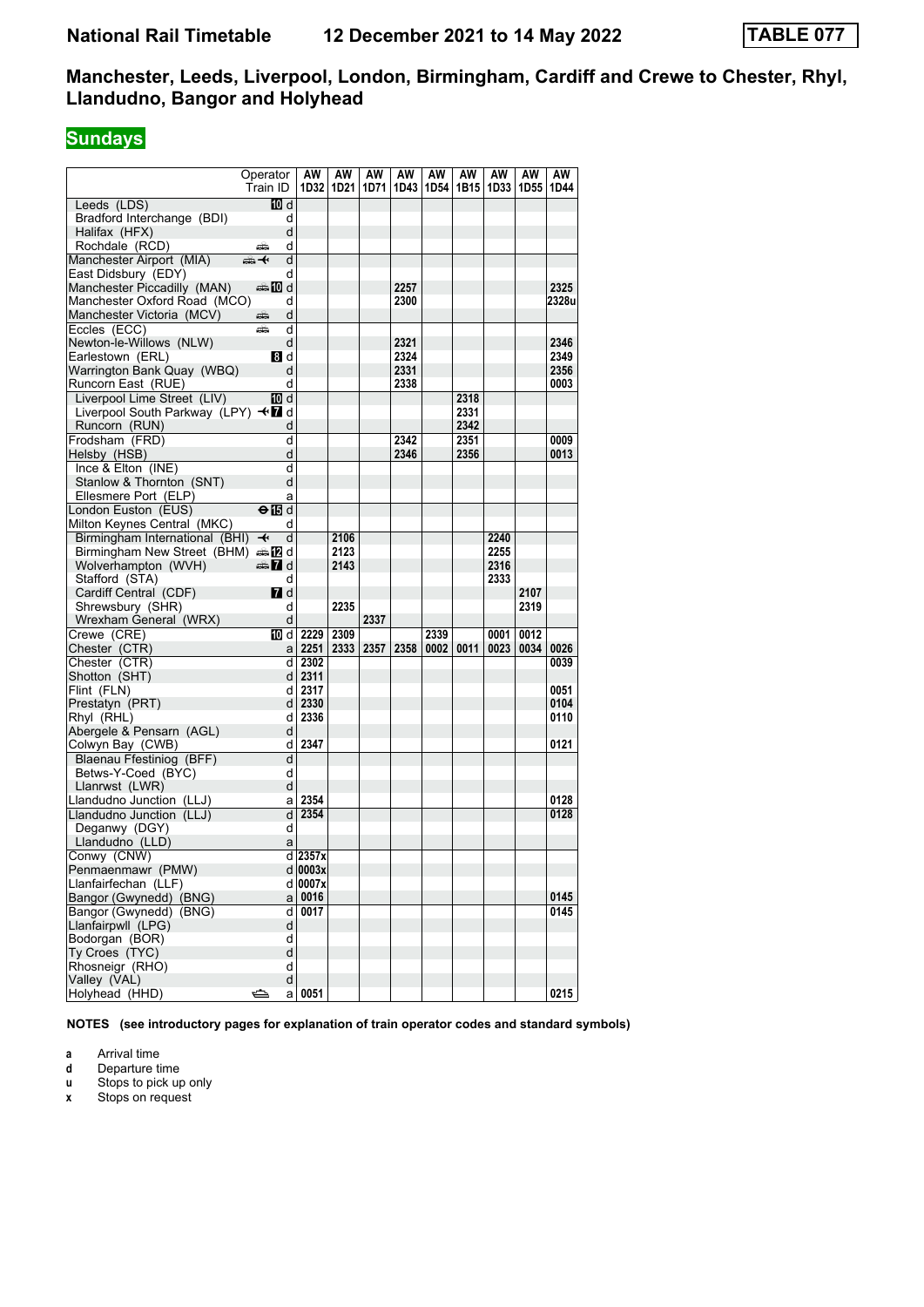# **Mondays to Fridays**

|                                                   | Operator               | AW          | AW   | AW   | AW          | AW   | AW   | AW   | AW    | ΝT   | AW   | NΤ   | AW         | AW           | AW   | <b>NT</b> | VT               | AW    | AW   |
|---------------------------------------------------|------------------------|-------------|------|------|-------------|------|------|------|-------|------|------|------|------------|--------------|------|-----------|------------------|-------|------|
|                                                   | Train ID               | 1H78 1H77   |      | 1K01 | 1K02   1H79 |      | 1K03 | 1B00 | 1V90  | 1E50 | 1K04 | 2F11 | 1H80       | 1D81         | 1V91 | 1E52      | 1R24             | 1H82  | 1K05 |
| Days of operation/Notes                           |                        |             |      |      |             |      |      |      |       |      |      |      |            |              |      |           | A                |       |      |
| 1st Class/Reservations/Bus                        |                        |             |      |      |             |      |      |      |       |      |      |      |            |              | 0R   |           | $n_{\mathbb{R}}$ |       |      |
| Catering facilities                               |                        |             |      |      |             |      |      |      |       |      |      |      |            |              |      |           | X                |       |      |
| $\Rightarrow$<br>Holyhead (HHD)                   | d                      |             |      |      |             |      |      |      | 0425  |      |      |      | 0502       |              | 0533 |           | 0551             |       |      |
| Valley (VAL)                                      | d                      |             |      |      |             |      |      |      | 0432x |      |      |      | 0508x      |              |      |           |                  |       |      |
| Rhosneigr (RHO)                                   | d                      |             |      |      |             |      |      |      |       |      |      |      |            |              |      |           |                  |       |      |
| Ty Croes (TYC)                                    | d                      |             |      |      |             |      |      |      |       |      |      |      |            |              |      |           |                  |       |      |
| Bodorgan (BOR)                                    | d                      |             |      |      |             |      |      |      |       |      |      |      |            |              |      |           |                  |       |      |
| Llanfairpwll (LPG)                                | d                      |             |      |      |             |      |      |      | 0449x |      |      |      | 0525x      |              |      |           |                  |       |      |
| Bangor (Gwynedd) (BNG)                            | a                      |             |      |      |             |      |      |      | 0456  |      |      |      | 0532       |              | 0600 |           | 0617             |       |      |
| Bangor (Gwynedd) (BNG)                            | d                      |             |      |      |             |      |      |      | 0457  |      |      |      | 0533       |              | 0600 |           | 0618             |       |      |
| Llanfairfechan (LLF)                              | d                      |             |      |      |             |      |      |      |       |      |      |      | 0541x      |              |      |           |                  |       |      |
| Penmaenmawr (PMW)                                 | d                      |             |      |      |             |      |      |      |       |      |      |      | 0545x      |              |      |           |                  |       |      |
| Conwy (CNW)                                       | d                      |             |      |      |             |      |      |      |       |      |      |      | 0551x      |              |      |           |                  |       |      |
| Llandudno (LLD)                                   | d                      |             |      |      |             |      |      |      |       |      |      |      |            | 0553         |      |           |                  | 0641  |      |
| Deganwy (DGY)                                     | d                      |             |      |      |             |      |      |      |       |      |      |      |            | 0557x        |      |           |                  | 0645x |      |
| Llandudno Junction (LLJ)                          | a                      |             |      |      |             |      |      |      | 0514  |      |      |      | 0555       | 0604         | 0618 |           | 0635             | 0650  |      |
| Llandudno Junction (LLJ)                          | d                      |             |      |      | 0438        |      |      |      | 0515  |      |      |      | 0556       | 0607         | 0621 |           | 0636 0650        |       |      |
| Llanrwst (LWR)                                    | d                      |             |      |      |             |      |      |      |       |      |      |      |            |              |      |           |                  |       |      |
| Betws-Y-Coed (BYC)                                | d                      |             |      |      |             |      |      |      |       |      |      |      |            |              |      |           |                  |       |      |
| Blaenau Ffestiniog (BFF)                          | a                      |             |      |      |             |      |      |      |       |      |      |      |            |              |      |           |                  |       |      |
| Colwyn Bay (CWB)                                  | d                      |             |      |      | 0444        |      |      |      | 0521  |      |      |      | 0602       | 0613         | 0628 |           | 0642             | 0656  |      |
| Abergele & Pensarn (AGL)                          | d                      |             |      |      | 0451        |      |      |      |       |      |      |      | 0608       | 0620         |      |           |                  | 0702  |      |
|                                                   | d                      |             |      |      | 0457        |      |      |      | 0530  |      |      |      | 0613       | 0626         | 0640 |           | 0653             | 0708  |      |
| Rhyl (RHL)                                        |                        |             |      |      | 0502        |      |      |      | 0536  |      |      |      |            |              |      |           |                  |       |      |
| Prestatyn (PRT)                                   | d                      |             |      |      | 0516        |      |      |      | 0549  |      |      |      | 0619       | 0631<br>0645 |      |           | 0658             | 0713  |      |
| Flint (FLN)                                       | d                      |             |      |      |             |      |      |      |       |      |      |      | 0632       |              | 0657 |           | 0712 0726        |       |      |
| Shotton (SHT)                                     | d                      |             |      |      | 0522        |      |      |      |       |      |      |      | 0637       | 0651         |      |           |                  | 0732  |      |
| Chester (CTR)                                     | a                      |             |      |      | 0534        |      |      |      | 0608  |      |      |      | 0650       | 0705         | 0712 |           | 0726 0745        |       |      |
| Chester (CTR)                                     | d                      | 0334        | 0446 | 0459 | 0537        | 0547 | 0551 | 0607 | 0620  | 0617 | 0645 |      | 0653       |              | 0716 | 0720      | 0735 0750        |       | 0755 |
| Crewe (CRE)                                       | <b>ID</b> a            |             |      | 0522 | 0601        |      | 0613 |      |       |      | 0708 |      |            |              |      |           | 0754             |       | 0819 |
| Wrexham General (WRX)                             | a                      |             |      |      |             |      |      |      | 0635  |      |      |      |            |              | 0732 |           |                  |       |      |
| Shrewsbury (SHR)                                  | $\mathsf{a}$           |             |      |      |             |      |      |      | 0714  |      |      |      |            |              | 0806 |           |                  |       |      |
| Cardiff Central (CDF)                             | $\mathbf{z}$ a         |             |      |      |             |      |      |      | 0917  |      |      |      |            |              | 0958 |           |                  |       |      |
| Stafford (STA)                                    | a                      |             |      |      |             |      |      |      |       |      |      |      |            |              |      |           |                  |       |      |
| Wolverhampton (WVH)                               | an <mark>7</mark> a    |             |      |      |             |      |      |      |       |      |      |      |            |              |      |           |                  |       |      |
| Birmingham New Street (BHM) $\oplus \mathbb{Z}$ a |                        |             |      |      |             |      |      |      |       |      |      |      |            |              |      |           |                  |       |      |
| Birmingham International (BHI) $\rightarrow$      | a                      |             |      |      |             |      |      |      |       |      |      |      |            |              |      |           |                  |       |      |
| Milton Keynes Central (MKC)                       | a                      |             |      |      |             |      |      |      |       |      |      |      |            |              |      |           |                  |       |      |
| London Euston (EUS)                               | $\Theta$ is a          |             |      |      |             |      |      |      |       |      |      |      |            |              |      |           | 0940             |       |      |
| Ellesmere Port (ELP)                              | d                      |             |      |      |             |      |      |      |       |      |      | 0633 |            |              |      |           |                  |       |      |
| Stanlow & Thornton (SNT)                          | d                      |             |      |      |             |      |      |      |       |      |      | 0637 |            |              |      |           |                  |       |      |
| Ince & Elton (INE)                                | d                      |             |      |      |             |      |      |      |       |      |      | 0640 |            |              |      |           |                  |       |      |
| Helsby (HSB)                                      | d                      |             |      |      |             | 0556 |      | 0617 |       | 0627 |      |      | 0643a 0702 |              |      | 0729      |                  | 0759  |      |
| Frodsham (FRD)                                    | d                      |             |      |      |             | 0601 |      | 0622 |       | 0631 |      |      | 0706       |              |      | 0733      |                  | 0803  |      |
| Runcorn (RUN)                                     | a                      |             |      |      |             |      |      | 0635 |       |      |      |      |            |              |      |           |                  |       |      |
| Liverpool South Parkway (LPY) <■ a                |                        |             |      |      |             |      |      | 0644 |       |      |      |      |            |              |      |           |                  |       |      |
| Liverpool Lime Street (LIV)                       | 10 a                   |             |      |      |             |      |      | 0658 |       |      |      |      |            |              |      |           |                  |       |      |
| Runcorn East (RUE)                                | d                      |             |      |      |             | 0606 |      |      |       | 0636 |      |      | 0711       |              |      | 0738      |                  | 0809  |      |
| Warrington Bank Quay (WBQ)                        | d                      |             |      |      |             | 0619 |      |      |       | 0646 |      |      | 0720       |              |      | 0747      |                  | 0819  |      |
| Earlestown (ERL)                                  | 8d                     |             |      |      |             | 0627 |      |      |       | 0654 |      |      | 0729       |              |      | 0754      |                  |       |      |
| Newton-le-Willows (NLW)                           | d                      |             |      |      |             | 0630 |      |      |       | 0657 |      |      | 0731       |              |      | 0757      |                  |       |      |
| Eccles (ECC)<br>پېښ                               | $\mathsf{d}$           |             |      |      |             |      |      |      |       | 0708 |      |      |            |              |      | 0808      |                  |       |      |
| Manchester Victoria (MCV)<br>æ                    | a                      |             |      |      |             |      |      |      |       | 0717 |      |      |            |              |      | 0817      |                  |       |      |
| Manchester Oxford Road (MCO)                      | $\mathsf{a}$           |             |      |      |             | 0651 |      |      |       |      |      |      | 0750       |              |      |           |                  | 0851  |      |
| Manchester Piccadilly (MAN)                       | <b>460 a 0443 0552</b> |             |      |      |             | 0658 |      |      |       |      |      |      | 0755       |              |      |           |                  | 0855  |      |
| East Didsbury (EDY)                               | a                      |             | 0607 |      |             | 0706 |      |      |       |      |      |      | 0804       |              |      |           |                  |       |      |
| Manchester Airport (MIA)<br><del>๛</del> +        | a                      | 0503   0617 |      |      |             | 0717 |      |      |       |      |      |      | 0816       |              |      |           |                  | 0916  |      |
| Rochdale (RCD)<br>añ,                             | a                      |             |      |      |             |      |      |      |       | 0734 |      |      |            |              |      | 0834      |                  |       |      |
| Halifax (HFX)                                     | a                      |             |      |      |             |      |      |      |       | 0804 |      |      |            |              |      | 0905      |                  |       |      |
| Bradford Interchange (BDI)                        | $\mathsf a$            |             |      |      |             |      |      |      |       | 0818 |      |      |            |              |      | 0919      |                  |       |      |
| Leeds (LDS)                                       | [10] a                 |             |      |      |             |      |      |      |       | 0841 |      |      |            |              |      | 0943      |                  |       |      |

**NOTES (see introductory pages for explanation of train operator codes and standard symbols)**

**a** Arrival time<br>**d** Departure t

**d** Departure time

**x** Stops on request

**A** Conveys through coaches from Wrexham General depart 0703, attached at Chester. Also calls at Rugby 0845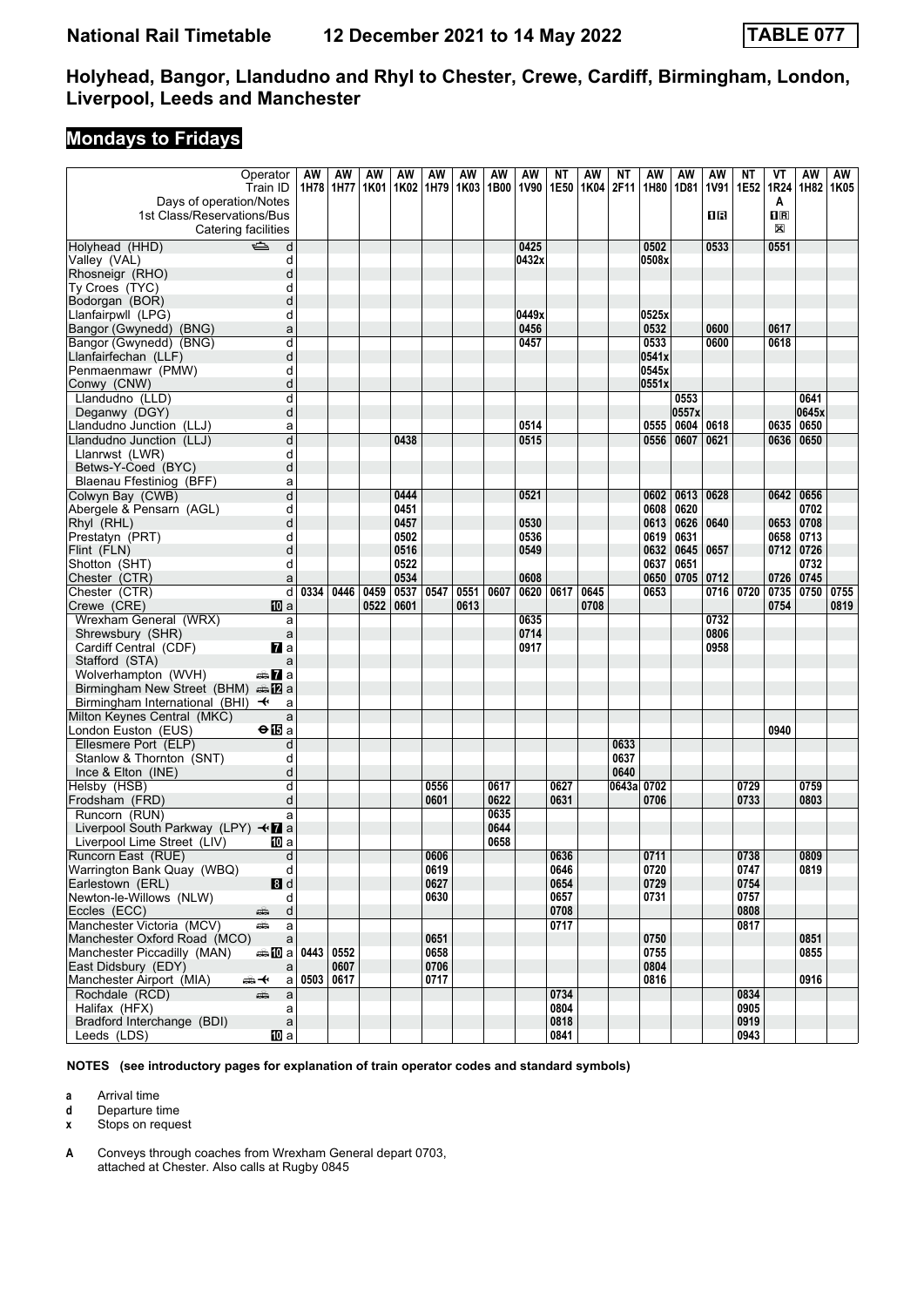# **Mondays to Fridays**

| Operator                                          |                | AW   | AW             | AW    | ΝT   | AW   | VT             | AW    | AW   | ΝT   | AW               | AW    | AW   | AW   | AW   | AW    | AW    | ΝT   | VT          |
|---------------------------------------------------|----------------|------|----------------|-------|------|------|----------------|-------|------|------|------------------|-------|------|------|------|-------|-------|------|-------------|
|                                                   |                |      |                |       |      |      |                |       |      |      |                  |       |      |      |      |       |       |      |             |
| Train ID                                          |                |      | 1B04 2D53 1V92 |       | 1E54 | 2D12 | 1A13           | 1H83  | 1K33 | 1E56 | 2D <sub>55</sub> | 1110  | 1H84 | 1K07 | 1B08 | 2D80  | 1V94  | 1E58 | 1A23        |
| Days of operation/Notes                           |                |      |                | в     |      |      |                |       |      |      |                  |       |      |      |      |       |       |      |             |
| 1st Class/Reservations/Bus                        |                |      |                |       |      |      | $\mathbf{1}$ R |       |      |      |                  |       |      |      |      |       |       |      | $n_{\rm R}$ |
| Catering facilities                               |                |      |                |       |      |      | X              |       |      |      |                  |       |      |      |      |       |       |      | $\boxtimes$ |
| Holyhead (HHD)<br>$\Rightarrow$                   | d              |      |                | 0625  |      |      | 0655           |       |      |      |                  | 0726  |      |      |      |       | 0805  |      | 0855        |
| Valley (VAL)                                      | d              |      |                | 0632x |      |      |                |       |      |      |                  | 0732x |      |      |      |       | 0812x |      |             |
|                                                   |                |      |                |       |      |      |                |       |      |      |                  |       |      |      |      |       |       |      |             |
| Rhosneigr (RHO)                                   | d              |      |                | 0637x |      |      |                |       |      |      |                  | 0738x |      |      |      |       | 0817x |      |             |
| Ty Croes (TYC)                                    | d              |      |                | 0641x |      |      |                |       |      |      |                  | 0742x |      |      |      |       | 0821x |      |             |
| Bodorgan (BOR)                                    | d              |      |                | 0646x |      |      |                |       |      |      |                  | 0747x |      |      |      |       | 0826x |      |             |
| Llanfairpwll (LPG)                                | d              |      |                | 0656x |      |      |                |       |      |      |                  | 0757x |      |      |      |       | 0836x |      |             |
| Bangor (Gwynedd) (BNG)                            | a              |      |                | 0703  |      |      | 0721           |       |      |      |                  | 0806  |      |      |      |       | 0843  |      | 0921        |
| Bangor (Gwynedd) (BNG)                            | d              |      |                | 0704  |      |      | 0722           |       |      |      |                  | 0806  |      |      |      |       | 0855  |      | 0922        |
|                                                   |                |      |                |       |      |      |                |       |      |      |                  | 0814x |      |      |      |       | 0903x |      |             |
| Llanfairfechan (LLF)                              | d              |      |                |       |      |      |                |       |      |      |                  |       |      |      |      |       |       |      |             |
| Penmaenmawr (PMW)                                 | d              |      |                |       |      |      |                |       |      |      |                  | 0818x |      |      |      |       | 0907x |      |             |
| Conwy (CNW)                                       | d              |      |                |       |      |      |                |       |      |      |                  | 0825x |      |      |      |       | 0914x |      |             |
| Llandudno (LLD)                                   | d              |      | 0708           |       |      |      |                | 0744  |      |      | 0802             |       |      |      |      | 0848  |       |      |             |
| Deganwy (DGY)                                     | d              |      | 0712x          |       |      |      |                | 0748x |      |      | 0806x            |       |      |      |      | 0852x |       |      |             |
| Llandudno Junction (LLJ)                          | a              |      | 0718 0721      |       |      |      | 0739           | 0753  |      |      | 0812             | 0830  |      |      |      | 0858  | 0918  |      | 0939        |
| Llandudno Junction (LLJ)                          | d              |      |                | 0726  |      | 0728 | 0740           | 0753  |      |      |                  | 0832  |      |      |      |       | 0925  |      | 0940        |
|                                                   |                |      |                |       |      |      |                |       |      |      |                  |       |      |      |      |       |       |      |             |
| Llanrwst (LWR)                                    | d              |      |                |       |      | 0752 |                |       |      |      |                  |       |      |      |      |       |       |      |             |
| Betws-Y-Coed (BYC)                                | d              |      |                |       |      | 0758 |                |       |      |      |                  |       |      |      |      |       |       |      |             |
| Blaenau Ffestiniog (BFF)                          | a              |      |                |       |      | 0832 |                |       |      |      |                  |       |      |      |      |       |       |      |             |
| Colwyn Bay (CWB)                                  | d              |      |                | 0732  |      |      | 0747           | 0759  |      |      |                  | 0838  |      |      |      |       | 0931  |      | 0947        |
| Abergele & Pensarn (AGL)                          | d              |      |                |       |      |      |                | 0806  |      |      |                  | 0844  |      |      |      |       |       |      |             |
| Rhyl (RHL)                                        | d              |      |                | 0741  |      |      | 0758           | 0812  |      |      |                  | 0849  |      |      |      |       | 0940  |      | 0958        |
| Prestatyn (PRT)                                   | d              |      |                | 0747  |      |      | 0804           | 0817  |      |      |                  | 0855  |      |      |      |       | 0946  |      | 1004        |
|                                                   |                |      |                |       |      |      |                |       |      |      |                  |       |      |      |      |       |       |      |             |
| Flint (FLN)                                       | d              |      |                | 0800  |      |      | 0817           | 0830  |      |      |                  | 0908  |      |      |      |       | 0959  |      | 1017        |
| Shotton (SHT)                                     | d              |      |                |       |      |      |                | 0836  |      |      |                  | 0913  |      |      |      |       | 1004  |      |             |
| Chester (CTR)                                     | a              |      |                | 0816  |      |      | 0831           | 0848  |      |      |                  | 0927  |      |      |      |       | 1016  |      | 1031        |
| Chester (CTR)                                     | d              | 0811 |                | 0820  | 0823 |      | 0835           | 0851  | 0853 | 0921 |                  | 0930  | 0952 | 0954 | 1012 |       | 1021  | 1025 | 1035        |
| Crewe (CRE)<br>10 a                               |                |      |                |       |      |      | 0854           |       | 0919 |      |                  |       |      | 1019 |      |       |       |      | 1054        |
| Wrexham General (WRX)                             | a              |      |                | 0835  |      |      |                |       |      |      |                  | 0945  |      |      |      |       | 1035  |      |             |
| Shrewsbury (SHR)                                  |                |      |                | 0913  |      |      |                |       |      |      |                  | 1024  |      |      |      |       | 1113  |      |             |
|                                                   | a              |      |                |       |      |      |                |       |      |      |                  |       |      |      |      |       |       |      |             |
| Cardiff Central (CDF)<br>$\mathbf{z}$ a           |                |      |                | 1116  |      |      |                |       |      |      |                  |       |      |      |      |       | 1313  |      |             |
| Stafford (STA)                                    | a              |      |                |       |      |      |                |       |      |      |                  |       |      |      |      |       |       |      |             |
| Wolverhampton (WVH)<br>an <mark>7</mark> a        |                |      |                |       |      |      |                |       |      |      |                  | 1111  |      |      |      |       |       |      |             |
| Birmingham New Street (BHM) $\oplus \mathbb{Z}$ a |                |      |                |       |      |      |                |       |      |      |                  | 1132  |      |      |      |       |       |      |             |
| Birmingham International (BHI) $\rightarrow$      | a              |      |                |       |      |      |                |       |      |      |                  | 1148  |      |      |      |       |       |      |             |
| Milton Keynes Central (MKC)                       | a              |      |                |       |      |      |                |       |      |      |                  |       |      |      |      |       |       |      |             |
| London Euston (EUS)<br><b>⊖ iB</b> a              |                |      |                |       |      |      |                |       |      |      |                  |       |      |      |      |       |       |      |             |
|                                                   |                |      |                |       |      |      |                |       |      |      |                  |       |      |      |      |       |       |      |             |
| Ellesmere Port (ELP)                              | d              |      |                |       |      |      |                |       |      |      |                  |       |      |      |      |       |       |      |             |
| Stanlow & Thornton (SNT)                          | d              |      |                |       |      |      |                |       |      |      |                  |       |      |      |      |       |       |      |             |
| Ince & Elton (INE)                                | d              |      |                |       |      |      |                |       |      |      |                  |       |      |      |      |       |       |      |             |
| Helsby (HSB)                                      | d              | 0820 |                |       | 0832 |      |                | 0900  |      |      |                  |       | 1001 |      | 1021 |       |       |      |             |
| Frodsham (FRD)                                    | d              | 0824 |                |       | 0836 |      |                | 0905  |      |      |                  |       | 1006 |      | 1026 |       |       |      |             |
| Runcorn (RUN)                                     | a              | 0835 |                |       |      |      |                |       |      |      |                  |       |      |      | 1037 |       |       |      |             |
|                                                   |                | 0843 |                |       |      |      |                |       |      |      |                  |       |      |      | 1045 |       |       |      |             |
| Liverpool South Parkway (LPY) < a                 |                |      |                |       |      |      |                |       |      |      |                  |       |      |      |      |       |       |      |             |
| Liverpool Lime Street (LIV)                       | 100al          | 0902 |                |       |      |      |                |       |      |      |                  |       |      |      | 1104 |       |       |      |             |
| Runcorn East (RUE)                                | d              |      |                |       | 0841 |      |                | 0910  |      | 0936 |                  |       | 1011 |      |      |       |       |      |             |
| Warrington Bank Quay (WBQ)                        | d              |      |                |       | 0849 |      |                | 0920  |      | 0946 |                  |       | 1020 |      |      |       |       | 1046 |             |
| Earlestown (ERL)                                  | 8d             |      |                |       | 0856 |      |                | 0928  |      | 0954 |                  |       | 1028 |      |      |       |       | 1054 |             |
| Newton-le-Willows (NLW)                           | d              |      |                |       | 0859 |      |                | 0931  |      | 0957 |                  |       | 1030 |      |      |       |       | 1057 |             |
| Eccles (ECC)<br>æÊr                               | $\mathsf{d}$   |      |                |       |      |      |                |       |      |      |                  |       |      |      |      |       |       |      |             |
| Manchester Victoria (MCV)<br>æ                    | a              |      |                |       | 0919 |      |                |       |      | 1015 |                  |       |      |      |      |       |       | 1115 |             |
|                                                   |                |      |                |       |      |      |                |       |      |      |                  |       |      |      |      |       |       |      |             |
| Manchester Oxford Road (MCO)                      | $\mathsf{a}$   |      |                |       |      |      |                | 0950  |      |      |                  |       | 1050 |      |      |       |       |      |             |
| Manchester Piccadilly (MAN)<br>⇔≞llDia            |                |      |                |       |      |      |                | 0954  |      |      |                  |       | 1054 |      |      |       |       |      |             |
| East Didsbury (EDY)                               | a              |      |                |       |      |      |                | 1004  |      |      |                  |       | 1104 |      |      |       |       |      |             |
| Manchester Airport (MIA)<br><del>๛</del> +        | a              |      |                |       |      |      |                | 1016  |      |      |                  |       | 1119 |      |      |       |       |      |             |
| Rochdale (RCD)<br>⊯َ                              | $\overline{a}$ |      |                |       | 0933 |      |                |       |      | 1033 |                  |       |      |      |      |       |       | 1133 |             |
| Halifax (HFX)                                     | a              |      |                |       | 1005 |      |                |       |      | 1104 |                  |       |      |      |      |       |       | 1204 |             |
| Bradford Interchange (BDI)                        | $\mathsf{a}$   |      |                |       | 1020 |      |                |       |      | 1118 |                  |       |      |      |      |       |       | 1219 |             |
|                                                   |                |      |                |       |      |      |                |       |      |      |                  |       |      |      |      |       |       |      |             |
| Leeds (LDS)                                       | 10 a           |      |                |       | 1043 |      |                |       |      | 1143 |                  |       |      |      |      |       |       | 1242 |             |

**NOTES (see introductory pages for explanation of train operator codes and standard symbols)**

**a** Arrival time<br>**d** Departure t **d** Departure time

**x** Stops on request

**B** To Maesteg, see table 131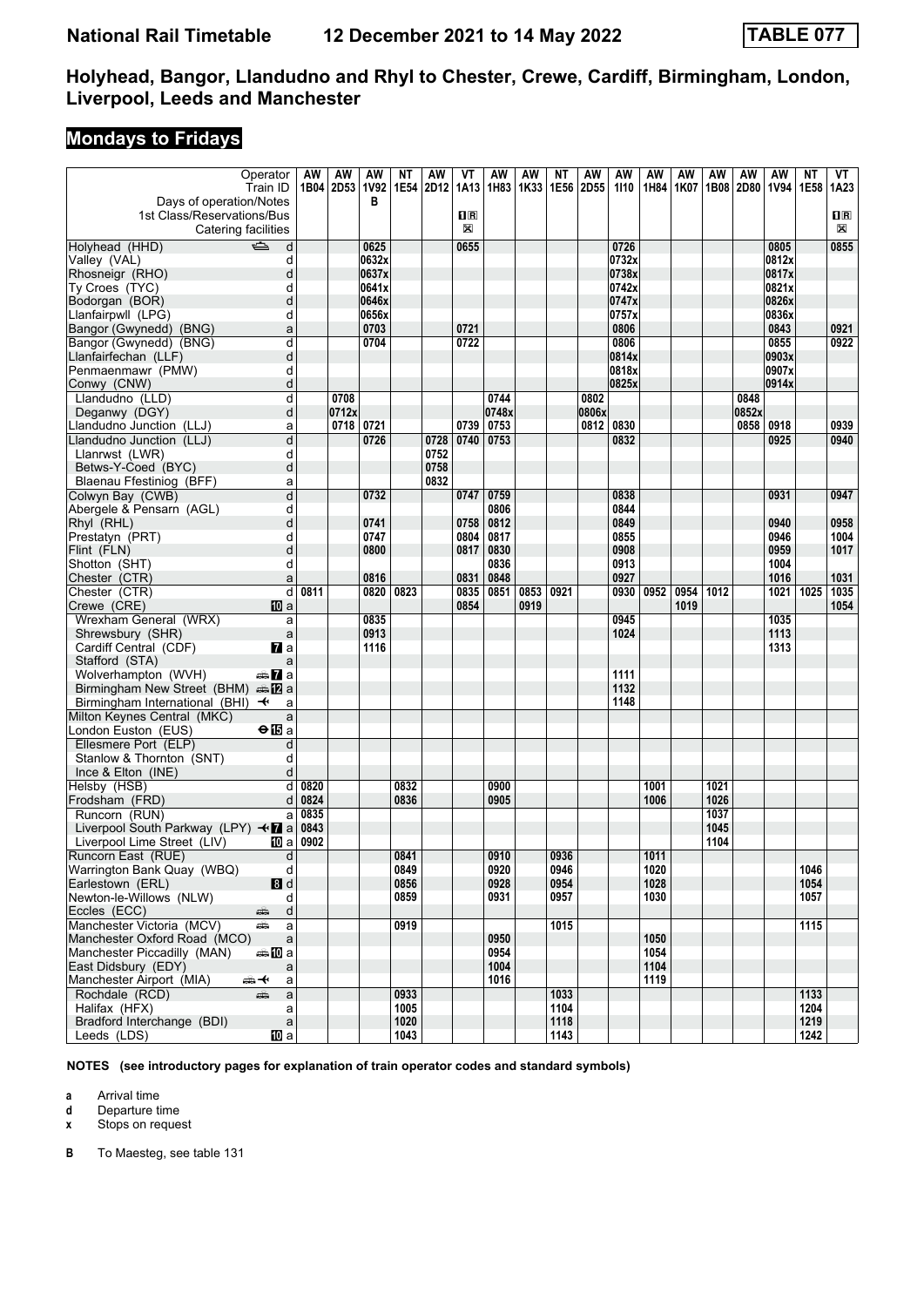# **Mondays to Fridays**

| Operator                                            | AW                    | AW                 | ΝT   | AW    | AW    | VT                                              | AW   | AW   | AW     | AW          | AW    | ΝT   | AW          | ΑW    | AW   | AW        | ΝT        | VT           |
|-----------------------------------------------------|-----------------------|--------------------|------|-------|-------|-------------------------------------------------|------|------|--------|-------------|-------|------|-------------|-------|------|-----------|-----------|--------------|
| Train ID                                            |                       | 1H85   1K08   1E60 |      | 2D82  |       | 1A28                                            | 1H86 |      |        | 2D14 2D63   | 1V95  |      | 1E62   1B12 | 1H87  |      | 1V96 1E64 |           | 1A38         |
|                                                     |                       |                    |      |       | 1114  |                                                 |      | 1K09 |        |             |       |      |             |       | 1K10 |           |           |              |
| Days of operation/Notes                             |                       |                    |      |       |       |                                                 |      |      |        |             | C     |      |             |       |      |           |           |              |
| 1st Class/Reservations/Bus                          |                       |                    |      |       |       | $\overline{\mathbf{H}}$ $\overline{\mathbf{R}}$ |      |      |        |             | В     |      |             |       |      | 0 B       |           | $\mathbf{H}$ |
| Catering facilities                                 |                       |                    |      |       |       | ᇁ                                               |      |      |        |             |       |      |             |       |      |           |           | ᅭ            |
| Holyhead (HHD)<br>ک<br>d                            |                       |                    |      |       | 0927  |                                                 |      |      |        |             | 1041  |      |             |       |      | 1133      |           |              |
| Valley (VAL)<br>d                                   |                       |                    |      |       | 0933x |                                                 |      |      |        |             | 1047x |      |             |       |      |           |           |              |
| Rhosneigr (RHO)<br>d                                |                       |                    |      |       | 0938x |                                                 |      |      |        |             |       |      |             |       |      |           |           |              |
|                                                     |                       |                    |      |       |       |                                                 |      |      |        |             |       |      |             |       |      |           |           |              |
| Ty Croes (TYC)<br>d                                 |                       |                    |      |       | 0942x |                                                 |      |      |        |             |       |      |             |       |      |           |           |              |
| Bodorgan (BOR)<br>d                                 |                       |                    |      |       | 0946x |                                                 |      |      |        |             |       |      |             |       |      |           |           |              |
| Llanfairpwll (LPG)<br>d                             |                       |                    |      |       | 0956x |                                                 |      |      |        |             |       |      |             |       |      |           |           |              |
| Bangor (Gwynedd) (BNG)<br>a                         |                       |                    |      |       | 1004  |                                                 |      |      |        |             | 1109  |      |             |       |      | 1200      |           |              |
| d<br>Bangor (Gwynedd) (BNG)                         |                       |                    |      |       | 1005  |                                                 |      |      |        |             | 1110  |      |             |       |      | 1200      |           |              |
| Llanfairfechan (LLF)<br>d                           |                       |                    |      |       | 1013x |                                                 |      |      |        |             |       |      |             |       |      |           |           |              |
| Penmaenmawr (PMW)<br>d                              |                       |                    |      |       | 1018x |                                                 |      |      |        |             |       |      |             |       |      |           |           |              |
| Conwy (CNW)<br>d                                    |                       |                    |      |       | 1024x |                                                 |      |      |        |             |       |      |             |       |      |           |           |              |
| Llandudno (LLD)<br>d                                |                       |                    |      | 1005  |       |                                                 |      |      | 1020   | 1113        |       |      |             | 1141  |      |           |           |              |
| Deganwy (DGY)<br>d                                  |                       |                    |      | 1009x |       |                                                 |      |      |        | 1024x 1117x |       |      |             | 1145x |      |           |           |              |
|                                                     |                       |                    |      |       |       |                                                 |      |      |        |             |       |      |             |       |      |           |           |              |
| Llandudno Junction (LLJ)<br>a                       |                       |                    |      | 1015  | 1028  |                                                 |      |      |        | 1028 1122   | 1127  |      |             | 1150  |      | 1218      |           |              |
| $\overline{d}$<br>Llandudno Junction (LLJ)          |                       |                    |      |       | 1029  |                                                 |      |      | $1032$ |             | 1128  |      |             | 1153  |      | 1218      |           |              |
| Llanrwst (LWR)<br>d                                 |                       |                    |      |       |       |                                                 |      |      | 1055   |             |       |      |             |       |      |           |           |              |
| Betws-Y-Coed (BYC)<br>d                             |                       |                    |      |       |       |                                                 |      |      | 1101   |             |       |      |             |       |      |           |           |              |
| Blaenau Ffestiniog (BFF)<br>a                       |                       |                    |      |       |       |                                                 |      |      | 1134   |             |       |      |             |       |      |           |           |              |
| d<br>Colwyn Bay (CWB)                               |                       |                    |      |       | 1035  |                                                 |      |      |        |             | 1134  |      |             | 1159  |      | 1226      |           |              |
| Abergele & Pensarn (AGL)<br>d                       |                       |                    |      |       | 1042  |                                                 |      |      |        |             |       |      |             | 1206  |      |           |           |              |
| Rhyl (RHL)<br>d                                     |                       |                    |      |       | 1048  |                                                 |      |      |        |             | 1143  |      |             | 1212  |      | 1237      |           |              |
| Prestatyn (PRT)<br>d                                |                       |                    |      |       | 1054  |                                                 |      |      |        |             | 1149  |      |             | 1218  |      | 1243      |           |              |
| Flint (FLN)<br>d                                    |                       |                    |      |       | 1108  |                                                 |      |      |        |             | 1202  |      |             | 1232  |      | 1257      |           |              |
|                                                     |                       |                    |      |       |       |                                                 |      |      |        |             |       |      |             |       |      |           |           |              |
| Shotton (SHT)<br>d                                  |                       |                    |      |       |       |                                                 |      |      |        |             |       |      |             | 1237  |      |           |           |              |
| Chester (CTR)<br>a                                  |                       |                    |      |       | 1126  |                                                 |      |      |        |             | 1217  |      |             | 1248  |      | 1312      |           |              |
| Chester (CTR)<br>$\overline{d}$                     |                       | 1052 1055 1125     |      |       | 1136  | 1135                                            | 1152 | 1154 |        |             | 1221  | 1225 | 1231        | 1252  | 1254 | 1316      | 1322 1335 |              |
| Crewe (CRE)<br>10 a                                 |                       | 1119               |      |       |       | 1154                                            |      | 1219 |        |             |       |      |             |       | 1319 |           |           | 1354         |
| Wrexham General (WRX)<br>a                          |                       |                    |      |       | 1151  |                                                 |      |      |        |             | 1236  |      |             |       |      | 1330      |           |              |
| Shrewsbury (SHR)<br>$\mathsf{a}$                    |                       |                    |      |       | 1229  |                                                 |      |      |        |             | 1317  |      |             |       |      | 1416      |           |              |
| Cardiff Central (CDF)<br><b>7</b> a                 |                       |                    |      |       |       |                                                 |      |      |        |             | 1510  |      |             |       |      | 1615      |           |              |
| Stafford (STA)<br>a                                 |                       |                    |      |       |       |                                                 |      |      |        |             |       |      |             |       |      |           |           |              |
| Wolverhampton (WVH)<br>an <mark>7</mark> a          |                       |                    |      |       | 1312  |                                                 |      |      |        |             |       |      |             |       |      |           |           |              |
| Birmingham New Street (BHM) $\oplus \blacksquare$ a |                       |                    |      |       | 1333  |                                                 |      |      |        |             |       |      |             |       |      |           |           |              |
|                                                     |                       |                    |      |       | 1349  |                                                 |      |      |        |             |       |      |             |       |      |           |           |              |
| Birmingham International (BHI) $\rightarrow$<br>a   |                       |                    |      |       |       |                                                 |      |      |        |             |       |      |             |       |      |           |           |              |
| Milton Keynes Central (MKC)<br>a                    |                       |                    |      |       |       |                                                 |      |      |        |             |       |      |             |       |      |           |           |              |
| $\Theta$ $\mathbb{E}$ a<br>London Euston (EUS)      |                       |                    |      |       |       |                                                 |      |      |        |             |       |      |             |       |      |           |           |              |
| Ellesmere Port (ELP)<br>d                           |                       |                    |      |       |       |                                                 |      |      |        |             |       |      |             |       |      |           |           |              |
| Stanlow & Thornton (SNT)<br>d                       |                       |                    |      |       |       |                                                 |      |      |        |             |       |      |             |       |      |           |           |              |
| Ince & Elton (INE)<br>d                             |                       |                    |      |       |       |                                                 |      |      |        |             |       |      |             |       |      |           |           |              |
| Helsby (HSB)<br>d                                   | $\frac{1101}{1}$      |                    |      |       |       |                                                 | 1201 |      |        |             |       |      | 1240        | 1301  |      |           |           |              |
| Frodsham (FRD)<br>$d \mid$                          | 1105                  |                    |      |       |       |                                                 | 1206 |      |        |             |       |      | 1245        | 1305  |      |           |           |              |
| Runcorn (RUN)<br>a                                  |                       |                    |      |       |       |                                                 |      |      |        |             |       |      | 1257        |       |      |           |           |              |
| Liverpool South Parkway (LPY) <b>+7</b> a           |                       |                    |      |       |       |                                                 |      |      |        |             |       |      | 1305        |       |      |           |           |              |
| Liverpool Lime Street (LIV)<br>10 a                 |                       |                    |      |       |       |                                                 |      |      |        |             |       |      | 1319        |       |      |           |           |              |
|                                                     | $d$ 1111              |                    |      |       |       |                                                 | 1211 |      |        |             |       |      |             | 1311  |      |           |           |              |
| Runcorn East (RUE)                                  |                       |                    |      |       |       |                                                 |      |      |        |             |       |      |             |       |      |           |           |              |
| Warrington Bank Quay (WBQ)                          | $d$ 1120              |                    | 1146 |       |       |                                                 | 1220 |      |        |             |       | 1246 |             | 1320  |      |           | 1346      |              |
| Earlestown (ERL)                                    | $\mathbf{B}$ d   1128 |                    | 1154 |       |       |                                                 | 1228 |      |        |             |       | 1254 |             | 1328  |      |           | 1354      |              |
| Newton-le-Willows (NLW)<br>d                        | 1130                  |                    | 1157 |       |       |                                                 | 1231 |      |        |             |       | 1257 |             | 1330  |      |           | 1357      |              |
| Eccles (ECC)<br>d<br>پېښتو                          |                       |                    |      |       |       |                                                 |      |      |        |             |       |      |             |       |      |           |           |              |
| Manchester Victoria (MCV)<br>a<br>یشته              |                       |                    | 1216 |       |       |                                                 |      |      |        |             |       | 1315 |             |       |      |           | 1415      |              |
| Manchester Oxford Road (MCO)<br>$\mathsf{a}$        | 1150                  |                    |      |       |       |                                                 | 1250 |      |        |             |       |      |             | 1350  |      |           |           |              |
| Manchester Piccadilly (MAN)<br>ا1154 al             |                       |                    |      |       |       |                                                 | 1254 |      |        |             |       |      |             | 1354  |      |           |           |              |
| East Didsbury (EDY)                                 | $a$ 1204              |                    |      |       |       |                                                 | 1304 |      |        |             |       |      |             | 1404  |      |           |           |              |
| Manchester Airport (MIA)<br>⇜✦                      | $a$ 1219              |                    |      |       |       |                                                 | 1319 |      |        |             |       |      |             | 1419  |      |           |           |              |
| Rochdale (RCD)<br>پېښ<br>a                          |                       |                    | 1233 |       |       |                                                 |      |      |        |             |       | 1333 |             |       |      |           | 1433      |              |
| Halifax (HFX)                                       |                       |                    | 1304 |       |       |                                                 |      |      |        |             |       | 1404 |             |       |      |           | 1504      |              |
| a                                                   |                       |                    |      |       |       |                                                 |      |      |        |             |       |      |             |       |      |           |           |              |
| Bradford Interchange (BDI)<br>$\mathsf{a}$          |                       |                    | 1319 |       |       |                                                 |      |      |        |             |       | 1419 |             |       |      |           | 1519      |              |
| <b>ID</b> a<br>Leeds (LDS)                          |                       |                    | 1343 |       |       |                                                 |      |      |        |             |       | 1442 |             |       |      |           | 1543      |              |

**NOTES (see introductory pages for explanation of train operator codes and standard symbols)**

**a** Arrival time<br>**d** Departure t

**d** Departure time

**x** Stops on request

**C** To Llanelli, see table 131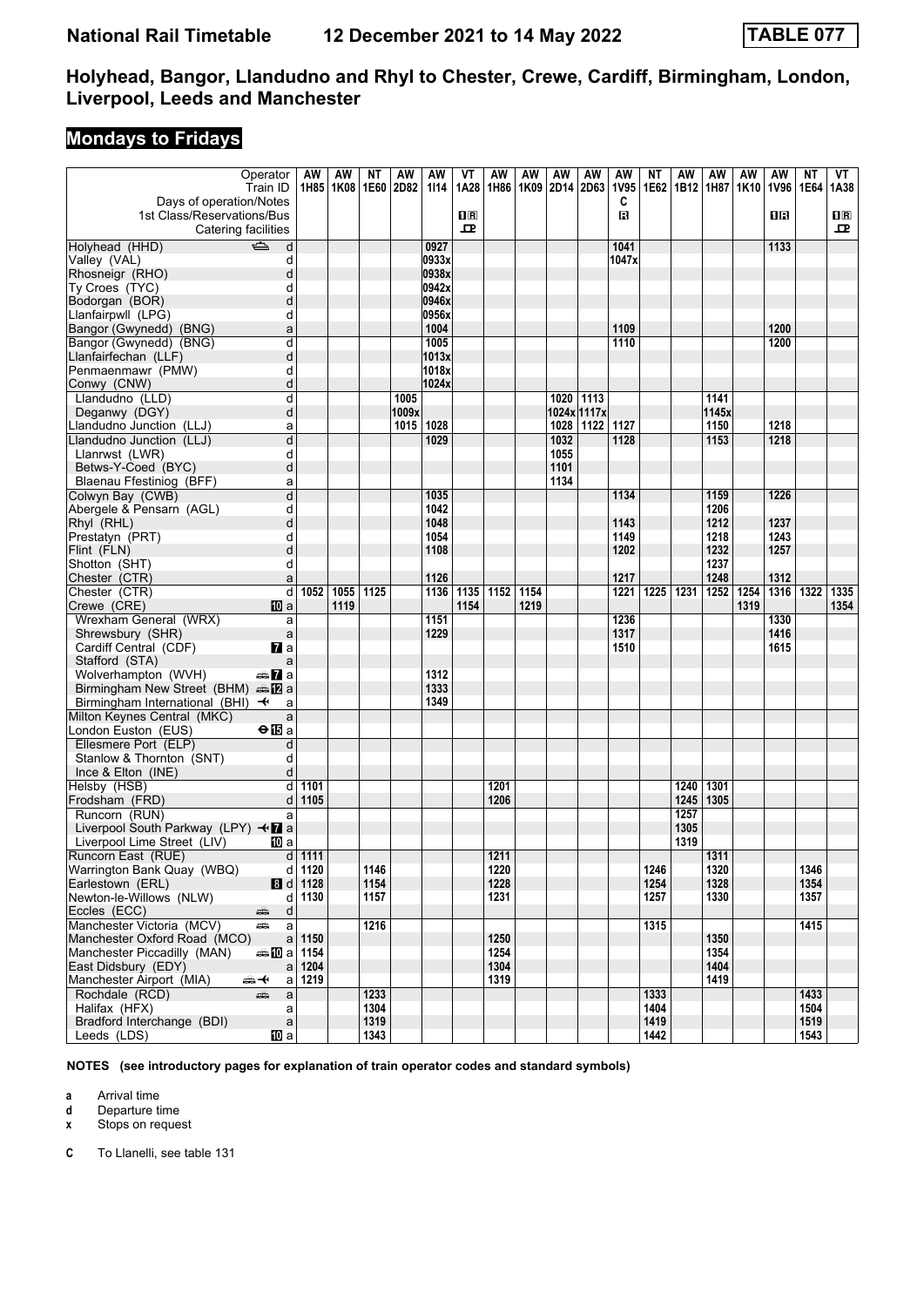### **Mondays to Fridays**

|                                                                 | Operator<br>Train ID | AW<br>2D65 | AW<br>1118 | AW<br>1H88 | AW<br>1K11 | ΝT<br>1E66 | AW<br>1B16 | AW<br>2D67  | AW<br>2D16 | VT<br>1A43 | AW<br>2D89 | AW<br>1H89 | AW<br>1K <sub>12</sub> | <b>NT</b><br>1E68 | AW<br>2D69 | <b>AW</b><br>1122 | VT<br>1A48                              | AW<br>1122               | AW<br>1H90 |
|-----------------------------------------------------------------|----------------------|------------|------------|------------|------------|------------|------------|-------------|------------|------------|------------|------------|------------------------|-------------------|------------|-------------------|-----------------------------------------|--------------------------|------------|
| 1st Class/Reservations/Bus<br>Catering facilities               |                      |            |            |            |            |            |            |             |            | 0 R<br>ᇁ   |            |            |                        |                   |            | в                 | $\mathbf{I} \mathbf{R}$<br>$\mathbf{p}$ | R                        |            |
|                                                                 |                      |            |            |            |            |            |            |             |            |            |            |            |                        |                   |            |                   |                                         |                          |            |
| $\Rightarrow$<br>Holyhead (HHD)                                 | d                    |            | 1148       |            |            |            |            |             |            | 1253       |            | 1307       |                        |                   |            | 1327              | 1357                                    |                          |            |
| Valley (VAL)                                                    | d                    |            | 1154x      |            |            |            |            |             |            |            |            |            |                        |                   |            | 1333x             |                                         |                          |            |
| Rhosneigr (RHO)                                                 | d                    |            |            |            |            |            |            |             |            |            |            | 1317x      |                        |                   |            | 1339x             |                                         |                          |            |
| Ty Croes (TYC)                                                  | d                    |            |            |            |            |            |            |             |            |            |            | 1321x      |                        |                   |            | 1343x             |                                         |                          |            |
| Bodorgan (BOR)                                                  | d                    |            |            |            |            |            |            |             |            |            |            | 1325x      |                        |                   |            | 1347x             |                                         |                          |            |
| Llanfairpwll (LPG)                                              | d                    |            | 1212x      |            |            |            |            |             |            |            |            |            |                        |                   |            | 1358x             |                                         |                          |            |
| Bangor (Gwynedd) (BNG)                                          | a                    |            | 1220       |            |            |            |            |             |            | 1319       |            | 1340       |                        |                   |            | 1406   1423       |                                         |                          |            |
| Bangor (Gwynedd) (BNG)                                          | d                    |            | 1220       |            |            |            |            |             |            | 1322       |            | 1341       |                        |                   |            | 1406              | 1425                                    |                          |            |
| Llanfairfechan (LLF)                                            | d                    |            | 1229x      |            |            |            |            |             |            |            |            |            |                        |                   |            | 1415x             |                                         |                          |            |
| Penmaenmawr (PMW)                                               | d                    |            | 1233x      |            |            |            |            |             |            |            |            |            |                        |                   |            | 1419x             |                                         |                          |            |
| Conwy (CNW)                                                     | d                    |            | 1240x      |            |            |            |            |             |            |            |            |            |                        |                   |            | 1426x             |                                         |                          |            |
| Llandudno (LLD)                                                 | d                    | 1208       |            |            |            |            |            | 1256        | 1322       |            | 1345       |            |                        |                   | 1414       |                   |                                         |                          | 1440       |
| Deganwy (DGY)                                                   |                      | $d$ 1212x  |            |            |            |            |            | 1300x 1326x |            |            | 1349x      |            |                        |                   | 1418x      |                   |                                         |                          | 1444x      |
| Llandudno Junction (LLJ)                                        | a                    | 1218       | 1244       |            |            |            |            | 1306        | 1331       | 1338       | 1355       | 1358       |                        |                   | 1424       | 1430              | 1441                                    |                          | 1449       |
| Llandudno Junction (LLJ)                                        | d                    |            | 1245       |            |            |            |            |             | 1334       | 1340       |            | 1359       |                        |                   |            | 1431              | 1443                                    |                          | 1452       |
| Llanrwst (LWR)                                                  | d                    |            |            |            |            |            |            |             | 1358       |            |            |            |                        |                   |            |                   |                                         |                          |            |
| Betws-Y-Coed (BYC)                                              | d                    |            |            |            |            |            |            |             | 1404       |            |            |            |                        |                   |            |                   |                                         |                          |            |
| Blaenau Ffestiniog (BFF)                                        | a                    |            |            |            |            |            |            |             | 1437       |            |            |            |                        |                   |            |                   |                                         |                          |            |
| Colwyn Bay (CWB)                                                | d                    |            | 1251       |            |            |            |            |             |            | 1346       |            | 1405       |                        |                   |            | 1437              | 1449                                    |                          | 1458       |
| Abergele & Pensarn (AGL)                                        | d                    |            |            |            |            |            |            |             |            |            |            | 1411       |                        |                   |            |                   |                                         |                          | 1504       |
| Rhyl (RHL)                                                      | d                    |            | 1300       |            |            |            |            |             |            | 1357       |            | 1416       |                        |                   |            | 1447              | 1500                                    |                          | 1510       |
| Prestatyn (PRT)                                                 | d                    |            | 1306       |            |            |            |            |             |            | 1402       |            | 1422       |                        |                   |            | 1452              |                                         |                          | 1516       |
| Flint (FLN)                                                     | d                    |            | 1319       |            |            |            |            |             |            | 1416       |            | 1435       |                        |                   |            | 1506              |                                         |                          | 1529       |
| Shotton (SHT)                                                   | d                    |            |            |            |            |            |            |             |            |            |            |            |                        |                   |            | 1511              |                                         |                          | 1535       |
| Chester (CTR)                                                   | a                    |            | 1334       |            |            |            |            |             |            | 1429       |            | 1450       |                        |                   |            | 1525   1528       |                                         | $\overline{\phantom{0}}$ | 1548       |
| Chester (CTR)                                                   | d                    |            | 1338       | 1352       | 1354       | 1422       | 1427       |             |            | 1435       |            | 1453       | 1454                   | 1519              |            | 1536              | 1535                                    | 1536                     | 1552       |
| Crewe (CRE)                                                     | 100 a                |            |            |            | 1419       |            |            |             |            | 1454       |            |            | 1519                   |                   |            | $\rightarrow$     | 1554                                    |                          |            |
| Wrexham General (WRX)                                           | a                    |            | 1353       |            |            |            |            |             |            |            |            |            |                        |                   |            |                   |                                         | 1550                     |            |
| Shrewsbury (SHR)                                                |                      |            | 1431       |            |            |            |            |             |            |            |            |            |                        |                   |            |                   |                                         | 1630                     |            |
|                                                                 | a                    |            |            |            |            |            |            |             |            |            |            |            |                        |                   |            |                   |                                         |                          |            |
| Cardiff Central (CDF)<br>Stafford (STA)                         | <b>7</b> a           |            |            |            |            |            |            |             |            |            |            |            |                        |                   |            |                   |                                         |                          |            |
|                                                                 | a                    |            | 1511       |            |            |            |            |             |            |            |            |            |                        |                   |            |                   |                                         | 1711                     |            |
| Wolverhampton (WVH)<br>Birmingham New Street (BHM) $\oplus$ 2 a | a‱Ma                 |            | 1532       |            |            |            |            |             |            |            |            |            |                        |                   |            |                   |                                         | 1732                     |            |
|                                                                 |                      |            |            |            |            |            |            |             |            |            |            |            |                        |                   |            |                   |                                         | 1748                     |            |
| Birmingham International (BHI) $\rightarrow$                    | a                    |            | 1549       |            |            |            |            |             |            |            |            |            |                        |                   |            |                   |                                         |                          |            |
| Milton Keynes Central (MKC)                                     | a                    |            |            |            |            |            |            |             |            |            |            |            |                        |                   |            |                   | 1702                                    |                          |            |
| London Euston (EUS)                                             | $\Theta$ is a        |            |            |            |            |            |            |             |            |            |            |            |                        |                   |            |                   | 1739                                    |                          |            |
| Ellesmere Port (ELP)                                            | d                    |            |            |            |            |            |            |             |            |            |            |            |                        |                   |            |                   |                                         |                          |            |
| Stanlow & Thornton (SNT)                                        | d                    |            |            |            |            |            |            |             |            |            |            |            |                        |                   |            |                   |                                         |                          |            |
| Ince $& Elton (INE)$                                            | d                    |            |            |            |            |            |            |             |            |            |            |            |                        |                   |            |                   |                                         |                          |            |
| Helsby (HSB)                                                    | d                    |            |            | 1401       |            |            | 1436       |             |            |            |            | 1502       |                        |                   |            |                   |                                         |                          | 1601       |
| Frodsham (FRD)                                                  | d                    |            |            | 1405       |            |            | 1440       |             |            |            |            | 1506       |                        |                   |            |                   |                                         |                          | 1606       |
| Runcorn (RUN)                                                   | a                    |            |            |            |            |            | 1451       |             |            |            |            |            |                        |                   |            |                   |                                         |                          |            |
| Liverpool South Parkway (LPY) <■ a                              |                      |            |            |            |            |            | 1501       |             |            |            |            |            |                        |                   |            |                   |                                         |                          |            |
| Liverpool Lime Street (LIV)                                     | 10 a                 |            |            |            |            |            | 1515       |             |            |            |            |            |                        |                   |            |                   |                                         |                          |            |
| Runcorn East (RUE)                                              | d                    |            |            | 1411       |            |            |            |             |            |            |            | 1511       |                        |                   |            |                   |                                         |                          | 1611       |
| Warrington Bank Quay (WBQ)                                      | d                    |            |            | 1420       |            | 1446       |            |             |            |            |            | 1520       |                        | 1545              |            |                   |                                         |                          | 1622       |
| Earlestown (ERL)                                                | 8d                   |            |            | 1428       |            | 1453       |            |             |            |            |            | 1528       |                        | 1553              |            |                   |                                         |                          |            |
| Newton-le-Willows (NLW)                                         | d                    |            |            | 1431       |            | 1456       |            |             |            |            |            | 1531       |                        | 1555              |            |                   |                                         |                          |            |
| Eccles (ECC)<br>æ                                               | d                    |            |            |            |            |            |            |             |            |            |            |            |                        | 1606              |            |                   |                                         |                          |            |
| Manchester Victoria (MCV)<br>æ                                  | a                    |            |            |            |            | 1515       |            |             |            |            |            |            |                        | 1615              |            |                   |                                         |                          |            |
| Manchester Oxford Road (MCO)                                    | a                    |            |            | 1450       |            |            |            |             |            |            |            | 1549       |                        |                   |            |                   |                                         |                          | 1650       |
| Manchester Piccadilly (MAN)                                     | ⇔≞MDa                |            |            | 1454       |            |            |            |             |            |            |            | 1555       |                        |                   |            |                   |                                         |                          | 1655       |
| East Didsbury (EDY)                                             | a                    |            |            | 1504       |            |            |            |             |            |            |            | 1604       |                        |                   |            |                   |                                         |                          |            |
| Manchester Airport (MIA)<br>⇜✦                                  | a                    |            |            | 1519       |            |            |            |             |            |            |            | 1619       |                        |                   |            |                   |                                         |                          | 1716       |
| Rochdale (RCD)<br>æ                                             | a                    |            |            |            |            | 1533       |            |             |            |            |            |            |                        | 1636              |            |                   |                                         |                          |            |
| Halifax (HFX)                                                   | a                    |            |            |            |            | 1604       |            |             |            |            |            |            |                        | 1706              |            |                   |                                         |                          |            |
| Bradford Interchange (BDI)                                      | $\mathsf{a}$         |            |            |            |            | 1619       |            |             |            |            |            |            |                        | 1720              |            |                   |                                         |                          |            |
| Leeds (LDS)                                                     | [[] a                |            |            |            |            | 1642       |            |             |            |            |            |            |                        | 1743              |            |                   |                                         |                          |            |

**NOTES (see introductory pages for explanation of train operator codes and standard symbols)**

**a** Arrival time<br>**d** Departure t

**d** Departure time<br>**x** Stops on reque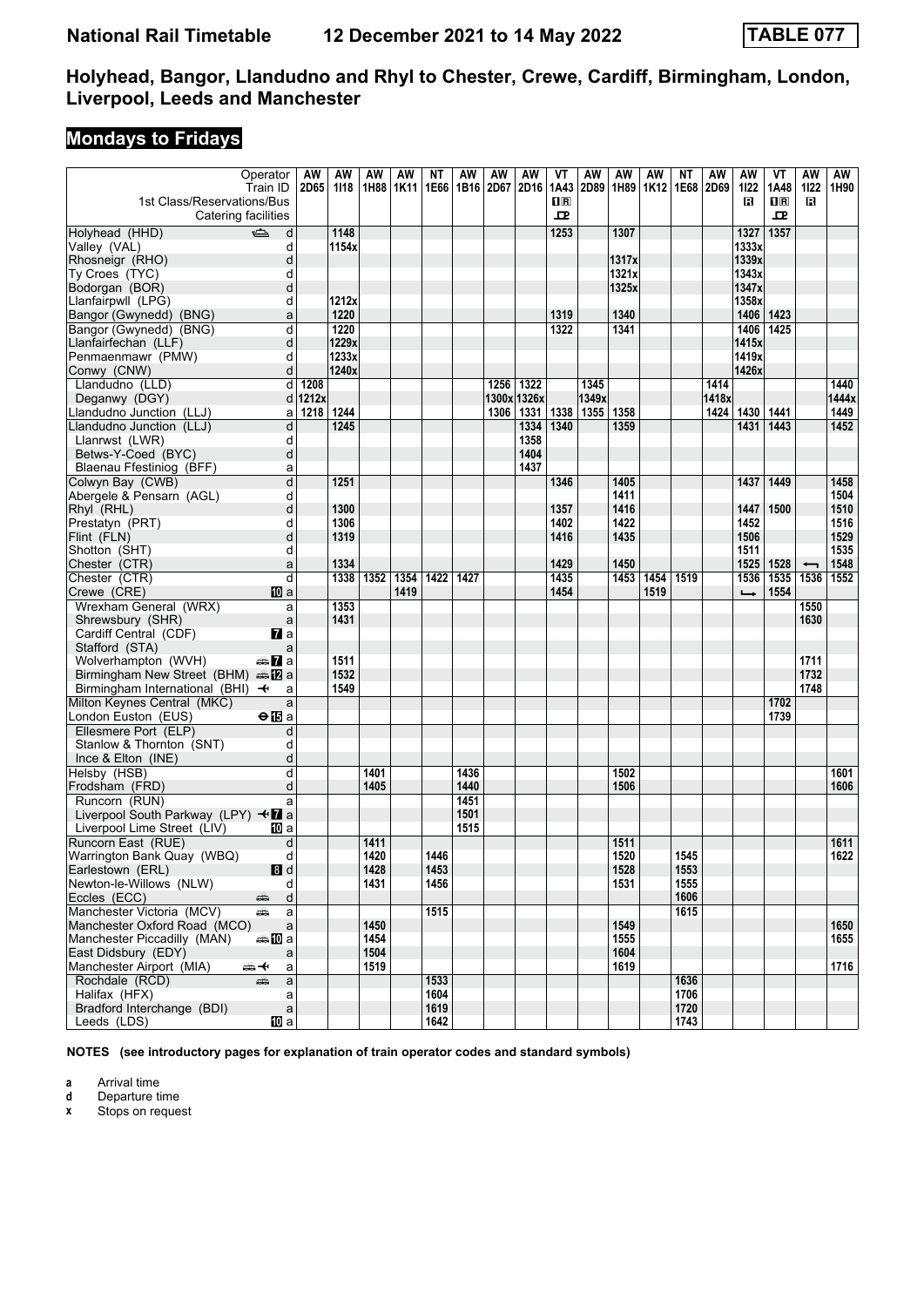### **Mondays to Fridays**

|                                                   | Operator<br>Train ID | <b>AW</b><br>1K13 | <b>NT</b><br>1E70 | <b>AW</b><br>2D86 | <b>AW</b><br>1V97 | AW<br>1B00 | $V$ T<br>1A53 | <b>AW</b><br>1H91 | AW<br>1K14 | NT<br>1E72   | <b>AW</b><br>1D95 | VT<br>1A58          | AW<br>2D18 | <b>AW</b><br>1126 | <b>AW</b><br>1H92 | AW   | <b>AW</b><br>1K15 2D90 | <b>AW</b><br><b>1V98</b> | NT<br>1E74   |
|---------------------------------------------------|----------------------|-------------------|-------------------|-------------------|-------------------|------------|---------------|-------------------|------------|--------------|-------------------|---------------------|------------|-------------------|-------------------|------|------------------------|--------------------------|--------------|
| 1st Class/Reservations/Bus<br>Catering facilities |                      |                   |                   |                   |                   |            | $\Box$<br>고   |                   |            |              |                   | $\mathbf{H}$ R<br>X |            |                   | R                 |      |                        | 0 B                      |              |
| $\Rightarrow$<br>Holyhead (HHD)                   | d                    |                   |                   |                   | 1434              |            | 1450          |                   |            |              |                   |                     |            | 1538              |                   |      |                        | 1636                     |              |
| Valley (VAL)                                      | d                    |                   |                   |                   |                   |            |               |                   |            |              |                   |                     |            | 1544x             |                   |      |                        |                          |              |
| Rhosneigr (RHO)                                   | d                    |                   |                   |                   |                   |            |               |                   |            |              |                   |                     |            | 1549x             |                   |      |                        |                          |              |
| Ty Croes (TYC)                                    | d                    |                   |                   |                   |                   |            |               |                   |            |              |                   |                     |            | 1553x             |                   |      |                        |                          |              |
| Bodorgan (BOR)                                    | d                    |                   |                   |                   |                   |            |               |                   |            |              |                   |                     |            | 1557x             |                   |      |                        |                          |              |
| Llanfairpwll (LPG)                                | d                    |                   |                   |                   |                   |            |               |                   |            |              |                   |                     |            | 1607x             |                   |      |                        |                          |              |
| Bangor (Gwynedd) (BNG)                            | a                    |                   |                   |                   | 1500              |            | 1516          |                   |            |              |                   |                     |            | 1615              |                   |      |                        | 1703                     |              |
| Bangor (Gwynedd) (BNG)                            | d                    |                   |                   |                   | 1501              |            | 1517          |                   |            |              |                   |                     |            | 1616              |                   |      |                        | 1703                     |              |
| Llanfairfechan (LLF)                              | d                    |                   |                   |                   | 1509x             |            |               |                   |            |              |                   |                     |            | 1624x             |                   |      |                        |                          |              |
| Penmaenmawr (PMW)                                 | d                    |                   |                   |                   | 1513x             |            |               |                   |            |              |                   |                     |            | 1629x             |                   |      |                        |                          |              |
| Conwy (CNW)                                       | d                    |                   |                   |                   | 1520x             |            |               |                   |            |              |                   |                     |            | 1635x             |                   |      |                        |                          |              |
| Llandudno (LLD)                                   | d                    |                   |                   | 1508              |                   |            |               |                   |            |              |                   |                     | 1617       |                   |                   |      | 1707                   |                          |              |
| Deganwy (DGY)                                     | d                    |                   |                   | 1512x             |                   |            |               |                   |            |              |                   |                     | 1621x      |                   |                   |      | 1711x                  |                          |              |
| Llandudno Junction (LLJ)                          | a                    |                   |                   | 1518              | 1524              |            | 1534          |                   |            |              |                   |                     | 1626       | 1639              |                   |      | 1717                   | 1721                     |              |
| Llandudno Junction (LLJ)                          | d                    |                   |                   |                   | 1527              |            | 1535          |                   |            |              | 1623              |                     | 1629       | 1640              |                   |      |                        | 1721                     |              |
| Llanrwst (LWR)                                    | d                    |                   |                   |                   |                   |            |               |                   |            |              |                   |                     | 1653       |                   |                   |      |                        |                          |              |
| Betws-Y-Coed (BYC)                                | d                    |                   |                   |                   |                   |            |               |                   |            |              |                   |                     | 1659       |                   |                   |      |                        |                          |              |
| Blaenau Ffestiniog (BFF)                          | a                    |                   |                   |                   |                   |            |               |                   |            |              |                   |                     | 1732       |                   |                   |      |                        |                          |              |
| Colwyn Bay (CWB)                                  | d                    |                   |                   |                   | 1533              |            | 1542          |                   |            |              | 1629              |                     |            | 1646              |                   |      |                        | 1729                     |              |
| Abergele & Pensarn (AGL)                          | d                    |                   |                   |                   |                   |            |               |                   |            |              | 1635              |                     |            |                   |                   |      |                        | 1737                     |              |
| Rhyl (RHL)                                        | d                    |                   |                   |                   | 1542              |            | 1552          |                   |            |              | 1640              |                     |            | 1657              |                   |      |                        | 1744                     |              |
| Prestatyn (PRT)                                   | d                    |                   |                   |                   | 1548              |            |               |                   |            |              | 1646              |                     |            | 1702              |                   |      |                        | 1750                     |              |
| Flint (FLN)                                       | d                    |                   |                   |                   | 1601              |            |               |                   |            |              | 1659              |                     |            | 1717              |                   |      |                        | 1803                     |              |
| Shotton (SHT)                                     | d                    |                   |                   |                   | 1606              |            |               |                   |            |              | 1704              |                     |            |                   |                   |      |                        |                          |              |
| Chester (CTR)                                     | a                    |                   |                   |                   | 1619              |            | 1628          |                   |            |              | 1715              |                     |            | 1733              |                   |      |                        | 1818                     |              |
| Chester (CTR)                                     | d                    | 1554              | 1615              |                   | 1623              | 1631       | 1635          | 1650              | 1654       | 1717         |                   | 1735                |            | 1737              | 1753              | 1754 |                        | 1822                     | 1825         |
| Crewe (CRE)                                       | $\mathbf{I}$ a       | 1619              |                   |                   |                   |            | 1654          |                   | 1719       |              |                   | 1754                |            |                   |                   | 1819 |                        |                          |              |
| Wrexham General (WRX)                             | a                    |                   |                   |                   | 1637              |            |               |                   |            |              |                   |                     |            | 1752              |                   |      |                        | 1836                     |              |
| Shrewsbury (SHR)                                  | $\mathsf{a}$         |                   |                   |                   | 1715              |            |               |                   |            |              |                   |                     |            | 1830              |                   |      |                        | 1921                     |              |
| Cardiff Central (CDF)                             | $\mathbf{z}$ a       |                   |                   |                   | 1925              |            |               |                   |            |              |                   |                     |            |                   |                   |      |                        | 2128                     |              |
| Stafford (STA)                                    | a                    |                   |                   |                   |                   |            |               |                   |            |              |                   |                     |            |                   |                   |      |                        |                          |              |
| Wolverhampton (WVH)                               | a≞ <mark>7</mark> a  |                   |                   |                   |                   |            |               |                   |            |              |                   |                     |            | 1912              |                   |      |                        |                          |              |
| Birmingham New Street (BHM) and 2 a               |                      |                   |                   |                   |                   |            |               |                   |            |              |                   |                     |            | 1932              |                   |      |                        |                          |              |
| Birmingham International (BHI) $\rightarrow$      | a                    |                   |                   |                   |                   |            |               |                   |            |              |                   |                     |            | 1948              |                   |      |                        |                          |              |
| Milton Keynes Central (MKC)                       | a                    |                   |                   |                   |                   |            |               |                   |            |              |                   |                     |            |                   |                   |      |                        |                          |              |
| London Euston (EUS)                               | $\Theta$ is a        |                   |                   |                   |                   |            |               |                   |            |              |                   |                     |            |                   |                   |      |                        |                          |              |
| Ellesmere Port (ELP)                              | d                    |                   |                   |                   |                   |            |               |                   |            |              |                   |                     |            |                   |                   |      |                        |                          |              |
| Stanlow & Thornton (SNT)                          | d                    |                   |                   |                   |                   |            |               |                   |            |              |                   |                     |            |                   |                   |      |                        |                          |              |
| Ince $& Elton (INE)$                              | d                    |                   |                   |                   |                   |            |               |                   |            |              |                   |                     |            |                   |                   |      |                        |                          |              |
| Helsby (HSB)                                      | d                    |                   |                   |                   |                   | 1640       |               | 1659              |            |              |                   |                     |            |                   | 1802              |      |                        |                          | 1834         |
| Frodsham (FRD)                                    | d                    |                   |                   |                   |                   | 1645       |               | 1703              |            |              |                   |                     |            |                   | 1806              |      |                        |                          | 1839         |
| Runcorn (RUN)                                     | a                    |                   |                   |                   |                   | 1656       |               |                   |            |              |                   |                     |            |                   |                   |      |                        |                          |              |
| Liverpool South Parkway (LPY) $\triangleleft$ a   |                      |                   |                   |                   |                   | 1705       |               |                   |            |              |                   |                     |            |                   |                   |      |                        |                          |              |
| Liverpool Lime Street (LIV)                       | 10 a                 |                   |                   |                   |                   | 1720       |               |                   |            |              |                   |                     |            |                   |                   |      |                        |                          |              |
| Runcorn East (RUE)                                | d                    |                   | 1630              |                   |                   |            |               | 1709              |            | 1731         |                   |                     |            |                   | 1811              |      |                        |                          | 1844<br>1852 |
| Warrington Bank Quay (WBQ)                        | d                    |                   | 1645<br>1652      |                   |                   |            |               | 1720<br>1728      |            | 1740<br>1747 |                   |                     |            |                   | 1820<br>1828      |      |                        |                          | 1859         |
| Earlestown (ERL)<br>Newton-le-Willows (NLW)       | 8d<br>d              |                   | 1655              |                   |                   |            |               | 1731              |            | 1751         |                   |                     |            |                   | 1831              |      |                        |                          | 1902         |
| Eccles (ECC)                                      | d                    |                   | 1706              |                   |                   |            |               |                   |            | 1806         |                   |                     |            |                   |                   |      |                        |                          |              |
| پېښت<br>Manchester Victoria (MCV)                 | $\mathsf{a}$<br>æ    |                   | 1715              |                   |                   |            |               |                   |            | 1817         |                   |                     |            |                   |                   |      |                        |                          | 1920         |
| Manchester Oxford Road (MCO)                      |                      |                   |                   |                   |                   |            |               | 1751              |            |              |                   |                     |            |                   | 1850              |      |                        |                          |              |
| Manchester Piccadilly (MAN)                       | a<br>⇔≞MDa           |                   |                   |                   |                   |            |               | 1756              |            |              |                   |                     |            |                   | 1855              |      |                        |                          |              |
| East Didsbury (EDY)                               | a                    |                   |                   |                   |                   |            |               | 1804              |            |              |                   |                     |            |                   | 1905              |      |                        |                          |              |
| Manchester Airport (MIA)<br>⇜✦                    | a                    |                   |                   |                   |                   |            |               | 1816              |            |              |                   |                     |            |                   | 1919              |      |                        |                          |              |
| Rochdale (RCD)                                    | a<br>æ               |                   | 1738              |                   |                   |            |               |                   |            | 1834         |                   |                     |            |                   |                   |      |                        |                          | 1934         |
| Halifax (HFX)                                     | a                    |                   | 1808              |                   |                   |            |               |                   |            | 1910         |                   |                     |            |                   |                   |      |                        |                          | 2004         |
| Bradford Interchange (BDI)                        | $\mathsf{a}$         |                   | 1823              |                   |                   |            |               |                   |            | 1924         |                   |                     |            |                   |                   |      |                        |                          | 2017         |
| Leeds (LDS)                                       | 吅 a                  |                   | 1844              |                   |                   |            |               |                   |            | 1947         |                   |                     |            |                   |                   |      |                        |                          | 2042         |

**NOTES (see introductory pages for explanation of train operator codes and standard symbols)**

**a** Arrival time<br>**d** Departure t

**d** Departure time<br>**x** Stops on reque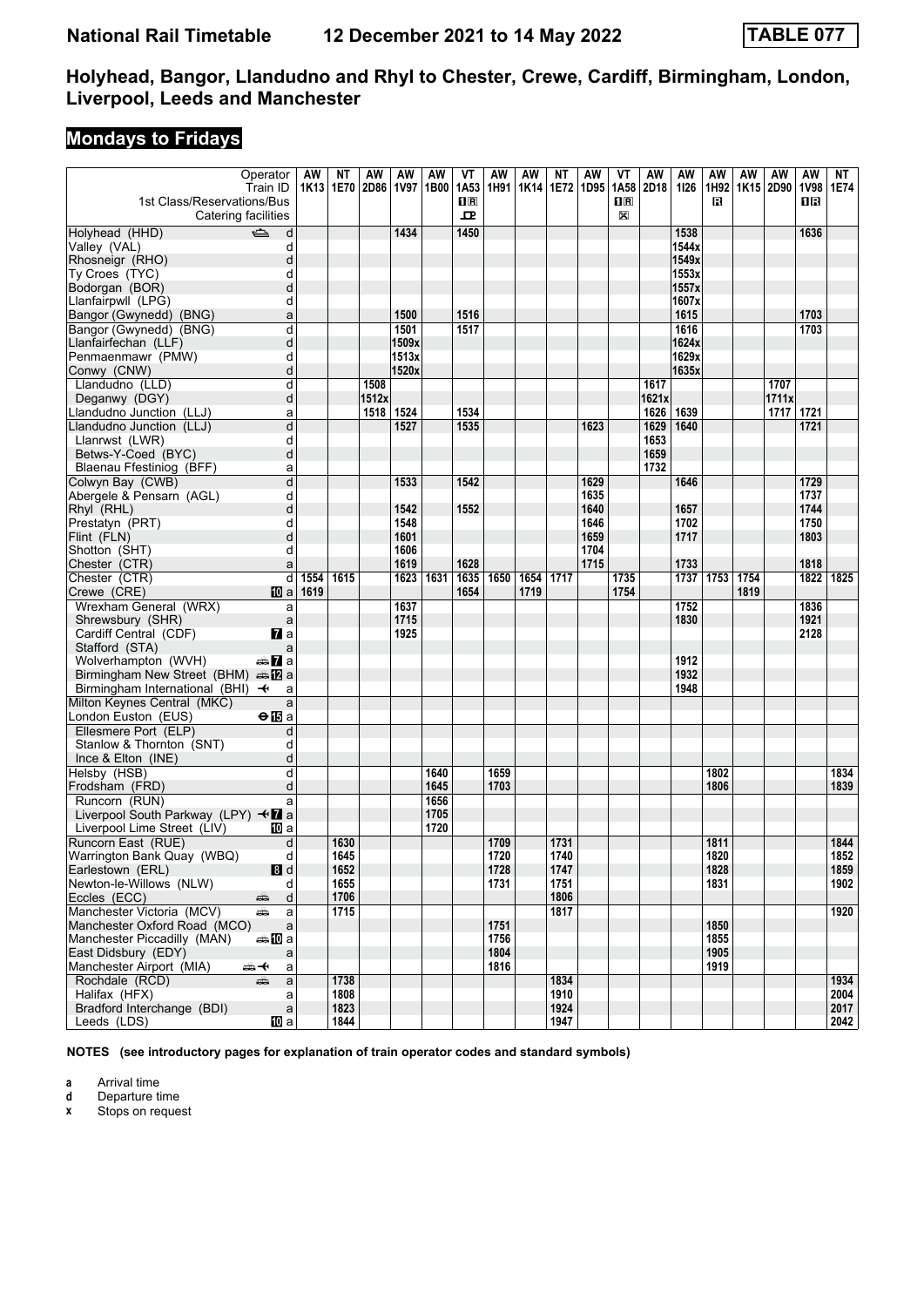# **Mondays to Fridays**

|                                                   | Operator             | AW       | AW                 | AW    | ΝT    | AW             | ΝT   | AW   | AW   | AW   | AW          | NΤ   | AW    | AW             | AW   | AW   | AW             | AW   | AW    |
|---------------------------------------------------|----------------------|----------|--------------------|-------|-------|----------------|------|------|------|------|-------------|------|-------|----------------|------|------|----------------|------|-------|
|                                                   | Train ID             |          | 1H94   1K16   2D77 |       | 2F17  | 1J70           | 1E76 | 1B06 | 1D70 | 1H95 | <b>1K17</b> | 1E78 | 2D20  | 1K72           | 1H96 | 1K18 | 1G76 1B12      |      | 2D22  |
| Days of operation/Notes                           |                      |          |                    |       | Е     |                |      |      |      |      |             |      |       |                |      |      |                |      |       |
| Holyhead (HHD)                                    | $\Rightarrow$        |          |                    |       |       | 1728           |      |      |      |      |             |      |       | 1826           |      |      | 1922           |      |       |
|                                                   | d                    |          |                    |       |       |                |      |      |      |      |             |      |       |                |      |      |                |      |       |
| Valley (VAL)                                      | d                    |          |                    |       |       | 1734x<br>1740x |      |      |      |      |             |      |       | 1833x<br>1838x |      |      | 1928x<br>1933x |      |       |
| Rhosneigr (RHO)                                   | d                    |          |                    |       |       |                |      |      |      |      |             |      |       |                |      |      |                |      |       |
| Ty Croes (TYC)                                    | d                    |          |                    |       |       | 1744x          |      |      |      |      |             |      |       | 1842x          |      |      | 1937x          |      |       |
| Bodorgan (BOR)                                    | d                    |          |                    |       |       | 1748x          |      |      |      |      |             |      |       | 1847x          |      |      | 1941x          |      |       |
| Llanfairpwll (LPG)                                | d                    |          |                    |       |       | 1759x          |      |      |      |      |             |      |       | 1856x          |      |      | 1951x          |      |       |
| Bangor (Gwynedd) (BNG)                            | a                    |          |                    |       |       | 1807           |      |      |      |      |             |      |       | 1904           |      |      | 1959           |      |       |
| Bangor (Gwynedd) (BNG)                            | d                    |          |                    |       |       | 1807           |      |      |      |      |             |      |       | 1905           |      |      | 2000           |      |       |
| Llanfairfechan (LLF)                              | d                    |          |                    |       |       | 1815x          |      |      |      |      |             |      |       | 1913x          |      |      | 2008x          |      |       |
| Penmaenmawr (PMW)                                 | d                    |          |                    |       |       | 1820x          |      |      |      |      |             |      |       | 1917x          |      |      | 2012x          |      |       |
| Conwy (CNW)                                       | d                    |          |                    |       |       | 1826x          |      |      |      |      |             |      |       | 1924x          |      |      | 2018x          |      |       |
| Llandudno (LLD)                                   | d                    |          |                    | 1808  |       |                |      |      |      |      |             |      | 1905  |                |      |      |                |      | 2016  |
| Deganwy (DGY)                                     | d                    |          |                    | 1812x |       |                |      |      |      |      |             |      | 1909x |                |      |      |                |      | 2020x |
| Llandudno Junction (LLJ)                          | a                    |          |                    | 1818  |       | 1830           |      |      |      |      |             |      | 1914  | 1928           |      |      | 2022           |      | 2024  |
| Llandudno Junction (LLJ)                          | d                    |          |                    |       |       | 1833           |      |      | 1839 |      |             |      |       | 1931           |      |      | 2023           |      |       |
| Llanrwst (LWR)                                    | d                    |          |                    |       |       |                |      |      |      |      |             |      |       |                |      |      |                |      |       |
| Betws-Y-Coed (BYC)                                | d                    |          |                    |       |       |                |      |      |      |      |             |      |       |                |      |      |                |      |       |
| Blaenau Ffestiniog (BFF)                          | a                    |          |                    |       |       |                |      |      |      |      |             |      |       |                |      |      |                |      |       |
| Colwyn Bay (CWB)                                  | d                    |          |                    |       |       |                |      |      | 1845 |      |             |      |       | 1937           |      |      | 2029           |      |       |
| Abergele & Pensarn (AGL)                          | d                    |          |                    |       |       |                |      |      | 1851 |      |             |      |       |                |      |      |                |      |       |
| Rhyl (RHL)                                        | d                    |          |                    |       |       |                |      |      | 1856 |      |             |      |       | 1946           |      |      | 2038           |      |       |
| Prestatyn (PRT)                                   | d                    |          |                    |       |       |                |      |      | 1902 |      |             |      |       | 1952           |      |      | 2044           |      |       |
| Flint (FLN)                                       | d                    |          |                    |       |       |                |      |      | 1915 |      |             |      |       | 2005           |      |      | 2057           |      |       |
| Shotton (SHT)                                     | d                    |          |                    |       |       |                |      |      | 1920 |      |             |      |       |                |      |      | 2102           |      |       |
| Chester (CTR)                                     | a                    |          |                    |       |       | 1913           |      |      | 1931 |      |             |      |       | 2020           |      |      | 2114           |      |       |
| Chester (CTR)                                     | d                    | 1852     | 1854               |       |       | 1917           | 1922 | 1928 |      | 1952 | 1954        | 2021 |       | 2023           | 2052 | 2054 | 2118           | 2129 |       |
| Crewe (CRE)                                       | TO a                 |          | 1917               |       |       |                |      |      |      |      | 2019        |      |       | 2044           |      | 2119 |                |      |       |
| Wrexham General (WRX)                             | a                    |          |                    |       |       | 1932           |      |      |      |      |             |      |       |                |      |      | 2133           |      |       |
| Shrewsbury (SHR)                                  | a                    |          |                    |       |       | 2013           |      |      |      |      |             |      |       |                |      |      | 2214           |      |       |
| Cardiff Central (CDF)                             | $\mathbf{z}$ a       |          |                    |       |       |                |      |      |      |      |             |      |       |                |      |      |                |      |       |
| Stafford (STA)                                    | a                    |          |                    |       |       |                |      |      |      |      |             |      |       |                |      |      |                |      |       |
| Wolverhampton (WVH)                               | an <mark>7</mark> la |          |                    |       |       |                |      |      |      |      |             |      |       |                |      |      | 2255           |      |       |
| Birmingham New Street (BHM) $\oplus \mathbb{Z}$ a |                      |          |                    |       |       |                |      |      |      |      |             |      |       |                |      |      | 2328           |      |       |
| Birmingham International (BHI) $\rightarrow$      | a                    |          |                    |       |       |                |      |      |      |      |             |      |       |                |      |      |                |      |       |
|                                                   |                      |          |                    |       |       |                |      |      |      |      |             |      |       |                |      |      |                |      |       |
| Milton Keynes Central (MKC)                       | a                    |          |                    |       |       |                |      |      |      |      |             |      |       |                |      |      |                |      |       |
| London Euston (EUS)                               | <b>⊖ iB</b> a        |          |                    |       |       |                |      |      |      |      |             |      |       |                |      |      |                |      |       |
| Ellesmere Port (ELP)                              | d                    |          |                    |       | 1910  |                |      |      |      |      |             |      |       |                |      |      |                |      |       |
| Stanlow & Thornton (SNT)                          | d                    |          |                    |       | 1914  |                |      |      |      |      |             |      |       |                |      |      |                |      |       |
| Ince & Elton (INE)                                | d                    |          |                    |       | 1917  |                |      |      |      |      |             |      |       |                |      |      |                |      |       |
| Helsby (HSB)                                      | d                    | 1901     |                    |       | 1921  |                |      | 1937 |      | 2001 |             | 2030 |       |                | 2101 |      |                | 2138 |       |
| Frodsham (FRD)                                    | d                    | 1905     |                    |       |       |                |      | 1941 |      | 2005 |             | 2034 |       |                | 2106 |      |                | 2142 |       |
| Runcorn (RUN)                                     | a                    |          |                    |       |       |                |      | 1951 |      |      |             |      |       |                |      |      |                | 2153 |       |
| Liverpool South Parkway (LPY) <b>+7</b> a         |                      |          |                    |       |       |                |      | 1959 |      |      |             |      |       |                |      |      |                | 2202 |       |
| Liverpool Lime Street (LIV)                       | 10 a                 |          |                    |       | 2017e |                |      | 2014 |      |      |             |      |       |                |      |      |                | 2216 |       |
| Runcorn East (RUE)                                | d                    | 1911     |                    |       | 1929  |                | 1937 |      |      | 2011 |             | 2039 |       |                | 2111 |      |                |      |       |
| Warrington Bank Quay (WBQ)                        | d                    | 1920     |                    |       | 1939  |                | 1946 |      |      | 2020 |             | 2047 |       |                | 2121 |      |                |      |       |
| Earlestown (ERL)                                  | 8d                   | 1928     |                    |       | 1947  |                | 1954 |      |      | 2028 |             | 2054 |       |                | 2129 |      |                |      |       |
| Newton-le-Willows (NLW)                           | d∣                   | 1931     |                    |       |       |                | 1957 |      |      | 2031 |             | 2057 |       |                | 2131 |      |                |      |       |
| Eccles (ECC)                                      | d<br>æ               |          |                    |       |       |                |      |      |      |      |             |      |       |                |      |      |                |      |       |
| Manchester Victoria (MCV)                         | æ<br>a               |          |                    |       |       |                | 2016 |      |      |      |             | 2116 |       |                |      |      |                |      |       |
| Manchester Oxford Road (MCO)                      |                      | $a$ 1950 |                    |       |       |                |      |      |      | 2050 |             |      |       |                | 2150 |      |                |      |       |
| Manchester Piccadilly (MAN)                       | ⊯⊯MDal               | 1954     |                    |       |       |                |      |      |      | 2054 |             |      |       |                | 2154 |      |                |      |       |
| East Didsbury (EDY)                               | a                    |          |                    |       |       |                |      |      |      |      |             |      |       |                |      |      |                |      |       |
| Manchester Airport (MIA)                          | <del>๛</del> +<br>a  | 2019     |                    |       |       |                |      |      |      | 2117 |             |      |       |                |      |      |                |      |       |
| Rochdale (RCD)                                    | $\mathsf{a}$<br>æ    |          |                    |       |       |                | 2033 |      |      |      |             | 2133 |       |                |      |      |                |      |       |
| Halifax (HFX)                                     | a                    |          |                    |       |       |                | 2105 |      |      |      |             | 2204 |       |                |      |      |                |      |       |
| Bradford Interchange (BDI)                        | $\mathsf{a}$         |          |                    |       |       |                | 2119 |      |      |      |             | 2220 |       |                |      |      |                |      |       |
| Leeds (LDS)                                       | 10 a                 |          |                    |       |       |                | 2143 |      |      |      |             | 2245 |       |                |      |      |                |      |       |
|                                                   |                      |          |                    |       |       |                |      |      |      |      |             |      |       |                |      |      |                |      |       |

**NOTES (see introductory pages for explanation of train operator codes and standard symbols)**

**a** Arrival time

**d** Departure time<br>**x** Stops on reque

**x** Stops on request<br>**e** Via Earlestown

Via Earlestown

**E** Also calls at Huyton 1957, Roby 1959, Broad Green 2003, Wavertree Technology Park 2007 and Edge Hill 2011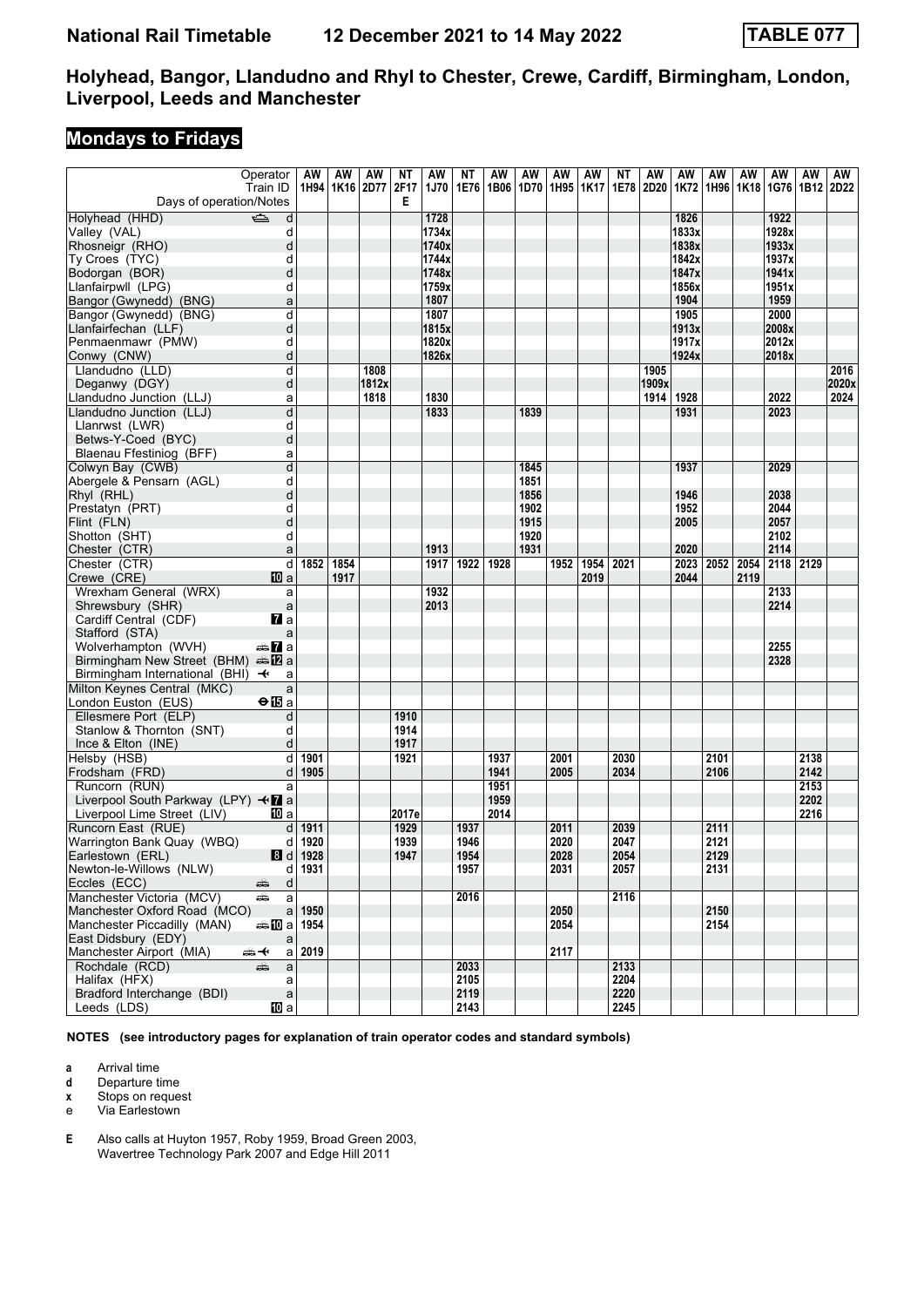# **Mondays to Fridays**

|                                                   | Operator                  | VT   | AW   | NT        | AW   | AW          | AW    | AW        | AW        | AW    |
|---------------------------------------------------|---------------------------|------|------|-----------|------|-------------|-------|-----------|-----------|-------|
|                                                   | Train ID                  | 1G00 | 1H97 | 1J80      | 2D98 | 2K20        | 1K20  | 1K21      | 1K21      | 1K21  |
| Days of operation/Notes                           |                           |      |      |           |      |             |       | <b>FX</b> | <b>FX</b> | FO    |
| 1st Class/Reservations/Bus                        |                           | 0 B  |      |           |      |             |       |           |           |       |
| Catering facilities                               |                           | ᇁ    |      |           |      |             |       |           |           |       |
| Holyhead (HHD)                                    | ک<br>d                    |      |      |           |      |             | 2032  |           |           |       |
| Valley (VAL)                                      | d                         |      |      |           |      |             |       |           |           |       |
| Rhosneigr (RHO)                                   | d                         |      |      |           |      |             |       |           |           |       |
|                                                   |                           |      |      |           |      |             |       |           |           |       |
| Ty Croes (TYC)                                    | d<br>d                    |      |      |           |      |             |       |           |           |       |
| Bodorgan (BOR)                                    | d                         |      |      |           |      |             |       |           |           |       |
| Llanfairpwll (LPG)                                | a                         |      |      |           |      |             | 2059  |           |           |       |
| Bangor (Gwynedd) (BNG)                            |                           | 2020 |      |           |      |             |       |           |           |       |
| Bangor (Gwynedd) (BNG)                            | d                         |      |      |           |      |             | 2100  |           |           |       |
| Llanfairfechan (LLF)                              | d                         |      |      |           |      |             | 2108x |           |           |       |
| Penmaenmawr (PMW)                                 | d                         |      |      |           |      |             | 2112x |           |           |       |
| Conwy (CNW)                                       | d                         |      |      |           |      |             | 2119x |           |           |       |
| Llandudno (LLD)                                   | d                         |      |      |           | 2043 | 2111        |       | 2145      |           | 2145  |
| Deganwy (DGY)                                     | d                         |      |      |           |      | 2047x 2115x |       | 2149x     |           | 2149x |
| Llandudno Junction (LLJ)                          | a                         | 2036 |      |           | 2053 | 2121        | 2123  | 2155      |           | 2155  |
| Llandudno Junction (LLJ)                          | d                         | 2038 |      |           |      |             | 2129  | 2157      |           | 2157  |
| Llanrwst (LWR)                                    | d                         |      |      |           |      |             |       |           |           |       |
| Betws-Y-Coed (BYC)                                | d                         |      |      |           |      |             |       |           |           |       |
| Blaenau Ffestiniog (BFF)                          | a                         |      |      |           |      |             |       |           |           |       |
| Colwyn Bay (CWB)                                  | d                         | 2044 |      |           |      |             |       | 2135 2203 |           | 2203  |
| Abergele & Pensarn (AGL)                          | d                         |      |      |           |      |             | 2142  | 2211      |           | 2211  |
| Rhyl (RHL)                                        | d                         | 2055 |      |           |      |             |       | 2148 2218 |           | 2218  |
| Prestatyn (PRT)                                   | d                         | 2101 |      |           |      |             | 2153  | 2224      |           | 2224  |
| Flint (FLN)                                       | d                         | 2114 |      |           |      |             |       | 2207 2239 |           | 2239  |
| Shotton (SHT)                                     | d                         |      |      |           |      |             | 2213  | 2246      |           | 2246  |
| Chester (CTR)                                     | a                         | 2128 |      |           |      |             |       | 2225 2259 |           | 2259  |
| Chester (CTR)                                     | d                         | 2135 | 2152 | 2213      |      |             | 2230  |           | 2307      | 2307  |
| Crewe (CRE)                                       | 100 a                     | 2154 |      |           |      |             | 2252  |           | 2332      | 2332  |
| Wrexham General (WRX)                             | a                         |      |      |           |      |             |       |           |           |       |
| Shrewsbury (SHR)                                  | a                         |      |      |           |      |             |       |           |           |       |
| Cardiff Central (CDF)                             | <b>7</b> a                |      |      |           |      |             |       |           |           |       |
| Stafford (STA)                                    | a                         |      |      |           |      |             |       |           |           |       |
| Wolverhampton (WVH)                               | dan <mark>7</mark> a      |      |      |           |      |             |       |           |           |       |
| Birmingham New Street (BHM) $\oplus \mathbb{Z}$ a |                           |      |      |           |      |             |       |           |           |       |
| Birmingham International (BHI)                    | $\ddot{\phantom{1}}$<br>a |      |      |           |      |             |       |           |           |       |
| Milton Keynes Central (MKC)                       | a                         |      |      |           |      |             |       |           |           |       |
| London Euston (EUS)                               | ⊖n⊡a                      |      |      |           |      |             |       |           |           |       |
| Ellesmere Port (ELP)                              | d                         |      |      |           |      |             |       |           |           |       |
| Stanlow & Thornton (SNT)                          | d                         |      |      |           |      |             |       |           |           |       |
| Ince & Elton (INE)                                | d                         |      |      |           |      |             |       |           |           |       |
| Helsby (HSB)                                      | d                         |      | 2201 |           |      |             |       |           |           |       |
| Frodsham (FRD)                                    | d                         |      | 2206 |           |      |             |       |           |           |       |
| Runcorn (RUN)                                     | a                         |      |      |           |      |             |       |           |           |       |
| Liverpool South Parkway (LPY) < a                 |                           |      |      |           |      |             |       |           |           |       |
| Liverpool Lime Street (LIV)                       | IO a                      |      |      |           |      |             |       |           |           |       |
| Runcorn East (RUE)                                | d                         |      |      | 2211 2230 |      |             |       |           |           |       |
| Warrington Bank Quay (WBQ)                        | d                         |      | 2220 | 2241      |      |             |       |           |           |       |
| Earlestown (ERL)                                  | 8 d                       |      | 2228 | 2252      |      |             |       |           |           |       |
| Newton-le-Willows (NLW)                           | d                         |      | 2231 | 2255      |      |             |       |           |           |       |
| Eccles (ECC)                                      | d<br>æ                    |      |      |           |      |             |       |           |           |       |
| Manchester Victoria (MCV)                         | پیش<br>a                  |      |      | 2319      |      |             |       |           |           |       |
| Manchester Oxford Road (MCO)                      | a                         |      | 2252 |           |      |             |       |           |           |       |
| Manchester Piccadilly (MAN)                       | an‱Ma                     |      | 2257 |           |      |             |       |           |           |       |
| East Didsbury (EDY)                               | a                         |      | 2305 |           |      |             |       |           |           |       |
| Manchester Airport (MIA)                          | ⇜↞<br>a                   |      | 2319 |           |      |             |       |           |           |       |
| Rochdale (RCD)                                    | æ<br>a                    |      |      |           |      |             |       |           |           |       |
| Halifax (HFX)                                     | a                         |      |      |           |      |             |       |           |           |       |
| Bradford Interchange (BDI)                        | a                         |      |      |           |      |             |       |           |           |       |
| Leeds (LDS)                                       | [10] a                    |      |      |           |      |             |       |           |           |       |
|                                                   |                           |      |      |           |      |             |       |           |           |       |

**NOTES (see introductory pages for explanation of train operator codes and standard symbols)**

**a** Arrival time<br>**d** Departure t

**d** Departure time

**x** Stops on request

**FO** Fridays only<br>**FX** Not Fridays

**Not Fridays**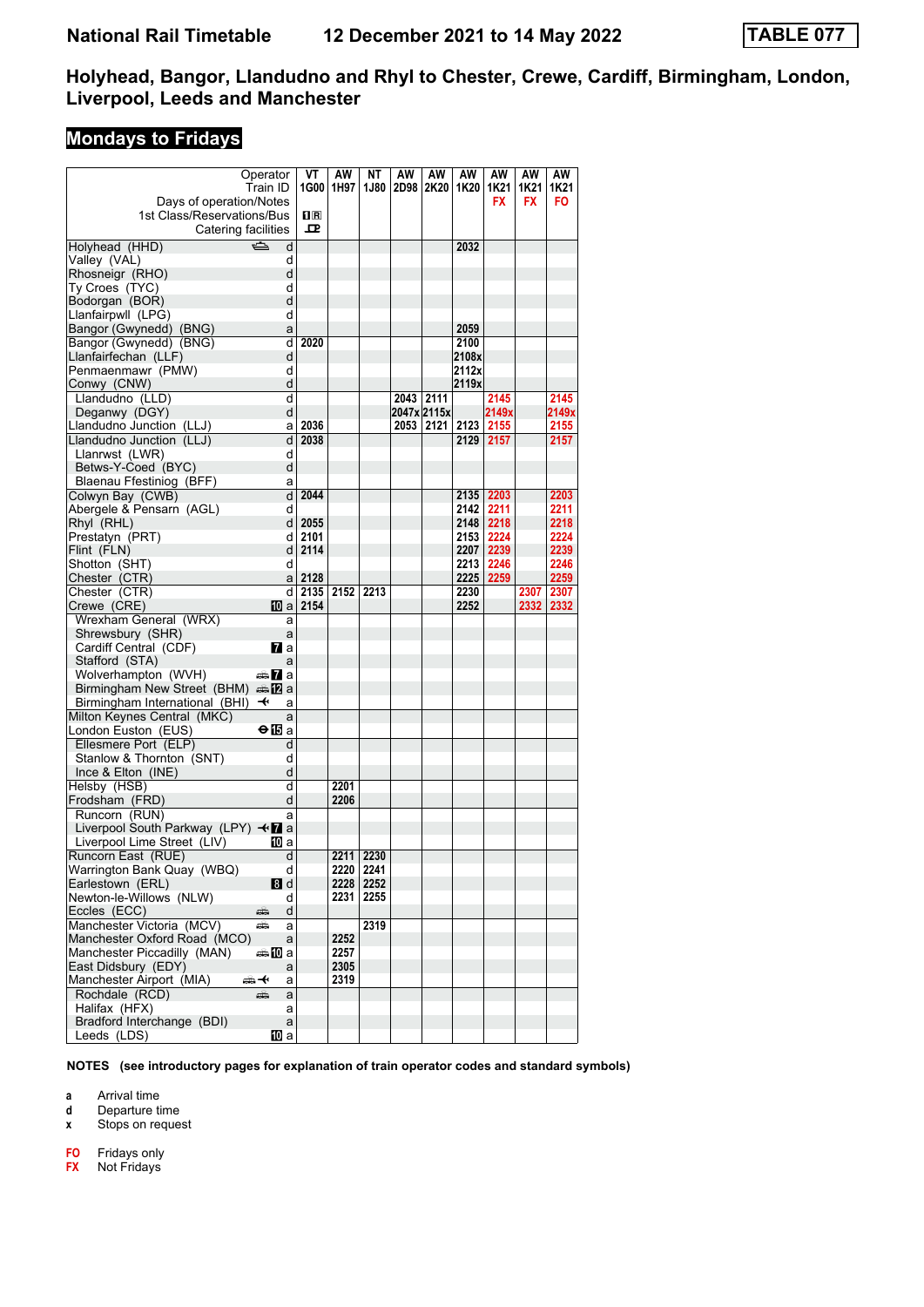### **Saturdays**

| Operator                                                      | AW   | AW                 | ΑW | AW           | AW   | AW                        | AW   | AW               | ΝT   | AW   | NΤ    | AW           | <b>NT</b>       | ΝT   | AW        | AW           | AW                 | AW   |
|---------------------------------------------------------------|------|--------------------|----|--------------|------|---------------------------|------|------------------|------|------|-------|--------------|-----------------|------|-----------|--------------|--------------------|------|
| Train ID<br>Days of operation/Notes                           |      | 1H78 1H79 1K01     |    |              |      | 1K02   1K03   1H80   1B00 |      | <b>1V91</b><br>A | 1E50 | 1K04 | 2F11  | 1H81         | 2F13            | 1E52 | 1104      |              | 1H82   1K05   1B04 |      |
| $\Rightarrow$<br>Holyhead (HHD)<br>d                          |      |                    |    |              |      |                           |      | 0425             |      |      |       |              |                 |      | 0522      |              |                    |      |
| Valley (VAL)<br>d                                             |      |                    |    |              |      |                           |      | 0432x            |      |      |       |              |                 |      | 0528x     |              |                    |      |
| Rhosneigr (RHO)<br>d                                          |      |                    |    |              |      |                           |      |                  |      |      |       |              |                 |      | 0534x     |              |                    |      |
| Ty Croes (TYC)<br>d                                           |      |                    |    |              |      |                           |      |                  |      |      |       |              |                 |      | 0538x     |              |                    |      |
| Bodorgan (BOR)<br>d                                           |      |                    |    |              |      |                           |      |                  |      |      |       |              |                 |      | 0542x     |              |                    |      |
| Llanfairpwll (LPG)<br>d                                       |      |                    |    |              |      |                           |      | 0449x            |      |      |       |              |                 |      | 0553x     |              |                    |      |
| Bangor (Gwynedd) (BNG)<br>a                                   |      |                    |    |              |      |                           |      | 0456             |      |      |       |              |                 |      | 0601      |              |                    |      |
| d<br>Bangor (Gwynedd) (BNG)                                   |      |                    |    |              |      |                           |      | 0457             |      |      |       |              |                 |      | 0601      |              |                    |      |
| d<br>Llanfairfechan (LLF)                                     |      |                    |    |              |      |                           |      |                  |      |      |       |              |                 |      | 0609x     |              |                    |      |
| Penmaenmawr (PMW)<br>d                                        |      |                    |    |              |      |                           |      |                  |      |      |       |              |                 |      | 0614x     |              |                    |      |
| Conwy (CNW)<br>d                                              |      |                    |    |              |      |                           |      |                  |      |      |       |              |                 |      | 0620x     |              |                    |      |
| d<br>Llandudno (LLD)                                          |      |                    |    |              |      |                           |      |                  |      |      |       |              |                 |      |           |              |                    |      |
| d<br>Deganwy (DGY)                                            |      |                    |    |              |      |                           |      |                  |      |      |       |              |                 |      |           |              |                    |      |
| Llandudno Junction (LLJ)<br>a                                 |      |                    |    |              |      |                           |      | 0514             |      |      |       |              |                 |      | 0624      |              |                    |      |
| d<br>Llandudno Junction (LLJ)                                 |      |                    |    | 0438         |      |                           |      | 0517             |      |      |       |              |                 |      | 0625      | 0644         |                    |      |
| d<br>Llanrwst (LWR)                                           |      |                    |    |              |      |                           |      |                  |      |      |       |              |                 |      |           |              |                    |      |
| d<br>Betws-Y-Coed (BYC)                                       |      |                    |    |              |      |                           |      |                  |      |      |       |              |                 |      |           |              |                    |      |
| Blaenau Ffestiniog (BFF)<br>a                                 |      |                    |    |              |      |                           |      |                  |      |      |       |              |                 |      |           |              |                    |      |
| Colwyn Bay (CWB)<br>d                                         |      |                    |    | 0444         |      |                           |      | 0523             |      |      |       |              |                 |      | 0631      | 0650         |                    |      |
| Abergele & Pensarn (AGL)<br>d                                 |      |                    |    | 0451         |      |                           |      | 0529             |      |      |       |              |                 |      |           | 0656         |                    |      |
| Rhyl (RHL)<br>d                                               |      |                    |    | 0457         |      |                           |      | 0534             |      |      |       |              |                 |      | 0641      | 0702         |                    |      |
| Prestatyn (PRT)<br>d                                          |      |                    |    | 0502         |      |                           |      | 0540             |      |      |       |              |                 |      | 0647      | 0708         |                    |      |
| Flint (FLN)<br>d                                              |      |                    |    | 0516<br>0522 |      |                           |      | 0553<br>0558     |      |      |       |              |                 |      | 0700 0721 | 0726         |                    |      |
| Shotton (SHT)<br>d<br>Chester (CTR)<br>a                      |      |                    |    | 0535         |      |                           |      | 0610             |      |      |       |              |                 |      | 0718      | 0738         |                    |      |
| $\overline{d}$<br>Chester (CTR)                               |      | 0336   0452   0455 |    | 0535         | 0551 | 0552                      | 0605 | 0617             | 0625 | 0639 |       | 0652         |                 | 0720 | 0730 0741 |              | 0754               | 0810 |
| Crewe (CRE)<br>10 a                                           |      |                    |    | 0518   0558  | 0614 |                           |      |                  |      | 0704 |       |              |                 |      |           |              | 0819               |      |
| Wrexham General (WRX)<br>a                                    |      |                    |    |              |      |                           |      | 0632             |      |      |       |              |                 |      | 0745      |              |                    |      |
| Shrewsbury (SHR)<br>a                                         |      |                    |    |              |      |                           |      | 0710             |      |      |       |              |                 |      | 0824      |              |                    |      |
| $\mathbf{z}$ a<br>Cardiff Central (CDF)                       |      |                    |    |              |      |                           |      | 0920             |      |      |       |              |                 |      |           |              |                    |      |
| Stafford (STA)<br>a                                           |      |                    |    |              |      |                           |      |                  |      |      |       |              |                 |      |           |              |                    |      |
| Wolverhampton (WVH)<br>an <mark>7</mark> a                    |      |                    |    |              |      |                           |      |                  |      |      |       |              |                 |      | 0912      |              |                    |      |
| Birmingham New Street (BHM) $\triangleq 2$ a                  |      |                    |    |              |      |                           |      |                  |      |      |       |              |                 |      | 0935      |              |                    |      |
| Birmingham International (BHI) $\rightarrow$<br>a             |      |                    |    |              |      |                           |      |                  |      |      |       |              |                 |      | 0948      |              |                    |      |
| Milton Keynes Central (MKC)<br>a                              |      |                    |    |              |      |                           |      |                  |      |      |       |              |                 |      |           |              |                    |      |
| London Euston (EUS)<br>$\Theta$ is a                          |      |                    |    |              |      |                           |      |                  |      |      |       |              |                 |      |           |              |                    |      |
| Ellesmere Port (ELP)<br>d                                     |      |                    |    |              |      |                           |      |                  |      |      | 0625  |              | 0714            |      |           |              |                    |      |
| Stanlow & Thornton (SNT)<br>d                                 |      |                    |    |              |      |                           |      |                  |      |      | 0629  |              | 0718            |      |           |              |                    |      |
| Ince & Elton (INE)<br>d                                       |      |                    |    |              |      |                           |      |                  |      |      | 0632  |              | 0721            |      |           |              |                    |      |
| Helsby (HSB)<br>d                                             |      | 0501               |    |              |      | 0601                      | 0614 |                  |      |      | 0635a |              | 0702 0724a 0729 |      |           | 0750         |                    | 0819 |
| Frodsham (FRD)<br>d                                           |      | 0506               |    |              |      | 0606                      | 0619 |                  |      |      |       | 0706         |                 | 0733 |           | 0754         |                    | 0823 |
| Runcorn (RUN)<br>a                                            |      |                    |    |              |      |                           | 0628 |                  |      |      |       |              |                 |      |           |              |                    | 0834 |
| Liverpool South Parkway (LPY) <■ a                            |      |                    |    |              |      |                           | 0637 |                  |      |      |       |              |                 |      |           |              |                    | 0842 |
| Liverpool Lime Street (LIV)<br>10 a                           |      |                    |    |              |      |                           | 0651 |                  |      |      |       |              |                 |      |           |              |                    | 0858 |
| Runcorn East (RUE)<br>d                                       |      | 0511               |    |              |      | 0611                      |      |                  |      |      |       | 0711         |                 | 0738 |           | 0800         |                    |      |
| Warrington Bank Quay (WBQ)<br>d                               |      |                    |    |              |      | 0620                      |      |                  | 0646 |      |       | 0720         |                 | 0747 |           | 0821         |                    |      |
| 8d<br>Earlestown (ERL)                                        |      | 0528               |    |              |      | 0628                      |      |                  | 0654 |      |       | 0728         |                 | 0754 |           | 0829         |                    |      |
| Newton-le-Willows (NLW)<br>d                                  |      | 0531               |    |              |      | 0631                      |      |                  | 0657 |      |       | 0731         |                 | 0757 |           | 0832         |                    |      |
| Eccles (ECC)<br>d<br>پېښ                                      |      |                    |    |              |      |                           |      |                  | 0708 |      |       |              |                 | 0808 |           |              |                    |      |
| Manchester Victoria (MCV)<br>پیش<br>a                         |      |                    |    |              |      |                           |      |                  | 0717 |      |       |              |                 | 0817 |           |              |                    |      |
| Manchester Oxford Road (MCO)<br>$\mathsf{a}$                  | 0441 | 0550<br>0555       |    |              |      | 0650<br>0657              |      |                  |      |      |       | 0750<br>0754 |                 |      |           | 0850<br>0854 |                    |      |
| Manchester Piccadilly (MAN)<br>dan M⊡a<br>East Didsbury (EDY) |      | 0603               |    |              |      | 0706                      |      |                  |      |      |       | 0802         |                 |      |           | 0904         |                    |      |
| a<br>Manchester Airport (MIA)<br>⇜✦                           | 0502 | 0616               |    |              |      | 0717                      |      |                  |      |      |       | 0816         |                 |      |           | 0919         |                    |      |
| a  <br>Rochdale (RCD)<br>a<br>پېښ                             |      |                    |    |              |      |                           |      |                  | 0733 |      |       |              |                 | 0834 |           |              |                    |      |
| Halifax (HFX)<br>a                                            |      |                    |    |              |      |                           |      |                  | 0804 |      |       |              |                 | 0905 |           |              |                    |      |
| Bradford Interchange (BDI)<br>$\mathsf{a}$                    |      |                    |    |              |      |                           |      |                  | 0818 |      |       |              |                 | 0919 |           |              |                    |      |
| <b>iD</b> a<br>Leeds (LDS)                                    |      |                    |    |              |      |                           |      |                  | 0841 |      |       |              |                 | 0943 |           |              |                    |      |

**NOTES (see introductory pages for explanation of train operator codes and standard symbols)**

**a** Arrival time

**d** Departure time<br>**x** Stops on reque

**x** Stops on request

**A** To Maesteg, see table 131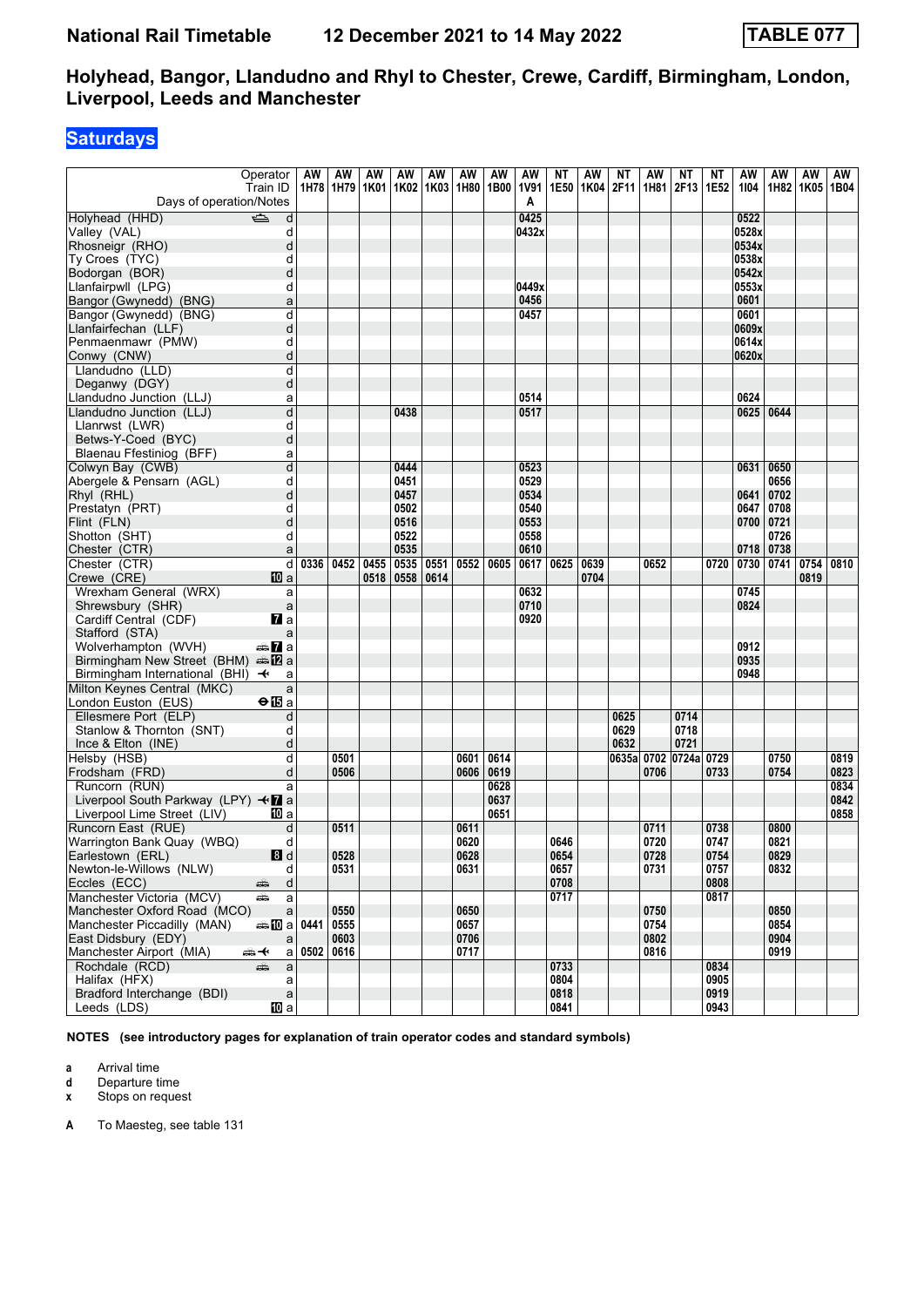# **Saturdays**

|                                                            | Operator<br>Train ID    | AW        | AW    | AW<br>2D53   1V93   2D12   1E54 | ΝT   | VT<br>1A15                                           | AW        | AW<br>1H83   1K33   2D55 | AW    | AW<br>1108   | ΝT<br>1E56 | VT<br>1A20                   | AW<br>1H84 | AW<br>1K07 | AW   | AW   | AW<br>1B08 2D84 2D59 | AW<br>1V95 1E58 | NΤ   |
|------------------------------------------------------------|-------------------------|-----------|-------|---------------------------------|------|------------------------------------------------------|-----------|--------------------------|-------|--------------|------------|------------------------------|------------|------------|------|------|----------------------|-----------------|------|
| Days of operation/Notes                                    |                         |           | A     |                                 |      |                                                      |           |                          |       |              |            |                              |            |            |      |      |                      | A               |      |
| 1st Class/Reservations/Bus<br>Catering facilities          |                         |           |       |                                 |      | $\overline{\mathbf{H}}$ $\overline{\mathbf{R}}$<br>ᇁ |           |                          |       | в            |            | $\overline{\mathbf{R}}$<br>고 |            |            |      |      |                      |                 |      |
| Holyhead (HHD)                                             | $\Rightarrow$<br>d      |           | 0631  |                                 |      | 0652                                                 |           |                          |       | 0715         |            | 0755                         |            |            |      |      |                      | 0816            |      |
| Valley (VAL)                                               | d                       |           | 0638x |                                 |      |                                                      |           |                          |       | 0721x        |            |                              |            |            |      |      |                      | 0823x           |      |
| Rhosneigr (RHO)                                            | d                       |           |       |                                 |      |                                                      |           |                          |       | 0727x        |            |                              |            |            |      |      |                      | 0828x           |      |
| Ty Croes (TYC)                                             | d                       |           |       |                                 |      |                                                      |           |                          |       | 0731x        |            |                              |            |            |      |      |                      | 0832x           |      |
| Bodorgan (BOR)                                             | d                       |           |       |                                 |      |                                                      |           |                          |       | 0735x        |            |                              |            |            |      |      |                      | 0837x           |      |
| Llanfairpwll (LPG)                                         | d                       |           | 0655x |                                 |      |                                                      |           |                          |       | 0746x        |            |                              |            |            |      |      |                      | 0847x           |      |
| Bangor (Gwynedd) (BNG)                                     | a                       |           | 0702  |                                 |      | 0718                                                 |           |                          |       | 0754         |            | 0821                         |            |            |      |      |                      | 0854            |      |
| Bangor (Gwynedd) (BNG)                                     | d                       |           | 0703  |                                 |      | 0720                                                 |           |                          |       | 0754         |            | 0822                         |            |            |      |      |                      | 0855            |      |
| Llanfairfechan (LLF)                                       | d                       |           |       |                                 |      |                                                      |           |                          |       | 0803x        |            |                              |            |            |      |      |                      | 0903x           |      |
| Penmaenmawr (PMW)                                          | d                       |           |       |                                 |      |                                                      |           |                          |       | 0807x        |            |                              |            |            |      |      |                      | 0907x           |      |
| Conwy (CNW)                                                | d                       |           |       |                                 |      |                                                      |           |                          |       | 0813x        |            |                              |            |            |      |      |                      | 0914x           |      |
| Llandudno (LLD)                                            |                         | $d$ 0708  |       |                                 |      |                                                      | 0744      |                          | 0805  |              |            |                              |            |            |      | 0838 | 0907                 |                 |      |
| Deganwy (DGY)                                              |                         | $d$ 0712x |       |                                 |      |                                                      | 0748x     |                          | 0809x |              |            |                              |            |            |      |      | 0842x 0911x          |                 |      |
| Llandudno Junction (LLJ)                                   |                         | a   0718  | 0720  |                                 |      | 0736                                                 | 0753      |                          | 0815  | 0818         |            | 0839                         |            |            |      |      | 0847 0917            | 0918            |      |
| Llandudno Junction (LLJ)                                   | $\overline{d}$          |           | 0722  | 0728                            |      |                                                      | 0738 0753 |                          |       | 0821         |            | 0840                         |            |            |      |      |                      | 0921            |      |
| Llanrwst (LWR)                                             | d                       |           |       | 0753                            |      |                                                      |           |                          |       |              |            |                              |            |            |      |      |                      |                 |      |
| Betws-Y-Coed (BYC)                                         | d                       |           |       | 0759                            |      |                                                      |           |                          |       |              |            |                              |            |            |      |      |                      |                 |      |
| Blaenau Ffestiniog (BFF)                                   | a                       |           |       | 0832                            |      |                                                      |           |                          |       |              |            |                              |            |            |      |      |                      |                 |      |
| Colwyn Bay (CWB)                                           | $\overline{\mathsf{d}}$ |           | 0728  |                                 |      | 0744                                                 | 0759      |                          |       | 0827         |            | 0847                         |            |            |      |      |                      | 0927            |      |
|                                                            |                         |           | 0734  |                                 |      |                                                      |           |                          |       |              |            |                              |            |            |      |      |                      | 0933            |      |
| Abergele & Pensarn (AGL)<br>Rhyl (RHL)                     | d                       |           |       |                                 |      |                                                      | 0806      |                          |       | 0833<br>0838 |            | 0858                         |            |            |      |      |                      | 0939            |      |
|                                                            | d                       |           | 0740  |                                 |      | 0755                                                 | 0812      |                          |       |              |            |                              |            |            |      |      |                      |                 |      |
| Prestatyn (PRT)                                            | d                       |           | 0745  |                                 |      | 0801                                                 | 0818      |                          |       | 0844         |            | 0904                         |            |            |      |      |                      | 0944            |      |
| Flint (FLN)                                                | d                       |           | 0758  |                                 |      | 0815                                                 | 0831      |                          |       | 0857         |            | 0917                         |            |            |      |      |                      | 0957            |      |
| Shotton (SHT)                                              | d                       |           | 0804  |                                 |      |                                                      | 0837      |                          |       | 0902         |            |                              |            |            |      |      |                      | 1003            |      |
| Chester (CTR)                                              | a                       |           | 0816  |                                 |      | 0828                                                 | 0849      |                          |       | 0915         |            | 0931                         |            |            |      |      |                      | 1015            |      |
| Chester (CTR)                                              | d                       |           | 0820  |                                 | 0823 | 0836                                                 | 0852      | 0854                     |       | 0930         | 0921       | 0935                         | 0952       | 0954       | 1012 |      |                      | 1020            | 1025 |
| Crewe (CRE)                                                | 10 a                    |           |       |                                 |      | 0855                                                 |           | 0919                     |       |              |            | 0954                         |            | 1019       |      |      |                      |                 |      |
| Wrexham General (WRX)                                      | a                       |           | 0835  |                                 |      |                                                      |           |                          |       | 0944         |            |                              |            |            |      |      |                      | 1035            |      |
| Shrewsbury (SHR)                                           | $\mathsf{a}$            |           | 0913  |                                 |      |                                                      |           |                          |       | 1029         |            |                              |            |            |      |      |                      | 1113            |      |
| Cardiff Central (CDF)                                      | <b>7</b> a              |           | 1116  |                                 |      |                                                      |           |                          |       |              |            |                              |            |            |      |      |                      | 1314            |      |
| Stafford (STA)                                             | a                       |           |       |                                 |      |                                                      |           |                          |       |              |            |                              |            |            |      |      |                      |                 |      |
| Wolverhampton (WVH)                                        | an <mark>7</mark> a     |           |       |                                 |      |                                                      |           |                          |       | 1113         |            |                              |            |            |      |      |                      |                 |      |
| Birmingham New Street (BHM) $\triangleq 2$ a               |                         |           |       |                                 |      |                                                      |           |                          |       | 1133         |            |                              |            |            |      |      |                      |                 |      |
| Birmingham International (BHI) <←                          | a                       |           |       |                                 |      |                                                      |           |                          |       | 1149         |            |                              |            |            |      |      |                      |                 |      |
| Milton Keynes Central (MKC)                                | a                       |           |       |                                 |      | 1001                                                 |           |                          |       |              |            |                              |            |            |      |      |                      |                 |      |
| London Euston (EUS)                                        | $\Theta$ is a           |           |       |                                 |      | 1036                                                 |           |                          |       |              |            |                              |            |            |      |      |                      |                 |      |
| Ellesmere Port (ELP)                                       | d                       |           |       |                                 |      |                                                      |           |                          |       |              |            |                              |            |            |      |      |                      |                 |      |
| Stanlow & Thornton (SNT)                                   | d                       |           |       |                                 |      |                                                      |           |                          |       |              |            |                              |            |            |      |      |                      |                 |      |
| Ince & Elton (INE)                                         | d                       |           |       |                                 |      |                                                      |           |                          |       |              |            |                              |            |            |      |      |                      |                 |      |
| Helsby (HSB)                                               | d                       |           |       |                                 | 0832 |                                                      | 0901      |                          |       |              |            |                              | 1001       |            | 1021 |      |                      |                 |      |
| Frodsham (FRD)                                             | d                       |           |       |                                 | 0836 |                                                      | 0905      |                          |       |              |            |                              | 1005       |            | 1026 |      |                      |                 |      |
| Runcorn (RUN)                                              | a                       |           |       |                                 |      |                                                      |           |                          |       |              |            |                              |            |            | 1037 |      |                      |                 |      |
| Liverpool South Parkway (LPY) $\triangleleft \mathbf{Z}$ a |                         |           |       |                                 |      |                                                      |           |                          |       |              |            |                              |            |            | 1047 |      |                      |                 |      |
| Liverpool Lime Street (LIV)                                | 10 a                    |           |       |                                 |      |                                                      |           |                          |       |              |            |                              |            |            | 1104 |      |                      |                 |      |
| Runcorn East (RUE)                                         | d                       |           |       |                                 | 0841 |                                                      | 0911      |                          |       |              | 0936       |                              | 1011       |            |      |      |                      |                 |      |
| Warrington Bank Quay (WBQ)                                 | d                       |           |       |                                 | 0849 |                                                      | 0921      |                          |       |              | 0946       |                              | 1020       |            |      |      |                      |                 | 1046 |
| Earlestown (ERL)                                           | 8d                      |           |       |                                 | 0856 |                                                      | 0929      |                          |       |              | 0954       |                              | 1028       |            |      |      |                      |                 | 1054 |
| Newton-le-Willows (NLW)                                    | d                       |           |       |                                 | 0859 |                                                      | 0931      |                          |       |              | 0957       |                              | 1030       |            |      |      |                      |                 | 1057 |
| Eccles (ECC)                                               | d<br>پېښ                |           |       |                                 |      |                                                      |           |                          |       |              |            |                              |            |            |      |      |                      |                 |      |
| Manchester Victoria (MCV)                                  | æ<br>a                  |           |       |                                 | 0919 |                                                      |           |                          |       |              | 1015       |                              |            |            |      |      |                      |                 | 1115 |
| Manchester Oxford Road (MCO)                               | $\mathsf{a}$            |           |       |                                 |      |                                                      | 0950      |                          |       |              |            |                              | 1050       |            |      |      |                      |                 |      |
| Manchester Piccadilly (MAN)                                | ⇔≞ll0a                  |           |       |                                 |      |                                                      | 0954      |                          |       |              |            |                              | 1054       |            |      |      |                      |                 |      |
| East Didsbury (EDY)                                        | a                       |           |       |                                 |      |                                                      | 1004      |                          |       |              |            |                              | 1104       |            |      |      |                      |                 |      |
| Manchester Airport (MIA)                                   | a<br>▄▄ —ধ              |           |       |                                 |      |                                                      | 1019      |                          |       |              |            |                              | 1119       |            |      |      |                      |                 |      |
| Rochdale (RCD)                                             | کی ہے<br>a              |           |       |                                 | 0933 |                                                      |           |                          |       |              | 1033       |                              |            |            |      |      |                      |                 | 1133 |
| Halifax (HFX)                                              | a                       |           |       |                                 | 1005 |                                                      |           |                          |       |              | 1104       |                              |            |            |      |      |                      |                 | 1204 |
| Bradford Interchange (BDI)                                 | $\mathsf{a}$            |           |       |                                 | 1019 |                                                      |           |                          |       |              | 1118       |                              |            |            |      |      |                      |                 | 1219 |
| Leeds (LDS)                                                | 10 a                    |           |       |                                 | 1043 |                                                      |           |                          |       |              | 1143       |                              |            |            |      |      |                      |                 | 1242 |
|                                                            |                         |           |       |                                 |      |                                                      |           |                          |       |              |            |                              |            |            |      |      |                      |                 |      |

**NOTES (see introductory pages for explanation of train operator codes and standard symbols)**

**a** Arrival time<br>**d** Departure t **d** Departure time

**x** Stops on request

**A** To Maesteg, see table 131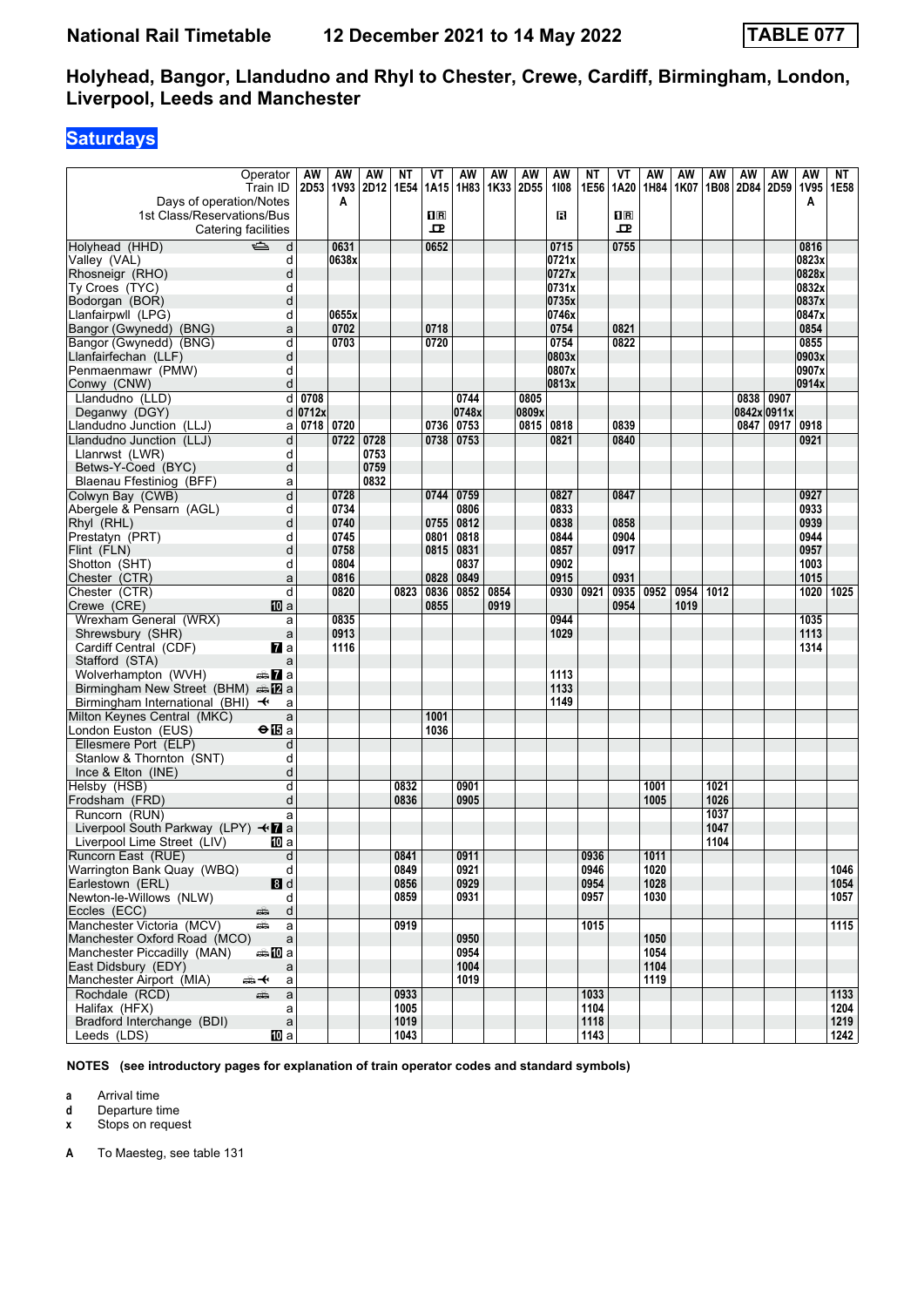### **Saturdays**

| Operator<br>Train ID<br>1st Class/Reservations/Bus                       |                            | VT<br>1A25<br>$\Pi$ R | AW<br>1H85<br>R | ΑW<br>1K08 | ΝT   | AW<br>1E60   2D85   2D61 | AW                | AW<br>2D14 | AW<br>1112<br>R | AW   | AW<br>1H86 1K09 | AW<br>2D86 | AW<br>2D63  | AW<br>1V96<br>R | ΝT<br>1E62 | AW<br>1B12 1H87 | AW           | AW<br>1K10 1E64 | NT   |
|--------------------------------------------------------------------------|----------------------------|-----------------------|-----------------|------------|------|--------------------------|-------------------|------------|-----------------|------|-----------------|------------|-------------|-----------------|------------|-----------------|--------------|-----------------|------|
| Catering facilities                                                      |                            | 굔                     |                 |            |      |                          |                   |            |                 |      |                 |            |             |                 |            |                 |              |                 |      |
| Holyhead (HHD)<br>⇔                                                      | d                          | 0855                  |                 |            |      |                          |                   |            | 0928            |      |                 |            |             | 1030            |            |                 |              |                 |      |
| Valley (VAL)                                                             | d                          |                       |                 |            |      |                          |                   |            | 0934x           |      |                 |            |             | 1037x           |            |                 |              |                 |      |
| Rhosneigr (RHO)                                                          | d                          |                       |                 |            |      |                          |                   |            | 0940x           |      |                 |            |             |                 |            |                 |              |                 |      |
| Ty Croes (TYC)                                                           | d                          |                       |                 |            |      |                          |                   |            | 0944x           |      |                 |            |             |                 |            |                 |              |                 |      |
| Bodorgan (BOR)                                                           | d                          |                       |                 |            |      |                          |                   |            | 0948x           |      |                 |            |             |                 |            |                 |              |                 |      |
| Llanfairpwll (LPG)                                                       | d                          |                       |                 |            |      |                          |                   |            | 0959x           |      |                 |            |             | 1054x           |            |                 |              |                 |      |
| Bangor (Gwynedd) (BNG)                                                   | a                          | 0921                  |                 |            |      |                          |                   |            | 1007            |      |                 |            |             | 1101            |            |                 |              |                 |      |
| Bangor (Gwynedd) (BNG)                                                   | d                          | 0922                  |                 |            |      |                          |                   |            | 1007            |      |                 |            |             | 1102            |            |                 |              |                 |      |
| Llanfairfechan (LLF)                                                     | d                          |                       |                 |            |      |                          |                   |            | 1015x           |      |                 |            |             |                 |            |                 |              |                 |      |
| Penmaenmawr (PMW)                                                        | d                          |                       |                 |            |      |                          |                   |            | 1020x           |      |                 |            |             |                 |            |                 |              |                 |      |
| Conwy (CNW)                                                              | d                          |                       |                 |            |      |                          |                   |            | 1026x           |      |                 |            |             |                 |            |                 |              |                 |      |
| Llandudno (LLD)                                                          | d                          |                       |                 |            |      | 0938                     | 1010   1019       |            |                 |      |                 | 1038       | 1108        |                 |            |                 |              |                 |      |
| Deganwy (DGY)                                                            | d                          |                       |                 |            |      |                          | 0942x 1014x 1023x |            |                 |      |                 |            | 1042x 1112x |                 |            |                 |              |                 |      |
| Llandudno Junction (LLJ)                                                 | a                          | 0939                  |                 |            |      | 0947                     | 1020              | 1028       | 1030            |      |                 | 1047       | 1118        | 1119            |            |                 |              |                 |      |
| Llandudno Junction (LLJ)                                                 | d                          | 0940                  |                 |            |      |                          |                   | 1031       | 1034            |      |                 |            |             | 1122            |            |                 |              |                 |      |
| Llanrwst (LWR)                                                           | d                          |                       |                 |            |      |                          |                   | 1054       |                 |      |                 |            |             |                 |            |                 |              |                 |      |
| Betws-Y-Coed (BYC)                                                       | d                          |                       |                 |            |      |                          |                   | 1100       |                 |      |                 |            |             |                 |            |                 |              |                 |      |
| Blaenau Ffestiniog (BFF)                                                 | a                          |                       |                 |            |      |                          |                   | 1130       |                 |      |                 |            |             |                 |            |                 |              |                 |      |
| Colwyn Bay (CWB)                                                         | d                          | 0947                  |                 |            |      |                          |                   |            | 1040            |      |                 |            |             | 1128            |            |                 |              |                 |      |
| Abergele & Pensarn (AGL)                                                 | d                          |                       |                 |            |      |                          |                   |            | 1046            |      |                 |            |             | 1134            |            |                 |              |                 |      |
| Rhyl (RHL)                                                               | d                          | 0958                  |                 |            |      |                          |                   |            | 1052            |      |                 |            |             | 1140            |            |                 |              |                 |      |
| Prestatyn (PRT)                                                          | d                          | 1003                  |                 |            |      |                          |                   |            | 1058            |      |                 |            |             | 1145            |            |                 |              |                 |      |
| Flint (FLN)                                                              | d                          |                       |                 |            |      |                          |                   |            | 1111            |      |                 |            |             | 1158            |            |                 |              |                 |      |
| Shotton (SHT)                                                            | d                          |                       |                 |            |      |                          |                   |            | 1117            |      |                 |            |             | 1204            |            |                 |              |                 |      |
| Chester (CTR)<br>Chester (CTR)                                           | a<br>d                     | 1029<br>1035          | 1052            | 1054       | 1126 |                          |                   |            | 1130<br>1136    | 1152 | 1154            |            |             | 1217            |            | 1230            | 1251         | 1254            | 1325 |
| Crewe (CRE)                                                              | 10 a                       | 1054                  |                 | 1119       |      |                          |                   |            |                 |      | 1219            |            |             | 1221            | 1225       |                 |              | 1319            |      |
| Wrexham General (WRX)                                                    | a                          |                       |                 |            |      |                          |                   |            | 1150            |      |                 |            |             | 1235            |            |                 |              |                 |      |
| Shrewsbury (SHR)                                                         | a                          |                       |                 |            |      |                          |                   |            | 1230            |      |                 |            |             | 1313            |            |                 |              |                 |      |
| Cardiff Central (CDF)                                                    | <b>7</b> a                 |                       |                 |            |      |                          |                   |            |                 |      |                 |            |             | 1526            |            |                 |              |                 |      |
| Stafford (STA)                                                           | a                          |                       |                 |            |      |                          |                   |            |                 |      |                 |            |             |                 |            |                 |              |                 |      |
| Wolverhampton (WVH)                                                      | an <mark>7</mark> la       |                       |                 |            |      |                          |                   |            | 1312            |      |                 |            |             |                 |            |                 |              |                 |      |
| Birmingham New Street (BHM) $\oplus$ 2 a                                 |                            |                       |                 |            |      |                          |                   |            | 1332            |      |                 |            |             |                 |            |                 |              |                 |      |
| Birmingham International (BHI) $\rightarrow$                             | a                          |                       |                 |            |      |                          |                   |            | 1348            |      |                 |            |             |                 |            |                 |              |                 |      |
| Milton Keynes Central (MKC)                                              | a                          |                       |                 |            |      |                          |                   |            |                 |      |                 |            |             |                 |            |                 |              |                 |      |
| London Euston (EUS)                                                      | $\bigoplus$ a              |                       |                 |            |      |                          |                   |            |                 |      |                 |            |             |                 |            |                 |              |                 |      |
| Ellesmere Port (ELP)                                                     | d                          |                       |                 |            |      |                          |                   |            |                 |      |                 |            |             |                 |            |                 |              |                 |      |
| Stanlow & Thornton (SNT)                                                 | d                          |                       |                 |            |      |                          |                   |            |                 |      |                 |            |             |                 |            |                 |              |                 |      |
| Ince & Elton (INE)                                                       | d                          |                       |                 |            |      |                          |                   |            |                 |      |                 |            |             |                 |            |                 |              |                 |      |
| Helsby (HSB)                                                             | d                          |                       | 1101            |            |      |                          |                   |            |                 | 1201 |                 |            |             |                 |            | 1239            | 1300         |                 |      |
| Frodsham (FRD)                                                           | d                          |                       | 1105            |            |      |                          |                   |            |                 | 1206 |                 |            |             |                 |            | 1244            | 1305         |                 |      |
| Runcorn (RUN)                                                            | a                          |                       |                 |            |      |                          |                   |            |                 |      |                 |            |             |                 |            | 1254            |              |                 |      |
| Liverpool South Parkway (LPY) <■ a                                       |                            |                       |                 |            |      |                          |                   |            |                 |      |                 |            |             |                 |            | 1304            |              |                 |      |
| Liverpool Lime Street (LIV)                                              | 100 a                      |                       |                 |            |      |                          |                   |            |                 |      |                 |            |             |                 |            | 1318            |              |                 |      |
| Runcorn East (RUE)                                                       | d                          |                       | 1111            |            |      |                          |                   |            |                 | 1211 |                 |            |             |                 |            |                 | 1311         |                 |      |
| Warrington Bank Quay (WBQ)                                               | d                          |                       | 1120            |            | 1147 |                          |                   |            |                 | 1220 |                 |            |             |                 | 1246       |                 | 1320         |                 | 1346 |
| Earlestown (ERL)                                                         | 8d                         |                       | 1128            |            | 1154 |                          |                   |            |                 | 1228 |                 |            |             |                 | 1254       |                 | 1328         |                 | 1354 |
| Newton-le-Willows (NLW)                                                  | d                          |                       | 1131            |            | 1157 |                          |                   |            |                 | 1231 |                 |            |             |                 | 1257       |                 | 1330         |                 | 1357 |
| Eccles (ECC)<br>æbora (m. 1983).<br>Fødsler<br>Manchester Victoria (MCV) | $\mathsf{d}$               |                       |                 |            |      |                          |                   |            |                 |      |                 |            |             |                 |            |                 |              |                 |      |
| æ<br>Manchester Oxford Road (MCO)                                        | a                          |                       |                 |            | 1215 |                          |                   |            |                 | 1250 |                 |            |             |                 | 1315       |                 |              |                 | 1415 |
| Manchester Piccadilly (MAN)                                              | $\mathsf{a}$<br>dana na ma |                       | 1150<br>1154    |            |      |                          |                   |            |                 | 1254 |                 |            |             |                 |            |                 | 1350<br>1354 |                 |      |
| East Didsbury (EDY)                                                      |                            |                       | 1204            |            |      |                          |                   |            |                 | 1304 |                 |            |             |                 |            |                 | 1404         |                 |      |
| Manchester Airport (MIA)<br>⇜✦                                           | a<br>a                     |                       | 1219            |            |      |                          |                   |            |                 | 1319 |                 |            |             |                 |            |                 | 1419         |                 |      |
| Rochdale (RCD)<br>æ                                                      | a                          |                       |                 |            | 1233 |                          |                   |            |                 |      |                 |            |             |                 | 1333       |                 |              |                 | 1433 |
| Halifax (HFX)                                                            | a                          |                       |                 |            | 1304 |                          |                   |            |                 |      |                 |            |             |                 | 1404       |                 |              |                 | 1504 |
| Bradford Interchange (BDI)                                               | $\mathsf{a}$               |                       |                 |            | 1319 |                          |                   |            |                 |      |                 |            |             |                 | 1419       |                 |              |                 | 1520 |
| Leeds (LDS)                                                              | 10 a                       |                       |                 |            | 1342 |                          |                   |            |                 |      |                 |            |             |                 | 1442       |                 |              |                 | 1545 |

**NOTES (see introductory pages for explanation of train operator codes and standard symbols)**

**a** Arrival time<br>**d** Departure t

**d** Departure time<br>**x** Stops on reque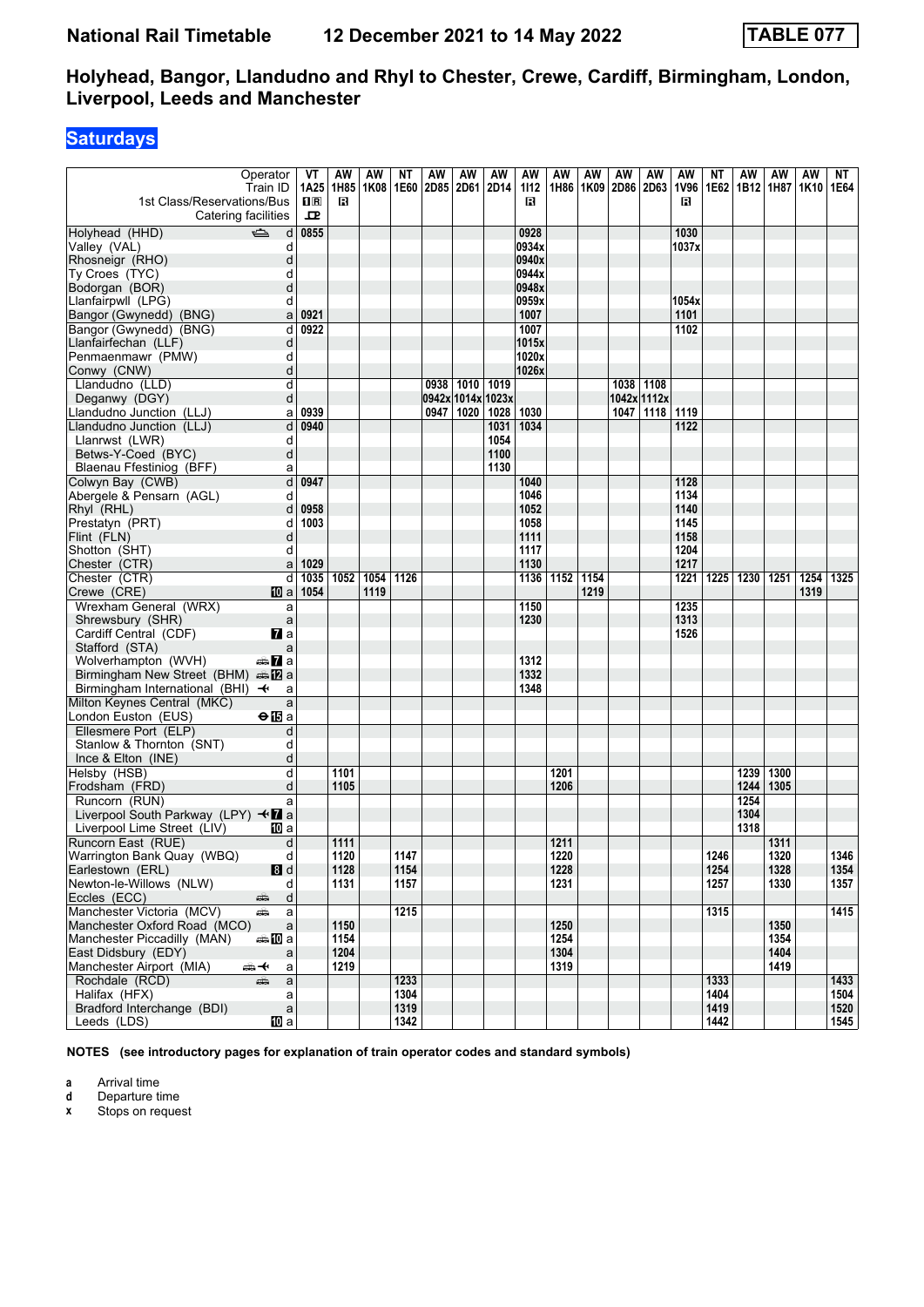# **Saturdays**

| Operator                                          |              | AW   | AW                | AW            | AW               | AW   | AW                        | AW          | AW          | AW    | NΤ   | AW   | AW   | AW                | ΝT        | AW    | AW            | VT          | AW                       |
|---------------------------------------------------|--------------|------|-------------------|---------------|------------------|------|---------------------------|-------------|-------------|-------|------|------|------|-------------------|-----------|-------|---------------|-------------|--------------------------|
| Train ID                                          |              |      | 2D87 2D65         | 1116          |                  |      | 1H88   1K11   2D88   2D67 |             | 1V97        | 2D16  | 1E66 | 1B16 |      | 1K12 1H89         | 1E68      | 2D69  | 1120          | 1A50        | 1120                     |
| Days of operation/Notes                           |              |      |                   |               |                  |      |                           |             | A           |       |      |      |      |                   |           |       |               |             |                          |
| 1st Class/Reservations/Bus                        |              |      |                   | в             |                  |      |                           |             |             |       |      |      |      |                   |           |       | R             | $n_{\rm R}$ | в                        |
| Catering facilities                               |              |      |                   |               |                  |      |                           |             |             |       |      |      |      |                   |           |       |               | ᇁ           |                          |
| Holyhead (HHD)<br>$\Rightarrow$<br>Valley (VAL)   | d<br>d       |      |                   | 1128<br>1134x |                  |      |                           |             | 1237        |       |      |      |      |                   |           |       | 1327<br>1333x | 1358        |                          |
| Rhosneigr (RHO)                                   | d            |      |                   | 1140x         |                  |      |                           |             |             |       |      |      |      |                   |           |       | 1339x         |             |                          |
| Ty Croes (TYC)                                    | d            |      |                   | 1144x         |                  |      |                           |             |             |       |      |      |      |                   |           |       | 1343x         |             |                          |
| Bodorgan (BOR)                                    | d            |      |                   | 1148x         |                  |      |                           |             |             |       |      |      |      |                   |           |       | 1347x         |             |                          |
| Llanfairpwll (LPG)                                | d            |      |                   | 1159x         |                  |      |                           |             |             |       |      |      |      |                   |           |       | 1358x         |             |                          |
| Bangor (Gwynedd) (BNG)                            | a            |      |                   | 1208          |                  |      |                           |             | 1303        |       |      |      |      |                   |           |       | 1406          | 1424        |                          |
| Bangor (Gwynedd) (BNG)                            | d            |      |                   | 1208          |                  |      |                           |             | 1304        |       |      |      |      |                   |           |       | 1406          | 1425        |                          |
| Llanfairfechan (LLF)                              | d            |      |                   | 1216x         |                  |      |                           |             |             |       |      |      |      |                   |           |       |               |             |                          |
| Penmaenmawr (PMW)                                 | d            |      |                   | 1220x         |                  |      |                           |             |             |       |      |      |      |                   |           |       |               |             |                          |
| Conwy (CNW)                                       | d            |      |                   | 1226x         |                  |      |                           |             |             |       |      |      |      |                   |           |       |               |             |                          |
| Llandudno (LLD)                                   | d            | 1139 | 1208              |               |                  |      | 1238                      | 1250        |             | 1317  |      |      |      |                   |           | 1408  |               |             |                          |
| Deganwy (DGY)                                     |              |      | d   1143x   1212x |               |                  |      |                           | 1242x 1254x |             | 1321x |      |      |      |                   |           | 1412x |               |             |                          |
| Llandudno Junction (LLJ)                          |              |      | a   1148   1218   | 1231          |                  |      | 1247                      |             | 1300   1321 | 1326  |      |      |      |                   |           | 1418  | 1424          | 1442        |                          |
| Llandudno Junction (LLJ)                          | d            |      |                   | 1233          |                  |      |                           |             | 1322        | 1329  |      |      |      |                   |           |       | 1427          | 1443        |                          |
| Llanrwst (LWR)                                    | d            |      |                   |               |                  |      |                           |             |             | 1352  |      |      |      |                   |           |       |               |             |                          |
| Betws-Y-Coed (BYC)                                | d            |      |                   |               |                  |      |                           |             |             | 1358  |      |      |      |                   |           |       |               |             |                          |
| Blaenau Ffestiniog (BFF)                          | a            |      |                   |               |                  |      |                           |             |             | 1432  |      |      |      |                   |           |       |               |             |                          |
| Colwyn Bay (CWB)                                  | d            |      |                   | 1239          |                  |      |                           |             | 1328        |       |      |      |      |                   |           |       | 1433          | 1450        |                          |
| Abergele & Pensarn (AGL)                          | d            |      |                   | 1245          |                  |      |                           |             | 1334        |       |      |      |      |                   |           |       | 1439          |             |                          |
| Rhyl (RHL)                                        | d            |      |                   | 1252          |                  |      |                           |             | 1339        |       |      |      |      |                   |           |       | 1446          | 1500        |                          |
| Prestatyn (PRT)                                   | d            |      |                   | 1257          |                  |      |                           |             | 1345        |       |      |      |      |                   |           |       | 1451          |             |                          |
| Flint (FLN)                                       | d            |      |                   | 1311          |                  |      |                           |             | 1358        |       |      |      |      |                   |           |       | 1505          |             |                          |
| Shotton (SHT)                                     | d            |      |                   | 1316          |                  |      |                           |             | 1403        |       |      |      |      |                   |           |       | 1510          |             |                          |
| Chester (CTR)                                     | a            |      |                   | 1329          |                  |      |                           |             | 1416        |       |      |      |      |                   |           |       | 1526          | 1527        | $\overline{\phantom{0}}$ |
| Chester (CTR)                                     | d            |      |                   | 1335          | 1352             | 1354 |                           |             | 1420        |       | 1422 | 1428 | 1454 | 1454              | 1519      |       | 1536          | 1535        | 1536                     |
| Crewe (CRE)<br>10 a                               |              |      |                   |               |                  | 1419 |                           |             |             |       |      |      | 1519 |                   |           |       | $\rightarrow$ | 1554        |                          |
| Wrexham General (WRX)                             | a            |      |                   | 1349          |                  |      |                           |             | 1434        |       |      |      |      |                   |           |       |               |             | 1551                     |
| Shrewsbury (SHR)                                  | $\mathsf{a}$ |      |                   | 1430          |                  |      |                           |             | 1512        |       |      |      |      |                   |           |       |               |             | 1630                     |
| Cardiff Central (CDF)<br><b>7</b> a               |              |      |                   |               |                  |      |                           |             | 1710        |       |      |      |      |                   |           |       |               |             |                          |
| Stafford (STA)                                    | a            |      |                   |               |                  |      |                           |             |             |       |      |      |      |                   |           |       |               |             |                          |
| Wolverhampton (WVH)<br>an <mark>7</mark> a        |              |      |                   | 1512          |                  |      |                           |             |             |       |      |      |      |                   |           |       |               |             | 1711                     |
| Birmingham New Street (BHM) $\oplus \mathbb{Z}$ a |              |      |                   | 1532          |                  |      |                           |             |             |       |      |      |      |                   |           |       |               |             | 1732                     |
| Birmingham International (BHI) $\rightarrow$      | a            |      |                   | 1549          |                  |      |                           |             |             |       |      |      |      |                   |           |       |               |             | 1749                     |
| Milton Keynes Central (MKC)                       | a            |      |                   |               |                  |      |                           |             |             |       |      |      |      |                   |           |       |               |             |                          |
| London Euston (EUS)<br><b>⊖ iB</b> a              |              |      |                   |               |                  |      |                           |             |             |       |      |      |      |                   |           |       |               |             |                          |
| Ellesmere Port (ELP)                              | d            |      |                   |               |                  |      |                           |             |             |       |      |      |      |                   |           |       |               |             |                          |
| Stanlow & Thornton (SNT)                          | d            |      |                   |               |                  |      |                           |             |             |       |      |      |      |                   |           |       |               |             |                          |
| Ince & Elton (INE)                                | d<br>d       |      |                   |               | 1402             |      |                           |             |             |       |      | 1437 |      | 1503              |           |       |               |             |                          |
| Helsby (HSB)<br>Frodsham (FRD)                    | d            |      |                   |               | 1406             |      |                           |             |             |       |      | 1441 |      | 1507              |           |       |               |             |                          |
| Runcorn (RUN)                                     |              |      |                   |               |                  |      |                           |             |             |       |      | 1452 |      |                   |           |       |               |             |                          |
| Liverpool South Parkway (LPY) <■ a                | a            |      |                   |               |                  |      |                           |             |             |       |      | 1500 |      |                   |           |       |               |             |                          |
| Liverpool Lime Street (LIV)<br>10 a               |              |      |                   |               |                  |      |                           |             |             |       |      | 1515 |      |                   |           |       |               |             |                          |
| Runcorn East (RUE)                                | d            |      |                   |               | $\frac{1412}{ }$ |      |                           |             |             |       |      |      |      | $\overline{1513}$ |           |       |               |             |                          |
| Warrington Bank Quay (WBQ)                        | d            |      |                   |               | 1420             |      |                           |             |             |       | 1446 |      |      |                   | 1522 1545 |       |               |             |                          |
| 8d<br>Earlestown (ERL)                            |              |      |                   |               | 1428             |      |                           |             |             |       | 1454 |      |      |                   | 1529 1553 |       |               |             |                          |
| Newton-le-Willows (NLW)                           | d            |      |                   |               | 1431             |      |                           |             |             |       | 1457 |      |      |                   | 1532 1555 |       |               |             |                          |
| Eccles (ECC)<br>æÊ,                               | $\mathsf{d}$ |      |                   |               |                  |      |                           |             |             |       |      |      |      |                   | 1606      |       |               |             |                          |
| Manchester Victoria (MCV)<br>æ                    | a            |      |                   |               |                  |      |                           |             |             |       | 1515 |      |      |                   | 1615      |       |               |             |                          |
| Manchester Oxford Road (MCO)                      | $\mathsf{a}$ |      |                   |               | 1450             |      |                           |             |             |       |      |      |      | 1551              |           |       |               |             |                          |
| Manchester Piccadilly (MAN)<br>an‱Mia             |              |      |                   |               | 1454             |      |                           |             |             |       |      |      |      | 1555              |           |       |               |             |                          |
| East Didsbury (EDY)                               | a            |      |                   |               | 1504             |      |                           |             |             |       |      |      |      | 1604              |           |       |               |             |                          |
| Manchester Airport (MIA)<br><del>๛</del> +        | a            |      |                   |               | 1519             |      |                           |             |             |       |      |      |      | 1619              |           |       |               |             |                          |
| Rochdale (RCD)<br>چھ                              | a            |      |                   |               |                  |      |                           |             |             |       | 1533 |      |      |                   | 1636      |       |               |             |                          |
| Halifax (HFX)                                     | a            |      |                   |               |                  |      |                           |             |             |       | 1604 |      |      |                   | 1706      |       |               |             |                          |
| Bradford Interchange (BDI)                        | $\mathsf a$  |      |                   |               |                  |      |                           |             |             |       | 1619 |      |      |                   | 1720      |       |               |             |                          |
| Leeds (LDS)<br>10 a                               |              |      |                   |               |                  |      |                           |             |             |       | 1642 |      |      |                   | 1743      |       |               |             |                          |

**NOTES (see introductory pages for explanation of train operator codes and standard symbols)**

**a** Arrival time<br>**d** Departure t

**d** Departure time

**x** Stops on request

**A** To Maesteg, see table 131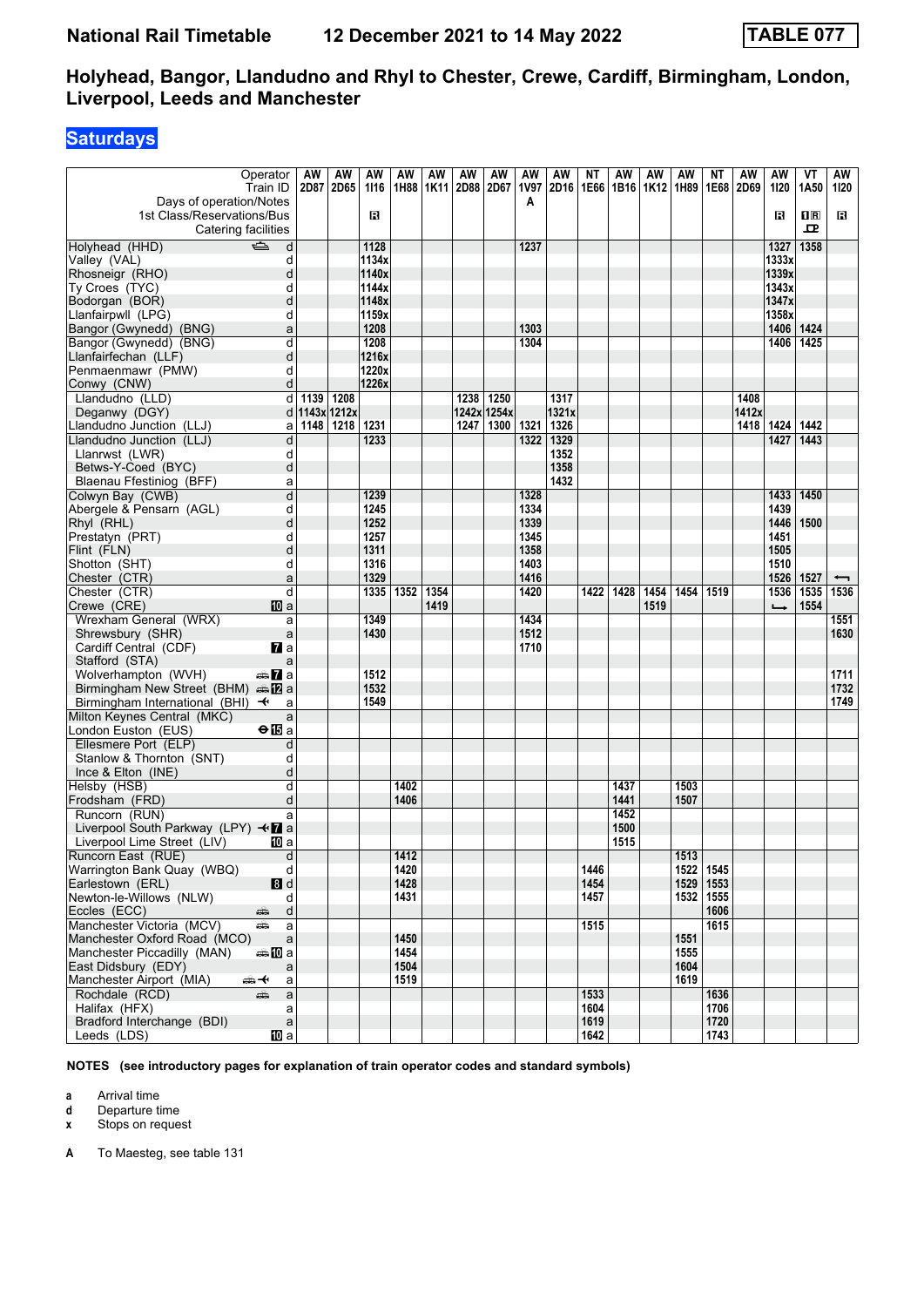# **Saturdays**

|                                              | Operator            | AW         | AW             | AW    | AW    | NΤ           | AW          | AW   | AW   | ΝT           | AW   | AW                | AW   | AW    | AW    | AW                               | AW   | ΝT         | NT   |
|----------------------------------------------|---------------------|------------|----------------|-------|-------|--------------|-------------|------|------|--------------|------|-------------------|------|-------|-------|----------------------------------|------|------------|------|
|                                              | Train ID            |            | 1H90 1K13 2D90 |       | 1V98  | 1E70         | 1B00   1H91 |      | 1K14 | 1E72         | 2D71 | 2D91              | 2D73 | 1124  |       | 2D18   1H92   1K15   2F15   1E74 |      |            |      |
| 1st Class/Reservations/Bus                   |                     |            |                |       |       |              |             |      |      |              |      |                   |      | в     |       |                                  |      |            |      |
| Holyhead (HHD)                               | $\Rightarrow$<br>d  |            |                |       | 1427  |              |             |      |      |              |      |                   |      | 1525  |       |                                  |      |            |      |
| Valley (VAL)                                 | d                   |            |                |       |       |              |             |      |      |              |      |                   |      | 1531x |       |                                  |      |            |      |
| Rhosneigr (RHO)                              | d                   |            |                |       |       |              |             |      |      |              |      |                   |      | 1537x |       |                                  |      |            |      |
| Ty Croes (TYC)                               | d                   |            |                |       |       |              |             |      |      |              |      |                   |      | 1541x |       |                                  |      |            |      |
| Bodorgan (BOR)                               | d                   |            |                |       |       |              |             |      |      |              |      |                   |      | 1545x |       |                                  |      |            |      |
| Llanfairpwll (LPG)                           | d                   |            |                |       |       |              |             |      |      |              |      |                   |      | 1556x |       |                                  |      |            |      |
| Bangor (Gwynedd) (BNG)                       | a                   |            |                |       | 1454  |              |             |      |      |              |      |                   |      | 1604  |       |                                  |      |            |      |
| Bangor (Gwynedd) (BNG)                       | d                   |            |                |       | 1455  |              |             |      |      |              |      |                   |      | 1604  |       |                                  |      |            |      |
| Llanfairfechan (LLF)                         | d                   |            |                |       | 1503x |              |             |      |      |              |      |                   |      | 1612x |       |                                  |      |            |      |
| Penmaenmawr (PMW)                            | d                   |            |                |       | 1507x |              |             |      |      |              |      |                   |      | 1616x |       |                                  |      |            |      |
| Conwy (CNW)                                  | d                   |            |                |       | 1513x |              |             |      |      |              |      |                   |      | 1622x |       |                                  |      |            |      |
| Llandudno (LLD)                              | d                   |            |                | 1438  |       |              |             |      |      |              | 1508 | 1541              | 1607 |       | 1620  |                                  |      |            |      |
| Deganwy (DGY)                                | d                   |            |                | 1442x |       |              |             |      |      |              |      | 1512x 1545x 1611x |      |       | 1624x |                                  |      |            |      |
| Llandudno Junction (LLJ)                     | a                   |            |                | 1447  | 1517  |              |             |      |      |              |      | 1518   1550       | 1617 | 1627  | 1630  |                                  |      |            |      |
| Llandudno Junction (LLJ)                     | d                   |            |                |       | 1520  |              |             |      |      |              |      |                   |      | 1630  | 1633  |                                  |      |            |      |
| Llanrwst (LWR)                               | d                   |            |                |       |       |              |             |      |      |              |      |                   |      |       | 1656  |                                  |      |            |      |
| Betws-Y-Coed (BYC)                           | d                   |            |                |       |       |              |             |      |      |              |      |                   |      |       | 1702  |                                  |      |            |      |
| Blaenau Ffestiniog (BFF)                     | a                   |            |                |       |       |              |             |      |      |              |      |                   |      |       | 1735  |                                  |      |            |      |
| Colwyn Bay (CWB)                             | d                   |            |                |       | 1526  |              |             |      |      |              |      |                   |      | 1636  |       |                                  |      |            |      |
| Abergele & Pensarn (AGL)                     | d                   |            |                |       | 1532  |              |             |      |      |              |      |                   |      | 1642  |       |                                  |      |            |      |
| Rhyl (RHL)                                   | d                   |            |                |       | 1537  |              |             |      |      |              |      |                   |      | 1648  |       |                                  |      |            |      |
| Prestatyn (PRT)                              | d                   |            |                |       | 1543  |              |             |      |      |              |      |                   |      | 1653  |       |                                  |      |            |      |
| Flint (FLN)                                  | d                   |            |                |       | 1556  |              |             |      |      |              |      |                   |      | 1706  |       |                                  |      |            |      |
| Shotton (SHT)                                | d                   |            |                |       | 1602  |              |             |      |      |              |      |                   |      | 1712  |       |                                  |      |            |      |
| Chester (CTR)                                | a                   |            |                |       | 1615  |              |             |      |      |              |      |                   |      | 1725  |       |                                  |      |            |      |
| Chester (CTR)                                | $\overline{d}$      | 1549 1554  |                |       | 1619  | 1623         | 1631        | 1652 | 1655 | 1721         |      |                   |      | 1730  |       | 1752 1753                        |      |            | 1825 |
| Crewe (CRE)                                  | 10 a                |            | 1619           |       |       |              |             |      | 1719 |              |      |                   |      |       |       |                                  | 1818 |            |      |
| Wrexham General (WRX)                        | a                   |            |                |       | 1634  |              |             |      |      |              |      |                   |      | 1745  |       |                                  |      |            |      |
| Shrewsbury (SHR)                             | $\mathsf{a}$        |            |                |       | 1712  |              |             |      |      |              |      |                   |      | 1823  |       |                                  |      |            |      |
| Cardiff Central (CDF)                        | $\mathbf{z}$ a      |            |                |       | 1911  |              |             |      |      |              |      |                   |      |       |       |                                  |      |            |      |
| Stafford (STA)                               | a                   |            |                |       |       |              |             |      |      |              |      |                   |      |       |       |                                  |      |            |      |
| Wolverhampton (WVH)                          | an <mark>7</mark> a |            |                |       |       |              |             |      |      |              |      |                   |      | 1912  |       |                                  |      |            |      |
| Birmingham New Street (BHM) $\triangleq 2$ a |                     |            |                |       |       |              |             |      |      |              |      |                   |      | 1932  |       |                                  |      |            |      |
| Birmingham International (BHI) $\rightarrow$ | a                   |            |                |       |       |              |             |      |      |              |      |                   |      | 1949  |       |                                  |      |            |      |
| Milton Keynes Central (MKC)                  | a                   |            |                |       |       |              |             |      |      |              |      |                   |      |       |       |                                  |      |            |      |
| London Euston (EUS)                          | $\Theta$ is a       |            |                |       |       |              |             |      |      |              |      |                   |      |       |       |                                  |      |            |      |
| Ellesmere Port (ELP)                         | d                   |            |                |       |       |              |             |      |      |              |      |                   |      |       |       |                                  |      | 1819       |      |
| Stanlow & Thornton (SNT)                     | d                   |            |                |       |       |              |             |      |      |              |      |                   |      |       |       |                                  |      | 1823       |      |
| Ince & Elton (INE)                           | d                   |            |                |       |       |              |             |      |      |              |      |                   |      |       |       |                                  |      | 1826       |      |
| Helsby (HSB)                                 | d                   | 1559       |                |       |       |              | 1640        | 1701 |      |              |      |                   |      |       |       | 1801                             |      | 1829a 1834 |      |
| Frodsham (FRD)                               | d                   | 1605       |                |       |       |              | 1645        | 1706 |      |              |      |                   |      |       |       | 1805                             |      |            |      |
| Runcorn (RUN)                                | a                   |            |                |       |       |              | 1655        |      |      |              |      |                   |      |       |       |                                  |      |            |      |
| Liverpool South Parkway (LPY) <■ a           |                     |            |                |       |       |              | 1704        |      |      |              |      |                   |      |       |       |                                  |      |            |      |
| Liverpool Lime Street (LIV)                  | 10 a                |            |                |       |       |              | 1718        |      |      |              |      |                   |      |       |       |                                  |      |            |      |
| Runcorn East (RUE)                           | $d \mid$            | 1611       |                |       |       |              |             | 1711 |      | 1736         |      |                   |      |       |       | 1811                             |      |            |      |
| Warrington Bank Quay (WBQ)                   |                     | $d$ 1620   |                |       |       | 1645         |             | 1720 |      | 1746         |      |                   |      |       |       | 1820                             |      |            | 1847 |
| Earlestown (ERL)                             |                     | $8 d$ 1628 |                |       |       | 1652         |             | 1728 |      | 1754         |      |                   |      |       |       | 1827                             |      |            | 1854 |
| Newton-le-Willows (NLW)                      |                     | $d$ 1630   |                |       |       | 1655         |             | 1731 |      | 1757         |      |                   |      |       |       | 1830                             |      |            | 1857 |
| Eccles (ECC)                                 | $\mathsf{d}$        |            |                |       |       | 1706         |             |      |      | 1808         |      |                   |      |       |       |                                  |      |            |      |
| Manchester Victoria (MCV)                    | ۶<br>پیش<br>a       |            |                |       |       | 1715         |             |      |      | 1817         |      |                   |      |       |       |                                  |      |            | 1915 |
| Manchester Oxford Road (MCO)                 |                     | $a$ 1650   |                |       |       |              |             | 1750 |      |              |      |                   |      |       |       | 1850                             |      |            |      |
| Manchester Piccadilly (MAN)                  | <b>as 10 a 1654</b> |            |                |       |       |              |             | 1754 |      |              |      |                   |      |       |       | 1854                             |      |            |      |
| East Didsbury (EDY)                          |                     | a 1704     |                |       |       |              |             | 1804 |      |              |      |                   |      |       |       | 1904                             |      |            |      |
| Manchester Airport (MIA)                     | ⇜✦                  | $a$ 1719   |                |       |       |              |             | 1819 |      |              |      |                   |      |       |       | 1919                             |      |            |      |
| Rochdale (RCD)                               |                     |            |                |       |       | 1738         |             |      |      | 1834         |      |                   |      |       |       |                                  |      |            | 1933 |
|                                              | a<br>پېښ            |            |                |       |       |              |             |      |      |              |      |                   |      |       |       |                                  |      |            | 2004 |
| Halifax (HFX)<br>Bradford Interchange (BDI)  | a                   |            |                |       |       | 1808<br>1822 |             |      |      | 1910<br>1924 |      |                   |      |       |       |                                  |      |            | 2019 |
|                                              | $\mathsf{a}$        |            |                |       |       |              |             |      |      | 1947         |      |                   |      |       |       |                                  |      |            | 2043 |
| Leeds (LDS)                                  | <b>iD</b> a         |            |                |       |       | 1845         |             |      |      |              |      |                   |      |       |       |                                  |      |            |      |

**NOTES (see introductory pages for explanation of train operator codes and standard symbols)**

**a** Arrival time

**d** Departure time<br>**x** Stops on reque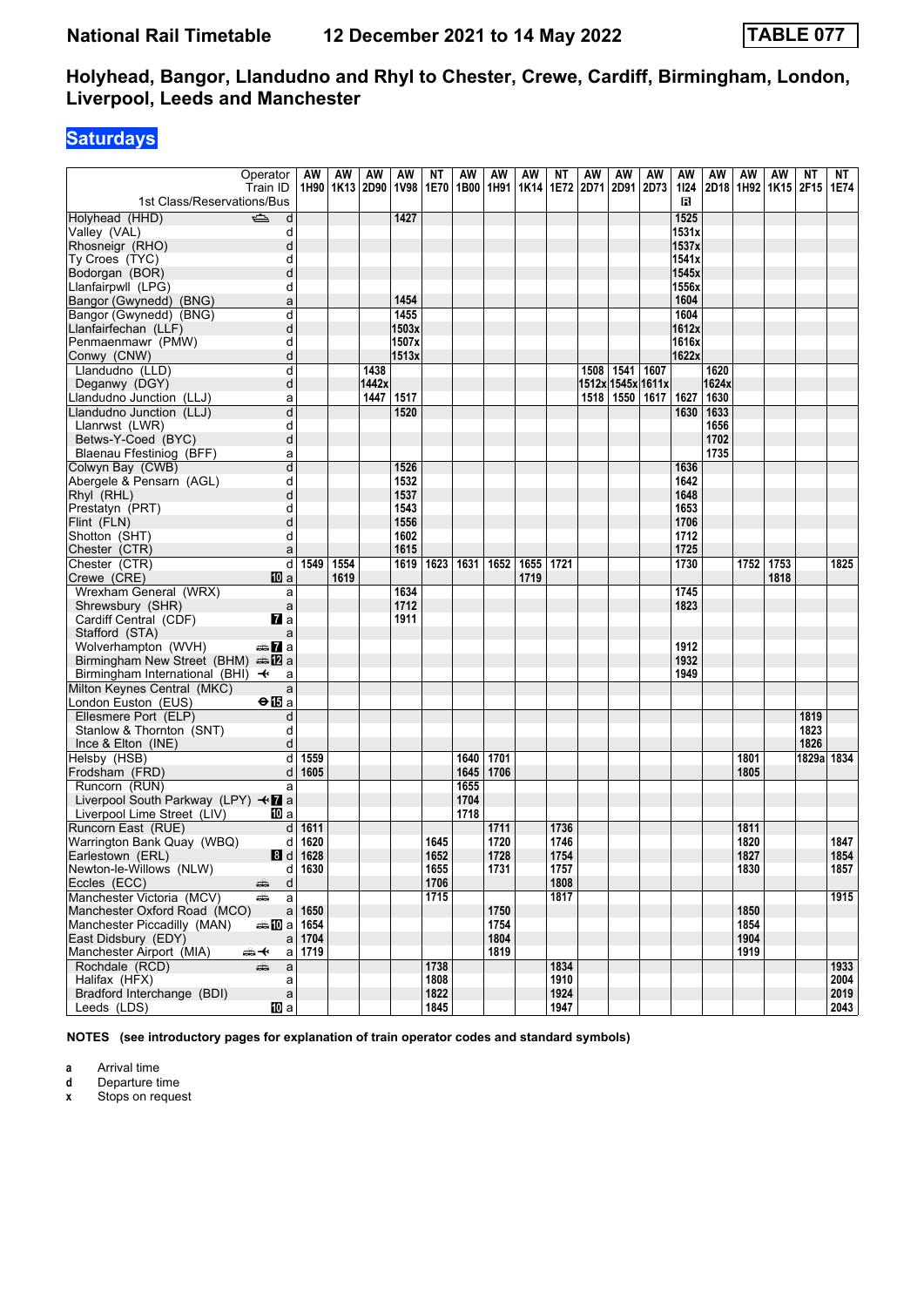# **Saturdays**

| ک<br>Holyhead (HHD)<br>1648<br>1728<br>1825<br>d<br>1832x<br>Valley (VAL)<br>d<br>1734x<br>d<br>1740x<br>1837x<br>Rhosneigr (RHO)<br>Ty Croes (TYC)<br>d<br>1744x<br>1841x<br>1748x<br>1846x<br>Bodorgan (BOR)<br>d<br>Llanfairpwll (LPG)<br>d<br>1759x<br>1856x<br>1714<br>1807<br>1903<br>Bangor (Gwynedd) (BNG)<br>a<br>1715<br>1904<br>d<br>1807<br>Bangor (Gwynedd) (BNG)<br>d<br>1815x<br>1912x<br>Llanfairfechan (LLF)<br>1916x<br>Penmaenmawr (PMW)<br>d<br>1820x<br>d<br>1826x<br>1922x<br>Conwy (CNW)<br>d<br>1638 1708<br>1738 1808<br>1838   1903   1913<br>Llandudno (LLD)<br>Deganwy (DGY)<br>d<br>1642x 1712x<br>1742x 1812x<br>1842x 1907x 1917x<br>1732<br>1830<br>1847   1911   1922  <br>Llandudno Junction (LLJ)<br>1647<br>1718<br>1747   1818<br>1926<br>a<br>Llandudno Junction (LLJ)<br>d<br>1735<br>1833<br>1929<br>Llanrwst (LWR)<br>d<br>d<br>Betws-Y-Coed (BYC)<br>Blaenau Ffestiniog (BFF)<br>a<br>d<br>Colwyn Bay (CWB)<br>1741<br>1839<br>1935<br>1747<br>Abergele & Pensarn (AGL)<br>d<br>1845<br>d<br>1753<br>1851<br>1945<br>Rhyl (RHL)<br>1758<br>1950<br>Prestatyn (PRT)<br>d<br>1856<br>1811<br>d<br>1910<br>2003<br>Flint (FLN)<br>1817<br>Shotton (SHT)<br>d<br>1915<br>1829<br>1927<br>Chester (CTR)<br>a<br>2018<br>1852<br>1952<br>Chester (CTR)<br>d<br>1833<br>1854<br>1923<br>1931<br>1937<br>1942<br>1954<br>2019 2021<br>2041<br>Crewe (CRE)<br>10 a<br>1919<br>2000<br>2019<br>Wrexham General (WRX)<br>1847<br>1946<br>a<br>1926<br>Shrewsbury (SHR)<br>2026<br>a<br>$\overline{a}$ a<br>2130<br>Cardiff Central (CDF)<br>Stafford (STA)<br>a<br>nna <mark>7</mark> a<br>Wolverhampton (WVH)<br>Birmingham New Street (BHM) $\triangleq 2$ a<br>Birmingham International (BHI) $\rightarrow$<br>a<br>Milton Keynes Central (MKC)<br>a<br>$\Theta$ $\mathbb{E}$ a<br>London Euston (EUS)<br>Ellesmere Port (ELP)<br>d<br>Stanlow & Thornton (SNT)<br>d<br>Ince & Elton (INE)<br>d<br>d<br>1901<br>2001<br>2030<br>Helsby (HSB)<br>1951<br>d<br>1906<br>1955<br>2005<br>2034<br>Frodsham (FRD)<br>Runcorn (RUN)<br>2005<br>a<br>Liverpool South Parkway (LPY) – <del>√</del> a<br>2015<br>2029<br>Liverpool Lime Street (LIV)<br>100 a<br>1938<br>2039<br>Runcorn East (RUE)<br>d<br>1911<br>2011<br>1920<br>1947<br>2020<br>2047<br>d<br>Warrington Bank Quay (WBQ)<br>1929<br>1954<br>2028<br>2054<br>8d<br>Earlestown (ERL)<br>2031<br>2057<br>Newton-le-Willows (NLW)<br>d<br>1931<br>1957<br>$\mathsf{d}$<br>Eccles (ECC)<br>æ.<br>Manchester Victoria (MCV)<br>2016<br>2116<br>æ<br>a<br>Manchester Oxford Road (MCO)<br>1950<br>2050<br> a <br>2054<br>Manchester Piccadilly (MAN)<br>⇔≞llDia<br>1954<br>2105<br>East Didsbury (EDY)<br>a<br>2019<br>2119<br>Manchester Airport (MIA)<br>∱⊯<br>$\mathsf{a}$<br>Rochdale (RCD)<br>$\mathsf{a}$<br>2033<br>2133<br>پېښتنه<br>2105<br>2204<br>Halifax (HFX)<br>a<br>Bradford Interchange (BDI)<br>$\mathsf{a}$<br>2119<br>2219<br>Leeds (LDS)<br>[[] a<br>2143<br>2242 | Operator<br>Train ID | AW | AW<br>2D92 2D75 | AW<br>  1V99 | AW | AW | ΝT | AW<br>1H93   1K16   1E76   2D93   2D77 | AW | AW<br><b>1J70</b> | AW<br>1K70 | AW<br>1B06 | AW | AW<br>1H95 1K17 2D95 2D20 2D79 | AW | AW | AW | AW<br>1K72 1E78 | NΤ |
|---------------------------------------------------------------------------------------------------------------------------------------------------------------------------------------------------------------------------------------------------------------------------------------------------------------------------------------------------------------------------------------------------------------------------------------------------------------------------------------------------------------------------------------------------------------------------------------------------------------------------------------------------------------------------------------------------------------------------------------------------------------------------------------------------------------------------------------------------------------------------------------------------------------------------------------------------------------------------------------------------------------------------------------------------------------------------------------------------------------------------------------------------------------------------------------------------------------------------------------------------------------------------------------------------------------------------------------------------------------------------------------------------------------------------------------------------------------------------------------------------------------------------------------------------------------------------------------------------------------------------------------------------------------------------------------------------------------------------------------------------------------------------------------------------------------------------------------------------------------------------------------------------------------------------------------------------------------------------------------------------------------------------------------------------------------------------------------------------------------------------------------------------------------------------------------------------------------------------------------------------------------------------------------------------------------------------------------------------------------------------------------------------------------------------------------------------------------------------------------------------------------------------------------------------------------------------------------------------------------------------------------------------------------------------------------------------------------------------------------------------------------------------------------------------------------------------------------------------------------------------------------------------------------------------------------------------------------------------|----------------------|----|-----------------|--------------|----|----|----|----------------------------------------|----|-------------------|------------|------------|----|--------------------------------|----|----|----|-----------------|----|
|                                                                                                                                                                                                                                                                                                                                                                                                                                                                                                                                                                                                                                                                                                                                                                                                                                                                                                                                                                                                                                                                                                                                                                                                                                                                                                                                                                                                                                                                                                                                                                                                                                                                                                                                                                                                                                                                                                                                                                                                                                                                                                                                                                                                                                                                                                                                                                                                                                                                                                                                                                                                                                                                                                                                                                                                                                                                                                                                                                           |                      |    |                 |              |    |    |    |                                        |    |                   |            |            |    |                                |    |    |    |                 |    |
|                                                                                                                                                                                                                                                                                                                                                                                                                                                                                                                                                                                                                                                                                                                                                                                                                                                                                                                                                                                                                                                                                                                                                                                                                                                                                                                                                                                                                                                                                                                                                                                                                                                                                                                                                                                                                                                                                                                                                                                                                                                                                                                                                                                                                                                                                                                                                                                                                                                                                                                                                                                                                                                                                                                                                                                                                                                                                                                                                                           |                      |    |                 |              |    |    |    |                                        |    |                   |            |            |    |                                |    |    |    |                 |    |
|                                                                                                                                                                                                                                                                                                                                                                                                                                                                                                                                                                                                                                                                                                                                                                                                                                                                                                                                                                                                                                                                                                                                                                                                                                                                                                                                                                                                                                                                                                                                                                                                                                                                                                                                                                                                                                                                                                                                                                                                                                                                                                                                                                                                                                                                                                                                                                                                                                                                                                                                                                                                                                                                                                                                                                                                                                                                                                                                                                           |                      |    |                 |              |    |    |    |                                        |    |                   |            |            |    |                                |    |    |    |                 |    |
|                                                                                                                                                                                                                                                                                                                                                                                                                                                                                                                                                                                                                                                                                                                                                                                                                                                                                                                                                                                                                                                                                                                                                                                                                                                                                                                                                                                                                                                                                                                                                                                                                                                                                                                                                                                                                                                                                                                                                                                                                                                                                                                                                                                                                                                                                                                                                                                                                                                                                                                                                                                                                                                                                                                                                                                                                                                                                                                                                                           |                      |    |                 |              |    |    |    |                                        |    |                   |            |            |    |                                |    |    |    |                 |    |
|                                                                                                                                                                                                                                                                                                                                                                                                                                                                                                                                                                                                                                                                                                                                                                                                                                                                                                                                                                                                                                                                                                                                                                                                                                                                                                                                                                                                                                                                                                                                                                                                                                                                                                                                                                                                                                                                                                                                                                                                                                                                                                                                                                                                                                                                                                                                                                                                                                                                                                                                                                                                                                                                                                                                                                                                                                                                                                                                                                           |                      |    |                 |              |    |    |    |                                        |    |                   |            |            |    |                                |    |    |    |                 |    |
|                                                                                                                                                                                                                                                                                                                                                                                                                                                                                                                                                                                                                                                                                                                                                                                                                                                                                                                                                                                                                                                                                                                                                                                                                                                                                                                                                                                                                                                                                                                                                                                                                                                                                                                                                                                                                                                                                                                                                                                                                                                                                                                                                                                                                                                                                                                                                                                                                                                                                                                                                                                                                                                                                                                                                                                                                                                                                                                                                                           |                      |    |                 |              |    |    |    |                                        |    |                   |            |            |    |                                |    |    |    |                 |    |
|                                                                                                                                                                                                                                                                                                                                                                                                                                                                                                                                                                                                                                                                                                                                                                                                                                                                                                                                                                                                                                                                                                                                                                                                                                                                                                                                                                                                                                                                                                                                                                                                                                                                                                                                                                                                                                                                                                                                                                                                                                                                                                                                                                                                                                                                                                                                                                                                                                                                                                                                                                                                                                                                                                                                                                                                                                                                                                                                                                           |                      |    |                 |              |    |    |    |                                        |    |                   |            |            |    |                                |    |    |    |                 |    |
|                                                                                                                                                                                                                                                                                                                                                                                                                                                                                                                                                                                                                                                                                                                                                                                                                                                                                                                                                                                                                                                                                                                                                                                                                                                                                                                                                                                                                                                                                                                                                                                                                                                                                                                                                                                                                                                                                                                                                                                                                                                                                                                                                                                                                                                                                                                                                                                                                                                                                                                                                                                                                                                                                                                                                                                                                                                                                                                                                                           |                      |    |                 |              |    |    |    |                                        |    |                   |            |            |    |                                |    |    |    |                 |    |
|                                                                                                                                                                                                                                                                                                                                                                                                                                                                                                                                                                                                                                                                                                                                                                                                                                                                                                                                                                                                                                                                                                                                                                                                                                                                                                                                                                                                                                                                                                                                                                                                                                                                                                                                                                                                                                                                                                                                                                                                                                                                                                                                                                                                                                                                                                                                                                                                                                                                                                                                                                                                                                                                                                                                                                                                                                                                                                                                                                           |                      |    |                 |              |    |    |    |                                        |    |                   |            |            |    |                                |    |    |    |                 |    |
|                                                                                                                                                                                                                                                                                                                                                                                                                                                                                                                                                                                                                                                                                                                                                                                                                                                                                                                                                                                                                                                                                                                                                                                                                                                                                                                                                                                                                                                                                                                                                                                                                                                                                                                                                                                                                                                                                                                                                                                                                                                                                                                                                                                                                                                                                                                                                                                                                                                                                                                                                                                                                                                                                                                                                                                                                                                                                                                                                                           |                      |    |                 |              |    |    |    |                                        |    |                   |            |            |    |                                |    |    |    |                 |    |
|                                                                                                                                                                                                                                                                                                                                                                                                                                                                                                                                                                                                                                                                                                                                                                                                                                                                                                                                                                                                                                                                                                                                                                                                                                                                                                                                                                                                                                                                                                                                                                                                                                                                                                                                                                                                                                                                                                                                                                                                                                                                                                                                                                                                                                                                                                                                                                                                                                                                                                                                                                                                                                                                                                                                                                                                                                                                                                                                                                           |                      |    |                 |              |    |    |    |                                        |    |                   |            |            |    |                                |    |    |    |                 |    |
|                                                                                                                                                                                                                                                                                                                                                                                                                                                                                                                                                                                                                                                                                                                                                                                                                                                                                                                                                                                                                                                                                                                                                                                                                                                                                                                                                                                                                                                                                                                                                                                                                                                                                                                                                                                                                                                                                                                                                                                                                                                                                                                                                                                                                                                                                                                                                                                                                                                                                                                                                                                                                                                                                                                                                                                                                                                                                                                                                                           |                      |    |                 |              |    |    |    |                                        |    |                   |            |            |    |                                |    |    |    |                 |    |
|                                                                                                                                                                                                                                                                                                                                                                                                                                                                                                                                                                                                                                                                                                                                                                                                                                                                                                                                                                                                                                                                                                                                                                                                                                                                                                                                                                                                                                                                                                                                                                                                                                                                                                                                                                                                                                                                                                                                                                                                                                                                                                                                                                                                                                                                                                                                                                                                                                                                                                                                                                                                                                                                                                                                                                                                                                                                                                                                                                           |                      |    |                 |              |    |    |    |                                        |    |                   |            |            |    |                                |    |    |    |                 |    |
|                                                                                                                                                                                                                                                                                                                                                                                                                                                                                                                                                                                                                                                                                                                                                                                                                                                                                                                                                                                                                                                                                                                                                                                                                                                                                                                                                                                                                                                                                                                                                                                                                                                                                                                                                                                                                                                                                                                                                                                                                                                                                                                                                                                                                                                                                                                                                                                                                                                                                                                                                                                                                                                                                                                                                                                                                                                                                                                                                                           |                      |    |                 |              |    |    |    |                                        |    |                   |            |            |    |                                |    |    |    |                 |    |
|                                                                                                                                                                                                                                                                                                                                                                                                                                                                                                                                                                                                                                                                                                                                                                                                                                                                                                                                                                                                                                                                                                                                                                                                                                                                                                                                                                                                                                                                                                                                                                                                                                                                                                                                                                                                                                                                                                                                                                                                                                                                                                                                                                                                                                                                                                                                                                                                                                                                                                                                                                                                                                                                                                                                                                                                                                                                                                                                                                           |                      |    |                 |              |    |    |    |                                        |    |                   |            |            |    |                                |    |    |    |                 |    |
|                                                                                                                                                                                                                                                                                                                                                                                                                                                                                                                                                                                                                                                                                                                                                                                                                                                                                                                                                                                                                                                                                                                                                                                                                                                                                                                                                                                                                                                                                                                                                                                                                                                                                                                                                                                                                                                                                                                                                                                                                                                                                                                                                                                                                                                                                                                                                                                                                                                                                                                                                                                                                                                                                                                                                                                                                                                                                                                                                                           |                      |    |                 |              |    |    |    |                                        |    |                   |            |            |    |                                |    |    |    |                 |    |
|                                                                                                                                                                                                                                                                                                                                                                                                                                                                                                                                                                                                                                                                                                                                                                                                                                                                                                                                                                                                                                                                                                                                                                                                                                                                                                                                                                                                                                                                                                                                                                                                                                                                                                                                                                                                                                                                                                                                                                                                                                                                                                                                                                                                                                                                                                                                                                                                                                                                                                                                                                                                                                                                                                                                                                                                                                                                                                                                                                           |                      |    |                 |              |    |    |    |                                        |    |                   |            |            |    |                                |    |    |    |                 |    |
|                                                                                                                                                                                                                                                                                                                                                                                                                                                                                                                                                                                                                                                                                                                                                                                                                                                                                                                                                                                                                                                                                                                                                                                                                                                                                                                                                                                                                                                                                                                                                                                                                                                                                                                                                                                                                                                                                                                                                                                                                                                                                                                                                                                                                                                                                                                                                                                                                                                                                                                                                                                                                                                                                                                                                                                                                                                                                                                                                                           |                      |    |                 |              |    |    |    |                                        |    |                   |            |            |    |                                |    |    |    |                 |    |
|                                                                                                                                                                                                                                                                                                                                                                                                                                                                                                                                                                                                                                                                                                                                                                                                                                                                                                                                                                                                                                                                                                                                                                                                                                                                                                                                                                                                                                                                                                                                                                                                                                                                                                                                                                                                                                                                                                                                                                                                                                                                                                                                                                                                                                                                                                                                                                                                                                                                                                                                                                                                                                                                                                                                                                                                                                                                                                                                                                           |                      |    |                 |              |    |    |    |                                        |    |                   |            |            |    |                                |    |    |    |                 |    |
|                                                                                                                                                                                                                                                                                                                                                                                                                                                                                                                                                                                                                                                                                                                                                                                                                                                                                                                                                                                                                                                                                                                                                                                                                                                                                                                                                                                                                                                                                                                                                                                                                                                                                                                                                                                                                                                                                                                                                                                                                                                                                                                                                                                                                                                                                                                                                                                                                                                                                                                                                                                                                                                                                                                                                                                                                                                                                                                                                                           |                      |    |                 |              |    |    |    |                                        |    |                   |            |            |    |                                |    |    |    |                 |    |
|                                                                                                                                                                                                                                                                                                                                                                                                                                                                                                                                                                                                                                                                                                                                                                                                                                                                                                                                                                                                                                                                                                                                                                                                                                                                                                                                                                                                                                                                                                                                                                                                                                                                                                                                                                                                                                                                                                                                                                                                                                                                                                                                                                                                                                                                                                                                                                                                                                                                                                                                                                                                                                                                                                                                                                                                                                                                                                                                                                           |                      |    |                 |              |    |    |    |                                        |    |                   |            |            |    |                                |    |    |    |                 |    |
|                                                                                                                                                                                                                                                                                                                                                                                                                                                                                                                                                                                                                                                                                                                                                                                                                                                                                                                                                                                                                                                                                                                                                                                                                                                                                                                                                                                                                                                                                                                                                                                                                                                                                                                                                                                                                                                                                                                                                                                                                                                                                                                                                                                                                                                                                                                                                                                                                                                                                                                                                                                                                                                                                                                                                                                                                                                                                                                                                                           |                      |    |                 |              |    |    |    |                                        |    |                   |            |            |    |                                |    |    |    |                 |    |
|                                                                                                                                                                                                                                                                                                                                                                                                                                                                                                                                                                                                                                                                                                                                                                                                                                                                                                                                                                                                                                                                                                                                                                                                                                                                                                                                                                                                                                                                                                                                                                                                                                                                                                                                                                                                                                                                                                                                                                                                                                                                                                                                                                                                                                                                                                                                                                                                                                                                                                                                                                                                                                                                                                                                                                                                                                                                                                                                                                           |                      |    |                 |              |    |    |    |                                        |    |                   |            |            |    |                                |    |    |    |                 |    |
|                                                                                                                                                                                                                                                                                                                                                                                                                                                                                                                                                                                                                                                                                                                                                                                                                                                                                                                                                                                                                                                                                                                                                                                                                                                                                                                                                                                                                                                                                                                                                                                                                                                                                                                                                                                                                                                                                                                                                                                                                                                                                                                                                                                                                                                                                                                                                                                                                                                                                                                                                                                                                                                                                                                                                                                                                                                                                                                                                                           |                      |    |                 |              |    |    |    |                                        |    |                   |            |            |    |                                |    |    |    |                 |    |
|                                                                                                                                                                                                                                                                                                                                                                                                                                                                                                                                                                                                                                                                                                                                                                                                                                                                                                                                                                                                                                                                                                                                                                                                                                                                                                                                                                                                                                                                                                                                                                                                                                                                                                                                                                                                                                                                                                                                                                                                                                                                                                                                                                                                                                                                                                                                                                                                                                                                                                                                                                                                                                                                                                                                                                                                                                                                                                                                                                           |                      |    |                 |              |    |    |    |                                        |    |                   |            |            |    |                                |    |    |    |                 |    |
|                                                                                                                                                                                                                                                                                                                                                                                                                                                                                                                                                                                                                                                                                                                                                                                                                                                                                                                                                                                                                                                                                                                                                                                                                                                                                                                                                                                                                                                                                                                                                                                                                                                                                                                                                                                                                                                                                                                                                                                                                                                                                                                                                                                                                                                                                                                                                                                                                                                                                                                                                                                                                                                                                                                                                                                                                                                                                                                                                                           |                      |    |                 |              |    |    |    |                                        |    |                   |            |            |    |                                |    |    |    |                 |    |
|                                                                                                                                                                                                                                                                                                                                                                                                                                                                                                                                                                                                                                                                                                                                                                                                                                                                                                                                                                                                                                                                                                                                                                                                                                                                                                                                                                                                                                                                                                                                                                                                                                                                                                                                                                                                                                                                                                                                                                                                                                                                                                                                                                                                                                                                                                                                                                                                                                                                                                                                                                                                                                                                                                                                                                                                                                                                                                                                                                           |                      |    |                 |              |    |    |    |                                        |    |                   |            |            |    |                                |    |    |    |                 |    |
|                                                                                                                                                                                                                                                                                                                                                                                                                                                                                                                                                                                                                                                                                                                                                                                                                                                                                                                                                                                                                                                                                                                                                                                                                                                                                                                                                                                                                                                                                                                                                                                                                                                                                                                                                                                                                                                                                                                                                                                                                                                                                                                                                                                                                                                                                                                                                                                                                                                                                                                                                                                                                                                                                                                                                                                                                                                                                                                                                                           |                      |    |                 |              |    |    |    |                                        |    |                   |            |            |    |                                |    |    |    |                 |    |
|                                                                                                                                                                                                                                                                                                                                                                                                                                                                                                                                                                                                                                                                                                                                                                                                                                                                                                                                                                                                                                                                                                                                                                                                                                                                                                                                                                                                                                                                                                                                                                                                                                                                                                                                                                                                                                                                                                                                                                                                                                                                                                                                                                                                                                                                                                                                                                                                                                                                                                                                                                                                                                                                                                                                                                                                                                                                                                                                                                           |                      |    |                 |              |    |    |    |                                        |    |                   |            |            |    |                                |    |    |    |                 |    |
|                                                                                                                                                                                                                                                                                                                                                                                                                                                                                                                                                                                                                                                                                                                                                                                                                                                                                                                                                                                                                                                                                                                                                                                                                                                                                                                                                                                                                                                                                                                                                                                                                                                                                                                                                                                                                                                                                                                                                                                                                                                                                                                                                                                                                                                                                                                                                                                                                                                                                                                                                                                                                                                                                                                                                                                                                                                                                                                                                                           |                      |    |                 |              |    |    |    |                                        |    |                   |            |            |    |                                |    |    |    |                 |    |
|                                                                                                                                                                                                                                                                                                                                                                                                                                                                                                                                                                                                                                                                                                                                                                                                                                                                                                                                                                                                                                                                                                                                                                                                                                                                                                                                                                                                                                                                                                                                                                                                                                                                                                                                                                                                                                                                                                                                                                                                                                                                                                                                                                                                                                                                                                                                                                                                                                                                                                                                                                                                                                                                                                                                                                                                                                                                                                                                                                           |                      |    |                 |              |    |    |    |                                        |    |                   |            |            |    |                                |    |    |    |                 |    |
|                                                                                                                                                                                                                                                                                                                                                                                                                                                                                                                                                                                                                                                                                                                                                                                                                                                                                                                                                                                                                                                                                                                                                                                                                                                                                                                                                                                                                                                                                                                                                                                                                                                                                                                                                                                                                                                                                                                                                                                                                                                                                                                                                                                                                                                                                                                                                                                                                                                                                                                                                                                                                                                                                                                                                                                                                                                                                                                                                                           |                      |    |                 |              |    |    |    |                                        |    |                   |            |            |    |                                |    |    |    |                 |    |
|                                                                                                                                                                                                                                                                                                                                                                                                                                                                                                                                                                                                                                                                                                                                                                                                                                                                                                                                                                                                                                                                                                                                                                                                                                                                                                                                                                                                                                                                                                                                                                                                                                                                                                                                                                                                                                                                                                                                                                                                                                                                                                                                                                                                                                                                                                                                                                                                                                                                                                                                                                                                                                                                                                                                                                                                                                                                                                                                                                           |                      |    |                 |              |    |    |    |                                        |    |                   |            |            |    |                                |    |    |    |                 |    |
|                                                                                                                                                                                                                                                                                                                                                                                                                                                                                                                                                                                                                                                                                                                                                                                                                                                                                                                                                                                                                                                                                                                                                                                                                                                                                                                                                                                                                                                                                                                                                                                                                                                                                                                                                                                                                                                                                                                                                                                                                                                                                                                                                                                                                                                                                                                                                                                                                                                                                                                                                                                                                                                                                                                                                                                                                                                                                                                                                                           |                      |    |                 |              |    |    |    |                                        |    |                   |            |            |    |                                |    |    |    |                 |    |
|                                                                                                                                                                                                                                                                                                                                                                                                                                                                                                                                                                                                                                                                                                                                                                                                                                                                                                                                                                                                                                                                                                                                                                                                                                                                                                                                                                                                                                                                                                                                                                                                                                                                                                                                                                                                                                                                                                                                                                                                                                                                                                                                                                                                                                                                                                                                                                                                                                                                                                                                                                                                                                                                                                                                                                                                                                                                                                                                                                           |                      |    |                 |              |    |    |    |                                        |    |                   |            |            |    |                                |    |    |    |                 |    |
|                                                                                                                                                                                                                                                                                                                                                                                                                                                                                                                                                                                                                                                                                                                                                                                                                                                                                                                                                                                                                                                                                                                                                                                                                                                                                                                                                                                                                                                                                                                                                                                                                                                                                                                                                                                                                                                                                                                                                                                                                                                                                                                                                                                                                                                                                                                                                                                                                                                                                                                                                                                                                                                                                                                                                                                                                                                                                                                                                                           |                      |    |                 |              |    |    |    |                                        |    |                   |            |            |    |                                |    |    |    |                 |    |
|                                                                                                                                                                                                                                                                                                                                                                                                                                                                                                                                                                                                                                                                                                                                                                                                                                                                                                                                                                                                                                                                                                                                                                                                                                                                                                                                                                                                                                                                                                                                                                                                                                                                                                                                                                                                                                                                                                                                                                                                                                                                                                                                                                                                                                                                                                                                                                                                                                                                                                                                                                                                                                                                                                                                                                                                                                                                                                                                                                           |                      |    |                 |              |    |    |    |                                        |    |                   |            |            |    |                                |    |    |    |                 |    |
|                                                                                                                                                                                                                                                                                                                                                                                                                                                                                                                                                                                                                                                                                                                                                                                                                                                                                                                                                                                                                                                                                                                                                                                                                                                                                                                                                                                                                                                                                                                                                                                                                                                                                                                                                                                                                                                                                                                                                                                                                                                                                                                                                                                                                                                                                                                                                                                                                                                                                                                                                                                                                                                                                                                                                                                                                                                                                                                                                                           |                      |    |                 |              |    |    |    |                                        |    |                   |            |            |    |                                |    |    |    |                 |    |
|                                                                                                                                                                                                                                                                                                                                                                                                                                                                                                                                                                                                                                                                                                                                                                                                                                                                                                                                                                                                                                                                                                                                                                                                                                                                                                                                                                                                                                                                                                                                                                                                                                                                                                                                                                                                                                                                                                                                                                                                                                                                                                                                                                                                                                                                                                                                                                                                                                                                                                                                                                                                                                                                                                                                                                                                                                                                                                                                                                           |                      |    |                 |              |    |    |    |                                        |    |                   |            |            |    |                                |    |    |    |                 |    |
|                                                                                                                                                                                                                                                                                                                                                                                                                                                                                                                                                                                                                                                                                                                                                                                                                                                                                                                                                                                                                                                                                                                                                                                                                                                                                                                                                                                                                                                                                                                                                                                                                                                                                                                                                                                                                                                                                                                                                                                                                                                                                                                                                                                                                                                                                                                                                                                                                                                                                                                                                                                                                                                                                                                                                                                                                                                                                                                                                                           |                      |    |                 |              |    |    |    |                                        |    |                   |            |            |    |                                |    |    |    |                 |    |
|                                                                                                                                                                                                                                                                                                                                                                                                                                                                                                                                                                                                                                                                                                                                                                                                                                                                                                                                                                                                                                                                                                                                                                                                                                                                                                                                                                                                                                                                                                                                                                                                                                                                                                                                                                                                                                                                                                                                                                                                                                                                                                                                                                                                                                                                                                                                                                                                                                                                                                                                                                                                                                                                                                                                                                                                                                                                                                                                                                           |                      |    |                 |              |    |    |    |                                        |    |                   |            |            |    |                                |    |    |    |                 |    |
|                                                                                                                                                                                                                                                                                                                                                                                                                                                                                                                                                                                                                                                                                                                                                                                                                                                                                                                                                                                                                                                                                                                                                                                                                                                                                                                                                                                                                                                                                                                                                                                                                                                                                                                                                                                                                                                                                                                                                                                                                                                                                                                                                                                                                                                                                                                                                                                                                                                                                                                                                                                                                                                                                                                                                                                                                                                                                                                                                                           |                      |    |                 |              |    |    |    |                                        |    |                   |            |            |    |                                |    |    |    |                 |    |
|                                                                                                                                                                                                                                                                                                                                                                                                                                                                                                                                                                                                                                                                                                                                                                                                                                                                                                                                                                                                                                                                                                                                                                                                                                                                                                                                                                                                                                                                                                                                                                                                                                                                                                                                                                                                                                                                                                                                                                                                                                                                                                                                                                                                                                                                                                                                                                                                                                                                                                                                                                                                                                                                                                                                                                                                                                                                                                                                                                           |                      |    |                 |              |    |    |    |                                        |    |                   |            |            |    |                                |    |    |    |                 |    |
|                                                                                                                                                                                                                                                                                                                                                                                                                                                                                                                                                                                                                                                                                                                                                                                                                                                                                                                                                                                                                                                                                                                                                                                                                                                                                                                                                                                                                                                                                                                                                                                                                                                                                                                                                                                                                                                                                                                                                                                                                                                                                                                                                                                                                                                                                                                                                                                                                                                                                                                                                                                                                                                                                                                                                                                                                                                                                                                                                                           |                      |    |                 |              |    |    |    |                                        |    |                   |            |            |    |                                |    |    |    |                 |    |
|                                                                                                                                                                                                                                                                                                                                                                                                                                                                                                                                                                                                                                                                                                                                                                                                                                                                                                                                                                                                                                                                                                                                                                                                                                                                                                                                                                                                                                                                                                                                                                                                                                                                                                                                                                                                                                                                                                                                                                                                                                                                                                                                                                                                                                                                                                                                                                                                                                                                                                                                                                                                                                                                                                                                                                                                                                                                                                                                                                           |                      |    |                 |              |    |    |    |                                        |    |                   |            |            |    |                                |    |    |    |                 |    |
|                                                                                                                                                                                                                                                                                                                                                                                                                                                                                                                                                                                                                                                                                                                                                                                                                                                                                                                                                                                                                                                                                                                                                                                                                                                                                                                                                                                                                                                                                                                                                                                                                                                                                                                                                                                                                                                                                                                                                                                                                                                                                                                                                                                                                                                                                                                                                                                                                                                                                                                                                                                                                                                                                                                                                                                                                                                                                                                                                                           |                      |    |                 |              |    |    |    |                                        |    |                   |            |            |    |                                |    |    |    |                 |    |
|                                                                                                                                                                                                                                                                                                                                                                                                                                                                                                                                                                                                                                                                                                                                                                                                                                                                                                                                                                                                                                                                                                                                                                                                                                                                                                                                                                                                                                                                                                                                                                                                                                                                                                                                                                                                                                                                                                                                                                                                                                                                                                                                                                                                                                                                                                                                                                                                                                                                                                                                                                                                                                                                                                                                                                                                                                                                                                                                                                           |                      |    |                 |              |    |    |    |                                        |    |                   |            |            |    |                                |    |    |    |                 |    |
|                                                                                                                                                                                                                                                                                                                                                                                                                                                                                                                                                                                                                                                                                                                                                                                                                                                                                                                                                                                                                                                                                                                                                                                                                                                                                                                                                                                                                                                                                                                                                                                                                                                                                                                                                                                                                                                                                                                                                                                                                                                                                                                                                                                                                                                                                                                                                                                                                                                                                                                                                                                                                                                                                                                                                                                                                                                                                                                                                                           |                      |    |                 |              |    |    |    |                                        |    |                   |            |            |    |                                |    |    |    |                 |    |
|                                                                                                                                                                                                                                                                                                                                                                                                                                                                                                                                                                                                                                                                                                                                                                                                                                                                                                                                                                                                                                                                                                                                                                                                                                                                                                                                                                                                                                                                                                                                                                                                                                                                                                                                                                                                                                                                                                                                                                                                                                                                                                                                                                                                                                                                                                                                                                                                                                                                                                                                                                                                                                                                                                                                                                                                                                                                                                                                                                           |                      |    |                 |              |    |    |    |                                        |    |                   |            |            |    |                                |    |    |    |                 |    |
|                                                                                                                                                                                                                                                                                                                                                                                                                                                                                                                                                                                                                                                                                                                                                                                                                                                                                                                                                                                                                                                                                                                                                                                                                                                                                                                                                                                                                                                                                                                                                                                                                                                                                                                                                                                                                                                                                                                                                                                                                                                                                                                                                                                                                                                                                                                                                                                                                                                                                                                                                                                                                                                                                                                                                                                                                                                                                                                                                                           |                      |    |                 |              |    |    |    |                                        |    |                   |            |            |    |                                |    |    |    |                 |    |
|                                                                                                                                                                                                                                                                                                                                                                                                                                                                                                                                                                                                                                                                                                                                                                                                                                                                                                                                                                                                                                                                                                                                                                                                                                                                                                                                                                                                                                                                                                                                                                                                                                                                                                                                                                                                                                                                                                                                                                                                                                                                                                                                                                                                                                                                                                                                                                                                                                                                                                                                                                                                                                                                                                                                                                                                                                                                                                                                                                           |                      |    |                 |              |    |    |    |                                        |    |                   |            |            |    |                                |    |    |    |                 |    |
|                                                                                                                                                                                                                                                                                                                                                                                                                                                                                                                                                                                                                                                                                                                                                                                                                                                                                                                                                                                                                                                                                                                                                                                                                                                                                                                                                                                                                                                                                                                                                                                                                                                                                                                                                                                                                                                                                                                                                                                                                                                                                                                                                                                                                                                                                                                                                                                                                                                                                                                                                                                                                                                                                                                                                                                                                                                                                                                                                                           |                      |    |                 |              |    |    |    |                                        |    |                   |            |            |    |                                |    |    |    |                 |    |
|                                                                                                                                                                                                                                                                                                                                                                                                                                                                                                                                                                                                                                                                                                                                                                                                                                                                                                                                                                                                                                                                                                                                                                                                                                                                                                                                                                                                                                                                                                                                                                                                                                                                                                                                                                                                                                                                                                                                                                                                                                                                                                                                                                                                                                                                                                                                                                                                                                                                                                                                                                                                                                                                                                                                                                                                                                                                                                                                                                           |                      |    |                 |              |    |    |    |                                        |    |                   |            |            |    |                                |    |    |    |                 |    |
|                                                                                                                                                                                                                                                                                                                                                                                                                                                                                                                                                                                                                                                                                                                                                                                                                                                                                                                                                                                                                                                                                                                                                                                                                                                                                                                                                                                                                                                                                                                                                                                                                                                                                                                                                                                                                                                                                                                                                                                                                                                                                                                                                                                                                                                                                                                                                                                                                                                                                                                                                                                                                                                                                                                                                                                                                                                                                                                                                                           |                      |    |                 |              |    |    |    |                                        |    |                   |            |            |    |                                |    |    |    |                 |    |
|                                                                                                                                                                                                                                                                                                                                                                                                                                                                                                                                                                                                                                                                                                                                                                                                                                                                                                                                                                                                                                                                                                                                                                                                                                                                                                                                                                                                                                                                                                                                                                                                                                                                                                                                                                                                                                                                                                                                                                                                                                                                                                                                                                                                                                                                                                                                                                                                                                                                                                                                                                                                                                                                                                                                                                                                                                                                                                                                                                           |                      |    |                 |              |    |    |    |                                        |    |                   |            |            |    |                                |    |    |    |                 |    |
|                                                                                                                                                                                                                                                                                                                                                                                                                                                                                                                                                                                                                                                                                                                                                                                                                                                                                                                                                                                                                                                                                                                                                                                                                                                                                                                                                                                                                                                                                                                                                                                                                                                                                                                                                                                                                                                                                                                                                                                                                                                                                                                                                                                                                                                                                                                                                                                                                                                                                                                                                                                                                                                                                                                                                                                                                                                                                                                                                                           |                      |    |                 |              |    |    |    |                                        |    |                   |            |            |    |                                |    |    |    |                 |    |
|                                                                                                                                                                                                                                                                                                                                                                                                                                                                                                                                                                                                                                                                                                                                                                                                                                                                                                                                                                                                                                                                                                                                                                                                                                                                                                                                                                                                                                                                                                                                                                                                                                                                                                                                                                                                                                                                                                                                                                                                                                                                                                                                                                                                                                                                                                                                                                                                                                                                                                                                                                                                                                                                                                                                                                                                                                                                                                                                                                           |                      |    |                 |              |    |    |    |                                        |    |                   |            |            |    |                                |    |    |    |                 |    |
|                                                                                                                                                                                                                                                                                                                                                                                                                                                                                                                                                                                                                                                                                                                                                                                                                                                                                                                                                                                                                                                                                                                                                                                                                                                                                                                                                                                                                                                                                                                                                                                                                                                                                                                                                                                                                                                                                                                                                                                                                                                                                                                                                                                                                                                                                                                                                                                                                                                                                                                                                                                                                                                                                                                                                                                                                                                                                                                                                                           |                      |    |                 |              |    |    |    |                                        |    |                   |            |            |    |                                |    |    |    |                 |    |
|                                                                                                                                                                                                                                                                                                                                                                                                                                                                                                                                                                                                                                                                                                                                                                                                                                                                                                                                                                                                                                                                                                                                                                                                                                                                                                                                                                                                                                                                                                                                                                                                                                                                                                                                                                                                                                                                                                                                                                                                                                                                                                                                                                                                                                                                                                                                                                                                                                                                                                                                                                                                                                                                                                                                                                                                                                                                                                                                                                           |                      |    |                 |              |    |    |    |                                        |    |                   |            |            |    |                                |    |    |    |                 |    |

**NOTES (see introductory pages for explanation of train operator codes and standard symbols)**

**a** Arrival time<br>**d** Departure t

**d** Departure time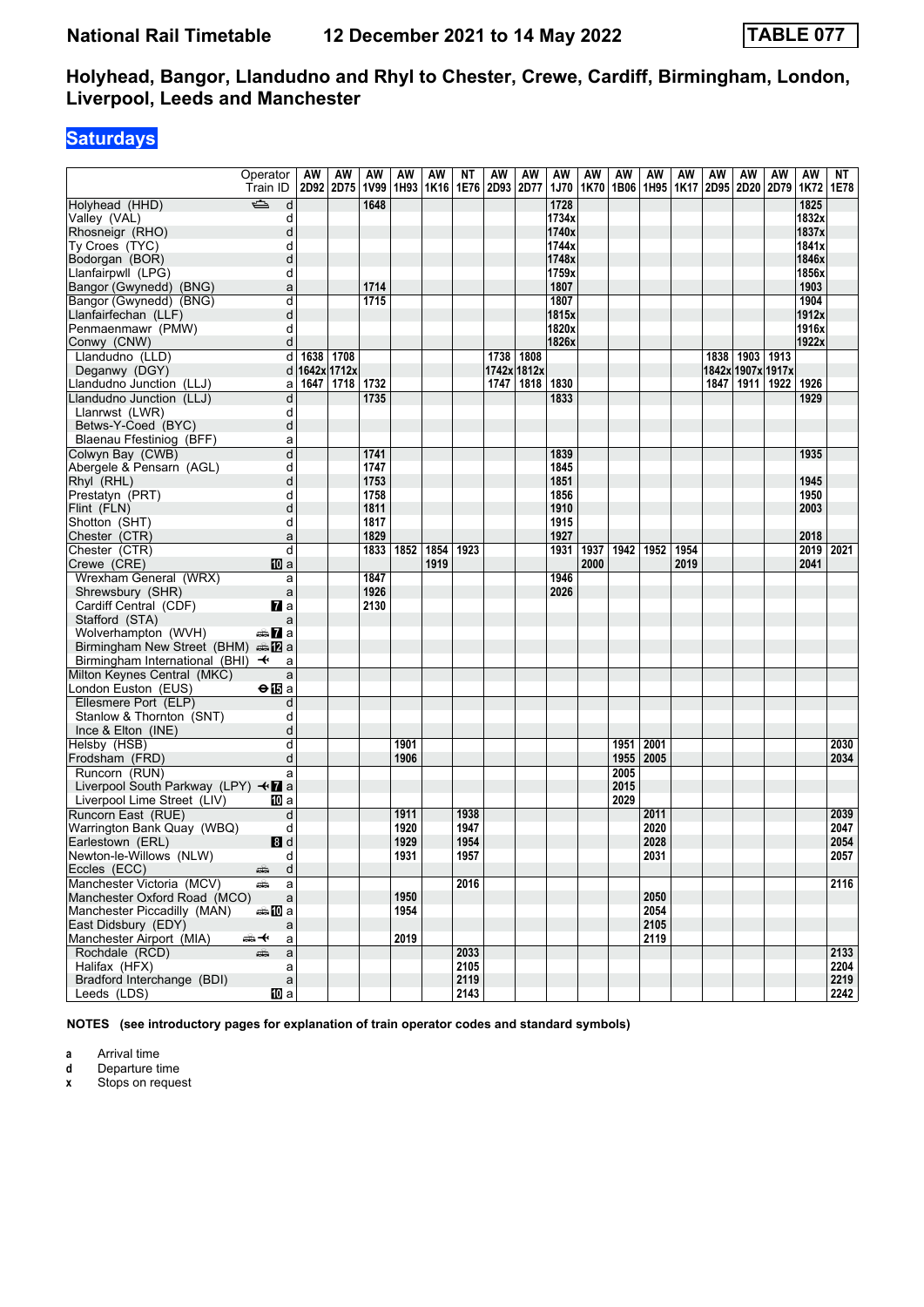### **Saturdays**

| Operator<br>Train ID<br>1st Class/Reservations/Bus               |                             | VT<br>1K80<br>$\blacksquare$ | AW<br>1H96 | AW   | AW   | AW          | AW<br>1K18   2D96   2D81   1G76   1B12   1H97   2K20 | AW   | AW   | AW    | AW<br>1K20   1K21 | AW          |
|------------------------------------------------------------------|-----------------------------|------------------------------|------------|------|------|-------------|------------------------------------------------------|------|------|-------|-------------------|-------------|
| Catering facilities                                              |                             | ᇁ                            |            |      |      |             |                                                      |      |      |       |                   |             |
| $\Rightarrow$<br>Holyhead (HHD)                                  | d                           |                              |            |      |      |             | 1921                                                 |      |      |       | 2035              |             |
| Valley (VAL)                                                     | d                           |                              |            |      |      |             | 1927x                                                |      |      |       |                   |             |
| Rhosneigr (RHO)                                                  | d                           |                              |            |      |      |             | 1933x                                                |      |      |       |                   |             |
| Ty Croes (TYC)                                                   | d                           |                              |            |      |      |             | 1937x                                                |      |      |       |                   |             |
| Bodorgan (BOR)                                                   | d                           |                              |            |      |      |             | 1941x                                                |      |      |       |                   |             |
| Llanfairpwll (LPG)                                               | d                           |                              |            |      |      |             | 1952x                                                |      |      |       |                   |             |
| Bangor (Gwynedd) (BNG)                                           | a                           |                              |            |      |      |             | 2000                                                 |      |      |       | 2101              |             |
| Bangor (Gwynedd) (BNG)                                           | d                           |                              |            |      |      |             | 2000                                                 |      |      |       | 2102              |             |
| Llanfairfechan (LLF)                                             | d                           |                              |            |      |      |             | 2008x                                                |      |      |       | 2110x             |             |
| Penmaenmawr (PMW)                                                | d                           |                              |            |      |      |             | 2013x                                                |      |      |       | 2114x             |             |
| Conwy (CNW)                                                      | d                           |                              |            |      |      |             | 2019x                                                |      |      |       | 2121x             |             |
| Llandudno (LLD)                                                  | d                           |                              |            |      |      | 1942 2008   |                                                      |      |      | 2043  |                   | 2144        |
| Deganwy (DGY)                                                    | d                           |                              |            |      |      | 1946x 2012x |                                                      |      |      | 2047x |                   | 2148x       |
| Llandudno Junction (LLJ)                                         | a                           |                              |            |      | 1951 | 2017        | 2023                                                 |      |      | 2052  | 2125 2153         |             |
| Llandudno Junction (LLJ)                                         | d                           |                              |            |      |      |             | 2026                                                 |      |      |       |                   | 2133   2156 |
| Llanrwst (LWR)                                                   | d                           |                              |            |      |      |             |                                                      |      |      |       |                   |             |
| Betws-Y-Coed (BYC)                                               | d                           |                              |            |      |      |             |                                                      |      |      |       |                   |             |
| Blaenau Ffestiniog (BFF)                                         | a                           |                              |            |      |      |             |                                                      |      |      |       |                   |             |
| Colwyn Bay (CWB)                                                 | d                           |                              |            |      |      |             | 2032                                                 |      |      |       | 2139              | 2202        |
| Abergele & Pensarn (AGL)                                         | d                           |                              |            |      |      |             | 2038                                                 |      |      |       |                   | 2145 2210   |
| Rhyl (RHL)                                                       | d                           |                              |            |      |      |             | 2044                                                 |      |      |       | 2151 2217         |             |
| Prestatyn (PRT)                                                  | d                           |                              |            |      |      |             | 2049                                                 |      |      |       | 2157              | 2223        |
| Flint (FLN)                                                      | d                           |                              |            |      |      |             | 2103                                                 |      |      |       | 2210 2238         |             |
| Shotton (SHT)                                                    | d                           |                              |            |      |      |             | 2108                                                 |      |      |       |                   | 2215 2245   |
| Chester (CTR)                                                    | a                           |                              |            |      |      |             | 2122                                                 |      |      |       |                   | 2227 2256   |
| Chester (CTR)                                                    | d                           | 2035                         | 2050       | 2054 |      |             | 2130                                                 | 2130 | 2152 |       | 2231              | 2301        |
| Crewe (CRE)                                                      | 10 al                       | 2056                         |            | 2119 |      |             |                                                      |      |      |       | 2253   2327       |             |
| Wrexham General (WRX)                                            | a                           |                              |            |      |      |             | 2145                                                 |      |      |       |                   |             |
| Shrewsbury (SHR)                                                 | a                           |                              |            |      |      |             | 2224                                                 |      |      |       |                   |             |
| Cardiff Central (CDF)                                            | <b>7</b> a                  |                              |            |      |      |             |                                                      |      |      |       |                   |             |
| Stafford (STA)                                                   | a                           |                              |            |      |      |             |                                                      |      |      |       |                   |             |
| Wolverhampton (WVH)                                              | anni <mark>a</mark> nni ann |                              |            |      |      |             | 2309                                                 |      |      |       |                   |             |
| Birmingham New Street (BHM) and 2 a                              |                             |                              |            |      |      |             | 2330                                                 |      |      |       |                   |             |
| Birmingham International (BHI) $\rightarrow$                     | a                           |                              |            |      |      |             |                                                      |      |      |       |                   |             |
| Milton Keynes Central (MKC)                                      | a                           |                              |            |      |      |             |                                                      |      |      |       |                   |             |
| London Euston (EUS)                                              | ⊖n⊟a                        |                              |            |      |      |             |                                                      |      |      |       |                   |             |
| Ellesmere Port (ELP)                                             | d                           |                              |            |      |      |             |                                                      |      |      |       |                   |             |
| Stanlow & Thornton (SNT)                                         | d                           |                              |            |      |      |             |                                                      |      |      |       |                   |             |
| Ince & Elton (INE)                                               | d                           |                              |            |      |      |             |                                                      |      |      |       |                   |             |
| Helsby (HSB)                                                     | d                           |                              | 2059       |      |      |             |                                                      | 2140 | 2201 |       |                   |             |
| Frodsham (FRD)                                                   | d                           |                              | 2104       |      |      |             |                                                      | 2145 | 2206 |       |                   |             |
| Runcorn (RUN)                                                    | a                           |                              |            |      |      |             |                                                      | 2155 |      |       |                   |             |
| Liverpool South Parkway (LPY) $\triangleleft$ a                  |                             |                              |            |      |      |             |                                                      | 2204 |      |       |                   |             |
| Liverpool Lime Street (LIV)                                      | 10 a                        |                              |            |      |      |             |                                                      | 2218 |      |       |                   |             |
| Runcorn East (RUE)                                               | d                           |                              | 2111       |      |      |             |                                                      |      | 2212 |       |                   |             |
| Warrington Bank Quay (WBQ)                                       | d                           |                              | 2121       |      |      |             |                                                      |      | 2220 |       |                   |             |
| Earlestown (ERL)                                                 | 8d                          |                              | 2129       |      |      |             |                                                      |      | 2228 |       |                   |             |
| Newton-le-Willows (NLW)                                          | d                           |                              | 2131       |      |      |             |                                                      |      | 2230 |       |                   |             |
| Eccles (ECC)<br>æ                                                | d                           |                              |            |      |      |             |                                                      |      |      |       |                   |             |
| Manchester Victoria (MCV)<br>ه ک<br>Manchester Oxford Road (MCO) | a                           |                              | 2150       |      |      |             |                                                      |      |      |       |                   |             |
|                                                                  | a                           |                              |            |      |      |             |                                                      |      | 2251 |       |                   |             |
| Manchester Piccadilly (MAN)                                      | a≞MDa                       |                              | 2156       |      |      |             |                                                      |      | 2255 |       |                   |             |
| East Didsbury (EDY)<br>Manchester Airport (MIA)                  | a                           |                              |            |      |      |             |                                                      |      |      |       |                   |             |
| 安                                                                | a                           |                              |            |      |      |             |                                                      |      |      |       |                   |             |
| Rochdale (RCD)<br>پېښ<br>Halifax (HFX)                           | a                           |                              |            |      |      |             |                                                      |      |      |       |                   |             |
| Bradford Interchange (BDI)                                       | a                           |                              |            |      |      |             |                                                      |      |      |       |                   |             |
| Leeds (LDS)                                                      | a<br>吅 a                    |                              |            |      |      |             |                                                      |      |      |       |                   |             |
|                                                                  |                             |                              |            |      |      |             |                                                      |      |      |       |                   |             |

**NOTES (see introductory pages for explanation of train operator codes and standard symbols)**

**a** Arrival time<br>**d** Departure t

**d** Departure time<br>**x** Stops on reque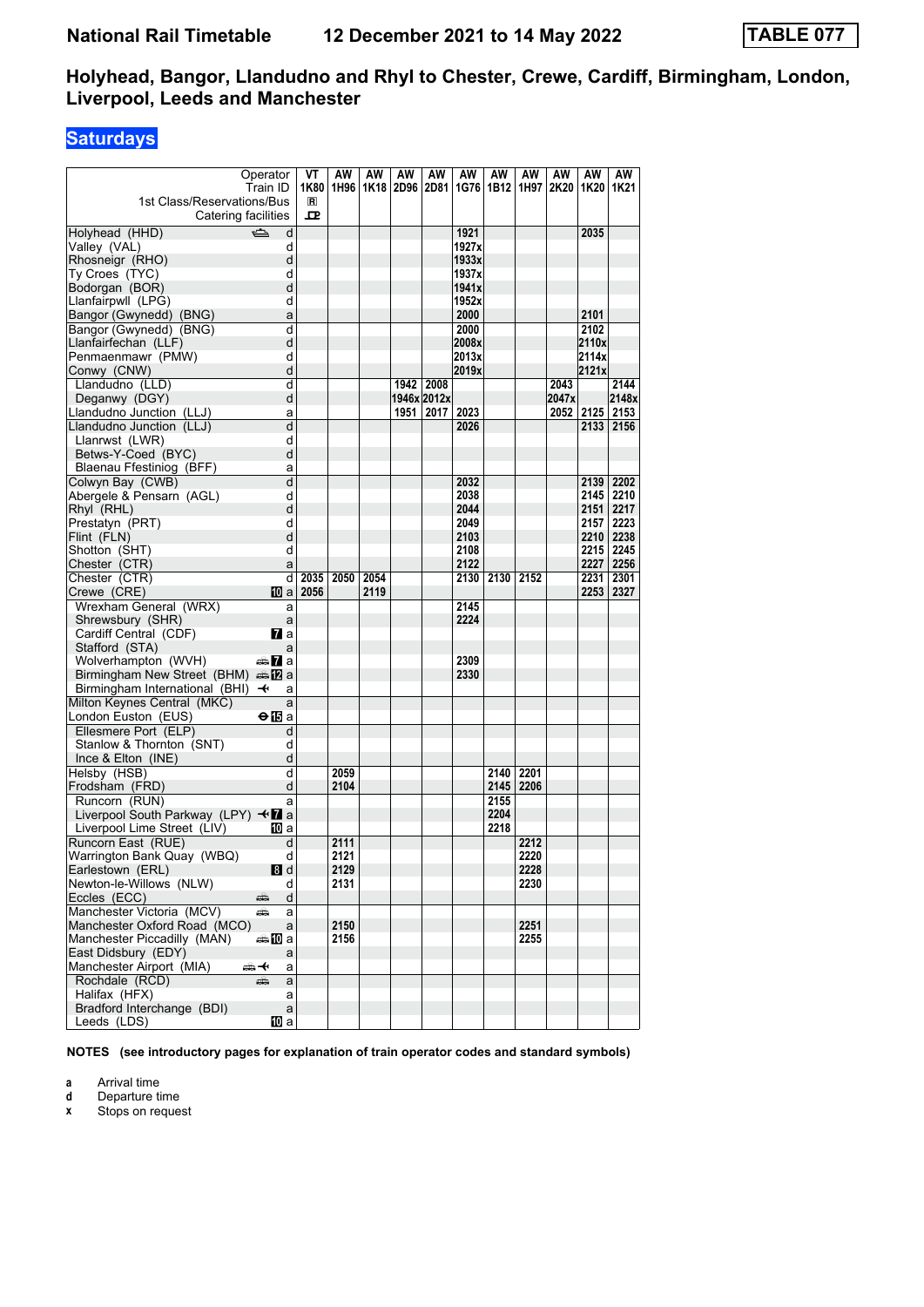# **Sundays**

|                                                                    | Operator                                    | AW   | AW          | ΑW   | AW   | AW   | AW   | AW                               | AW   | AW   | AW        | AW   | AW   | ۷T                                              | AW    | AW   | AW        | AW   | AW    |
|--------------------------------------------------------------------|---------------------------------------------|------|-------------|------|------|------|------|----------------------------------|------|------|-----------|------|------|-------------------------------------------------|-------|------|-----------|------|-------|
|                                                                    | Train ID                                    |      | 1K08   1B04 |      |      |      |      | 1K10   1H78   1K50   1K12   1H80 | 1K51 |      | 1K03 1H81 | 1B08 | 1K52 | 1A19                                            | 2D10  | 1H82 | 1K06 1K11 |      | 2D53  |
| 1st Class/Reservations/Bus                                         |                                             |      |             |      |      |      |      |                                  |      |      |           |      |      | $\overline{\mathbf{H}}$ $\overline{\mathbf{R}}$ |       |      |           |      |       |
| Catering facilities                                                |                                             |      |             |      |      |      |      |                                  |      |      |           |      |      | ᇁ                                               |       |      |           |      |       |
| Holyhead (HHD)                                                     | $\Rightarrow$<br>d                          |      |             |      |      |      |      | 0750                             |      | 0849 |           |      |      | 0938                                            |       |      |           |      |       |
| Valley (VAL)                                                       | d                                           |      |             |      |      |      |      | 0757x                            |      |      |           |      |      |                                                 |       |      |           |      |       |
| Rhosneigr (RHO)                                                    | d                                           |      |             |      |      |      |      | 0802x                            |      |      |           |      |      |                                                 |       |      |           |      |       |
| Ty Croes (TYC)                                                     | d                                           |      |             |      |      |      |      | 0806x                            |      |      |           |      |      |                                                 |       |      |           |      |       |
| Bodorgan (BOR)                                                     | d                                           |      |             |      |      |      |      | 0811x                            |      |      |           |      |      |                                                 |       |      |           |      |       |
| Llanfairpwll (LPG)                                                 | d                                           |      |             |      |      |      |      | 0821x                            |      |      |           |      |      |                                                 |       |      |           |      |       |
| Bangor (Gwynedd) (BNG)                                             | a                                           |      |             |      |      |      |      | 0828                             |      | 0916 |           |      |      | 1004                                            |       |      |           |      |       |
| Bangor (Gwynedd) (BNG)                                             | d                                           |      |             |      |      |      |      | 0829                             |      | 0917 |           |      |      | 1005                                            |       |      |           |      |       |
| Llanfairfechan (LLF)                                               | d                                           |      |             |      |      |      |      | 0837x                            |      |      |           |      |      |                                                 |       |      |           |      |       |
| Penmaenmawr (PMW)                                                  | d                                           |      |             |      |      |      |      | 0841x                            |      |      |           |      |      |                                                 |       |      |           |      |       |
| Conwy (CNW)                                                        | d                                           |      |             |      |      |      |      | 0848x                            |      |      |           |      |      |                                                 |       |      |           |      |       |
| Llandudno (LLD)                                                    | d                                           |      |             |      |      |      |      |                                  |      |      |           |      |      |                                                 | 1022  |      |           |      | 1107  |
| Deganwy (DGY)                                                      | d                                           |      |             |      |      |      |      |                                  |      |      |           |      |      |                                                 | 1026x |      |           |      | 1111x |
| Llandudno Junction (LLJ)                                           | a                                           |      |             |      |      |      |      | 0852                             |      | 0934 |           |      |      | 1022                                            | 1032  |      |           |      | 1117  |
| Llandudno Junction (LLJ)                                           | d                                           |      |             |      |      |      |      | 0853                             |      | 0937 |           |      |      | 1023                                            | 1034  | 1037 |           |      |       |
| Llanrwst (LWR)                                                     | d                                           |      |             |      |      |      |      |                                  |      |      |           |      |      |                                                 | 1057  |      |           |      |       |
| Betws-Y-Coed (BYC)                                                 | d                                           |      |             |      |      |      |      |                                  |      |      |           |      |      |                                                 | 1103  |      |           |      |       |
| Blaenau Ffestiniog (BFF)                                           | a                                           |      |             |      |      |      |      |                                  |      |      |           |      |      |                                                 | 1136  |      |           |      |       |
| Colwyn Bay (CWB)                                                   | d                                           |      |             |      |      |      |      | 0859                             |      | 0943 |           |      |      | 1030                                            |       | 1043 |           |      |       |
| Abergele & Pensarn (AGL)                                           | d                                           |      |             |      |      |      |      |                                  |      | 0950 |           |      |      |                                                 |       | 1049 |           |      |       |
| Rhyl (RHL)                                                         | d                                           |      |             |      |      |      |      | 0908                             |      | 0956 |           |      |      | 1041                                            |       | 1055 |           |      |       |
| Prestatyn (PRT)                                                    | d                                           |      |             |      |      |      |      |                                  |      | 1001 |           |      |      | 1047                                            |       | 1101 |           |      |       |
| Flint (FLN)                                                        | d                                           |      |             |      |      |      |      |                                  |      | 1015 |           |      |      | 1101                                            |       | 1114 |           |      |       |
| Shotton (SHT)                                                      | d                                           |      |             |      |      |      |      | 0927                             |      | 1021 |           |      |      |                                                 |       | 1120 |           |      |       |
| Chester (CTR)                                                      | a                                           |      |             |      |      |      |      | 0939                             |      | 1033 |           |      |      | 1115                                            |       | 1133 |           |      |       |
| Chester (CTR)                                                      | d                                           | 0805 | 0831        | 0838 | 0841 | 0857 | 0939 | 0942                             | 0957 | 1039 | 1038      | 1047 | 1057 | 1128                                            |       | 1135 | 1157      | 1223 |       |
| Crewe (CRE)                                                        | 10 a                                        | 0827 |             | 0902 |      | 0922 | 1004 |                                  | 1022 | 1102 |           |      | 1122 | 1147                                            |       |      | 1222      | 1245 |       |
| Wrexham General (WRX)                                              | a                                           |      |             |      |      |      |      |                                  |      |      |           |      |      |                                                 |       |      |           |      |       |
| Shrewsbury (SHR)                                                   | a                                           |      |             |      |      |      |      |                                  |      |      |           |      |      |                                                 |       |      |           |      |       |
| Cardiff Central (CDF)                                              | <b>7</b> a                                  |      |             |      |      |      |      |                                  |      |      |           |      |      |                                                 |       |      |           |      |       |
| Stafford (STA)                                                     | a                                           |      |             |      |      |      |      |                                  |      |      |           |      |      |                                                 |       |      |           |      |       |
| Wolverhampton (WVH)<br>Birmingham New Street (BHM) and <b>Pa</b> a | anni <mark>7</mark> a                       |      |             |      |      |      |      |                                  |      |      |           |      |      |                                                 |       |      |           |      |       |
| Birmingham International (BHI) $\rightarrow$                       | a                                           |      |             |      |      |      |      |                                  |      |      |           |      |      |                                                 |       |      |           |      |       |
| Milton Keynes Central (MKC)                                        | a                                           |      |             |      |      |      |      |                                  |      |      |           |      |      |                                                 |       |      |           |      |       |
| London Euston (EUS)                                                | $\bigoplus$ a                               |      |             |      |      |      |      |                                  |      |      |           |      |      |                                                 |       |      |           |      |       |
| Ellesmere Port (ELP)                                               | d                                           |      |             |      |      |      |      |                                  |      |      |           |      |      |                                                 |       |      |           |      |       |
| Stanlow & Thornton (SNT)                                           | d                                           |      |             |      |      |      |      |                                  |      |      |           |      |      |                                                 |       |      |           |      |       |
| Ince & Elton (INE)                                                 | d                                           |      |             |      |      |      |      |                                  |      |      |           |      |      |                                                 |       |      |           |      |       |
| Helsby (HSB)                                                       | d                                           |      | 0840        |      | 0850 |      |      | 0951                             |      |      | 1047      | 1056 |      |                                                 |       | 1144 |           |      |       |
| Frodsham (FRD)                                                     | d                                           |      | 0845        |      | 0854 |      |      | 0955                             |      |      | 1051      | 1101 |      |                                                 |       | 1148 |           |      |       |
| Runcorn (RUN)                                                      | a                                           |      | 0855        |      |      |      |      |                                  |      |      |           | 1111 |      |                                                 |       |      |           |      |       |
| Liverpool South Parkway (LPY) $\triangleleft$ a                    |                                             |      | 0904        |      |      |      |      |                                  |      |      |           | 1120 |      |                                                 |       |      |           |      |       |
| Liverpool Lime Street (LIV)                                        | 10 a                                        |      | 0918        |      |      |      |      |                                  |      |      |           | 1133 |      |                                                 |       |      |           |      |       |
| Runcorn East (RUE)                                                 | d                                           |      |             |      | 0859 |      |      | 1000                             |      |      | 1056      |      |      |                                                 |       | 1154 |           |      |       |
| Warrington Bank Quay (WBQ)                                         | d                                           |      |             |      | 0908 |      |      | 1010                             |      |      | 1105      |      |      |                                                 |       | 1203 |           |      |       |
| Earlestown (ERL)                                                   | 8d                                          |      |             |      | 0916 |      |      | 1018                             |      |      | 1112      |      |      |                                                 |       | 1210 |           |      |       |
| Newton-le-Willows (NLW)                                            | d                                           |      |             |      | 0919 |      |      | 1020                             |      |      | 1115      |      |      |                                                 |       | 1213 |           |      |       |
| Eccles (ECC)                                                       | $\mathsf{d}$<br>æbora (m. 1983).<br>Fødsler |      |             |      |      |      |      |                                  |      |      |           |      |      |                                                 |       |      |           |      |       |
| Manchester Victoria (MCV)                                          | æ<br>a                                      |      |             |      |      |      |      |                                  |      |      |           |      |      |                                                 |       |      |           |      |       |
| Manchester Oxford Road (MCO)                                       | $\mathsf{a}$                                |      |             |      | 0939 |      |      | 1040                             |      |      | 1135      |      |      |                                                 |       | 1232 |           |      |       |
| Manchester Piccadilly (MAN)                                        | dana na ma                                  |      |             |      | 0943 |      |      | 1044                             |      |      | 1140      |      |      |                                                 |       | 1239 |           |      |       |
| East Didsbury (EDY)                                                | a                                           |      |             |      |      |      |      |                                  |      |      |           |      |      |                                                 |       |      |           |      |       |
| Manchester Airport (MIA)                                           | <del>๛</del> +<br>a                         |      |             |      |      |      |      |                                  |      |      |           |      |      |                                                 |       |      |           |      |       |
| Rochdale (RCD)                                                     | a<br>æ                                      |      |             |      |      |      |      |                                  |      |      |           |      |      |                                                 |       |      |           |      |       |
| Halifax (HFX)                                                      | a                                           |      |             |      |      |      |      |                                  |      |      |           |      |      |                                                 |       |      |           |      |       |
| Bradford Interchange (BDI)                                         | $\mathsf{a}$                                |      |             |      |      |      |      |                                  |      |      |           |      |      |                                                 |       |      |           |      |       |
| Leeds (LDS)                                                        | 10 a                                        |      |             |      |      |      |      |                                  |      |      |           |      |      |                                                 |       |      |           |      |       |

**NOTES (see introductory pages for explanation of train operator codes and standard symbols)**

**a** Arrival time<br>**d** Departure t

**d** Departure time<br>**x** Stops on reque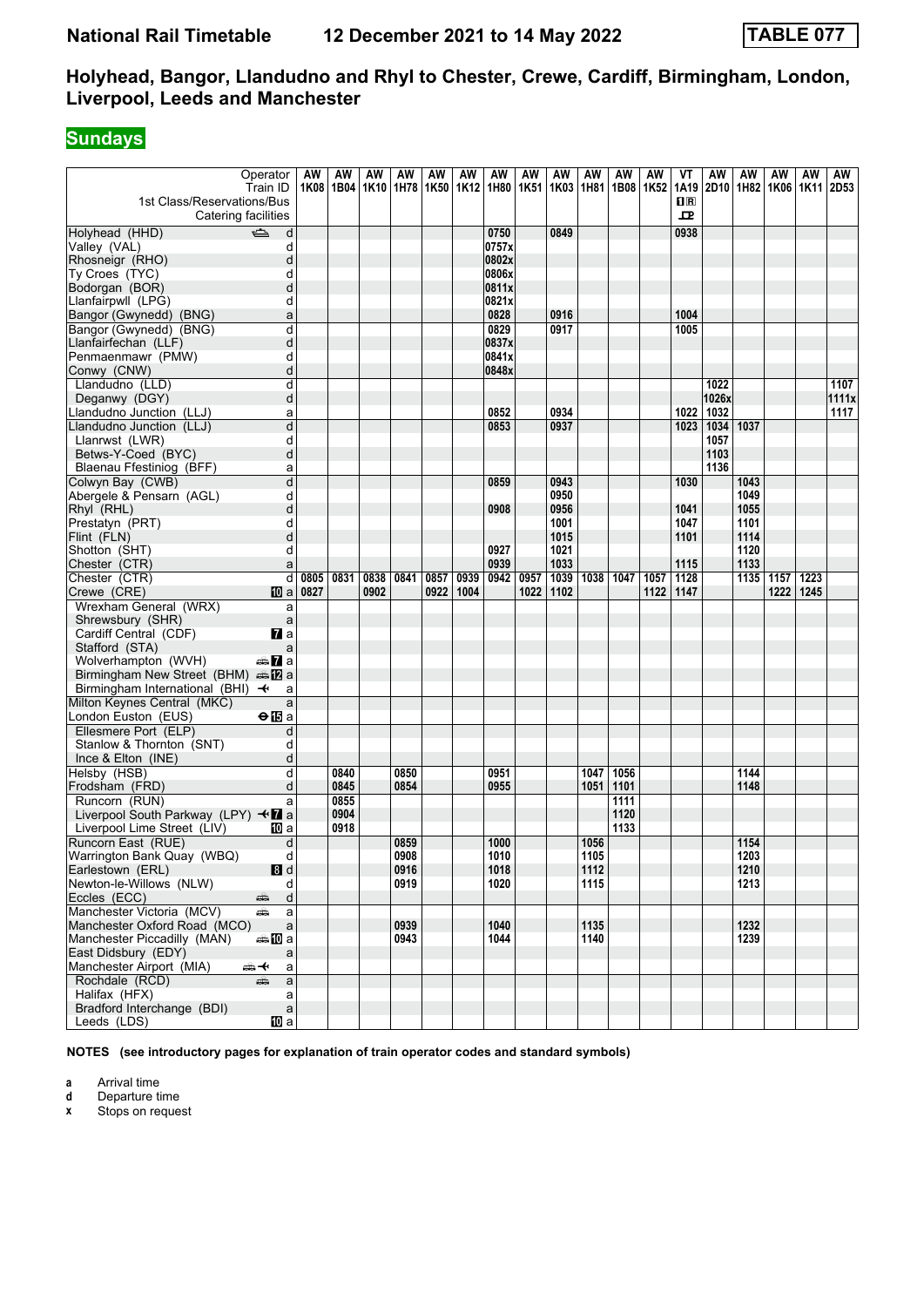# **Sundays**

|                                                   | Operator                                    | AW        | AW   | ΑW   | AW   | AW   | AW                                      | AW        | VT             | AW   | AW   | AW   | AW   | AW   | AW                      | AW                 | AW                            | VT                      | AW   |
|---------------------------------------------------|---------------------------------------------|-----------|------|------|------|------|-----------------------------------------|-----------|----------------|------|------|------|------|------|-------------------------|--------------------|-------------------------------|-------------------------|------|
|                                                   | Train ID                                    | 1V90      |      |      |      |      | 1H83   1B12   1K53   1K13   2D55   2D57 |           | 1A35           | 1H84 | 1K48 | 1H85 |      |      |                         |                    | 1B16 2D59 2D12 2D61 2D63 1A51 |                         | 1H86 |
| 1st Class/Reservations/Bus                        |                                             | R         |      |      |      |      |                                         |           | 1 <sup>R</sup> |      |      |      |      |      |                         |                    |                               | $\overline{\mathbf{R}}$ |      |
| Catering facilities                               |                                             |           |      |      |      |      |                                         |           | 굔              |      |      |      |      |      |                         |                    |                               | 굔                       |      |
| Holyhead (HHD)                                    | $\Rightarrow$<br>d                          | 1020      |      |      |      |      |                                         |           | 1150           |      |      |      |      |      |                         |                    |                               | 1351                    |      |
| Valley (VAL)                                      | d                                           | 1026x     |      |      |      |      |                                         |           |                |      |      |      |      |      |                         |                    |                               |                         |      |
| Rhosneigr (RHO)                                   | d                                           | 1032x     |      |      |      |      |                                         |           |                |      |      |      |      |      |                         |                    |                               |                         |      |
| Ty Croes (TYC)                                    | d                                           | 1036x     |      |      |      |      |                                         |           |                |      |      |      |      |      |                         |                    |                               |                         |      |
| Bodorgan (BOR)                                    | d                                           | 1040x     |      |      |      |      |                                         |           |                |      |      |      |      |      |                         |                    |                               |                         |      |
| Llanfairpwll (LPG)                                |                                             | d 1051x   |      |      |      |      |                                         |           |                |      |      |      |      |      |                         |                    |                               |                         |      |
| Bangor (Gwynedd) (BNG)                            | a                                           | 1059      |      |      |      |      |                                         |           | 1216           |      |      |      |      |      |                         |                    |                               | 1417                    |      |
| Bangor (Gwynedd) (BNG)                            | d                                           | 1059      |      |      |      |      |                                         |           | 1217           |      |      |      |      |      |                         |                    |                               | 1418                    |      |
| Llanfairfechan (LLF)                              |                                             | d   1108x |      |      |      |      |                                         |           |                |      |      |      |      |      |                         |                    |                               |                         |      |
| Penmaenmawr (PMW)                                 |                                             | d 1112x   |      |      |      |      |                                         |           |                |      |      |      |      |      |                         |                    |                               |                         |      |
| Conwy (CNW)                                       |                                             | d   1118x |      |      |      |      |                                         |           |                |      |      |      |      |      |                         |                    |                               |                         |      |
| Llandudno (LLD)                                   | d                                           |           |      |      |      |      | 1139 1218                               |           |                |      |      |      |      | 1317 |                         | 1328   1353   1420 |                               |                         |      |
| Deganwy (DGY)                                     | d                                           |           |      |      |      |      | 1143x 1222x                             |           |                |      |      |      |      |      | 1321x 1332x 1357x 1424x |                    |                               |                         |      |
| Llandudno Junction (LLJ)                          | a                                           | 1123      |      |      |      |      | 1149                                    | 1228 1234 |                |      |      |      |      | 1327 | 1337                    |                    | 1403   1430   1435            |                         |      |
| Llandudno Junction (LLJ)                          | d                                           | 1123      |      |      |      |      |                                         |           | 1235           |      |      |      |      |      | 1340                    |                    |                               | 1436                    |      |
| Llanrwst (LWR)                                    | d                                           |           |      |      |      |      |                                         |           |                |      |      |      |      |      | 1403                    |                    |                               |                         |      |
| Betws-Y-Coed (BYC)                                | d                                           |           |      |      |      |      |                                         |           |                |      |      |      |      |      | 1409                    |                    |                               |                         |      |
| Blaenau Ffestiniog (BFF)                          | a                                           |           |      |      |      |      |                                         |           |                |      |      |      |      |      | 1441                    |                    |                               |                         |      |
| Colwyn Bay (CWB)                                  | d                                           | 1129      |      |      |      |      |                                         |           | 1242           |      |      |      |      |      |                         |                    |                               | 1443                    |      |
| Abergele & Pensarn (AGL)                          | d                                           | 1136      |      |      |      |      |                                         |           |                |      |      |      |      |      |                         |                    |                               |                         |      |
| Rhyl (RHL)                                        | d                                           | 1142      |      |      |      |      |                                         |           | 1253           |      |      |      |      |      |                         |                    |                               | 1454                    |      |
| Prestatyn (PRT)                                   | d                                           | 1147      |      |      |      |      |                                         |           | 1259           |      |      |      |      |      |                         |                    |                               | 1459                    |      |
| Flint (FLN)                                       | d                                           | 1201      |      |      |      |      |                                         |           | 1312           |      |      |      |      |      |                         |                    |                               |                         |      |
| Shotton (SHT)                                     | d                                           | 1206      |      |      |      |      |                                         |           |                |      |      |      |      |      |                         |                    |                               |                         |      |
| Chester (CTR)                                     | a                                           | 1221      |      |      |      |      |                                         |           | 1326           |      |      |      |      |      |                         |                    |                               | 1526                    |      |
|                                                   | d                                           | 1229      | 1236 | 1247 | 1259 | 1322 |                                         |           | 1330           | 1336 | 1422 | 1436 | 1447 |      |                         |                    |                               | 1533                    | 1536 |
| Chester (CTR)<br>Crewe (CRE)                      | 10 a                                        |           |      |      | 1320 | 1344 |                                         |           | 1350           |      | 1448 |      |      |      |                         |                    |                               | 1552                    |      |
|                                                   |                                             | 1244      |      |      |      |      |                                         |           |                |      |      |      |      |      |                         |                    |                               |                         |      |
| Wrexham General (WRX)                             | a                                           | 1322      |      |      |      |      |                                         |           |                |      |      |      |      |      |                         |                    |                               |                         |      |
| Shrewsbury (SHR)<br>Cardiff Central (CDF)         | a<br><b>7</b> a                             | 1528      |      |      |      |      |                                         |           |                |      |      |      |      |      |                         |                    |                               |                         |      |
| Stafford (STA)                                    | a                                           |           |      |      |      |      |                                         |           |                |      |      |      |      |      |                         |                    |                               |                         |      |
| Wolverhampton (WVH)                               | dan <mark>7</mark> a                        |           |      |      |      |      |                                         |           |                |      |      |      |      |      |                         |                    |                               |                         |      |
| Birmingham New Street (BHM) and <b>Pa</b> a       |                                             |           |      |      |      |      |                                         |           |                |      |      |      |      |      |                         |                    |                               |                         |      |
| Birmingham International (BHI) $\rightarrow$      | a                                           |           |      |      |      |      |                                         |           |                |      |      |      |      |      |                         |                    |                               |                         |      |
| Milton Keynes Central (MKC)                       | a                                           |           |      |      |      |      |                                         |           |                |      |      |      |      |      |                         |                    |                               |                         |      |
| London Euston (EUS)                               |                                             |           |      |      |      |      |                                         |           |                |      |      |      |      |      |                         |                    |                               | 1703<br>1740            |      |
|                                                   | $\bigoplus$ a                               |           |      |      |      |      |                                         |           |                |      |      |      |      |      |                         |                    |                               |                         |      |
| Ellesmere Port (ELP)                              | d                                           |           |      |      |      |      |                                         |           |                |      |      |      |      |      |                         |                    |                               |                         |      |
| Stanlow & Thornton (SNT)                          | d                                           |           |      |      |      |      |                                         |           |                |      |      |      |      |      |                         |                    |                               |                         |      |
| Ince & Elton (INE)                                | d                                           |           |      |      |      |      |                                         |           |                |      |      |      |      |      |                         |                    |                               |                         |      |
| Helsby (HSB)                                      | d                                           |           | 1245 | 1256 |      |      |                                         |           |                | 1345 |      | 1445 | 1456 |      |                         |                    |                               |                         | 1545 |
| Frodsham (FRD)                                    | d                                           |           | 1249 | 1301 |      |      |                                         |           |                | 1349 |      | 1449 | 1501 |      |                         |                    |                               |                         | 1549 |
| Runcorn (RUN)                                     | a                                           |           |      | 1311 |      |      |                                         |           |                |      |      |      | 1511 |      |                         |                    |                               |                         |      |
| Liverpool South Parkway (LPY) $\triangleleft T$ a |                                             |           |      | 1321 |      |      |                                         |           |                |      |      |      | 1522 |      |                         |                    |                               |                         |      |
| Liverpool Lime Street (LIV)                       | 100 a                                       |           |      | 1335 |      |      |                                         |           |                |      |      |      | 1536 |      |                         |                    |                               |                         |      |
| Runcorn East (RUE)                                | d                                           |           | 1254 |      |      |      |                                         |           |                | 1354 |      | 1454 |      |      |                         |                    |                               |                         | 1554 |
| Warrington Bank Quay (WBQ)                        | d                                           |           | 1303 |      |      |      |                                         |           |                | 1403 |      | 1503 |      |      |                         |                    |                               |                         | 1603 |
| Earlestown (ERL)                                  | 8d                                          |           | 1311 |      |      |      |                                         |           |                | 1411 |      | 1511 |      |      |                         |                    |                               |                         | 1611 |
| Newton-le-Willows (NLW)                           | d                                           |           | 1314 |      |      |      |                                         |           |                | 1414 |      | 1514 |      |      |                         |                    |                               |                         | 1614 |
| Eccles (ECC)                                      | $\mathsf{d}$<br>æbora (m. 1983).<br>Fødsler |           |      |      |      |      |                                         |           |                |      |      |      |      |      |                         |                    |                               |                         |      |
| Manchester Victoria (MCV)                         | æ<br>a                                      |           |      |      |      |      |                                         |           |                |      |      |      |      |      |                         |                    |                               |                         |      |
| Manchester Oxford Road (MCO)                      | $\mathsf{a}$                                |           | 1333 |      |      |      |                                         |           |                | 1434 |      | 1533 |      |      |                         |                    |                               |                         | 1633 |
| Manchester Piccadilly (MAN)                       | dana na ma                                  |           | 1337 |      |      |      |                                         |           |                | 1440 |      | 1540 |      |      |                         |                    |                               |                         | 1640 |
| East Didsbury (EDY)                               | a                                           |           |      |      |      |      |                                         |           |                |      |      |      |      |      |                         |                    |                               |                         |      |
| Manchester Airport (MIA)                          | ⇜✦<br>a                                     |           |      |      |      |      |                                         |           |                |      |      |      |      |      |                         |                    |                               |                         |      |
| Rochdale (RCD)                                    | a<br>æ                                      |           |      |      |      |      |                                         |           |                |      |      |      |      |      |                         |                    |                               |                         |      |
| Halifax (HFX)                                     | a                                           |           |      |      |      |      |                                         |           |                |      |      |      |      |      |                         |                    |                               |                         |      |
| Bradford Interchange (BDI)                        | $\mathsf{a}$                                |           |      |      |      |      |                                         |           |                |      |      |      |      |      |                         |                    |                               |                         |      |
| Leeds (LDS)                                       | 10 a                                        |           |      |      |      |      |                                         |           |                |      |      |      |      |      |                         |                    |                               |                         |      |

**NOTES (see introductory pages for explanation of train operator codes and standard symbols)**

**a** Arrival time<br>**d** Departure t

**d** Departure time<br>**x** Stops on reque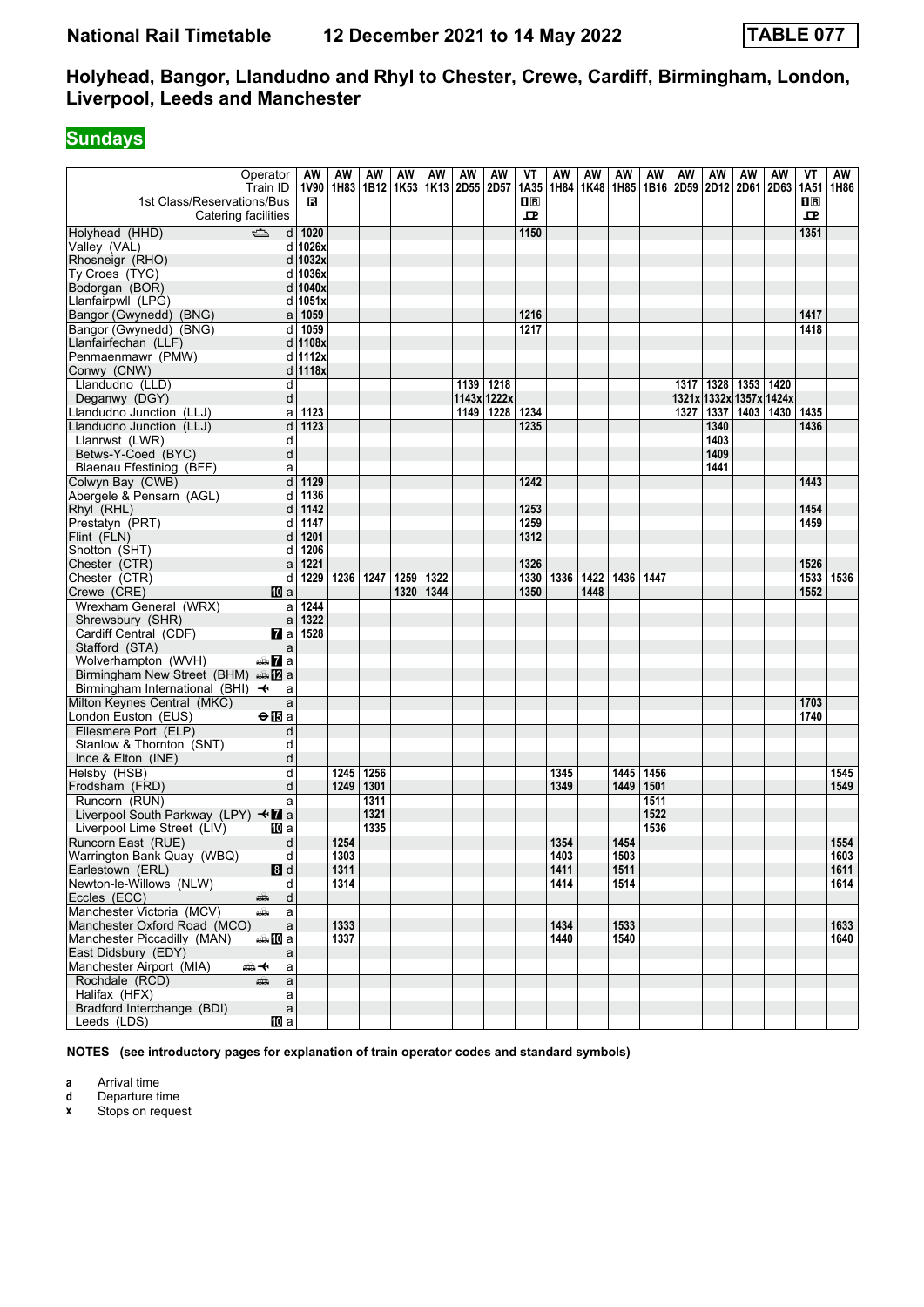# **Sundays**

|                                                   | Operator                       | AW   | AW             | AW    | AW    | AW        | AW   | AW        | AW   | AW                        | AW   | AW   | AW   | AW          | AW    | AW                       | AW   | AW   | AW    |
|---------------------------------------------------|--------------------------------|------|----------------|-------|-------|-----------|------|-----------|------|---------------------------|------|------|------|-------------|-------|--------------------------|------|------|-------|
| 1st Class/Reservations/Bus                        | Train ID                       |      | 1K22 1K04 2D65 |       |       | 1H87 1B00 |      | 1K54 2D67 |      | 2D14   1K09   1H88   1K55 |      |      |      | 2D69 2D73   | в     | 1V92 1H89 1B04 1K16 2D75 |      |      |       |
| Holyhead (HHD)                                    | $\Rightarrow$<br>d             |      |                |       | 1430  |           |      |           |      | 1530                      |      |      |      |             | 1625  |                          |      |      |       |
| Valley (VAL)                                      | d                              |      |                |       | 1437x |           |      |           |      |                           |      |      |      |             | 1631x |                          |      |      |       |
| Rhosneigr (RHO)                                   | d                              |      |                |       | 1442x |           |      |           |      |                           |      |      |      |             | 1637x |                          |      |      |       |
| Ty Croes (TYC)                                    | d                              |      |                |       | 1446x |           |      |           |      |                           |      |      |      |             | 1641x |                          |      |      |       |
| Bodorgan (BOR)                                    | d                              |      |                |       | 1451x |           |      |           |      |                           |      |      |      |             | 1645x |                          |      |      |       |
| Llanfairpwll (LPG)                                | d                              |      |                |       | 1501x |           |      |           |      |                           |      |      |      |             | 1656x |                          |      |      |       |
| Bangor (Gwynedd) (BNG)                            | a                              |      |                |       | 1509  |           |      |           |      | 1556                      |      |      |      |             | 1704  |                          |      |      |       |
|                                                   | d                              |      |                |       | 1509  |           |      |           |      | 1557                      |      |      |      |             | 1704  |                          |      |      |       |
| Bangor (Gwynedd) (BNG)                            | d                              |      |                |       |       |           |      |           |      | 1605x                     |      |      |      |             |       |                          |      |      |       |
| Llanfairfechan (LLF)                              | d                              |      |                |       |       |           |      |           |      | 1609x                     |      |      |      |             |       |                          |      |      |       |
| Penmaenmawr (PMW)<br>Conwy (CNW)                  | d                              |      |                |       |       |           |      |           |      | 1616x                     |      |      |      |             |       |                          |      |      |       |
| Llandudno (LLD)                                   | d                              |      |                | 1517  |       |           |      | 1547      |      |                           |      |      | 1617 | 1644        |       |                          |      |      | 1720  |
| Deganwy (DGY)                                     | d                              |      |                | 1521x |       |           |      | 1551x     |      |                           |      |      |      | 1621x 1648x |       |                          |      |      | 1724x |
|                                                   |                                |      |                |       | 1529  |           |      |           |      | 1620                      |      |      |      |             | 1722  |                          |      |      |       |
| Llandudno Junction (LLJ)                          | a<br>d                         |      |                | 1527  |       |           |      | 1557      |      |                           |      |      | 1627 | 1654        |       |                          |      |      | 1730  |
| Llandudno Junction (LLJ)                          |                                |      |                |       | 1534  |           |      |           | 1615 | 1625                      |      |      |      |             | 1725  |                          |      |      |       |
| Llanrwst (LWR)                                    | d                              |      |                |       |       |           |      |           | 1638 |                           |      |      |      |             |       |                          |      |      |       |
| Betws-Y-Coed (BYC)                                | d                              |      |                |       |       |           |      |           | 1644 |                           |      |      |      |             |       |                          |      |      |       |
| Blaenau Ffestiniog (BFF)                          | a                              |      |                |       |       |           |      |           | 1716 |                           |      |      |      |             |       |                          |      |      |       |
| Colwyn Bay (CWB)                                  | d                              |      |                |       | 1540  |           |      |           |      | 1631                      |      |      |      |             | 1731  |                          |      |      |       |
| Abergele & Pensarn (AGL)                          | d                              |      |                |       | 1547  |           |      |           |      | 1638                      |      |      |      |             | 1738  |                          |      |      |       |
| Rhyl (RHL)                                        | d                              |      |                |       | 1553  |           |      |           |      | 1644                      |      |      |      |             | 1744  |                          |      |      |       |
| Prestatyn (PRT)                                   | d                              |      |                |       | 1558  |           |      |           |      | 1649                      |      |      |      |             | 1749  |                          |      |      |       |
| Flint (FLN)                                       | d                              |      |                |       | 1612  |           |      |           |      | 1703                      |      |      |      |             | 1803  |                          |      |      |       |
| Shotton (SHT)                                     | d                              |      |                |       | 1618  |           |      |           |      | 1708                      |      |      |      |             | 1810  |                          |      |      |       |
| Chester (CTR)                                     | a                              |      |                |       | 1634  |           |      |           |      | 1720                      |      |      |      |             | 1822  |                          |      |      |       |
| Chester (CTR)                                     | d                              | 1557 | 1622           |       | 1636  | 1647      | 1657 |           |      | 1723                      | 1736 | 1754 |      |             | 1826  | 1836                     | 1847 | 1901 |       |
| Crewe (CRE)                                       | 10 a l                         | 1620 | 1647           |       |       |           | 1720 |           |      | 1744                      |      | 1815 |      |             |       |                          |      | 1923 |       |
| Wrexham General (WRX)                             | a                              |      |                |       |       |           |      |           |      |                           |      |      |      |             | 1841  |                          |      |      |       |
| Shrewsbury (SHR)                                  | a                              |      |                |       |       |           |      |           |      |                           |      |      |      |             | 1920  |                          |      |      |       |
| Cardiff Central (CDF)                             | $\mathbf{z}$ a                 |      |                |       |       |           |      |           |      |                           |      |      |      |             | 2130  |                          |      |      |       |
| Stafford (STA)                                    | a                              |      |                |       |       |           |      |           |      |                           |      |      |      |             |       |                          |      |      |       |
| Wolverhampton (WVH)                               | an <mark>7</mark> a            |      |                |       |       |           |      |           |      |                           |      |      |      |             |       |                          |      |      |       |
| Birmingham New Street (BHM) $\oplus \mathbb{Z}$ a |                                |      |                |       |       |           |      |           |      |                           |      |      |      |             |       |                          |      |      |       |
| Birmingham International (BHI) $\rightarrow$      | a                              |      |                |       |       |           |      |           |      |                           |      |      |      |             |       |                          |      |      |       |
| Milton Keynes Central (MKC)                       | a                              |      |                |       |       |           |      |           |      |                           |      |      |      |             |       |                          |      |      |       |
| London Euston (EUS)                               | $\Theta$ is a                  |      |                |       |       |           |      |           |      |                           |      |      |      |             |       |                          |      |      |       |
| Ellesmere Port (ELP)                              | d                              |      |                |       |       |           |      |           |      |                           |      |      |      |             |       |                          |      |      |       |
| Stanlow & Thornton (SNT)                          | d                              |      |                |       |       |           |      |           |      |                           |      |      |      |             |       |                          |      |      |       |
| Ince & Elton (INE)                                | d                              |      |                |       |       |           |      |           |      |                           |      |      |      |             |       |                          |      |      |       |
| Helsby (HSB)                                      | d                              |      |                |       | 1645  | 1656      |      |           |      |                           | 1745 |      |      |             |       | 1845   1856              |      |      |       |
| Frodsham (FRD)                                    | d                              |      |                |       | 1649  | 1701      |      |           |      |                           | 1749 |      |      |             |       | 1849                     | 1901 |      |       |
| Runcorn (RUN)                                     | a                              |      |                |       |       | 1711      |      |           |      |                           |      |      |      |             |       |                          | 1911 |      |       |
| Liverpool South Parkway (LPY) <■ a                |                                |      |                |       |       | 1720      |      |           |      |                           |      |      |      |             |       |                          | 1921 |      |       |
| Liverpool Lime Street (LIV)                       | 100 a                          |      |                |       |       | 1735      |      |           |      |                           |      |      |      |             |       |                          | 1935 |      |       |
| Runcorn East (RUE)                                | d                              |      |                |       | 1654  |           |      |           |      |                           | 1754 |      |      |             |       | 1854                     |      |      |       |
| Warrington Bank Quay (WBQ)                        | d                              |      |                |       | 1703  |           |      |           |      |                           | 1803 |      |      |             |       | 1903                     |      |      |       |
| Earlestown (ERL)                                  | 8 <sup>d</sup>                 |      |                |       | 1711  |           |      |           |      |                           | 1811 |      |      |             |       | 1911                     |      |      |       |
| Newton-le-Willows (NLW)                           | d                              |      |                |       | 1714  |           |      |           |      |                           | 1814 |      |      |             |       | 1914                     |      |      |       |
| Eccles (ECC)                                      | d d<br>æ                       |      |                |       |       |           |      |           |      |                           |      |      |      |             |       |                          |      |      |       |
| Manchester Victoria (MCV)                         | چھ<br>a                        |      |                |       |       |           |      |           |      |                           |      |      |      |             |       |                          |      |      |       |
| Manchester Oxford Road (MCO)                      | $\mathsf{a}$                   |      |                |       | 1733  |           |      |           |      |                           | 1833 |      |      |             |       | 1933                     |      |      |       |
| Manchester Piccadilly (MAN)                       | ⇔≞MDa                          |      |                |       | 1740  |           |      |           |      |                           | 1837 |      |      |             |       | 1937                     |      |      |       |
| East Didsbury (EDY)                               | $\mathsf{a}$                   |      |                |       |       |           |      |           |      |                           |      |      |      |             |       |                          |      |      |       |
| Manchester Airport (MIA)                          | <del>๛</del> +<br>$\mathsf{a}$ |      |                |       |       |           |      |           |      |                           |      |      |      |             |       |                          |      |      |       |
| Rochdale (RCD)                                    | چھ<br>a                        |      |                |       |       |           |      |           |      |                           |      |      |      |             |       |                          |      |      |       |
| Halifax (HFX)                                     | a                              |      |                |       |       |           |      |           |      |                           |      |      |      |             |       |                          |      |      |       |
| Bradford Interchange (BDI)                        | $\mathsf{a}$                   |      |                |       |       |           |      |           |      |                           |      |      |      |             |       |                          |      |      |       |
| Leeds (LDS)                                       | 10 a                           |      |                |       |       |           |      |           |      |                           |      |      |      |             |       |                          |      |      |       |

**NOTES (see introductory pages for explanation of train operator codes and standard symbols)**

**a** Arrival time

**d** Departure time<br>**x** Stops on reque